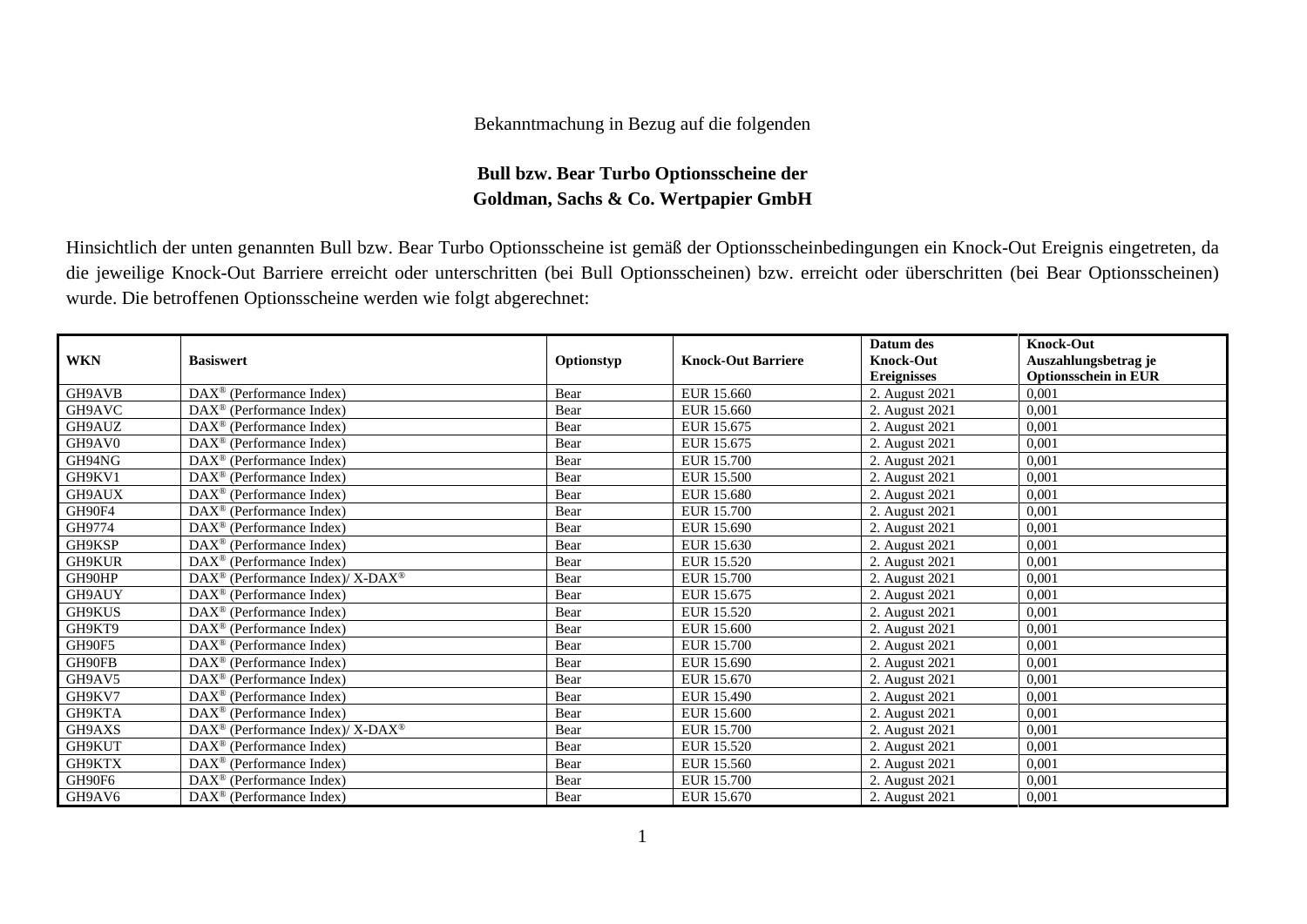|            |                                                             |            |                           | Datum des          | <b>Knock-Out</b>            |
|------------|-------------------------------------------------------------|------------|---------------------------|--------------------|-----------------------------|
| <b>WKN</b> | <b>Basiswert</b>                                            | Optionstyp | <b>Knock-Out Barriere</b> | <b>Knock-Out</b>   | Auszahlungsbetrag je        |
|            |                                                             |            |                           | <b>Ereignisses</b> | <b>Optionsschein in EUR</b> |
| GH9KUP     | DAX <sup>®</sup> (Performance Index)                        | Bear       | EUR 15.520                | 2. August 2021     | 0,001                       |
| GH9KTY     | $DAX^{\circledR}$ (Performance Index)                       | Bear       | <b>EUR 15.560</b>         | 2. August 2021     | 0,001                       |
| GH9KSQ     | $DAX^{\circledR}$ (Performance Index)                       | Bear       | EUR 15.630                | 2. August $2021$   | 0,001                       |
| GH90F7     | DAX <sup>®</sup> (Performance Index)                        | Bear       | <b>EUR 15.700</b>         | 2. August 2021     | 0,001                       |
| GH9KUQ     | DAX <sup>®</sup> (Performance Index)                        | Bear       | EUR 15.520                | 2. August 2021     | 0,001                       |
| GH9AV7     | DAX <sup>®</sup> (Performance Index)                        | Bear       | EUR 15.670                | 2. August 2021     | 0,001                       |
| GH9KW2     | $DAX^{\circledcirc}$ (Performance Index)/X-DAX <sup>®</sup> | Bear       | EUR 15.600                | 2. August 2021     | 0,001                       |
| GH9KTB     | $\text{DAX}^{\textcircled{n}}$ (Performance Index)          | Bear       | EUR 15.590                | 2. August 2021     | 0,001                       |
| GH90FE     | DAX <sup>®</sup> (Performance Index)                        | Bear       | EUR 15.690                | 2. August 2021     | 0,001                       |
| GH9KUM     | $\text{DAX}^{\textcircled{}}$ (Performance Index)           | Bear       | EUR 15.525                | 2. August 2021     | 0.001                       |
| GH9KW3     | DAX <sup>®</sup> (Performance Index)/ X-DAX <sup>®</sup>    | Bear       | EUR 15.600                | 2. August 2021     | 0,001                       |
| GH9AUV     | DAX <sup>®</sup> (Performance Index)                        | Bear       | EUR 15.680                | 2. August 2021     | 0,001                       |
| GH9KTC     | $\text{DAX}^{\textcircled{n}}$ (Performance Index)          | Bear       | EUR 15.590                | 2. August 2021     | 0,001                       |
| GH90FC     | DAX <sup>®</sup> (Performance Index)                        | Bear       | EUR 15.690                | 2. August 2021     | 0.001                       |
| GH94Z3     | DAX <sup>®</sup> (Performance Index)/ X-DAX <sup>®</sup>    | Bear       | <b>EUR 15.700</b>         | 2. August 2021     | 0,001                       |
| GH9KUV     | DAX <sup>®</sup> (Performance Index)                        | Bear       | EUR 15.510                | 2. August 2021     | 0,001                       |
| GH9AUW     | $\text{DAX}^{\textcircled{D}}$ (Performance Index)          | Bear       | <b>EUR 15.680</b>         | 2. August 2021     | 0,001                       |
| GH9KTZ     | DAX <sup>®</sup> (Performance Index)                        | Bear       | <b>EUR 15.560</b>         | 2. August 2021     | 0,001                       |
| GH90FD     | $\text{DAX}^{\circledast}$ (Performance Index)              | Bear       | EUR 15.690                | 2. August 2021     | 0,001                       |
| GH9AV8     | $\text{DAX}^{\circledast}$ (Performance Index)              | Bear       | EUR 15.660                | 2. August 2021     | 0,001                       |
| GH9AV9     | DAX <sup>®</sup> (Performance Index)                        | Bear       | EUR 15.660                | 2. August 2021     | 0,001                       |
| GH9KSK     | $DAX^{\circledR}$ (Performance Index)                       | Bear       | EUR 15.640                | 2. August 2021     | 0,001                       |
| GH92DW     | $\text{DAX}^{\textcircled{p}}$ (Performance Index)          | Bear       | EUR 15.694,89569801       | 2. August 2021     | 0,001                       |
| GH9KT3     | $\text{DAX}^{\textcircled{p}}$ (Performance Index)          | Bear       | EUR 15.610                | 2. August 2021     | 0,001                       |
| GH9AVA     | $DAX^{\circledR}$ (Performance Index)                       | Bear       | EUR 15.660                | 2. August 2021     | 0,001                       |
| GH92H0     | DAX <sup>®</sup> (Performance Index)/ X-DAX <sup>®</sup>    | Bear       | EUR 15.679,44560687       | 2. August 2021     | 0,001                       |
| GH9KSN     | DAX <sup>®</sup> (Performance Index)                        | Bear       | EUR 15.630                | 2. August 2021     | 0,001                       |
| GH9L7W     | DAX <sup>®</sup> (Performance Index)                        | Bull       | EUR 15.630                | 2. August 2021     | 0,001                       |
| GH9AV1     | $\text{DAX}^{\otimes}$ (Performance Index)                  | Bear       | EUR 15.675                | 2. August 2021     | 0,001                       |
| GH7GG8     | Varta AG                                                    | Bear       | EUR 146,44829671          | 2. August 2021     | 0,001                       |
| GH9HUN     | Airbus SE                                                   | Bear       | EUR 116,84551361          | 2. August 2021     | 0,001                       |
| GH84BQ     | Daimler AG                                                  | Bear       | EUR 77,02686547           | 2. August 2021     | 0,001                       |
| GH92CN     | Varta AG                                                    | Bear       | EUR 148,13780579          | 2. August 2021     | 0,001                       |
| GH9KT7     | $\overline{\text{DAX}^{\otimes}}$ (Performance Index)       | Bear       | <b>EUR 15.600</b>         | 2. August 2021     | 0,001                       |
| GH9AV2     | $\text{DAX}^{\textcircled{n}}$ (Performance Index)          | Bear       | EUR 15.675                | 2. August 2021     | 0,001                       |
| GH9L8Z     | DAX <sup>®</sup> (Performance Index)                        | Bull       | EUR 15.685                | 2. August 2021     | 0,001                       |
| GH92GG     | $DAX^{\circledast}$ (Performance Index)/X-DAX <sup>®</sup>  | Bear       | EUR 15.694,89569801       | 2. August 2021     | 0,001                       |
| GH9HUV     | Airbus SE                                                   | Bear       | EUR 117,42529287          | 2. August 2021     | 0,001                       |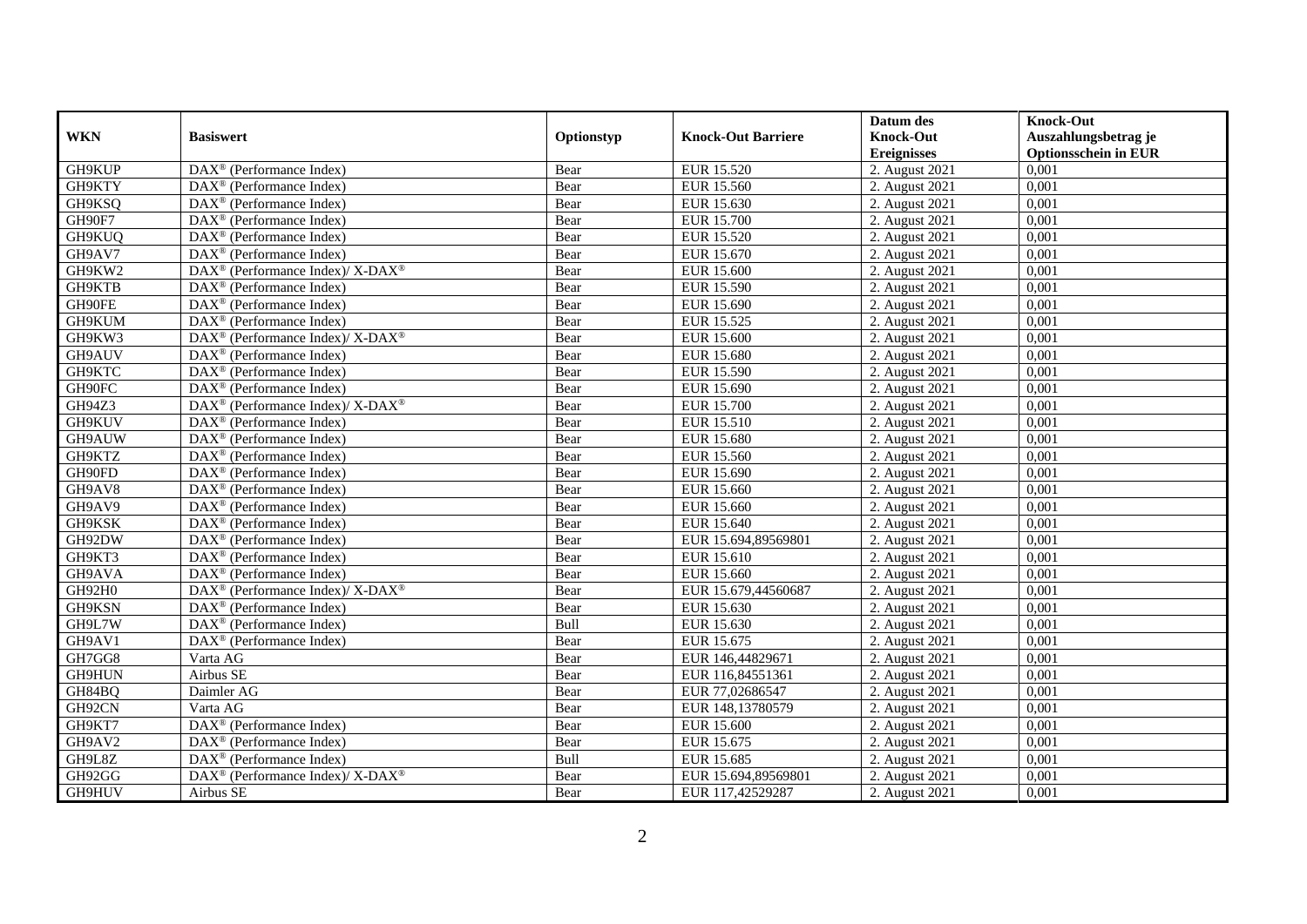|            |                                                                                         |            |                           | Datum des          | <b>Knock-Out</b>            |
|------------|-----------------------------------------------------------------------------------------|------------|---------------------------|--------------------|-----------------------------|
| <b>WKN</b> | <b>Basiswert</b>                                                                        | Optionstyp | <b>Knock-Out Barriere</b> | <b>Knock-Out</b>   | Auszahlungsbetrag je        |
|            |                                                                                         |            |                           | <b>Ereignisses</b> | <b>Optionsschein in EUR</b> |
| GH7R67     | Compagnie Generale des Etablissements Michelin SCA                                      | Bear       | EUR 138,88590922          | 2. August 2021     | 0,001                       |
| GH92CP     | Varta AG                                                                                | Bear       | EUR 147,45978395          | 2. August 2021     | 0,001                       |
| GH84BR     | Daimler AG                                                                              | Bear       | EUR 77,40527798           | 2. August 2021     | 0,001                       |
| GH9KT8     | DAX <sup>®</sup> (Performance Index)                                                    | Bear       | <b>EUR 15.600</b>         | 2. August 2021     | 0,001                       |
| GH9AV3     | DAX <sup>®</sup> (Performance Index)                                                    | Bear       | EUR 15.670                | 2. August 2021     | 0,001                       |
| GH9LA0     | DAX <sup>®</sup> (Performance Index)                                                    | Bear       | EUR 15.450                | 2. August 2021     | 0,001                       |
| GH92DU     | $\text{DAX}^{\textcircled{n}}$ (Performance Index)                                      | Bear       | EUR 15.702,64571142       | 2. August 2021     | 0,001                       |
| GH92GH     | $\text{DAX}^{\circledast}$ (Performance Index)/ $\overline{\text{X-DAX}^{\circledast}}$ | Bear       | EUR 15.702,64571142       | 2. August 2021     | 0,001                       |
| GH92EM     | Varta AG                                                                                | Bear       | EUR 148,82579857          | 2. August 2021     | 0,001                       |
| GH9KYV     | Fraport AG                                                                              | Bull       | EUR 55,55                 | 2. August 2021     | 0,001                       |
| GH9KTV     | DAX <sup>®</sup> (Performance Index)                                                    | Bear       | EUR 15.560                | 2. August 2021     | 0,001                       |
| GH9AV4     | $\overline{\text{DAX}^{\otimes}}$ (Performance Index)                                   | Bear       | EUR 15.670                | 2. August 2021     | 0,001                       |
| GH84BP     | Daimler AG                                                                              | Bear       | EUR 76,64845294           | 2. August 2021     | 0,001                       |
| GH167D     | TecDAX <sup>®</sup> (Performance Index)                                                 | Bear       | EUR 3.701,93              | 2. August 2021     | 0,001                       |
| GH9LA1     | DAX <sup>®</sup> (Performance Index)                                                    | Bear       | EUR 15.460                | 2. August 2021     | 0,001                       |
| GH9KTW     | $\overline{\text{DAX}^{\otimes}}$ (Performance Index)                                   | Bear       | <b>EUR 15.560</b>         | 2. August 2021     | 0,001                       |
| GH92DG     | DAX <sup>®</sup> (Performance Index)                                                    | Bear       | EUR 15.679,44560687       | 2. August 2021     | 0,001                       |
| GH16B4     | TecDAX <sup>®</sup> (Performance Index)                                                 | Bear       | EUR 3.691,66              | 2. August 2021     | 0,001                       |
| GH9KSC     | $\overline{\text{DAX}}^{\textcircled{}}$ (Performance Index)                            | Bear       | EUR 15.650                | 2. August 2021     | 0,001                       |
| GH9LB3     | DAX <sup>®</sup> (Performance Index)                                                    | Bear       | EUR 15.475                | 2. August 2021     | 0,001                       |
| GH9LQB     | Evotec AG                                                                               | Bear       | EUR 35,05                 | 2. August 2021     | 0,001                       |
| GH92D0     | DAX <sup>®</sup> (Performance Index)                                                    | Bear       | EUR 15.671,72555486       | 2. August 2021     | 0,001                       |
| GH9FQ2     | <b>TUI AG</b>                                                                           | Bull       | EUR 3,84231835            | 2. August 2021     | 0,001                       |
| GH9KSW     | DAX <sup>®</sup> (Performance Index)                                                    | Bear       | EUR 15.620                | 2. August 2021     | 0,001                       |
| GH9L7U     | $\overline{\text{DAX}^{\otimes}}$ (Performance Index)                                   | Bull       | <b>EUR 15.850</b>         | 2. August 2021     | 0,001                       |
| GH92DH     | $\text{DAX}^{\otimes}$ (Performance Index)                                              | Bear       | EUR 15.687,18563313       | 2. August 2021     | 0,001                       |
| GH9FQD     | <b>TUI AG</b>                                                                           | Bull       | EUR 3,82230628            | 2. August 2021     | 0,001                       |
| GH9KTP     | $\text{DAX}^{\textcircled{p}}$ (Performance Index)                                      | Bear       | EUR 15.575                | 2. August 2021     | 0.001                       |
| GH9L7V     | $\text{DAX}^{\textcircled{p}}$ (Performance Index)                                      | Bull       | EUR 15.650                | 2. August 2021     | 0,001                       |
| GH6FQ7     | TecDAX <sup>®</sup> (Performance Index)                                                 | Bear       | EUR 3.709,19              | 2. August 2021     | 0,001                       |
| GH9KTQ     | $\text{DAX}^{\textcircled{n}}$ (Performance Index)                                      | Bear       | EUR 15.570                | 2. August 2021     | 0,001                       |
| GH9FNM     | <b>TUI AG</b>                                                                           | Bull       | EUR 3,8022942             | 2. August 2021     | 0.001                       |
| GH9FQF     | Shop Apotheke Europe NV                                                                 | Bull       | EUR 126,018               | 2. August 2021     | 0,001                       |
| GH9LRG     | HelloFresh SE                                                                           | Bear       | EUR 79,32                 | 2. August 2021     | 0,001                       |
| GH6FR4     | TecDAX <sup>®</sup> (Performance Index)                                                 | Bear       | EUR 3.699,06              | 2. August 2021     | 0,001                       |
| GH9L8W     | $\text{DAX}^{\circledast}$ (Performance Index)                                          | Bull       | EUR 15.690                | 2. August 2021     | 0,001                       |
| GH9FPH     | <b>TUI AG</b>                                                                           | Bull       | EUR 3,86233042            | 2. August 2021     | 0,001                       |
| GH9KUB     | $\overline{\text{DAX}}^{\textcirc}$ (Performance Index)                                 | Bear       | EUR 15.540                | 2. August 2021     | 0,001                       |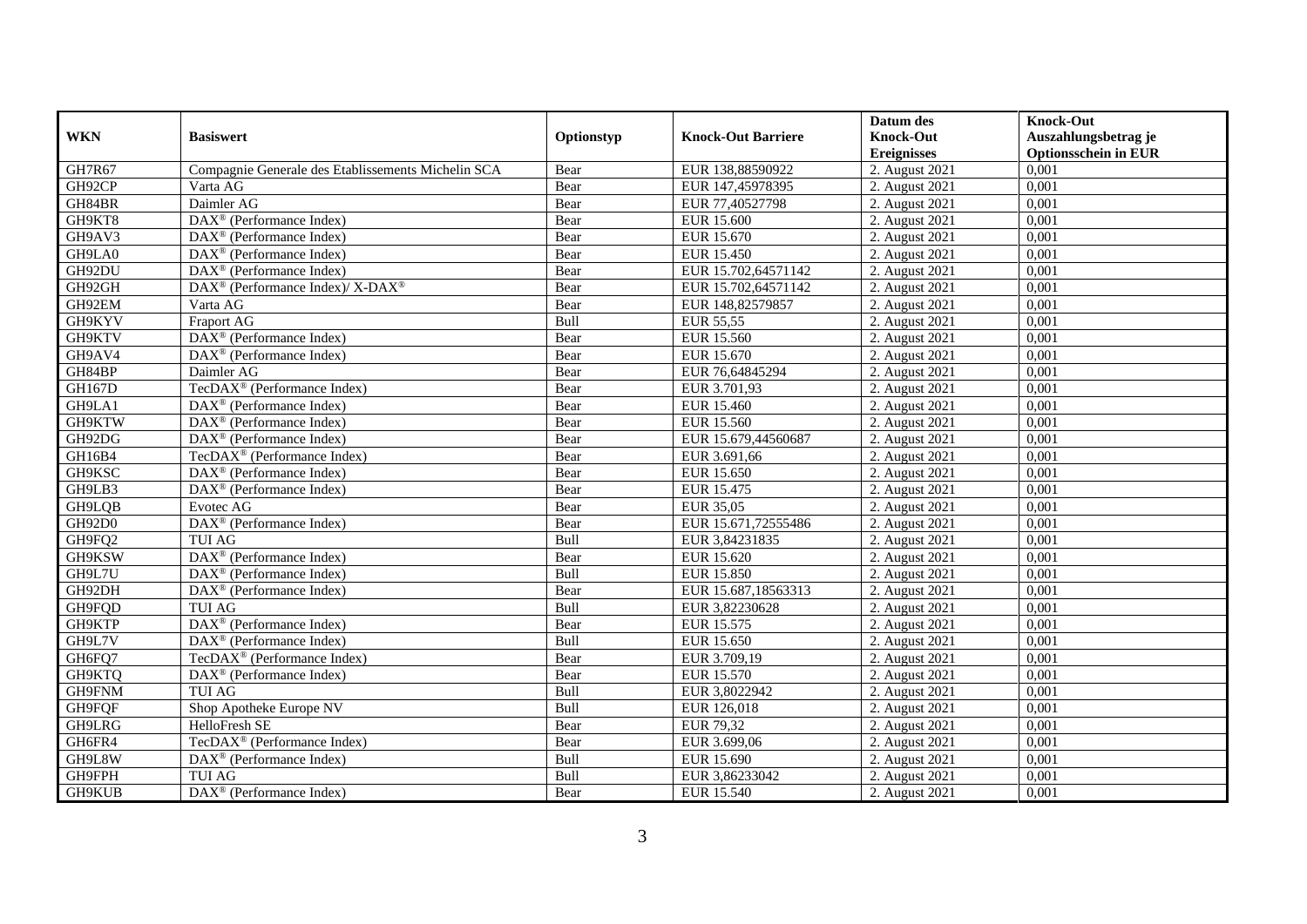|               |                                                       |            |                           | Datum des          | <b>Knock-Out</b>            |
|---------------|-------------------------------------------------------|------------|---------------------------|--------------------|-----------------------------|
| <b>WKN</b>    | <b>Basiswert</b>                                      | Optionstyp | <b>Knock-Out Barriere</b> | <b>Knock-Out</b>   | Auszahlungsbetrag je        |
|               |                                                       |            |                           | <b>Ereignisses</b> | <b>Optionsschein in EUR</b> |
| GH8ZT3        | Hugo Boss AG                                          | Bear       | EUR 51,12919502           | 2. August 2021     | 0,001                       |
| GH9L9Y        | $\overline{\text{DAX}^{\otimes}}$ (Performance Index) | Bear       | <b>EUR 15.520</b>         | 2. August 2021     | 0,001                       |
| GH9KSD        | DAX <sup>®</sup> (Performance Index)                  | Bear       | EUR 15.650                | 2. August 2021     | 0,001                       |
| GH9KSX        | $\text{DAX}^{\circledast}$ (Performance Index)        | Bear       | EUR 15.620                | 2. August 2021     | 0,001                       |
| GH8P9N        | EURO STOXX <sup>®</sup> Banks (Price EUR) Index       | Bear       | EUR 94,44331949           | 2. August 2021     | 0,001                       |
| GH9L9Z        | $\text{DAX}^{\textcircled{n}}$ (Performance Index)    | Bear       | EUR 15.530                | 2. August 2021     | 0,001                       |
| GH9KSY        | $\text{DAX}^{\textcircled{n}}$ (Performance Index)    | Bear       | EUR 15.620                | 2. August 2021     | 0,001                       |
| GH92ET        | <b>Barclays PLC</b>                                   | Bear       | GBP 1,78744866            | 2. August 2021     | 0,001                       |
| GH8P9L        | EURO STOXX <sup>®</sup> Banks (Price EUR) Index       | Bear       | EUR 94,35350655           | 2. August 2021     | 0,001                       |
| GH9KTR        | $\overline{\text{DAX}^{\otimes}}$ (Performance Index) | Bear       | <b>EUR 15.570</b>         | 2. August 2021     | 0,001                       |
| <b>GH0KUU</b> | $AEX-Index^{\circledR}$                               | Bear       | EUR 761,74827032          | 2. August 2021     | 0,001                       |
| GH9LB0        | DAX <sup>®</sup> (Performance Index)                  | Bear       | <b>EUR 15.380</b>         | 2. August 2021     | 0,001                       |
| GH9CFX        | <b>SAP SE</b>                                         | Bear       | EUR 121,84269273          | 2. August 2021     | 0,001                       |
| GH8P9Q        | EURO STOXX <sup>®</sup> Banks (Price EUR) Index       | Bear       | EUR 94,53313248           | 2. August 2021     | 0,001                       |
| GH9KTS        | DAX <sup>®</sup> (Performance Index)                  | Bear       | EUR 15.570                | 2. August 2021     | 0,001                       |
| GH9HTC        | <b>BAE</b> Systems plc                                | Bear       | GBP 5,8273524             | 2. August 2021     | 0,001                       |
| GH9LB1        | DAX <sup>®</sup> (Performance Index)                  | Bull       | EUR 15.790                | 2. August 2021     | 0,001                       |
| GH75AX        | Deutsche Telekom AG                                   | Bull       | EUR 17,24433931           | 2. August 2021     | 0,001                       |
| GH9LQ6        | Carl-Zeiss Meditec AG                                 | Bear       | EUR 189,27                | 2. August 2021     | 0,001                       |
| GH8TF8        | TeamViewer AG                                         | Bull       | EUR 28,073                | 2. August 2021     | 0,001                       |
| GB9GCV        | TecDAX <sup>®</sup> (Performance Index)               | Bear       | EUR 3.706,59              | 2. August 2021     | 0,001                       |
| GH6XBC        | ASML Holding N.V.                                     | Bear       | EUR 651,99204353          | 2. August 2021     | 0,001                       |
| GH9KTT        | DAX <sup>®</sup> (Performance Index)                  | Bear       | EUR 15.570                | 2. August 2021     | 0,001                       |
| <b>GH0KUS</b> | $AEX-Index^{\circledR}$                               | Bear       | EUR 759,38272023          | 2. August 2021     | 0,001                       |
| GH9L7Y        | DAX <sup>®</sup> (Performance Index)                  | Bull       | EUR 15.805                | 2. August 2021     | 0,001                       |
| GH9CFW        | <b>SAP SE</b>                                         | Bear       | EUR 122,43231861          | 2. August 2021     | 0,001                       |
| GH92GC        | Deutsche Lufthansa AG                                 | Bull       | EUR 9,50006003            | 2. August 2021     | 0,001                       |
| GH75AV        | Deutsche Telekom AG                                   | Bull       | EUR 17,32468569           | 2. August 2021     | 0.001                       |
| GH8TFX        | Symrise AG                                            | Bear       | EUR 124,54651275          | 2. August 2021     | 0,001                       |
| GH8TF6        | TeamViewer AG                                         | Bull       | EUR 28,223                | 2. August 2021     | 0,001                       |
| GH9KUD        | DAX <sup>®</sup> (Performance Index)                  | Bear       | EUR 15.530                | 2. August 2021     | 0,001                       |
| GH1TQ5        | Bechtle AG                                            | Bear       | EUR 174,95360416          | 2. August 2021     | 0.001                       |
| GH9D3H        | Lanxess AG                                            | Bear       | EUR 61,90780928           | 2. August 2021     | 0,001                       |
| GH87WF        | Porsche Automobil Holding SE                          | Bear       | EUR 92,93800822           | 2. August 2021     | 0,001                       |
| GH9LLT        | Deutsche Bank AG                                      | Bull       | EUR 10,71                 | 2. August 2021     | 0,001                       |
| GH9L7Z        | DAX <sup>®</sup> (Performance Index)                  | Bull       | EUR 15.810                | 2. August 2021     | 0,001                       |
| GH85NF        | Cancom SE                                             | Bear       | EUR 53,65982369           | 2. August 2021     | 0,001                       |
| <b>GH8U70</b> | Deutsche Telekom AG                                   | Bull       | EUR 17,42696366           | 2. August 2021     | 0,001                       |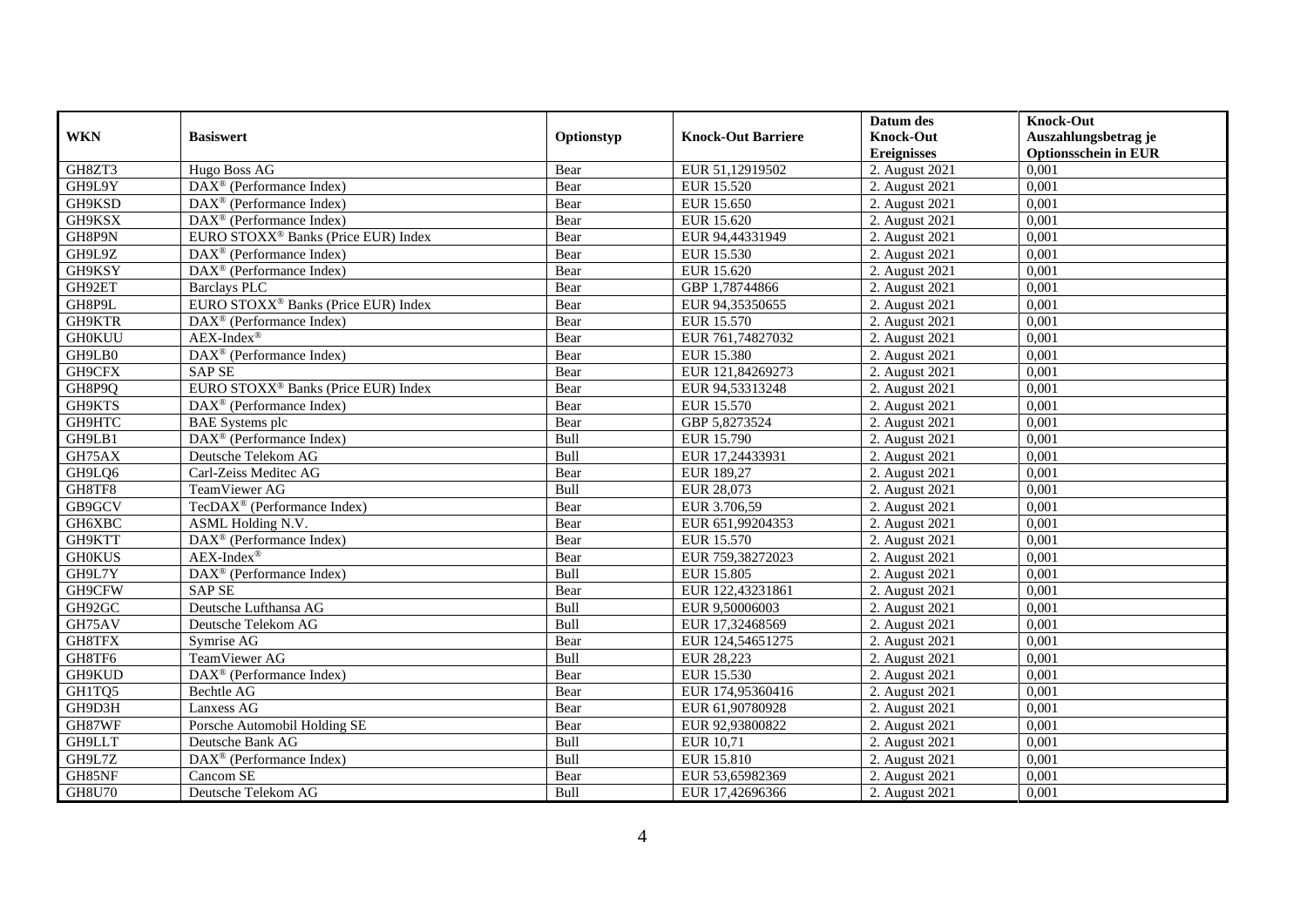|               |                                                          |            |                           | Datum des          | <b>Knock-Out</b>            |
|---------------|----------------------------------------------------------|------------|---------------------------|--------------------|-----------------------------|
| <b>WKN</b>    | <b>Basiswert</b>                                         | Optionstyp | <b>Knock-Out Barriere</b> | <b>Knock-Out</b>   | Auszahlungsbetrag je        |
|               |                                                          |            |                           | <b>Ereignisses</b> | <b>Optionsschein in EUR</b> |
| GH9KUE        | DAX <sup>®</sup> (Performance Index)                     | Bear       | EUR 15.530                | 2. August 2021     | 0,001                       |
| <b>GH994G</b> | DAX <sup>®</sup> (Performance Index)/X-DAX <sup>®</sup>  | Bear       | EUR 15.654,13952449       | 2. August 2021     | 0,001                       |
| GH9CD7        | Erste Group Bank AG                                      | Bear       | EUR 33,08900554           | 2. August $2021$   | 0,001                       |
| GH943G        | Industria de Diseno Textil, S.A. (Inditex)               | Bear       | EUR 29,01610952           | 2. August 2021     | 0,001                       |
| GH9L25        | Allianz SE                                               | Bull       | EUR 203,67                | 2. August 2021     | 0,001                       |
| <b>GH9LLU</b> | Deutsche Bank AG                                         | Bull       | EUR 10,66                 | 2. August 2021     | 0,001                       |
| GH9L91        | $\text{DAX}^{\textcircled{p}}$ (Performance Index)       | Bull       | EUR 15.670                | 2. August 2021     | 0,001                       |
| GH9KUF        | $\text{DAX}^{\textcircled{n}}$ (Performance Index)       | Bear       | EUR 15.530                | 2. August 2021     | 0,001                       |
| GH9H2L        | Nokia Ovi                                                | Bear       | EUR 5,21757835            | 2. August 2021     | 0,001                       |
| GH4JV7        | LINDE PLC                                                | Bear       | EUR 260,24235453          | 2. August 2021     | 0,001                       |
| GH8R0X        | Koninklijke D <sup>SM</sup> N.V.                         | Bear       | EUR 171,38238695          | 2. August 2021     | 0,001                       |
| GH9CBL        | Erste Group Bank AG                                      | Bear       | EUR 33,50873922           | 2. August 2021     | 0,001                       |
| GH9L2L        | Allianz SE                                               | Bull       | EUR 202,61                | 2. August 2021     | 0,001                       |
| GH9LLY        | Deutsche Bank AG                                         | Bull       | EUR 10.55                 | 2. August 2021     | 0.001                       |
| <b>GH942V</b> | Industria de Diseno Textil, S.A. (Inditex)               | Bear       | EUR 29,50520116           | 2. August 2021     | 0,001                       |
| GB3RXZ        | TecDAX <sup>®</sup> (Performance Index)                  | Bear       | EUR 3.695,58              | 2. August 2021     | 0,001                       |
| GH9KST        | DAX <sup>®</sup> (Performance Index)                     | Bear       | EUR 15.625                | 2. August 2021     | 0,001                       |
| GH9LA2        | DAX <sup>®</sup> (Performance Index)                     | Bear       | EUR 15.470                | 2. August 2021     | 0,001                       |
| <b>GH0KUP</b> | $AEX-Index^{\circledR}$                                  | Bear       | EUR 760,56058754          | 2. August 2021     | 0,001                       |
| GH9LMZ        | MorphoSys AG                                             | Bull       | EUR 46,23                 | 2. August 2021     | 0,001                       |
| GH9L20        | Allianz SE                                               | Bull       | EUR 208,96                | 2. August 2021     | 0,001                       |
| <b>GH779M</b> | LINDE PLC                                                | Bear       | EUR 262,03660444          | 2. August 2021     | 0,001                       |
| GH9LQQ        | Carl-Zeiss Meditec AG                                    | Bear       | EUR 188,34                | 2. August 2021     | 0,001                       |
| <b>GH9LNH</b> | Deutsche Bank AG                                         | Bull       | EUR 10,61                 | 2. August 2021     | 0,001                       |
| GH9KTH        | $\text{DAX}^{\textcircled{D}}$ (Performance Index)       | Bear       | <b>EUR 15.580</b>         | 2. August 2021     | 0,001                       |
| GH9410        | Industria de Diseno Textil, S.A. (Inditex)               | Bear       | EUR 29,17581291           | 2. August 2021     | 0,001                       |
| GH9LA3        | DAX <sup>®</sup> (Performance Index)                     | Bear       | EUR 15.440                | 2. August 2021     | 0,001                       |
| GH7WGT        | EssilorLuxottica SA                                      | Bear       | EUR 161,82386891          | 2. August 2021     | 0,001                       |
| GH9LCJ        | DAX <sup>®</sup> (Performance Index)/ X-DAX <sup>®</sup> | Bull       | EUR 15.690                | 2. August 2021     | 0,001                       |
| GH9LPY        | Carl-Zeiss Meditec AG                                    | Bear       | EUR 187,41                | 2. August 2021     | 0,001                       |
| <b>GH9L21</b> | Allianz SE                                               | Bull       | EUR 206,84                | 2. August 2021     | 0,001                       |
| GH9KTJ        | DAX <sup>®</sup> (Performance Index)                     | Bear       | <b>EUR 15.580</b>         | 2. August 2021     | 0,001                       |
| GH9CCA        | Unilever PLC                                             | Bear       | GBP 41,61583857           | 2. August 2021     | 0,001                       |
| <b>GH774J</b> | COMPAGNIE DE SAINT GOBAIN SA                             | Bear       | EUR 60,61889035           | 2. August 2021     | 0,001                       |
| GH9LB4        | $\text{DAX}^{\textcircled{n}}$ (Performance Index)       | Bear       | EUR 15.400                | 2. August 2021     | 0,001                       |
| GH9LCK        | DAX <sup>®</sup> (Performance Index)/ X-DAX <sup>®</sup> | Bull       | EUR 15.720                | 2. August 2021     | 0,001                       |
| GH9L23        | Allianz SE                                               | Bull       | EUR 204,72                | 2. August 2021     | 0,001                       |
| GH8JXJ        | ING Groep N.V.                                           | Bear       | EUR 11,04261787           | 2. August 2021     | 0,001                       |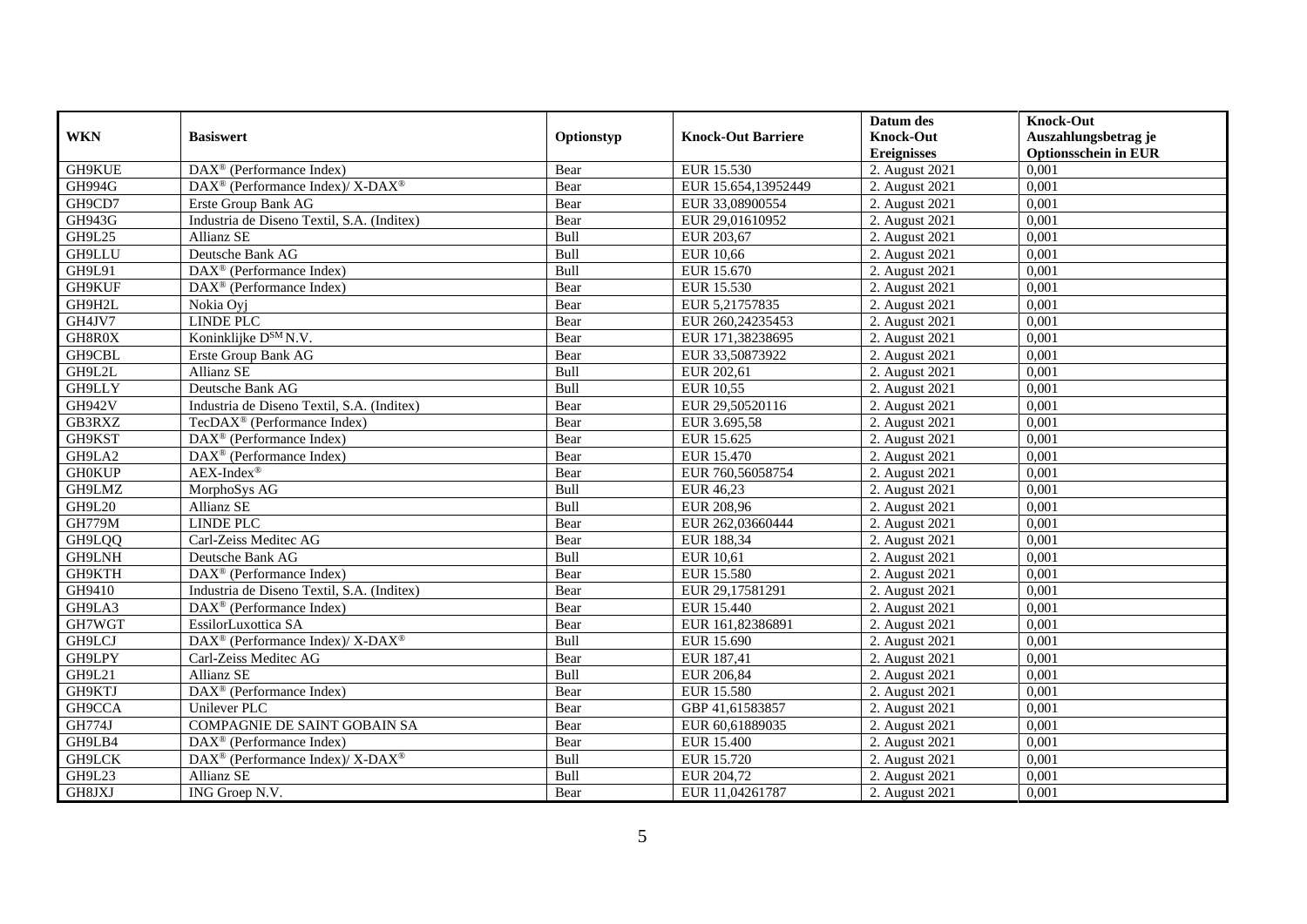|               |                                                                  |            |                           | Datum des          | <b>Knock-Out</b>            |
|---------------|------------------------------------------------------------------|------------|---------------------------|--------------------|-----------------------------|
| <b>WKN</b>    | <b>Basiswert</b>                                                 | Optionstyp | <b>Knock-Out Barriere</b> | <b>Knock-Out</b>   | Auszahlungsbetrag je        |
|               |                                                                  |            |                           | <b>Ereignisses</b> | <b>Optionsschein in EUR</b> |
| GH9KU5        | DAX <sup>®</sup> (Performance Index)                             | Bear       | EUR 15.550                | 2. August 2021     | 0,001                       |
| GH9LMF        | MorphoSys AG                                                     | Bull       | EUR 47,18                 | 2. August 2021     | 0,001                       |
| GH9J9C        | $\text{DAX}^{\circledR}$ (Performance Index)/ X-DAX <sup>®</sup> | Bear       | EUR 15.610,35844125       | 2. August 2021     | 0,001                       |
| <b>GH9L82</b> | $\text{DAX}^{\textcircled{D}}$ (Performance Index)               | Bull       | <b>EUR 15.780</b>         | 2. August 2021     | 0,001                       |
| GH9415        | Industria de Diseno Textil, S.A. (Inditex)                       | Bear       | EUR 29,33551629           | 2. August 2021     | 0,001                       |
| GH9KSR        | DAX <sup>®</sup> (Performance Index)                             | Bear       | EUR 15.625                | 2. August $2021$   | 0,001                       |
| <b>GH9L28</b> | <b>Allianz SE</b>                                                | Bull       | EUR 205,78                | 2. August 2021     | 0,001                       |
| GH9LBK        | DAX <sup>®</sup> (Performance Index)/ X-DAX <sup>®</sup>         | Bull       | EUR 15.670                | 2. August 2021     | 0,001                       |
| GH9LMH        | MorphoSys AG                                                     | Bull       | <b>EUR 46,7</b>           | 2. August 2021     | 0,001                       |
| GH9L83        | DAX <sup>®</sup> (Performance Index)                             | Bull       | EUR 15.660                | 2. August 2021     | 0,001                       |
| GH9KTD        | $\text{DAX}^{\textcircled{D}}$ (Performance Index)               | Bear       | <b>EUR 15.590</b>         | 2. August 2021     | 0,001                       |
| GH9L2D        | Allianz SE                                                       | Bull       | EUR 207,9                 | 2. August 2021     | 0,001                       |
| GH9D5G        | Lonza Group AG                                                   | Bear       | CHF 712,45243882          | 2. August 2021     | 0,001                       |
| GH8LH7        | Sika AG                                                          | Bear       | CHF 321,67249745          | 2. August 2021     | 0,001                       |
| GH9LBM        | DAX <sup>®</sup> (Performance Index)/ X-DAX <sup>®</sup>         | Bull       | EUR 15.665                | 2. August 2021     | 0,001                       |
| GH9LMX        | MorphoSys AG                                                     | Bull       | <b>EUR 46,47</b>          | 2. August 2021     | 0,001                       |
| GH9L94        | $\overline{\text{DAX}^{\textcircled{a}}}$ (Performance Index)    | Bull       | EUR 15.750                | 2. August 2021     | 0,001                       |
| GH9KTE        | $DAX^{\circledR}$ (Performance Index)                            | Bear       | EUR 15.590                | 2. August 2021     | 0.001                       |
| GH9LCM        | DAX <sup>®</sup> (Performance Index)/ X-DAX <sup>®</sup>         | Bull       | EUR 15.685                | 2. August 2021     | 0,001                       |
| GH9D5E        | Lonza Group AG                                                   | Bear       | CHF 707,27583606          | 2. August 2021     | 0,001                       |
| GH9LMY        | MorphoSys AG                                                     | Bull       | <b>EUR 46,94</b>          | 2. August 2021     | 0,001                       |
| GH9LA6        | DAX <sup>®</sup> (Performance Index)                             | Bear       | EUR 15.445                | 2. August 2021     | 0,001                       |
| GH9KU1        | $\text{DAX}^{\textcircled{D}}$ (Performance Index)               | Bear       | <b>EUR 15.550</b>         | 2. August 2021     | 0,001                       |
| GH9LCN        | $\text{DAX}^{\otimes}$ (Performance Index)/X-DAX <sup>®</sup>    | Bull       | <b>EUR 15.810</b>         | 2. August 2021     | 0,001                       |
| GH9LA7        | $\text{DAX}^{\textcircled{n}}$ (Performance Index)               | Bear       | EUR 15.465                | 2. August 2021     | 0,001                       |
| GH9KU2        | DAX <sup>®</sup> (Performance Index)                             | Bear       | <b>EUR 15.550</b>         | 2. August 2021     | 0,001                       |
| GH3A5T        | Swiss Life Holding AG                                            | Bear       | CHF 471,4905448           | 2. August 2021     | 0,001                       |
| GH9LCP        | DAX <sup>®</sup> (Performance Index)/ X-DAX <sup>®</sup>         | Bull       | EUR 15.790                | 2. August 2021     | 0.001                       |
| GH9J39        | $\text{DAX}^{\textcircled{p}}$ (Performance Index)               | Bear       | EUR 15.625,3539825        | 2. August 2021     | 0,001                       |
| GH9KSV        | $\text{DAX}^{\textcircled{D}}$ (Performance Index)               | Bear       | EUR 15.625                | 2. August 2021     | 0,001                       |
| GH9LBW        | $\text{DAX}^{\circledR}$ (Performance Index)/ X-DAX <sup>®</sup> | Bull       | EUR 15.620                | 2. August 2021     | 0,001                       |
| GH9L7M        | $\text{DAX}^{\textcircled{p}}$ (Performance Index)               | Bull       | EUR 15.740                | 2. August 2021     | 0,001                       |
| GH9KTM        | $\overline{\text{DAX}^{\otimes}}$ (Performance Index)            | Bear       | EUR 15.575                | 2. August 2021     | 0,001                       |
| GH9LBX        | DAX <sup>®</sup> (Performance Index)/ X-DAX <sup>®</sup>         | Bull       | EUR 15.635                | 2. August 2021     | 0,001                       |
| GH9L9Q        | $DAX^{\circledR}$ (Performance Index)                            | Bear       | EUR 15.510                | 2. August 2021     | 0,001                       |
| GH9KTN        | DAX <sup>®</sup> (Performance Index)                             | Bear       | EUR 15.575                | 2. August 2021     | 0,001                       |
| GH9LCY        | DAX <sup>®</sup> (Performance Index)/ X-DAX <sup>®</sup>         | Bull       | EUR 15.795                | 2. August 2021     | 0,001                       |
| GH9KU9        | $\text{DAX}^{\circledast}$ (Performance Index)                   | Bear       | EUR 15.540                | 2. August 2021     | 0,001                       |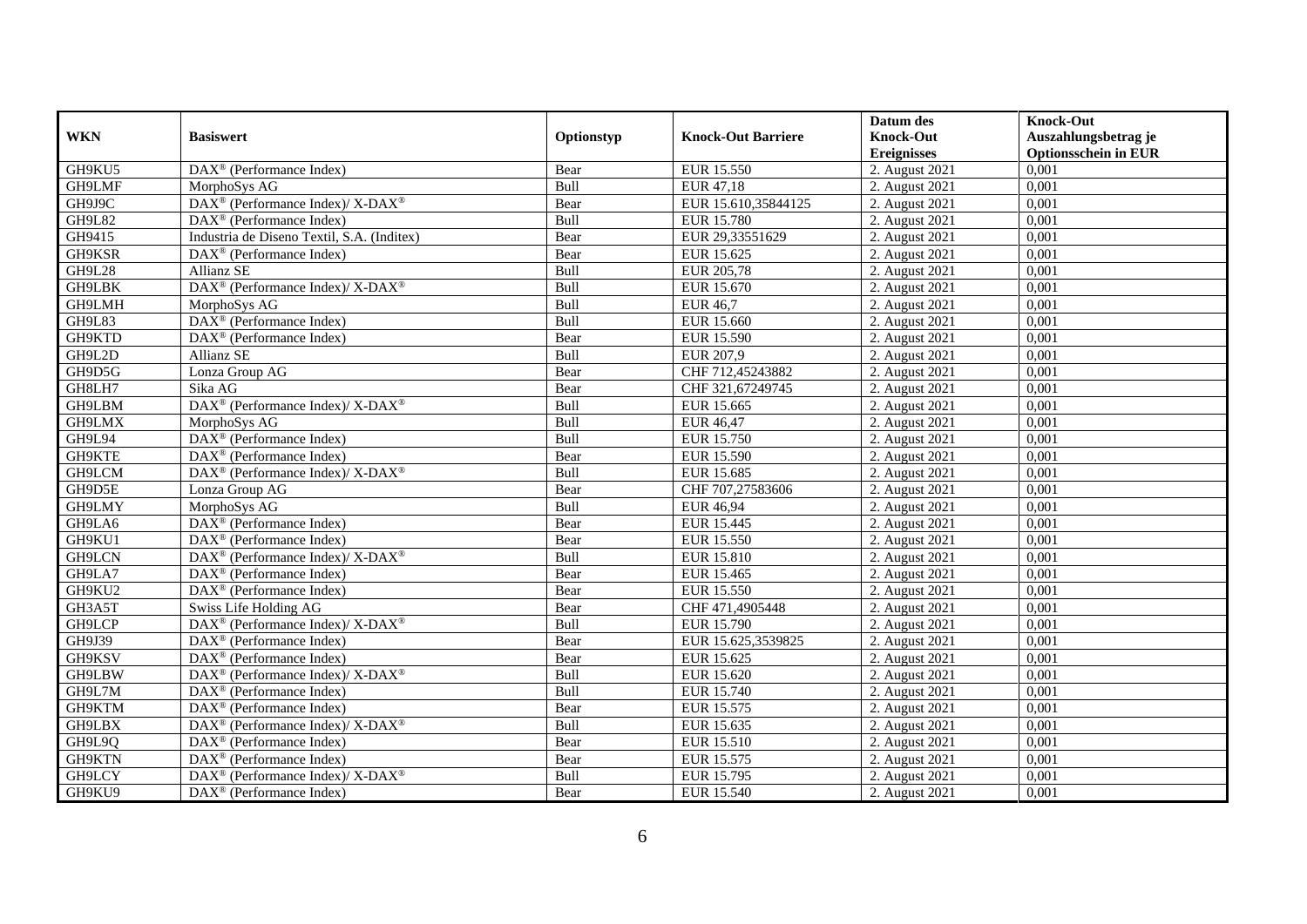|               |                                                                           |             |                           | Datum des          | <b>Knock-Out</b>            |
|---------------|---------------------------------------------------------------------------|-------------|---------------------------|--------------------|-----------------------------|
| <b>WKN</b>    | <b>Basiswert</b>                                                          | Optionstyp  | <b>Knock-Out Barriere</b> | <b>Knock-Out</b>   | Auszahlungsbetrag je        |
|               |                                                                           |             |                           | <b>Ereignisses</b> | <b>Optionsschein in EUR</b> |
| GH9LAS        | $\overline{\text{DAX}^{\otimes}(\text{Performance Index})}$               | Bear        | EUR 15.405                | 2. August 2021     | 0,001                       |
| GH9LCZ        | DAX <sup>®</sup> (Performance Index)/ X-DAX <sup>®</sup>                  | Bull        | EUR 15.735                | 2. August 2021     | 0,001                       |
| GH9KUA        | $DAX^{\circledR}$ (Performance Index)                                     | Bear        | EUR 15.540                | 2. August $2021$   | 0,001                       |
| GH9LAT        | $DAX^{\circledast}$ (Performance Index)                                   | Bear        | EUR 15.415                | 2. August 2021     | 0,001                       |
| GH9LE0        | DAX <sup>®</sup> (Performance Index)/ X-DAX <sup>®</sup>                  | Bear        | EUR 15.550                | 2. August 2021     | 0,001                       |
| GH9LE1        | $\text{DAX}^{\textcircled{D}}$ (Performance Index)/X-DAX <sup>®</sup>     | Bear        | EUR 15.545                | 2. August 2021     | 0,001                       |
| GH9KSL        | $DAX^{\circledR}$ (Performance Index)                                     | Bear        | EUR 15.640                | 2. August 2021     | 0,001                       |
| <b>GH9LBU</b> | $DAX^{\circledast}$ (Performance Index)                                   | Bull        | EUR 15.755                | 2. August 2021     | 0,001                       |
| GH9LF2        | DAX <sup>®</sup> (Performance Index)/ X-DAX <sup>®</sup>                  | Bear        | EUR 15.455                | 2. August 2021     | 0,001                       |
| GH9KT4        | DAX <sup>®</sup> (Performance Index)                                      | Bear        | EUR 15.610                | 2. August 2021     | 0.001                       |
| GH9FSL        | $DAX^{\circledR}$ (Performance Index)                                     | Bear        | EUR 15.658,31208992       | 2. August 2021     | 0,001                       |
| GH9LF3        | DAX <sup>®</sup> (Performance Index)/ X-DAX <sup>®</sup>                  | Bear        | EUR 15.445                | 2. August 2021     | 0,001                       |
| GH9KSJ        | $DAX^{\circledast}$ (Performance Index)                                   | Bear        | EUR 15.640                | 2. August 2021     | 0,001                       |
| GH9L8V        | DAX <sup>®</sup> (Performance Index)                                      | <b>Bull</b> | EUR 15.770                | 2. August 2021     | 0.001                       |
| GH9LCQ        | DAX <sup>®</sup> (Performance Index)/ X-DAX <sup>®</sup>                  | Bull        | <b>EUR 15.805</b>         | 2. August 2021     | 0,001                       |
| GH9KT2        | $\overline{\text{DAX}^{\otimes}}$ (Performance Index)                     | Bear        | EUR 15.610                | 2. August 2021     | 0,001                       |
| GH9LCR        | DAX <sup>®</sup> (Performance Index)/X-DAX <sup>®</sup>                   | Bull        | EUR 15.715                | 2. August 2021     | 0,001                       |
| GH9L9W        | $DAX^{\circledast}$ (Performance Index)                                   | Bear        | EUR 15.540                | 2. August 2021     | 0,001                       |
| GH9KSG        | $DAX^{\circledcirc}$ (Performance Index)                                  | Bear        | EUR 15.650                | 2. August 2021     | 0,001                       |
| GH9LDS        | DAX <sup>®</sup> (Performance Index)/ X-DAX <sup>®</sup>                  | Bull        | EUR 15.925                | 2. August 2021     | 0,001                       |
| GH9KT0        | $DAX^{\circledast}$ (Performance Index)                                   | Bear        | EUR 15.620                | 2. August 2021     | 0,001                       |
| GH9LDT        | $DAX^{\circledast}$ (Performance Index)/ $\overline{X-DAX^{\circledast}}$ | <b>Bull</b> | EUR 15.910                | 2. August 2021     | 0,001                       |
| GH9L9X        | $\text{DAX}^{\circledast}$ (Performance Index)                            | Bear        | EUR 15.435                | 2. August 2021     | 0,001                       |
| <b>GH9KUK</b> | $DAX^{\circledR}$ (Performance Index)                                     | Bear        | EUR 15.525                | 2. August 2021     | 0,001                       |
| GH9LEU        | DAX <sup>®</sup> (Performance Index)/ X-DAX <sup>®</sup>                  | Bear        | EUR 15.530                | 2. August 2021     | 0,001                       |
| GH9KUL        | DAX <sup>®</sup> (Performance Index)                                      | Bear        | EUR 15.525                | 2. August 2021     | 0.001                       |
| GH9LAZ        | $\overline{\text{DAX}^{\otimes}}$ (Performance Index)                     | Bear        | EUR 15.385                | 2. August 2021     | 0,001                       |
| GH9LEV        | DAX <sup>®</sup> (Performance Index)/ X-DAX <sup>®</sup>                  | Bear        | EUR 15.440                | 2. August 2021     | 0,001                       |
| GH9LC3        | DAX <sup>®</sup> (Performance Index)/X-DAX <sup>®</sup>                   | Bull        | EUR 15.610                | 2. August 2021     | 0,001                       |
| GH9KSE        | $DAX^{\circledast}$ (Performance Index)                                   | Bear        | EUR 15.650                | 2. August 2021     | 0,001                       |
| <b>GH9L88</b> | $DAX^{\circledR}$ (Performance Index)                                     | Bull        | EUR 15.935                | 2. August 2021     | 0,001                       |
| GH9LD4        | DAX <sup>®</sup> (Performance Index)/X-DAX <sup>®</sup>                   | Bull        | <b>EUR 15.750</b>         | 2. August 2021     | 0.001                       |
| GH9KSF        | $DAX^{\circledR}$ (Performance Index)                                     | Bear        | EUR 15.650                | 2. August 2021     | 0,001                       |
| GH9LD5        | DAX <sup>®</sup> (Performance Index)/ X-DAX <sup>®</sup>                  | Bull        | EUR 15.730                | 2. August 2021     | 0,001                       |
| <b>GH9L89</b> | $DAX^{\circledast}$ (Performance Index)                                   | Bull        | EUR 15.890                | 2. August 2021     | 0,001                       |
| GH9KSZ        | DAX <sup>®</sup> (Performance Index)                                      | Bear        | EUR 15.620                | 2. August 2021     | 0,001                       |
| GH92GX        | DAX <sup>®</sup> (Performance Index)/ X-DAX <sup>®</sup>                  | Bear        | EUR 15.687,18563313       | 2. August 2021     | 0,001                       |
| GH9KUH        | $DAX^{\circledast}$ (Performance Index)                                   | Bear        | EUR 15.525                | 2. August 2021     | 0,001                       |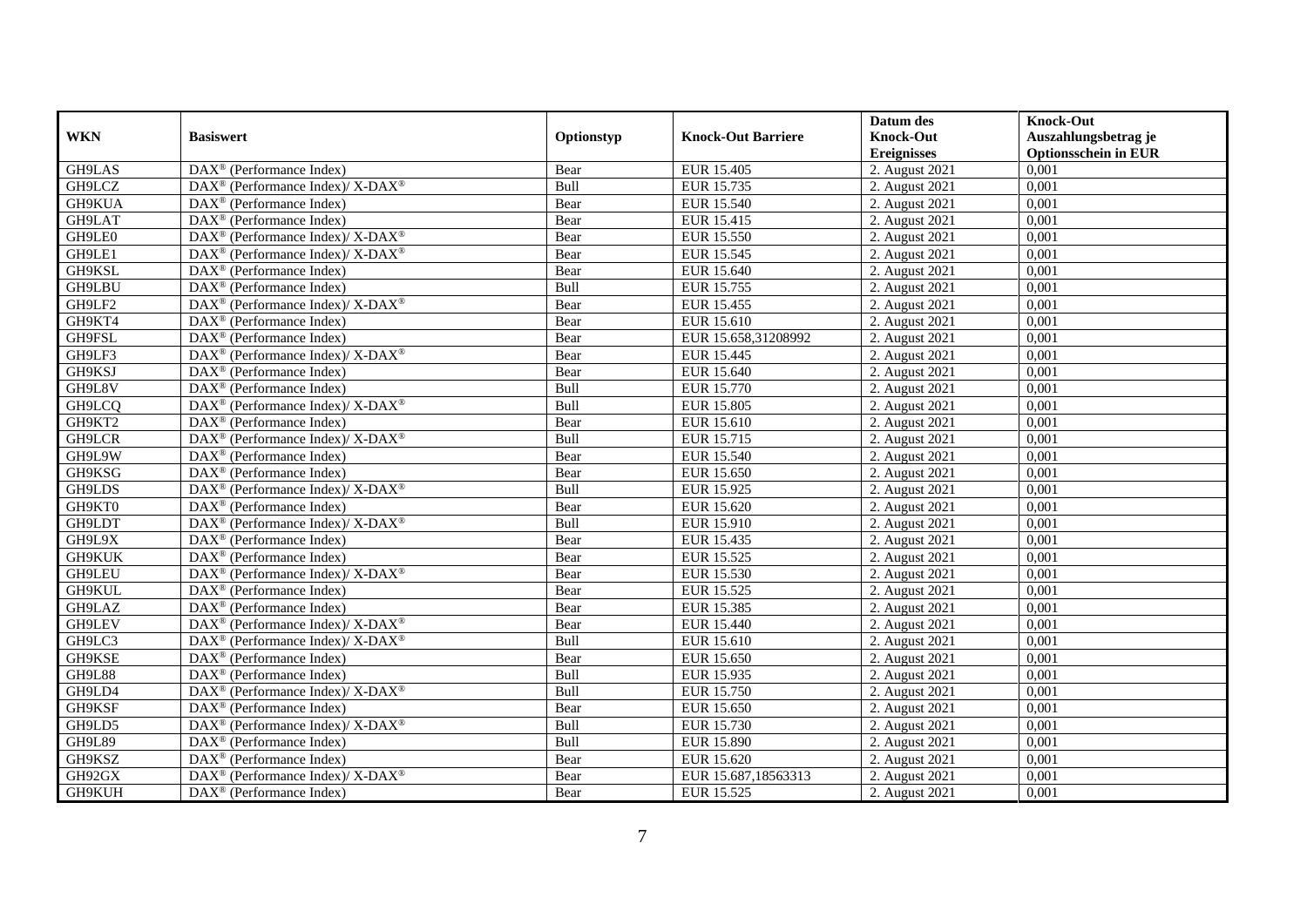|            |                                                                                         |            |                           | Datum des          | <b>Knock-Out</b>            |
|------------|-----------------------------------------------------------------------------------------|------------|---------------------------|--------------------|-----------------------------|
| <b>WKN</b> | <b>Basiswert</b>                                                                        | Optionstyp | <b>Knock-Out Barriere</b> | <b>Knock-Out</b>   | Auszahlungsbetrag je        |
|            |                                                                                         |            |                           | <b>Ereignisses</b> | <b>Optionsschein in EUR</b> |
| GH9LE6     | DAX <sup>®</sup> (Performance Index)/ X-DAX <sup>®</sup>                                | Bear       | EUR 15.460                | 2. August 2021     | 0,001                       |
| GH9L9B     | $DAX^{\circledast}$ (Performance Index)                                                 | Bull       | EUR 15.705                | 2. August 2021     | 0,001                       |
| GH9KUJ     | $DAX^{\circledR}$ (Performance Index)                                                   | Bear       | EUR 15.525                | 2. August $2021$   | 0,001                       |
| GH9LE7     | DAX <sup>®</sup> (Performance Index)/ X-DAX <sup>®</sup>                                | Bear       | EUR 15.510                | 2. August 2021     | 0,001                       |
| GH9KSS     | $DAX^{\circledast}$ (Performance Index)                                                 | Bear       | EUR 15.625                | 2. August 2021     | 0,001                       |
| GH9LF8     | DAX <sup>®</sup> (Performance Index)/ X-DAX <sup>®</sup>                                | Bear       | EUR 15.360                | 2. August 2021     | 0,001                       |
| GH9LAC     | $DAX^{\circledast}$ (Performance Index)                                                 | Bear       | EUR 15.480                | 2. August 2021     | 0,001                       |
| GH9LF9     | DAX <sup>®</sup> (Performance Index)/ X-DAX <sup>®</sup>                                | Bear       | EUR 15.345                | 2. August 2021     | 0,001                       |
| GH9KTF     | DAX <sup>®</sup> (Performance Index)                                                    | Bear       | EUR 15.590                | 2. August 2021     | 0,001                       |
| GH9LD0     | $\text{DAX}^{\circledast}$ (Performance Index)/ $\overline{\text{X-DAX}^{\circledast}}$ | Bull       | <b>EUR 15.740</b>         | 2. August 2021     | 0,001                       |
| GH9KTG     | $DAX^{\circledR}$ (Performance Index)                                                   | Bear       | <b>EUR 15.580</b>         | 2. August 2021     | 0,001                       |
| GH9LAD     | $\overline{\text{DAX}^{\otimes}}$ (Performance Index)                                   | Bear       | EUR 15.495                | 2. August 2021     | 0,001                       |
| GH9LD1     | DAX <sup>®</sup> (Performance Index)/ X-DAX <sup>®</sup>                                | Bull       | EUR 15.745                | 2. August 2021     | 0,001                       |
| GH9KU3     | $DAX^{\circledR}$ (Performance Index)                                                   | Bear       | EUR 15.550                | 2. August 2021     | 0,001                       |
| GH9LE2     | DAX <sup>®</sup> (Performance Index)/ X-DAX <sup>®</sup>                                | Bear       | EUR 15.475                | 2. August 2021     | 0,001                       |
| GH9KU4     | $DAX^{\circledast}$ (Performance Index)                                                 | Bear       | EUR 15.550                | 2. August 2021     | 0,001                       |
| GH9LBE     | DAX <sup>®</sup> (Performance Index)                                                    | Bear       | EUR 15.325                | 2. August 2021     | 0,001                       |
| GH9LE3     | $DAX^{\circledast}$ (Performance Index)/ $\overline{X-DAX^{\circledast}}$               | Bear       | EUR 15.465                | 2. August 2021     | 0,001                       |
| GH9KSH     | $DAX^{\circledR}$ (Performance Index)                                                   | Bear       | EUR 15.640                | 2. August 2021     | 0,001                       |
| GH9LF4     | $\text{DAX}^{\circledast}$ (Performance Index)/X-DAX <sup>®</sup>                       | Bear       | EUR 15.340                | 2. August 2021     | 0,001                       |
| GH9KT1     | $DAX^{\circledR}$ (Performance Index)                                                   | Bear       | EUR 15.610                | 2. August 2021     | 0,001                       |
| GH9LBF     | $DAX^{\circledR}$ (Performance Index)                                                   | Bear       | EUR 15.330                | 2. August 2021     | 0,001                       |
| GH9LF5     | DAX <sup>®</sup> (Performance Index)/ X-DAX <sup>®</sup>                                | Bear       | EUR 15.350                | 2. August 2021     | 0,001                       |
| GH9KSU     | $DAX^{\circledast}$ (Performance Index)                                                 | Bear       | EUR 15.625                | 2. August 2021     | 0,001                       |
| GH9J7W     | DAX <sup>®</sup> (Performance Index)/ X-DAX <sup>®</sup>                                | Bear       | EUR 15.615,356955         | 2. August 2021     | 0,001                       |
| GH9KTK     | DAX <sup>®</sup> (Performance Index)                                                    | Bear       | EUR 15.575                | 2. August 2021     | 0,001                       |
| GH9LEL     | $DAX^{\circledast}$ (Performance Index)                                                 | Bull       | EUR 15.715                | 2. August 2021     | 0,001                       |
| GH9LC7     | $\text{DAX}^{\circledast}$ (Performance Index)/ $\overline{\text{X-DAX}^{\circledast}}$ | Bull       | EUR 15.660                | 2. August 2021     | 0,001                       |
| GH9KTL     | $DAX^{\circledR}$ (Performance Index)                                                   | Bear       | EUR 15.575                | 2. August 2021     | 0,001                       |
| GH9LD8     | DAX <sup>®</sup> (Performance Index)/ X-DAX <sup>®</sup>                                | Bull       | EUR 15.870                | 2. August 2021     | 0,001                       |
| GH9KU7     | DAX <sup>®</sup> (Performance Index)                                                    | Bear       | EUR 15.540                | 2. August 2021     | 0,001                       |
| GH9L8A     | $DAX^{\circledR}$ (Performance Index)                                                   | Bull       | EUR 15.925                | 2. August 2021     | 0,001                       |
| GH9KU8     | $\overline{\text{DAX}^{\otimes}}$ (Performance Index)                                   | Bear       | EUR 15.540                | 2. August 2021     | 0,001                       |
| GH9LD9     | DAX <sup>®</sup> (Performance Index)/ X-DAX <sup>®</sup>                                | Bull       | EUR 15.675                | 2. August 2021     | 0,001                       |
| GH9KSM     | $DAX^{\circledast}$ (Performance Index)                                                 | Bear       | EUR 15.640                | 2. August 2021     | 0,001                       |
| GH9LEA     | $DAX^{\circledast}$ (Performance Index)/ X-DAX <sup>®</sup>                             | Bear       | EUR 15.505                | 2. August 2021     | 0,001                       |
| GH9L8B     | DAX <sup>®</sup> (Performance Index)                                                    | Bull       | EUR 15.930                | 2. August 2021     | 0,001                       |
| GH9KT5     | $DAX^{\circledast}$ (Performance Index)                                                 | Bear       | EUR 15.610                | 2. August 2021     | 0,001                       |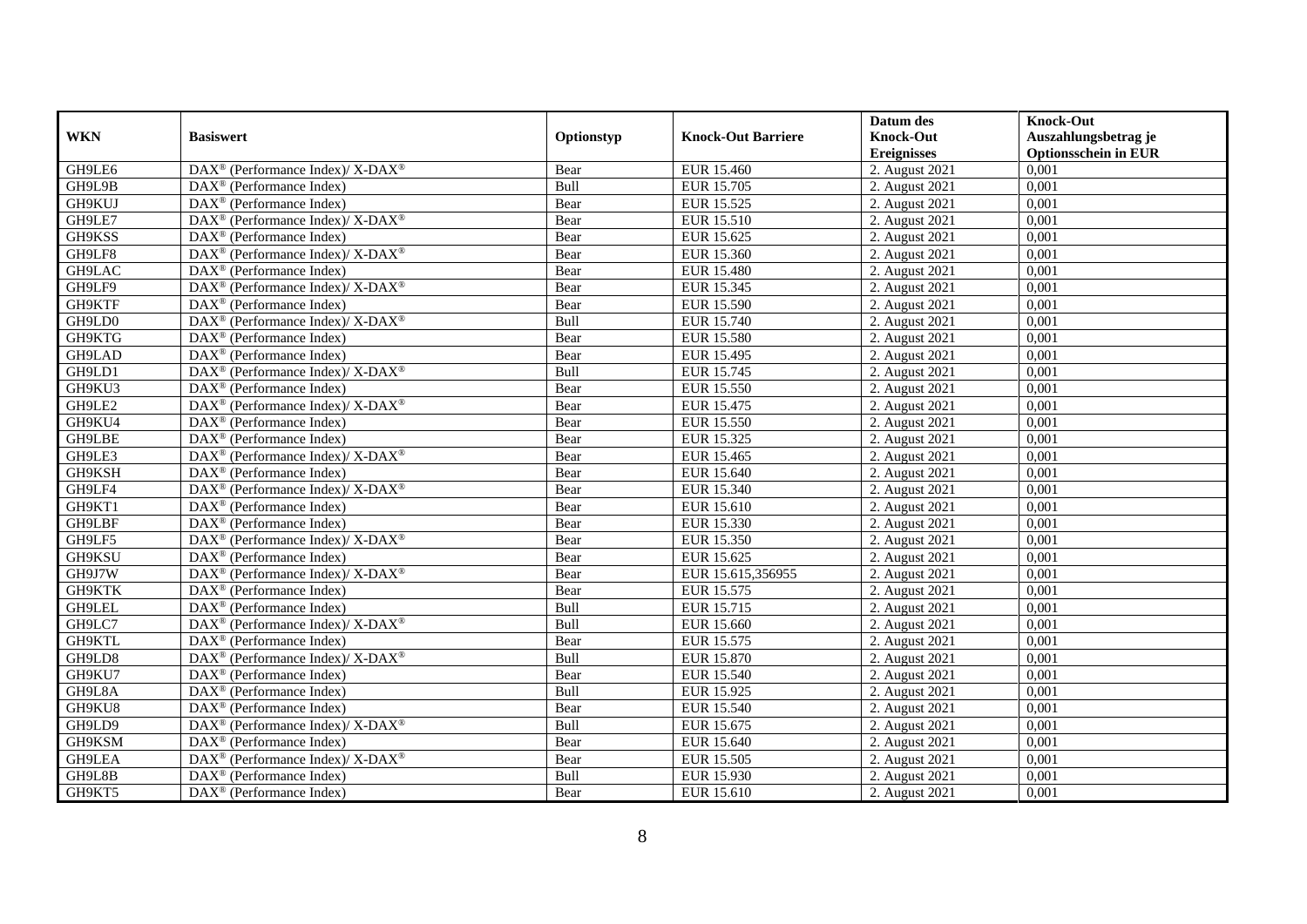|               |                                                                   |            |                           | Datum des          | <b>Knock-Out</b>            |
|---------------|-------------------------------------------------------------------|------------|---------------------------|--------------------|-----------------------------|
| <b>WKN</b>    | <b>Basiswert</b>                                                  | Optionstyp | <b>Knock-Out Barriere</b> | <b>Knock-Out</b>   | Auszahlungsbetrag je        |
|               |                                                                   |            |                           | <b>Ereignisses</b> | <b>Optionsschein in EUR</b> |
| GH9LEB        | DAX <sup>®</sup> (Performance Index)/ X-DAX <sup>®</sup>          | Bear       | EUR 15.375                | 2. August 2021     | 0,001                       |
| GH9LFC        | DAX <sup>®</sup> (Performance Index)/ X-DAX <sup>®</sup>          | Bear       | EUR 15.390                | 2. August 2021     | 0,001                       |
| GH9KT6        | $DAX^{\circledR}$ (Performance Index)                             | Bear       | <b>EUR 15.600</b>         | 2. August 2021     | 0,001                       |
| GH9L8C        | $DAX^{\circledast}$ (Performance Index)                           | Bull       | EUR 15.895                | 2. August 2021     | 0,001                       |
| GH9LFD        | DAX <sup>®</sup> (Performance Index)/X-DAX <sup>®</sup>           | Bull       | EUR 15.855                | 2. August 2021     | 0,001                       |
| GH9KTU        | $DAX^{\circledast}$ (Performance Index)                           | Bear       | EUR 15.570                | 2. August 2021     | 0,001                       |
| GH9L9C        | $\text{DAX}^{\textcircled{}}$ (Performance Index)                 | Bull       | <b>EUR 15.800</b>         | 2. August 2021     | 0,001                       |
| GH9LCE        | DAX <sup>®</sup> (Performance Index)/ X-DAX <sup>®</sup>          | Bull       | EUR 15.615                | 2. August 2021     | 0,001                       |
| GH9LCF        | DAX <sup>®</sup> (Performance Index)/ X-DAX <sup>®</sup>          | Bull       | EUR 15.695                | 2. August 2021     | 0,001                       |
| GH9L9E        | $DAX^{\circledR}$ (Performance Index)                             | Bull       | EUR 15.665                | 2. August 2021     | 0,001                       |
| GH9LDG        | DAX <sup>®</sup> (Performance Index)/ X-DAX <sup>®</sup>          | Bull       | EUR 15.830                | 2. August 2021     | 0,001                       |
| GH9LDH        | DAX <sup>®</sup> (Performance Index)/ X-DAX <sup>®</sup>          | Bull       | <b>EUR 15.820</b>         | 2. August 2021     | 0,001                       |
| GH9LAE        | DAX <sup>®</sup> (Performance Index)                              | Bear       | EUR 15.490                | 2. August 2021     | 0,001                       |
| GH9LEJ        | $\text{DAX}^{\circledast}$ (Performance Index)/X-DAX <sup>®</sup> | Bear       | EUR 15.395                | 2. August 2021     | 0,001                       |
| GH9LFL        | $DAX^{\circledast}$ (Performance Index)/ X-DAX <sup>®</sup>       | Bear       | EUR 15.370                | 2. August 2021     | 0,001                       |
| GH9LAF        | DAX <sup>®</sup> (Performance Index)                              | Bear       | EUR 15.485                | 2. August 2021     | 0,001                       |
| GH9LFM        | DAX <sup>®</sup> (Performance Index)/ X-DAX <sup>®</sup>          | Bear       | EUR 15.535                | 2. August 2021     | 0,001                       |
| GH9J7Z        | $DAX^{\circledcirc}$ (Performance Index)/X-DAX <sup>®</sup>       | Bear       | EUR 15.620.35546875       | 2. August 2021     | 0,001                       |
| GH9LAG        | $DAX^{\circledR}$ (Performance Index)                             | Bear       | EUR 15.395                | 2. August 2021     | 0,001                       |
| <b>GH9J80</b> | DAX <sup>®</sup> (Performance Index)/ X-DAX <sup>®</sup>          | Bear       | EUR 15.625,3539825        | 2. August 2021     | 0,001                       |
| GH9LDC        | DAX <sup>®</sup> (Performance Index)/ X-DAX <sup>®</sup>          | Bull       | EUR 15.845                | 2. August 2021     | 0,001                       |
| GH9LCL        | $DAX^{\circledR}$ (Performance Index)                             | Bull       | <b>EUR 15.680</b>         | 2. August 2021     | 0,001                       |
| GH9LEE        | DAX <sup>®</sup> (Performance Index)/ X-DAX <sup>®</sup>          | Bear       | EUR 15.490                | 2. August 2021     | 0,001                       |
| GH9LEF        | $DAX^{\circledast}$ (Performance Index)/ X-DAX <sup>®</sup>       | Bear       | <b>EUR 15.520</b>         | 2. August 2021     | 0,001                       |
| GH9LEN        | DAX <sup>®</sup> (Performance Index)                              | Bull       | EUR 15.655                | 2. August 2021     | 0,001                       |
| GH9LFG        | DAX <sup>®</sup> (Performance Index)/X-DAX <sup>®</sup>           | Bear       | EUR 15.405                | 2. August 2021     | 0,001                       |
| GH9J4E        | $DAX^{\circledast}$ (Performance Index)                           | Bear       | EUR 15.635,35101          | 2. August 2021     | 0,001                       |
| GH9LFH        | $DAX^{\circledast}$ (Performance Index)/ X-DAX <sup>®</sup>       | Bear       | EUR 15.430                | 2. August 2021     | 0.001                       |
| GH9LBT        | DAX <sup>®</sup> (Performance Index)/ X-DAX <sup>®</sup>          | Bull       | EUR 15.645                | 2. August 2021     | 0,001                       |
| GH9L7N        | $DAX^{\circledR}$ (Performance Index)                             | Bull       | <b>EUR 15.865</b>         | 2. August 2021     | 0,001                       |
| GH9LCU        | DAX <sup>®</sup> (Performance Index)/ X-DAX <sup>®</sup>          | Bull       | EUR 15.775                | 2. August 2021     | 0,001                       |
| GH9LCV        | DAX <sup>®</sup> (Performance Index)/X-DAX <sup>®</sup>           | Bull       | EUR 15.765                | 2. August 2021     | 0.001                       |
| GH9L8Q        | $\overline{\text{DAX}^{\otimes}}$ (Performance Index)             | Bull       | <b>EUR 15.860</b>         | 2. August 2021     | 0,001                       |
| GH9LDW        | DAX <sup>®</sup> (Performance Index)/ X-DAX <sup>®</sup>          | Bull       | EUR 15.935                | 2. August 2021     | 0,001                       |
| GH9L8R        | $DAX^{\circledast}$ (Performance Index)                           | Bull       | <b>EUR 15.880</b>         | 2. August 2021     | 0,001                       |
| GH9LDX        | $\text{DAX}^{\circledast}$ (Performance Index)/X-DAX <sup>®</sup> | Bull       | EUR 15.905                | 2. August 2021     | 0,001                       |
| GH9LEY        | DAX <sup>®</sup> (Performance Index)/X-DAX <sup>®</sup>           | Bull       | EUR 15.920                | 2. August 2021     | 0,001                       |
| GH9L9S        | $\text{DAX}^{\circledast}$ (Performance Index)                    | Bear       | EUR 15.515                | 2. August 2021     | 0,001                       |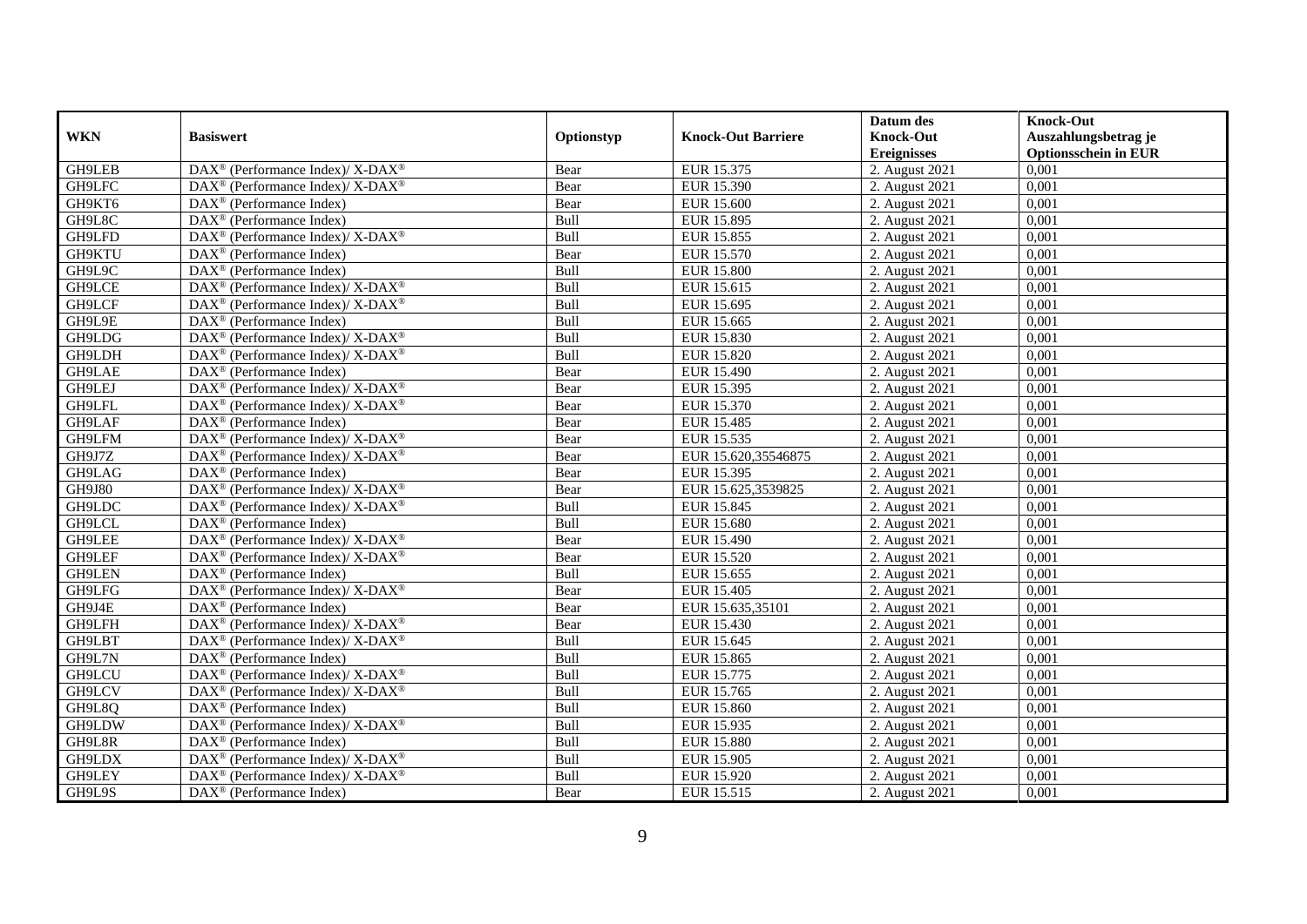|               |                                                                                         |            |                           | Datum des          | <b>Knock-Out</b>            |
|---------------|-----------------------------------------------------------------------------------------|------------|---------------------------|--------------------|-----------------------------|
| <b>WKN</b>    | <b>Basiswert</b>                                                                        | Optionstyp | <b>Knock-Out Barriere</b> | <b>Knock-Out</b>   | Auszahlungsbetrag je        |
|               |                                                                                         |            |                           | <b>Ereignisses</b> | <b>Optionsschein in EUR</b> |
| GH9LEZ        | DAX <sup>®</sup> (Performance Index)/X-DAX <sup>®</sup>                                 | Bull       | <b>EUR 15.900</b>         | 2. August 2021     | 0,001                       |
| GH9LC0        | $\text{DAX}^{\circledast}$ (Performance Index)/ X-DAX <sup>®</sup>                      | Bull       | EUR 15.625                | 2. August 2021     | 0,001                       |
| GH9L9T        | DAX <sup>®</sup> (Performance Index)                                                    | Bear       | EUR 15.535                | 2. August 2021     | 0,001                       |
| GH9LD2        | DAX <sup>®</sup> (Performance Index)/X-DAX <sup>®</sup>                                 | Bull       | EUR 15.770                | 2. August 2021     | 0,001                       |
| GH9LD3        | DAX <sup>®</sup> (Performance Index)/ X-DAX <sup>®</sup>                                | Bull       | EUR 15.755                | 2. August 2021     | 0,001                       |
| GH9LAU        | $\text{DAX}^{\textcircled{D}}$ (Performance Index)                                      | Bear       | EUR 15.340                | 2. August 2021     | 0,001                       |
| GH9LE4        | $DAX^{\circledcirc}$ (Performance Index)/X-DAX <sup>®</sup>                             | Bear       | <b>EUR 15.470</b>         | 2. August 2021     | 0,001                       |
| GH9LAV        | $\text{DAX}^{\textcircled{n}}$ (Performance Index)                                      | Bull       | EUR 15.870                | 2. August 2021     | 0,001                       |
| GH9LE5        | DAX <sup>®</sup> (Performance Index)/ X-DAX <sup>®</sup>                                | Bear       | EUR 15.485                | 2. August $2021$   | 0,001                       |
| GH9LF6        | DAX <sup>®</sup> (Performance Index)/X-DAX <sup>®</sup>                                 | Bear       | EUR 15.355                | 2. August 2021     | 0,001                       |
| GH9L7E        | $\text{DAX}^{\circledast}$ (Performance Index)                                          | Bull       | EUR 15.820                | 2. August 2021     | 0,001                       |
| GH9LF7        | $\text{DAX}^{\circledR}$ (Performance Index)/ X-DAX <sup>®</sup>                        | Bear       | EUR 15.365                | 2. August 2021     | 0,001                       |
| GH9LDA        | $\text{DAX}^{\circledast}$ (Performance Index)/ X-DAX <sup>®</sup>                      | Bull       | EUR 15.875                | 2. August 2021     | 0,001                       |
| GH9L7F        | $DAX^{\circledR}$ (Performance Index)                                                   | Bull       | EUR 15.635                | 2. August 2021     | 0,001                       |
| GH9LDB        | DAX <sup>®</sup> (Performance Index)/X-DAX <sup>®</sup>                                 | Bull       | EUR 15.850                | 2. August 2021     | 0,001                       |
| GH9L8G        | DAX <sup>®</sup> (Performance Index)                                                    | Bull       | EUR 15.625                | 2. August 2021     | 0,001                       |
| GH9LEC        | DAX <sup>®</sup> (Performance Index)/X-DAX <sup>®</sup>                                 | Bear       | EUR 15.515                | 2. August 2021     | 0,001                       |
| GH9LFE        | $DAX^{\circledcirc}$ (Performance Index)/X-DAX <sup>®</sup>                             | Bear       | EUR 15.380                | 2. August 2021     | 0,001                       |
| GH9L8H        | DAX <sup>®</sup> (Performance Index)                                                    | Bull       | EUR 15.735                | 2. August 2021     | 0,001                       |
| GH9LFF        | $\text{DAX}^{\circledast}$ (Performance Index)/ X-DAX <sup>®</sup>                      | Bull       | <b>EUR 15.700</b>         | 2. August 2021     | 0,001                       |
| GH9LBV        | DAX <sup>®</sup> (Performance Index)/ X-DAX <sup>®</sup>                                | Bull       | EUR 15.630                | 2. August 2021     | 0,001                       |
| GH9L9K        | $\overline{\text{DAX}^{\otimes}}$ (Performance Index)                                   | Bull       | EUR 15.730                | 2. August 2021     | 0,001                       |
| GH9LCW        | $\text{DAX}^{\circledR}$ (Performance Index)/ X-DAX <sup>®</sup>                        | Bull       | EUR 15.760                | 2. August 2021     | 0,001                       |
| GH9LCX        | $\text{DAX}^{\circledR}$ (Performance Index)/ X-DAX <sup>®</sup>                        | Bull       | <b>EUR 15.800</b>         | 2. August 2021     | 0,001                       |
| GH9LAL        | $DAX^{\circledR}$ (Performance Index)                                                   | Bear       | EUR 15.365                | 2. August 2021     | 0.001                       |
| GH9LDY        | $\text{DAX}^{\circledR}$ (Performance Index)/ X-DAX <sup>®</sup>                        | Bull       | EUR 15.895                | 2. August 2021     | 0,001                       |
| GH9LAM        | DAX <sup>®</sup> (Performance Index)                                                    | Bear       | EUR 15.360                | 2. August 2021     | 0,001                       |
| GH9LDZ        | $\text{DAX}^{\circledR}$ (Performance Index)/ X-DAX <sup>®</sup>                        | Bull       | <b>EUR 15.890</b>         | 2. August 2021     | 0,001                       |
| GH9LF0        | $\text{DAX}^{\circledR}$ (Performance Index)/ X-DAX <sup>®</sup>                        | Bear       | EUR 15.325                | 2. August 2021     | 0,001                       |
| GH9J71        | $\text{DAX}^{\circledast}$ (Performance Index)                                          | Bear       | EUR 15.630,35249625       | 2. August 2021     | 0,001                       |
| GH9LF1        | DAX <sup>®</sup> (Performance Index)/ X-DAX <sup>®</sup>                                | Bear       | EUR 15.330                | 2. August 2021     | 0,001                       |
| GH9L86        | $DAX^{\circledR}$ (Performance Index)                                                   | Bull       | EUR 15.885                | 2. August 2021     | 0.001                       |
| GH9J85        | $\text{DAX}^{\textcircled{\tiny{\textcircled{\tiny \dag}}}}$ (Performance Index)/X-DAX® | Bear       | EUR 15.635,35101          | 2. August 2021     | 0,001                       |
| <b>GH9L87</b> | DAX <sup>®</sup> (Performance Index)                                                    | Bull       | EUR 15.835                | 2. August 2021     | 0,001                       |
| <b>GH9LCG</b> | DAX <sup>®</sup> (Performance Index)/ X-DAX <sup>®</sup>                                | Bull       | <b>EUR 15.705</b>         | 2. August 2021     | 0,001                       |
| GH9LCH        | $\text{DAX}^{\otimes}$ (Performance Index)/X-DAX <sup>®</sup>                           | Bull       | EUR 15.710                | 2. August 2021     | 0,001                       |
| <b>GH9L98</b> | $\text{DAX}^{\otimes}$ (Performance Index)                                              | Bull       | EUR 15.855                | 2. August 2021     | 0,001                       |
| GH9LDJ        | DAX <sup>®</sup> (Performance Index)/ X-DAX <sup>®</sup>                                | Bull       | EUR 15.835                | 2. August 2021     | 0,001                       |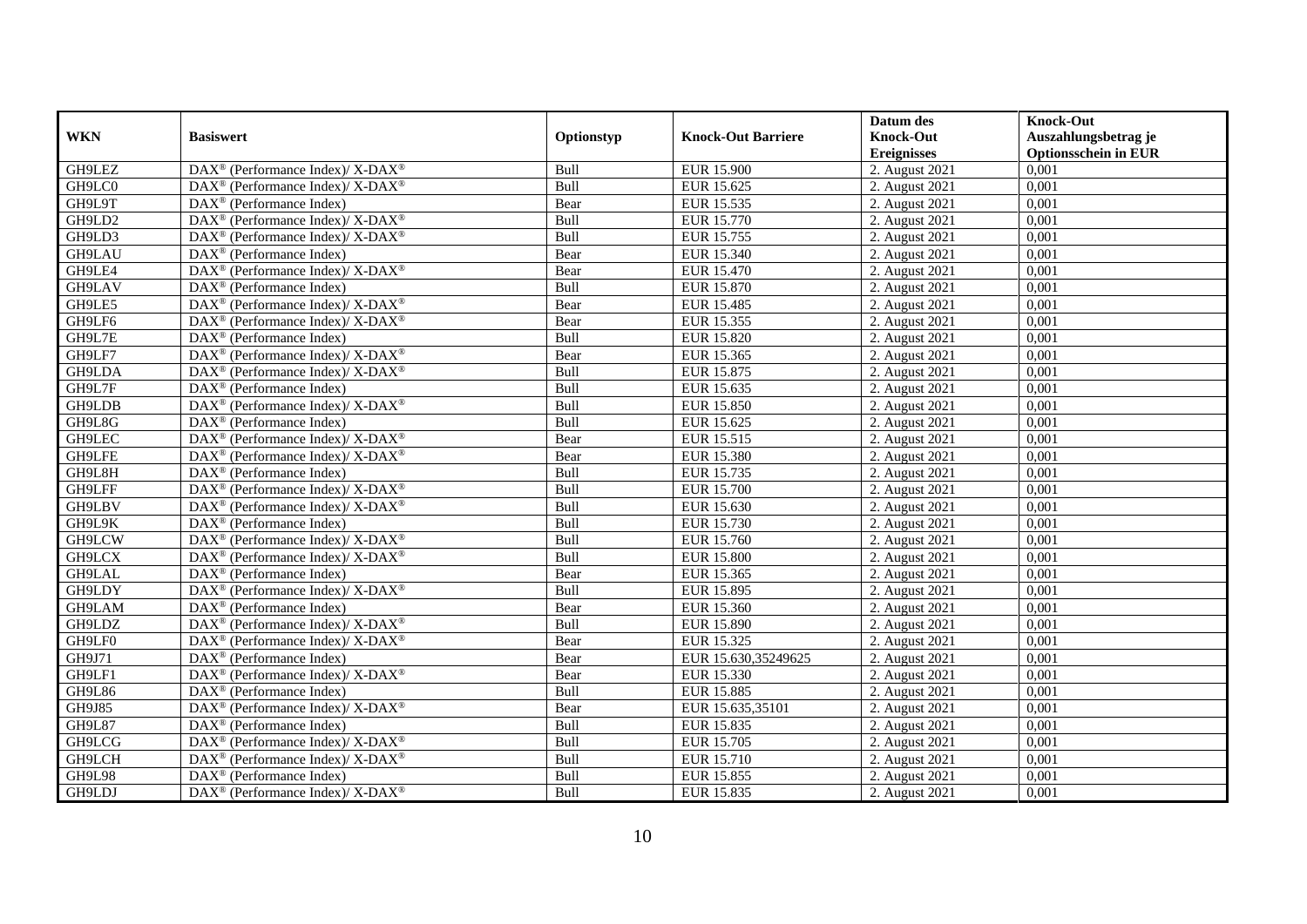|               |                                                                                         |             |                           | Datum des          | <b>Knock-Out</b>            |
|---------------|-----------------------------------------------------------------------------------------|-------------|---------------------------|--------------------|-----------------------------|
| <b>WKN</b>    | <b>Basiswert</b>                                                                        | Optionstyp  | <b>Knock-Out Barriere</b> | <b>Knock-Out</b>   | Auszahlungsbetrag je        |
|               |                                                                                         |             |                           | <b>Ereignisses</b> | <b>Optionsschein in EUR</b> |
| GH9LAA        | DAX <sup>®</sup> (Performance Index)                                                    | Bear        | EUR 15.430                | 2. August 2021     | 0,001                       |
| GH9LDK        | DAX <sup>®</sup> (Performance Index)/ X-DAX <sup>®</sup>                                | Bull        | EUR 15.815                | 2. August 2021     | 0,001                       |
| GH9LEM        | DAX <sup>®</sup> (Performance Index)/ X-DAX <sup>®</sup>                                | Bear        | EUR 15.415                | 2. August 2021     | 0,001                       |
| GH9LAB        | $DAX^{\circledast}$ (Performance Index)                                                 | Bear        | EUR 15.335                | 2. August 2021     | 0.001                       |
| GH9LBQ        | $DAX^{\circledast}$ (Performance Index)/ $\overline{X-DAX^{\circledast}}$               | Bull        | EUR 15.655                | 2. August 2021     | 0,001                       |
| GH9LBR        | DAX <sup>®</sup> (Performance Index)/ X-DAX <sup>®</sup>                                | Bull        | EUR 15.640                | 2. August 2021     | 0,001                       |
| GH9LCS        | DAX <sup>®</sup> (Performance Index)/ X-DAX <sup>®</sup>                                | Bull        | EUR 15.680                | 2. August 2021     | 0,001                       |
| GH9J3P        | $DAX^{\circledast}$ (Performance Index)                                                 | Bear        | EUR 15.610,35844125       | 2. August 2021     | 0,001                       |
| GH9LCT        | DAX <sup>®</sup> (Performance Index)/ X-DAX <sup>®</sup>                                | Bull        | <b>EUR 15.780</b>         | 2. August 2021     | 0,001                       |
| GH9LDU        | DAX <sup>®</sup> (Performance Index)/X-DAX <sup>®</sup>                                 | Bull        | <b>EUR 15.880</b>         | 2. August 2021     | 0,001                       |
| <b>GH9L80</b> | $DAX^{\circledR}$ (Performance Index)                                                   | Bull        | EUR 15.695                | 2. August 2021     | 0,001                       |
| <b>GH9LEW</b> | $\text{DAX}^{\circledast}$ (Performance Index)/ $\overline{\text{X-DAX}^{\circledast}}$ | Bear        | EUR 15.320                | 2. August 2021     | 0,001                       |
| GH9L93        | $DAX^{\circledast}$ (Performance Index)                                                 | Bull        | EUR 15.785                | 2. August 2021     | 0,001                       |
| GH9LEX        | DAX <sup>®</sup> (Performance Index)/ X-DAX <sup>®</sup>                                | Bear        | EUR 15.450                | 2. August 2021     | 0,001                       |
| GH9LD6        | DAX <sup>®</sup> (Performance Index)/ X-DAX <sup>®</sup>                                | Bull        | EUR 15.885                | 2. August 2021     | 0,001                       |
| GH9LA4        | $DAX^{\circledast}$ (Performance Index)                                                 | Bull        | EUR 15.645                | 2. August 2021     | 0,001                       |
| GH9LD7        | DAX <sup>®</sup> (Performance Index)/X-DAX <sup>®</sup>                                 | Bull        | EUR 15.650                | 2. August 2021     | 0,001                       |
| GH9LB7        | $DAX^{\circledR}$ (Performance Index)                                                   | Bear        | EUR 15.320                | 2. August 2021     | 0,001                       |
| GH9LE8        | DAX <sup>®</sup> (Performance Index)/ X-DAX <sup>®</sup>                                | Bear        | EUR 15.495                | 2. August 2021     | 0,001                       |
| GH9LE9        | DAX <sup>®</sup> (Performance Index)/ X-DAX <sup>®</sup>                                | Bear        | <b>EUR 15.500</b>         | 2. August 2021     | 0,001                       |
| GH9LC8        | DAX <sup>®</sup> (Performance Index)                                                    | Bear        | EUR 15.390                | 2. August 2021     | 0,001                       |
| GH9LFB        | DAX <sup>®</sup> (Performance Index)/ X-DAX <sup>®</sup>                                | Bear        | <b>EUR 15.480</b>         | 2. August 2021     | 0,001                       |
| GH9J82        | $\text{DAX}^{\circledast}$ (Performance Index)/ X-DAX <sup>®</sup>                      | Bear        | EUR 15.630,35249625       | 2. August 2021     | 0,001                       |
| GH9LC9        | $DAX^{\circledast}$ (Performance Index)                                                 | Bull        | EUR 15.760                | 2. August 2021     | 0,001                       |
| GH9LCD        | $DAX^{\circledcirc}$ (Performance Index)/X-DAX <sup>®</sup>                             | <b>Bull</b> | EUR 15.725                | 2. August 2021     | 0.001                       |
| GH9L7K        | DAX <sup>®</sup> (Performance Index)                                                    | Bull        | EUR 15.825                | 2. August 2021     | 0,001                       |
| GH9LDE        | DAX <sup>®</sup> (Performance Index)/X-DAX <sup>®</sup>                                 | Bull        | <b>EUR 15.865</b>         | 2. August 2021     | 0,001                       |
| GH9LDF        | DAX <sup>®</sup> (Performance Index)/ X-DAX <sup>®</sup>                                | Bull        | <b>EUR 15.860</b>         | 2. August 2021     | 0,001                       |
| GH9L8L        | DAX <sup>®</sup> (Performance Index)                                                    | Bull        | EUR 15.920                | 2. August 2021     | 0,001                       |
| GH9LEH        | $\text{DAX}^{\circledast}$ (Performance Index)/ X-DAX <sup>®</sup>                      | Bear        | EUR 15.385                | 2. August 2021     | 0,001                       |
| GH9LFJ        | DAX <sup>®</sup> (Performance Index)/ X-DAX <sup>®</sup>                                | Bear        | EUR 15.420                | 2. August 2021     | 0,001                       |
| GH9L8M        | $DAX^{\circledcirc}$ (Performance Index)                                                | <b>Bull</b> | EUR 15.725                | 2. August 2021     | 0.001                       |
| <b>GH9LFK</b> | $DAX^{\circledast}$ (Performance Index)/ $\overline{X-DAX^{\circledast}}$               | Bear        | EUR 15.335                | 2. August 2021     | 0,001                       |
| GH9LDP        | DAX <sup>®</sup> (Performance Index)/ X-DAX <sup>®</sup>                                | Bull        | EUR 15.915                | 2. August 2021     | 0,001                       |
| GH9L9N        | DAX <sup>®</sup> (Performance Index)                                                    | Bull        | EUR 15.720                | 2. August 2021     | 0,001                       |
| GH9LDQ        | $\text{DAX}^{\circledast}$ (Performance Index)/X-DAX <sup>®</sup>                       | Bear        | EUR 15.525                | 2. August 2021     | 0,001                       |
| GH9L9P        | DAX <sup>®</sup> (Performance Index)                                                    | Bull        | EUR 15.815                | 2. August 2021     | 0,001                       |
| GH9LDR        | $DAX^{\circledast}$ (Performance Index)/ X-DAX <sup>®</sup>                             | Bull        | EUR 15.930                | 2. August 2021     | 0,001                       |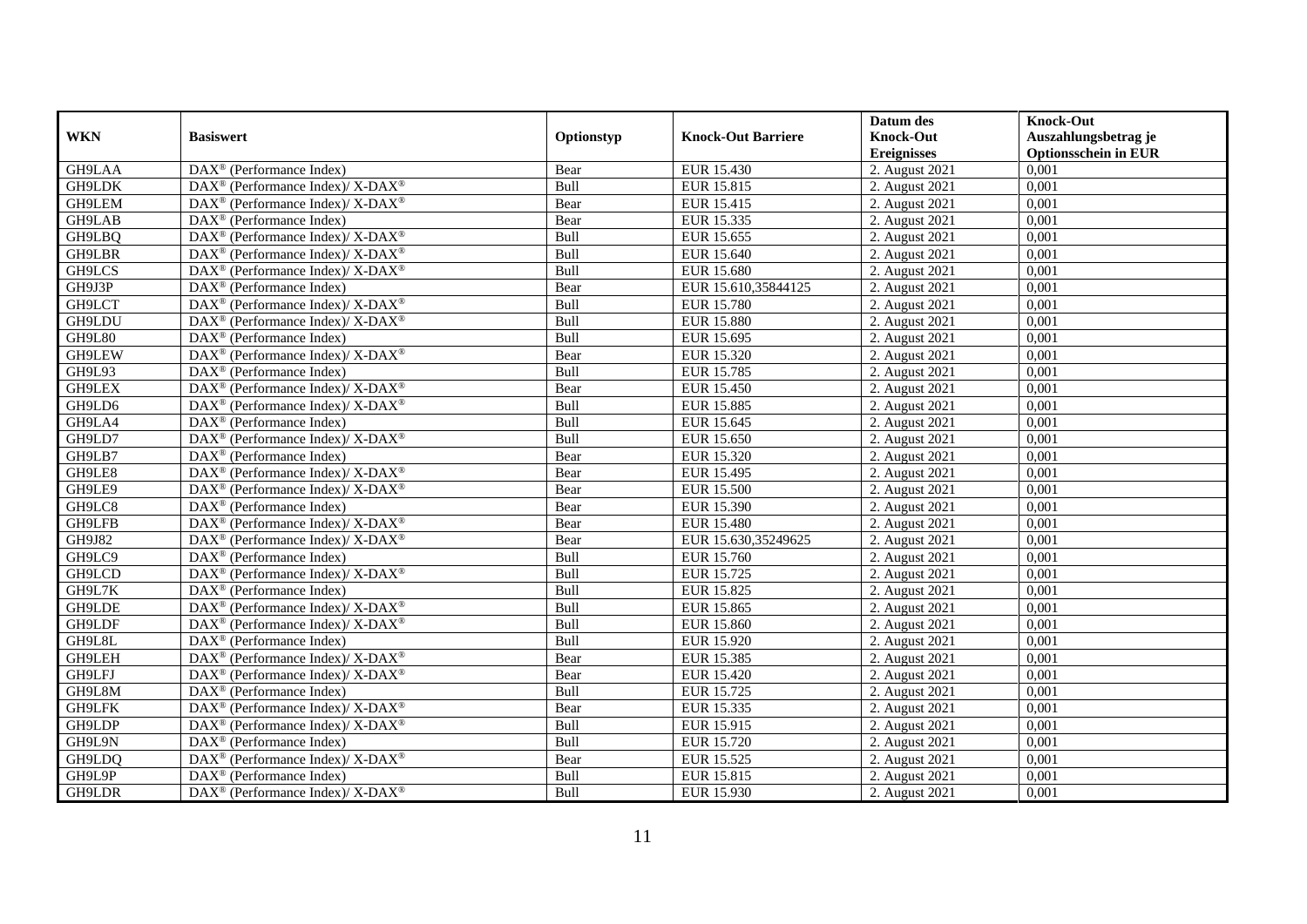|               |                                                                    |            |                           | Datum des          | <b>Knock-Out</b>            |
|---------------|--------------------------------------------------------------------|------------|---------------------------|--------------------|-----------------------------|
| <b>WKN</b>    | <b>Basiswert</b>                                                   | Optionstyp | <b>Knock-Out Barriere</b> | <b>Knock-Out</b>   | Auszahlungsbetrag je        |
|               |                                                                    |            |                           | <b>Ereignisses</b> | <b>Optionsschein in EUR</b> |
| GH9LER        | DAX <sup>®</sup> (Performance Index)/X-DAX <sup>®</sup>            | Bear       | EUR 15.425                | 2. August 2021     | 0,001                       |
| GH9LAQ        | $\text{DAX}^{\circledast}$ (Performance Index)                     | Bear       | EUR 15.345                | 2. August 2021     | 0,001                       |
| GH9LES        | $\text{DAX}^{\circledast}$ (Performance Index)/ X-DAX <sup>®</sup> | Bear       | EUR 15.410                | 2. August $2021$   | 0,001                       |
| GH9LAR        | DAX <sup>®</sup> (Performance Index)                               | Bear       | EUR 15.355                | 2. August 2021     | 0,001                       |
| GH9LET        | DAX <sup>®</sup> (Performance Index)/ X-DAX <sup>®</sup>           | Bear       | EUR 15.435                | 2. August 2021     | 0,001                       |
| <b>GH9LBS</b> | $\text{DAX}^{\textcircled{p}}$ (Performance Index)                 | Bear       | EUR 15.370                | 2. August 2021     | 0,001                       |
| GH9LDL        | $DAX^{\circledast}$ (Performance Index)/X-DAX <sup>®</sup>         | Bear       | EUR 15.540                | 2. August 2021     | 0,001                       |
| GH9LDM        | $\text{DAX}^{\circledast}$ (Performance Index)/ X-DAX <sup>®</sup> | Bull       | <b>EUR 15.840</b>         | 2. August 2021     | 0,001                       |
| GH9L7G        | $\text{DAX}^{\circledast}$ (Performance Index)                     | Bull       | EUR 15.845                | 2. August 2021     | 0,001                       |
| GH9LDN        | DAX <sup>®</sup> (Performance Index)/ X-DAX <sup>®</sup>           | Bull       | EUR 15.785                | 2. August 2021     | 0.001                       |
| GH9L7H        | DAX <sup>®</sup> (Performance Index)                               | Bull       | EUR 15.775                | 2. August 2021     | 0,001                       |
| GH9LEP        | DAX <sup>®</sup> (Performance Index)/ X-DAX <sup>®</sup>           | Bear       | <b>EUR 15.400</b>         | 2. August 2021     | 0,001                       |
| GH9LEQ        | DAX <sup>®</sup> (Performance Index)/ X-DAX <sup>®</sup>           | Bull       | EUR 15.825                | 2. August 2021     | 0,001                       |
| GH9L8J        | $DAX^{\circledR}$ (Performance Index)                              | Bull       | EUR 15.915                | 2. August 2021     | 0.001                       |
| GH9L8K        | $\overline{\text{DAX}^{\otimes}}$ (Performance Index)              | Bull       | EUR 15.875                | 2. August 2021     | 0,001                       |
| GH9L9L        | DAX <sup>®</sup> (Performance Index)                               | Bear       | EUR 15.545                | 2. August 2021     | 0,001                       |
| GH9L9M        | $\text{DAX}^{\textcircled{D}}$ (Performance Index)                 | Bull       | EUR 15.765                | 2. August 2021     | 0,001                       |
| GH9LAN        | DAX <sup>®</sup> (Performance Index)                               | Bear       | EUR 15.420                | 2. August 2021     | 0,001                       |
| GH9LAP        | $\text{DAX}^{\textcircled{n}}$ (Performance Index)                 | Bear       | EUR 15.350                | 2. August 2021     | 0,001                       |
| GH9J3T        | $\text{DAX}^{\otimes}$ (Performance Index)                         | Bear       | EUR 15.620,35546875       | 2. August 2021     | 0,001                       |
| GH9L84        | DAX <sup>®</sup> (Performance Index)                               | Bull       | EUR 15.710                | 2. August 2021     | 0,001                       |
| GH9L85        | $DAX^{\circledR}$ (Performance Index)                              | Bull       | <b>EUR 15.900</b>         | 2. August 2021     | 0,001                       |
| GH9LA8        | $\text{DAX}^{\textcircled{D}}$ (Performance Index)                 | Bull       | EUR 15.675                | 2. August 2021     | 0,001                       |
| GH9LA9        | $\text{DAX}^{\textcircled{p}}$ (Performance Index)                 | Bear       | <b>EUR 15.410</b>         | 2. August 2021     | 0,001                       |
| GH9LBA        | $DAX^{\circledR}$ (Performance Index)                              | Bull       | <b>EUR 15.700</b>         | 2. August 2021     | 0,001                       |
| GH9J66        | DAX <sup>®</sup> (Performance Index)                               | Bear       | EUR 15.615,356955         | 2. August 2021     | 0,001                       |
| GH9L7C        | DAX <sup>®</sup> (Performance Index)                               | Bull       | EUR 15.795                | 2. August 2021     | 0,001                       |
| GH9L8D        | DAX <sup>®</sup> (Performance Index)                               | Bull       | EUR 15.910                | 2. August 2021     | 0,001                       |
| GH9L8E        | $\text{DAX}^{\textcircled{n}}$ (Performance Index)                 | Bull       | EUR 15.840                | 2. August 2021     | 0,001                       |
| GH9L8F        | $\text{DAX}^{\textcircled{n}}$ (Performance Index)                 | Bull       | <b>EUR 15.905</b>         | 2. August 2021     | 0,001                       |
| GH9L9G        | $DAX^{\otimes}$ (Performance Index)                                | Bull       | EUR 15.640                | 2. August 2021     | 0,001                       |
| GH9L9H        | DAX <sup>®</sup> (Performance Index)                               | Bull       | <b>EUR 15.830</b>         | 2. August 2021     | 0,001                       |
| GH9LAH        | $\overline{\text{DAX}^{\otimes}}$ (Performance Index)              | Bear       | EUR 15.455                | 2. August 2021     | 0,001                       |
| GH9LAJ        | $\overline{\text{DAX}}^{\textcirc}$ (Performance Index)            | Bear       | <b>EUR 15.500</b>         | 2. August 2021     | 0,001                       |
| GH9LAK        | $\text{DAX}^{\textcircled{n}}$ (Performance Index)                 | Bear       | EUR 15.425                | 2. August 2021     | 0,001                       |
| GH9L7Q        | DAX <sup>®</sup> (Performance Index)                               | Bull       | EUR 15.745                | 2. August 2021     | 0,001                       |
| GH9L9U        | $\text{DAX}^{\otimes}$ (Performance Index)                         | Bear       | EUR 15.505                | 2. August 2021     | 0,001                       |
| GH9L9V        | $\text{DAX}^{\textcircled{n}}$ (Performance Index)                 | Bear       | EUR 15.525                | 2. August 2021     | 0,001                       |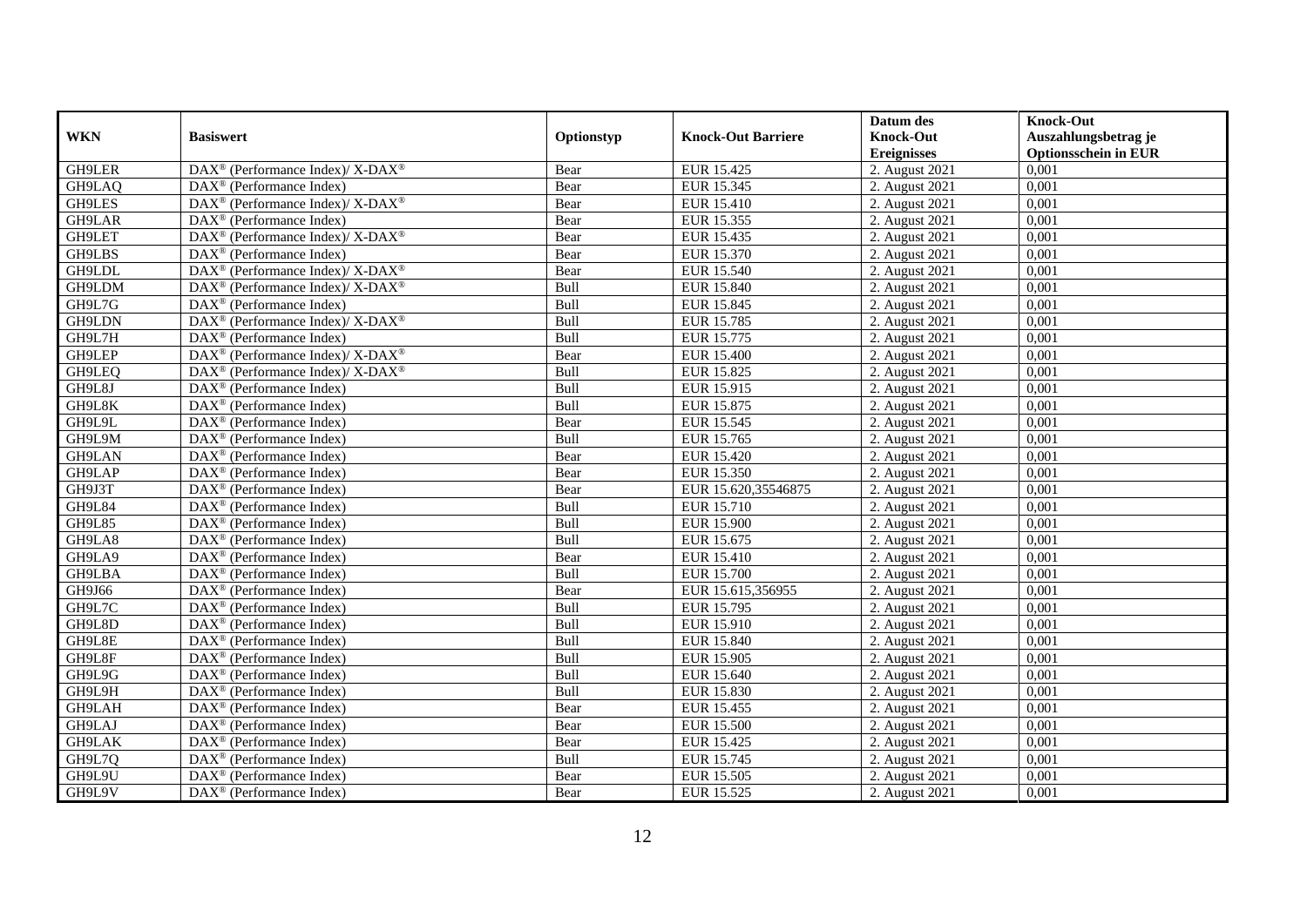|               |                                                                           |             |                           | Datum des          | <b>Knock-Out</b>            |
|---------------|---------------------------------------------------------------------------|-------------|---------------------------|--------------------|-----------------------------|
| <b>WKN</b>    | <b>Basiswert</b>                                                          | Optionstyp  | <b>Knock-Out Barriere</b> | <b>Knock-Out</b>   | Auszahlungsbetrag je        |
|               |                                                                           |             |                           | <b>Ereignisses</b> | <b>Optionsschein in EUR</b> |
| GH9LAX        | DAX <sup>®</sup> (Performance Index)                                      | Bear        | EUR 15.375                | 2. August 2021     | 0,001                       |
| GH9KU0        | $DAX^{\circledast}$ (Performance Index)                                   | Bull        | EUR 15.550                | 2. August 2021     | 0,001                       |
| GH9KUC        | $DAX^{\circledR}$ (Performance Index)                                     | Bull        | EUR 15.530                | 2. August $2021$   | 0,001                       |
| GH9LBG        | DAX <sup>®</sup> (Performance Index)/ X-DAX <sup>®</sup>                  | Bull        | EUR 15.570                | 2. August 2021     | 0,001                       |
| GH9LB2        | DAX <sup>®</sup> (Performance Index)                                      | Bull        | EUR 15.530                | 2. August 2021     | 0,001                       |
| GH9KU6        | $\text{DAX}^{\textcircled{}}$ (Performance Index)                         | Bull        | EUR 15.540                | 2. August 2021     | 0,001                       |
| GH9LBH        | DAX <sup>®</sup> (Performance Index)/ X-DAX <sup>®</sup>                  | Bull        | EUR 15.550                | 2. August 2021     | 0,001                       |
| GH9LBJ        | $DAX^{\circledast}$ (Performance Index)/ X-DAX <sup>®</sup>               | Bull        | EUR 15.545                | 2. August 2021     | 0,001                       |
| GH9LBL        | DAX <sup>®</sup> (Performance Index)/ X-DAX <sup>®</sup>                  | Bull        | EUR 15.555                | 2. August 2021     | 0,001                       |
| GH9LC2        | DAX <sup>®</sup> (Performance Index)                                      | Bull        | EUR 15.570                | 2. August 2021     | 0.001                       |
| GH9LBN        | DAX <sup>®</sup> (Performance Index)/X-DAX <sup>®</sup>                   | Bull        | EUR 15.540                | 2. August 2021     | 0,001                       |
| GH9L95        | DAX <sup>®</sup> (Performance Index)                                      | Bull        | EUR 15.620                | 2. August 2021     | 0,001                       |
| GH9L8N        | $DAX^{\circledast}$ (Performance Index)                                   | Bull        | <b>EUR 15.600</b>         | 2. August 2021     | 0,001                       |
| GH9LBY        | $DAX^{\circledcirc}$ (Performance Index)/X-DAX <sup>®</sup>               | <b>Bull</b> | EUR 15.535                | 2. August 2021     | 0.001                       |
| GH9L9R        | $DAX^{\circledR}$ (Performance Index)                                     | Bull        | EUR 15.615                | 2. August 2021     | 0,001                       |
| GH9LBZ        | DAX <sup>®</sup> (Performance Index)/X-DAX <sup>®</sup>                   | Bull        | EUR 15.605                | 2. August 2021     | 0,001                       |
| GH9L7S        | $DAX^{\circledR}$ (Performance Index)                                     | Bull        | EUR 15.575                | 2. August 2021     | 0,001                       |
| GH9LB5        | DAX <sup>®</sup> (Performance Index)/ X-DAX <sup>®</sup>                  | Bull        | EUR 15.530                | 2. August 2021     | 0,001                       |
| GH9L8U        | $DAX^{\circledast}$ (Performance Index)                                   | Bull        | EUR 15.545                | 2. August 2021     | 0,001                       |
| GH9LC6        | DAX <sup>®</sup> (Performance Index)/ X-DAX <sup>®</sup>                  | Bull        | EUR 15.590                | 2. August 2021     | 0,001                       |
| GH9LC1        | $DAX^{\circledast}$ (Performance Index)                                   | Bull        | EUR 15.535                | 2. August 2021     | 0,001                       |
| GH9LBC        | $DAX^{\circledast}$ (Performance Index)/ $\overline{X-DAX^{\circledast}}$ | <b>Bull</b> | EUR 15.575                | 2. August 2021     | 0,001                       |
| GH9L9A        | $\text{DAX}^{\textcircled{}}$ (Performance Index)                         | Bull        | EUR 15.580                | 2. August 2021     | 0,001                       |
| GH9LBD        | DAX <sup>®</sup> (Performance Index)/ X-DAX <sup>®</sup>                  | Bull        | <b>EUR 15.560</b>         | 2. August 2021     | 0,001                       |
| GH9LCB        | $\text{DAX}^{\circledR}$ (Performance Index)/ X-DAX <sup>®</sup>          | Bull        | <b>EUR 15.580</b>         | 2. August 2021     | 0,001                       |
| GH9LDD        | DAX <sup>®</sup> (Performance Index)/X-DAX <sup>®</sup>                   | Bull        | EUR 15.565                | 2. August 2021     | 0,001                       |
| GH9L7P        | DAX <sup>®</sup> (Performance Index)                                      | Bull        | EUR 15.595                | 2. August 2021     | 0,001                       |
| GH9L9J        | DAX <sup>®</sup> (Performance Index)                                      | Bull        | EUR 15.540                | 2. August 2021     | 0,001                       |
| GH9LED        | DAX <sup>®</sup> (Performance Index)/ X-DAX <sup>®</sup>                  | Bull        | EUR 15.585                | 2. August 2021     | 0,001                       |
| <b>GH9L81</b> | $DAX^{\circledast}$ (Performance Index)                                   | Bull        | EUR 15.550                | 2. August 2021     | 0,001                       |
| GH9LC5        | DAX <sup>®</sup> (Performance Index)/ X-DAX <sup>®</sup>                  | Bull        | EUR 15.595                | 2. August 2021     | 0,001                       |
| GH9LA5        | $DAX^{\circledast}$ (Performance Index)                                   | Bull        | EUR 15.560                | 2. August 2021     | 0.001                       |
| GH9LCC        | DAX <sup>®</sup> (Performance Index)/X-DAX <sup>®</sup>                   | Bull        | <b>EUR 15.600</b>         | 2. August 2021     | 0,001                       |
| GH9LEG        | $\overline{\text{DAX}}^{\textcirc}$ (Performance Index)                   | Bull        | <b>EUR 15.590</b>         | 2. August 2021     | 0,001                       |
| GH9L7B        | $DAX^{\circledast}$ (Performance Index)                                   | Bull        | EUR 15.610                | 2. August 2021     | 0,001                       |
| GH6R67        | Kering S.A.                                                               | Bear        | EUR 770,53812961          | 2. August 2021     | 0,001                       |
| GH9L7D        | DAX <sup>®</sup> (Performance Index)                                      | Bull        | EUR 15.555                | 2. August 2021     | 0,001                       |
| GH9LQE        | Evotec AG                                                                 | Bear        | EUR 35,22                 | 2. August 2021     | 0,001                       |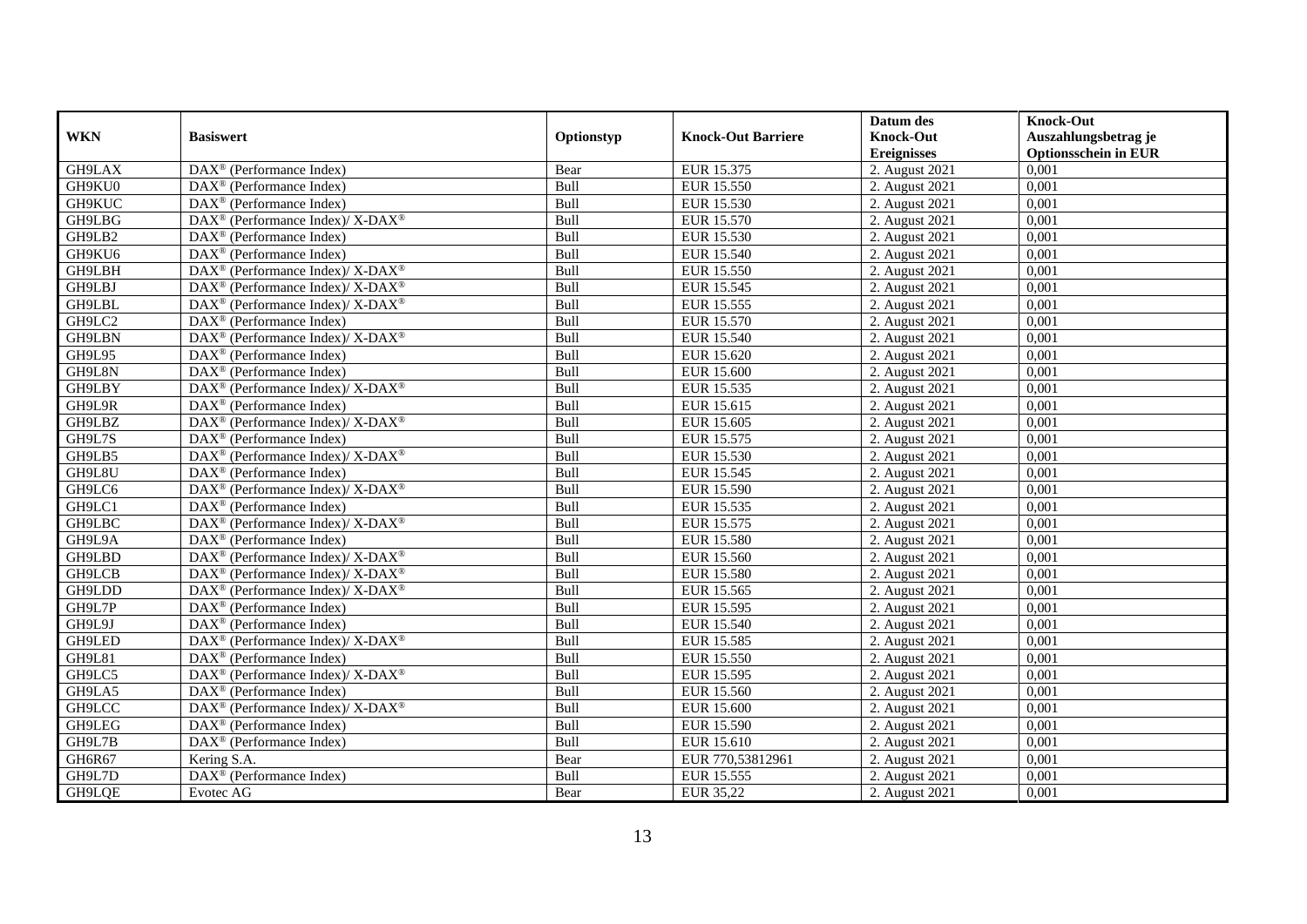|                    |                                                                                                 |             |                           | Datum des          | <b>Knock-Out</b>            |
|--------------------|-------------------------------------------------------------------------------------------------|-------------|---------------------------|--------------------|-----------------------------|
| <b>WKN</b>         | <b>Basiswert</b>                                                                                | Optionstyp  | <b>Knock-Out Barriere</b> | <b>Knock-Out</b>   | Auszahlungsbetrag je        |
|                    |                                                                                                 |             |                           | <b>Ereignisses</b> | <b>Optionsschein in EUR</b> |
| GH723J             | Fresenius SE & Co KGaA                                                                          | Bull        | EUR 43,40716731           | 2. August 2021     | 0,001                       |
| GH9LQU             | HelloFresh SE                                                                                   | Bear        | EUR 79,71                 | 2. August 2021     | 0,001                       |
| GH9LNG             | MorphoSys AG                                                                                    | Bull        | EUR 45,99                 | 2. August 2021     | 0,001                       |
| GH8FM0             | <b>Beiersdorf AG</b>                                                                            | Bull        | EUR 98,70447793           | 2. August 2021     | 0.001                       |
| GH8ZTH             | Hugo Boss AG                                                                                    | Bear        | EUR 51,4185679            | 2. August 2021     | 0,001                       |
| GH9L9F             | DAX <sup>®</sup> (Performance Index)                                                            | Bull        | <b>EUR 15.585</b>         | 2. August 2021     | 0,001                       |
| GH9LQS             | HelloFresh SE                                                                                   | Bear        | <b>EUR 80,1</b>           | 2. August 2021     | 0,001                       |
| GH7CLP             | Fresenius Medical Care AG & Co. KGaA                                                            | Bull        | EUR 64,37277389           | 2. August 2021     | 0,001                       |
| GH9L7R             | $\text{DAX}^{\textcircled{n}}$ (Performance Index)                                              | Bull        | EUR 15.605                | 2. August 2021     | 0,001                       |
| GH2PQK             | Allianz SE                                                                                      | Bull        | EUR 196,89048905          | 2. August 2021     | 0,001                       |
| GH9L8S             | DAX <sup>®</sup> (Performance Index)                                                            | Bull        | EUR 15.565                | 2. August 2021     | 0.001                       |
| GH <sub>2PQL</sub> | Allianz SE                                                                                      | Bull        | EUR 194,80949794          | 2. August 2021     | 0,001                       |
| GH2PQH             | Allianz SE                                                                                      | Bull        | EUR 195,84999349          | 2. August 2021     | 0,001                       |
| <b>GH8ZUN</b>      | Siemens Energy AG                                                                               | Bear        | EUR 23,626                | 2. August 2021     | 0,001                       |
| GH2PQR             | Allianz SE                                                                                      | Bull        | EUR 191,67790938          | 2. August 2021     | 0,001                       |
| GH2PQS             | Allianz SE                                                                                      | Bull        | EUR 190,62731191          | 2. August 2021     | 0,001                       |
| GH2PRU             | Allianz SE                                                                                      | Bull        | EUR 197,94108653          | 2. August 2021     | 0,001                       |
| GH2SVZ             | <b>Allianz SE</b>                                                                               | <b>Bull</b> | EUR 199,04853325          | 2. August 2021     | 0,001                       |
| GH2PQP             | Allianz SE                                                                                      | Bull        | EUR 193,75890053          | 2. August 2021     | 0,001                       |
| GH <sub>2PQQ</sub> | Allianz SE                                                                                      | Bull        | EUR 192,71840493          | 2. August 2021     | 0,001                       |
| GH8FNA             | <b>Beiersdorf AG</b>                                                                            | Bull        | EUR 99,21574426           | 2. August 2021     | 0,001                       |
| GH8ZVE             | Infineon Technologies AG                                                                        | Bear        | EUR 32,9813789            | 2. August 2021     | 0,001                       |
| GH9F2Y             | Galapagos N.V                                                                                   | Bear        | EUR 52,47044561           | 2. August 2021     | 0,001                       |
| GH9L1S             | Allianz SE                                                                                      | Bull        | EUR 201,55                | 2. August 2021     | 0,001                       |
| GH9L1T             | Allianz SE                                                                                      | Bull        | EUR 200,49                | 2. August 2021     | 0.001                       |
| GH9KUG             | DAX <sup>®</sup> (Performance Index)                                                            | Bull        | EUR 15.525                | 2. August 2021     | 0,001                       |
| GH9KUN             | DAX <sup>®</sup> (Performance Index)                                                            | Bull        | EUR 15.520                | 2. August 2021     | 0,001                       |
| GH9LFA             | $\text{DAX}^{\textcircled{p}}$ (Performance Index)                                              | Bull        | <b>EUR 15.520</b>         | 2. August 2021     | 0,001                       |
| <b>GH9LEK</b>      | DAX <sup>®</sup> (Performance Index)/ X-DAX <sup>®</sup>                                        | Bull        | <b>EUR 15.520</b>         | 2. August 2021     | 0,001                       |
| GH9LB6             | $\text{DAX}^{\circledast}$ (Performance Index)/ X-DAX <sup>®</sup>                              | Bull        | EUR 15.525                | 2. August 2021     | 0,001                       |
| GH9LDV             | $\text{DAX}^{\textcircled{n}}$ (Performance Index)                                              | Bull        | EUR 15.515                | 2. August 2021     | 0,001                       |
| GH9LC4             | $\text{DAX}^{\textcircled{p}}$ (Performance Index)/ $\overline{\text{X-DAX}^{\textcircled{p}}}$ | <b>Bull</b> | EUR 15.515                | 2. August 2021     | 0.001                       |
| <b>GH9LBB</b>      | DAX <sup>®</sup> (Performance Index)                                                            | Bull        | EUR 15.525                | 2. August 2021     | 0,001                       |
| GH92EW             | Varta AG                                                                                        | Bear        | EUR 149,51379133          | 2. August 2021     | 0,001                       |
| <b>GH723N</b>      | Fresenius SE & Co KGaA                                                                          | Bull        | EUR 43,17595726           | 2. August 2021     | 0,001                       |
| GH8ZVF             | Infineon Technologies AG                                                                        | Bear        | EUR 33,14109503           | 2. August 2021     | 0,001                       |
| GH7CLS             | Fresenius Medical Care AG & Co. KGaA                                                            | Bull        | EUR 64,04074797           | 2. August 2021     | 0,001                       |
| GH9D10             | Siemens Gamesa Renewable Energy, S.A.                                                           | Bear        | EUR 24,37284162           | 2. August 2021     | 0,001                       |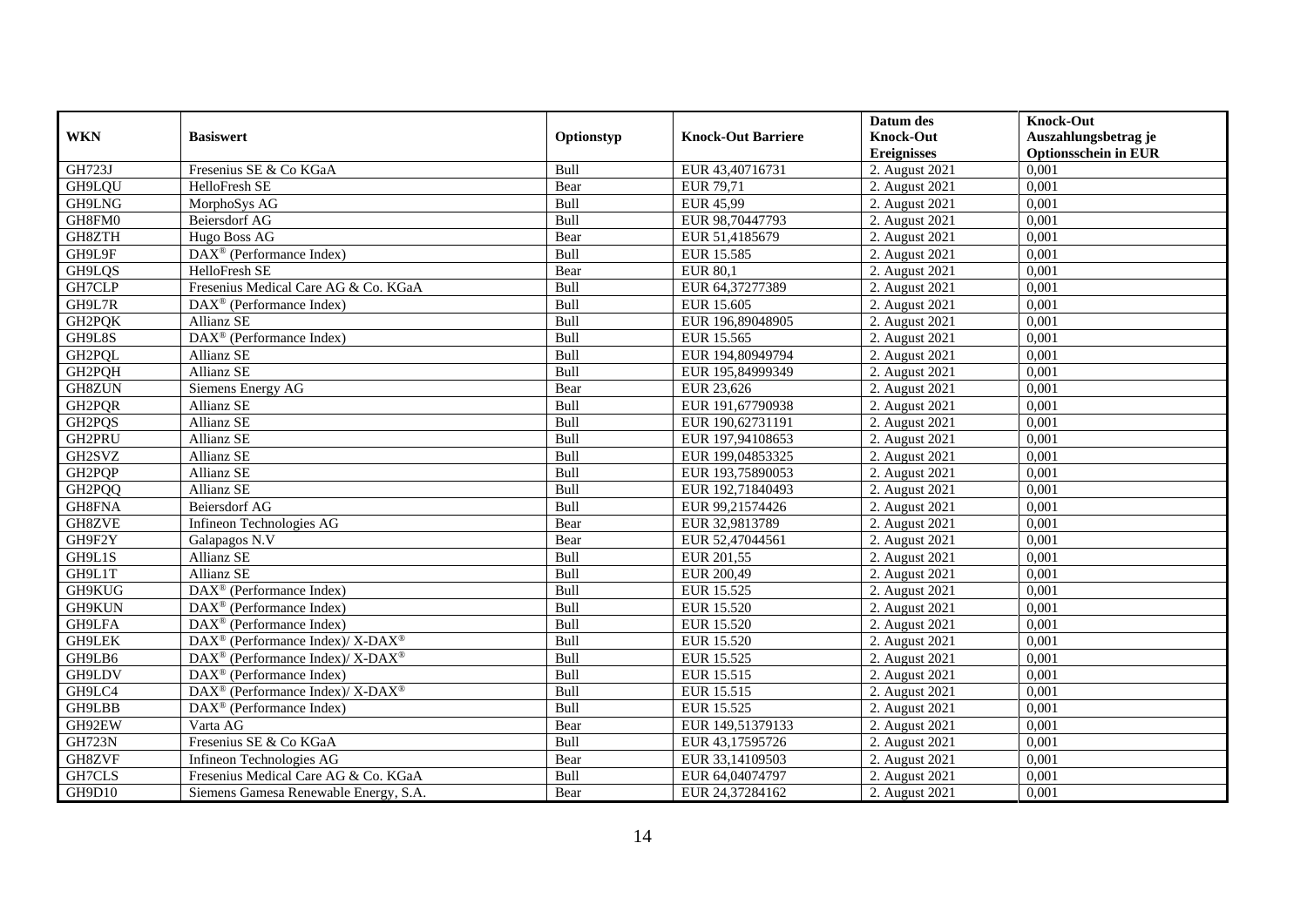|               |                                         |            |                           | Datum des                   | <b>Knock-Out</b>            |
|---------------|-----------------------------------------|------------|---------------------------|-----------------------------|-----------------------------|
| <b>WKN</b>    | <b>Basiswert</b>                        | Optionstyp | <b>Knock-Out Barriere</b> | <b>Knock-Out</b>            | Auszahlungsbetrag je        |
|               |                                         |            |                           | <b>Ereignisses</b>          | <b>Optionsschein in EUR</b> |
| GH8ZVL        | Infineon Technologies AG                | Bear       | EUR 33,30081115           | 2. August 2021              | 0,001                       |
| GH9F4C        | <b>UBS</b> Group AG                     | Bear       | CHF 15,16372622           | 2. August 2021              | 0,001                       |
| GH9LM1        | MorphoSys AG                            | Bull       | EUR 45,51                 | 2. August $20\overline{21}$ | 0,001                       |
| GC4204        | Danone S.A.                             | Bear       | EUR 63,09885884           | 2. August 2021              | 0,001                       |
| <b>GH9LLX</b> | MorphoSys AG                            | Bull       | EUR 45,75                 | 2. August 2021              | 0,001                       |
| GH9H1C        | <b>AIXTRON SE</b>                       | Bear       | EUR 21,48465079           | 2. August 2021              | 0,001                       |
| GH9H1F        | <b>AIXTRON SE</b>                       | Bear       | EUR 21,59457226           | 2. August 2021              | 0,001                       |
| GH6R69        | Kering S.A.                             | Bear       | EUR 776,50583735          | 2. August 2021              | 0,001                       |
| GH4VSB        | Danone S.A.                             | Bear       | EUR 63,18839838           | 2. August $2021$            | 0,001                       |
| GH8P8U        | EssilorLuxottica SA                     | Bear       | EUR 163,68127366          | 2. August 2021              | 0,001                       |
| GH9H1K        | <b>AIXTRON SE</b>                       | Bear       | EUR 21,69450086           | 2. August 2021              | 0.001                       |
| GH8ZV6        | Sartorius AG                            | Bear       | EUR 515,84                | 2. August 2021              | 0,001                       |
| GH4VNF        | Varta AG                                | Bear       | EUR 150,6809814           | 2. August 2021              | 0,001                       |
| GH9H1E        | <b>AIXTRON SE</b>                       | Bear       | EUR 21,80442233           | 2. August 2021              | 0,001                       |
| <b>GH847K</b> | Medtronic, PLC                          | Bear       | USD 131,68339621          | 2. August 2021              | 0,001                       |
| GH9HY9        | Apple Inc.                              | Bear       | USD 146,92387233          | 2. August 2021              | 0,001                       |
| GH9L26        | Square Inc                              | Bull       | <b>USD 255,47</b>         | 2. August 2021              | 0,001                       |
| GH9LMN        | Shopify Inc.                            | Bull       | <b>USD 1.513.37</b>       | 2. August 2021              | 0,001                       |
| GH5GZT        | Tesla Inc                               | Bear       | USD 699,5029524           | 2. August 2021              | 0,001                       |
| GH55VS        | International Flavors & Fragrances Inc. | Bear       | USD 150,98618553          | 2. August 2021              | 0,001                       |
| GH8JPF        | Microchip Technology Incorporated       | Bear       | USD 147,37381411          | 2. August 2021              | 0,001                       |
| GH9CXD        | <b>BioNTech SE - ADR</b>                | Bear       | USD 338,90549413          | 2. August 2021              | 0,001                       |
| GH9LPV        | Shopify Inc.                            | Bull       | <b>USD 1.504,2</b>        | 2. August 2021              | 0,001                       |
| GH4XVH        | Conagra Brands Inc.                     | Bull       | USD 33,17963504           | 2. August 2021              | 0,001                       |
| GH8JQG        | Microchip Technology Incorporated       | Bear       | USD 149,68665487          | 2. August 2021              | 0.001                       |
| <b>GH9L27</b> | Square Inc                              | Bull       | <b>USD 256,77</b>         | 2. August 2021              | 0,001                       |
| GH9F3T        | <b>Texas Instruments Incorporated</b>   | Bear       | USD 192,9374665           | 2. August 2021              | 0,001                       |
| GH92HX        | Danaher Corporation                     | Bear       | USD 299,71470099          | 2. August 2021              | 0,001                       |
| GH4XS0        | Honeywell International Inc.            | Bear       | USD 234,13001815          | 2. August 2021              | 0,001                       |
| GH9HT2        | BioNTech SE - ADR                       | Bear       | USD 333,07918875          | 2. August 2021              | 0,001                       |
| GH9CCU        | Yum! Brands, Inc.                       | Bear       | USD 132,80634165          | 2. August 2021              | 0,001                       |
| GH9LMW        | Shopify Inc.                            | Bull       | <b>USD 1.522,54</b>       | 2. August 2021              | 0.001                       |
| GH9F34        | Texas Instruments Incorporated          | Bear       | USD 191,56783943          | 2. August 2021              | 0,001                       |
| GH9LML        | Shopify Inc.                            | Bull       | <b>USD 1.531,7</b>        | 2. August 2021              | 0,001                       |
| GH8YFE        | HP Inc.                                 | Bear       | USD 29,02892695           | 2. August 2021              | 0,001                       |
| GH6439        | Pfizer Inc.                             | Bear       | USD 43,3580942            | 2. August 2021              | 0,001                       |
| GH9CZX        | Moderna Inc                             | Bear       | USD 361,47995728          | 2. August 2021              | 0,001                       |
| GH92FJ        | The Sherwin-Williams Company            | Bear       | USD 291,73628512          | 2. August 2021              | 0,001                       |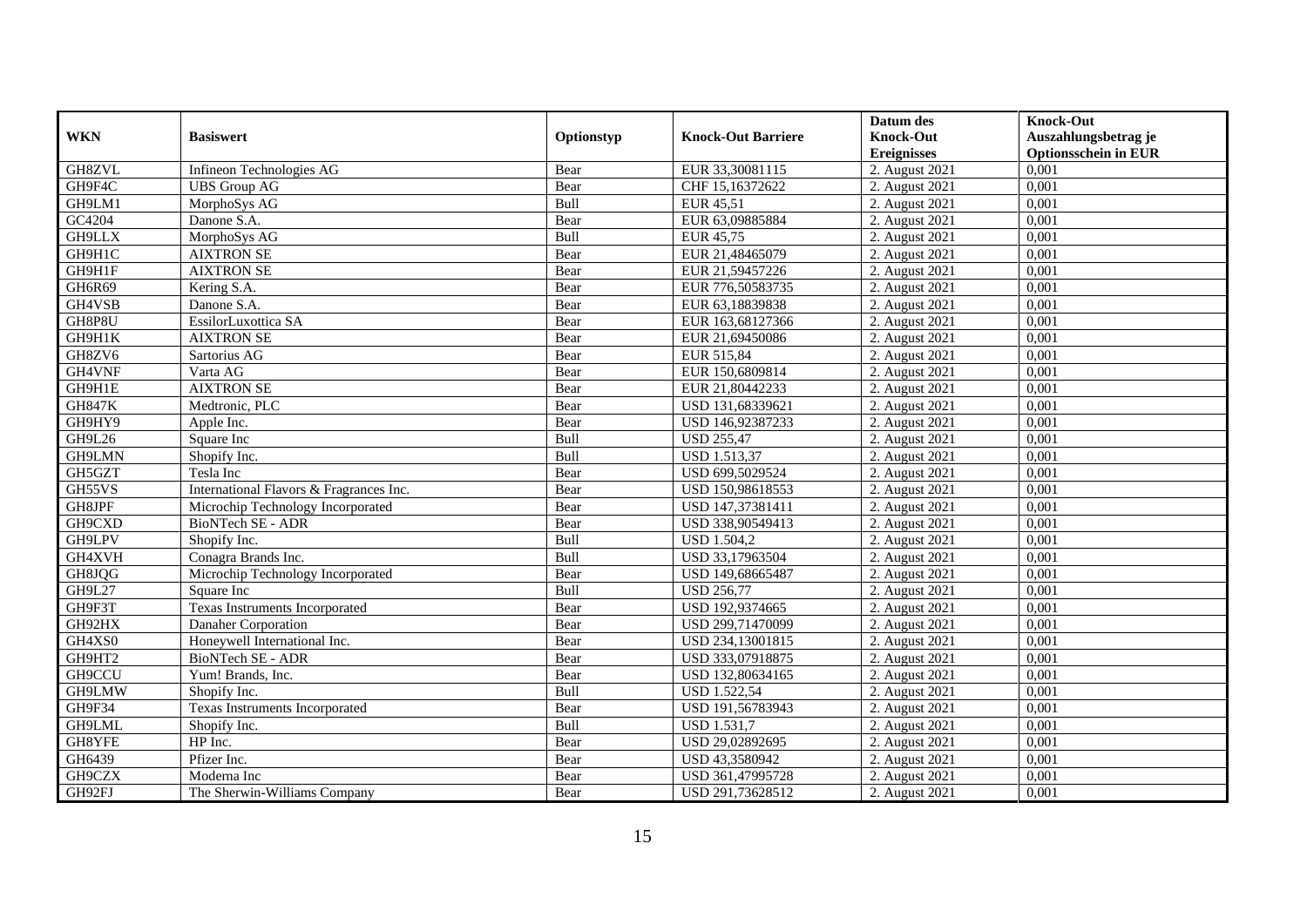|               |                                         |            |                           | Datum des          | <b>Knock-Out</b>            |
|---------------|-----------------------------------------|------------|---------------------------|--------------------|-----------------------------|
| <b>WKN</b>    | <b>Basiswert</b>                        | Optionstyp | <b>Knock-Out Barriere</b> | <b>Knock-Out</b>   | Auszahlungsbetrag je        |
|               |                                         |            |                           | <b>Ereignisses</b> | <b>Optionsschein in EUR</b> |
| GH9LGS        | BioNTech SE - ADR                       | Bear       | <b>USD 317,1</b>          | 2. August 2021     | 0,001                       |
| GH9LHT        | <b>BioNTech SE - ADR</b>                | Bear       | <b>USD 348,94</b>         | 2. August 2021     | 0,001                       |
| GH9HTK        | BioNTech SE - ADR                       | Bear       | USD 344,23179525          | 2. August $2021$   | 0,001                       |
| GH9LH3        | BioNTech SE - ADR                       | Bear       | <b>USD 318,67</b>         | 2. August 2021     | 0,001                       |
| GH9LH4        | BioNTech SE - ADR                       | Bear       | <b>USD 323,36</b>         | 2. August 2021     | 0,001                       |
| GH9CZT        | Moderna Inc                             | Bear       | USD 359,78230568          | 2. August 2021     | 0,001                       |
| GH9LGY        | <b>BioNTech SE - ADR</b>                | Bear       | <b>USD 347,01</b>         | 2. August 2021     | 0,001                       |
| GH9LGZ        | BioNTech SE - ADR                       | Bear       | <b>USD 335,9</b>          | 2. August 2021     | 0,001                       |
| GH9LH1        | BioNTech SE - ADR                       | Bear       | <b>USD 342,16</b>         | 2. August 2021     | 0,001                       |
| GH9L2F        | Square Inc                              | Bull       | <b>USD 252,87</b>         | 2. August 2021     | 0,001                       |
| GH5CM1        | Tesla Inc                               | Bear       | USD 705,17563934          | 2. August 2021     | 0,001                       |
| GH9F5H        | <b>State Street Corporation</b>         | Bear       | USD 88,50114397           | 2. August 2021     | 0,001                       |
| GH7NX0        | The Bank of New York Mellon Corporation | Bear       | USD 52,0980278            | 2. August 2021     | 0,001                       |
| GH9LHM        | BioNTech SE - ADR                       | Bear       | <b>USD 351.1</b>          | 2. August 2021     | 0.001                       |
| GH9L2Q        | Square Inc                              | Bull       | <b>USD 251,57</b>         | 2. August 2021     | 0,001                       |
| GH9CZY        | Moderna Inc                             | Bear       | USD 363,1676227           | 2. August 2021     | 0,001                       |
| GH9L29        | Square Inc                              | Bull       | <b>USD 250,27</b>         | 2. August 2021     | 0,001                       |
| GH9D02        | Moderna Inc                             | Bear       | USD 364,8652743           | 2. August 2021     | 0,001                       |
| GH9L2B        | Square Inc                              | Bull       | <b>USD 254,17</b>         | 2. August 2021     | 0,001                       |
| GH5NW9        | Applied Materials, Inc.                 | Bear       | USD 142,69822857          | 2. August 2021     | 0,001                       |
| GH5NWA        | Applied Materials, Inc.                 | Bear       | USD 143,35104092          | 2. August 2021     | 0,001                       |
| GH7CGJ        | Morgan Stanley                          | Bear       | USD 97,20561542           | 2. August 2021     | 0,001                       |
| GH7R9R        | <b>Automatic Data Processing</b>        | Bear       | USD 210,8600778           | 2. August 2021     | 0,001                       |
| GH9LGB        | Chipotle Mexican Grill, Inc.            | Bear       | <b>USD 1.869,76</b>       | 2. August 2021     | 0,001                       |
| GH9F7G        | Square Inc                              | Bear       | USD 264,4444905           | 2. August 2021     | 0,001                       |
| GH9D45        | MSCI Inc.                               | Bear       | USD 605,70757078          | 2. August 2021     | 0,001                       |
| GH5CLZ        | Tesla Inc                               | Bear       | USD 708,65731203          | 2. August 2021     | 0,001                       |
| GH60Q8        | Philip Morris International Inc.        | Bear       | USD 101,02372724          | 2. August 2021     | 0,001                       |
| GH8YDH        | HP Inc.                                 | Bear       | USD 29,19857007           | 2. August 2021     | 0,001                       |
| GH9FAM        | Square Inc                              | Bear       | USD 261,97584886          | 2. August 2021     | 0,001                       |
| GH5CM2        | Tesla Inc                               | Bear       | USD 712,13898471          | 2. August 2021     | 0,001                       |
| GH9LGV        | BioNTech SE - ADR                       | Bear       | <b>USD 353,54</b>         | 2. August 2021     | 0,001                       |
| GH9F7Z        | Square Inc                              | Bear       | USD 263,21516693          | 2. August 2021     | 0,001                       |
| <b>GH946M</b> | Northern Trust Corporation              | Bear       | USD 114,88779033          | 2. August 2021     | 0,001                       |
| GH9LRV        | NIO Inc                                 | Bear       | <b>USD 44,6</b>           | 2. August 2021     | 0,001                       |
| GH9LRY        | NIO Inc                                 | Bear       | <b>USD 43,96</b>          | 2. August 2021     | 0,001                       |
| GH84HG        | NIKE, Inc.                              | Bear       | USD 168,78767582          | 2. August 2021     | 0,001                       |
| GH9LRA        | NIO Inc                                 | Bear       | <b>USD 44,81</b>          | 2. August 2021     | 0,001                       |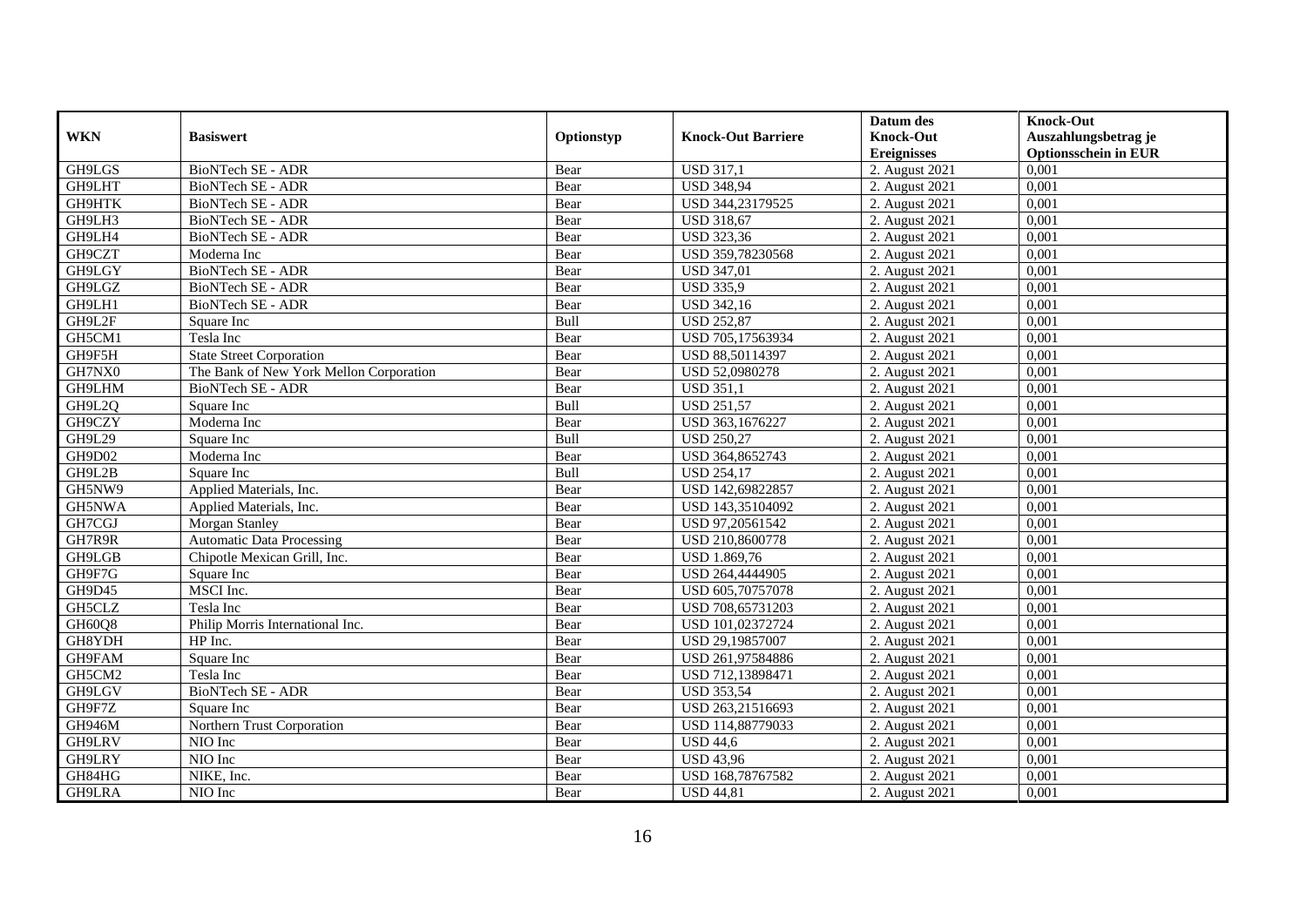|               |                              |            |                           | Datum des          | <b>Knock-Out</b>            |
|---------------|------------------------------|------------|---------------------------|--------------------|-----------------------------|
| <b>WKN</b>    | <b>Basiswert</b>             | Optionstyp | <b>Knock-Out Barriere</b> | <b>Knock-Out</b>   | Auszahlungsbetrag je        |
|               |                              |            |                           | <b>Ereignisses</b> | <b>Optionsschein in EUR</b> |
| GH9LR0        | NIO Inc                      | Bear       | <b>USD 43,31</b>          | 2. August 2021     | 0,001                       |
| GH9L2H        | Electronic Arts Inc.         | Bear       | <b>USD 145,23</b>         | 2. August 2021     | 0,001                       |
| GH9LR3        | NIO Inc                      | Bear       | <b>USD 43,53</b>          | 2. August 2021     | 0,001                       |
| GH8PG4        | Intuit Inc.                  | Bear       | USD 532,92466001          | 2. August 2021     | 0,001                       |
| GH84HM        | NIKE, Inc.                   | Bear       | USD 169,724278            | 2. August 2021     | 0,001                       |
| GH5YT1        | Colgate-Palmolive Company    | Bull       | USD 78,86613513           | 2. August 2021     | 0,001                       |
| GH9LR4        | NIO Inc                      | Bear       | <b>USD 44,17</b>          | 2. August 2021     | 0,001                       |
| GH9LRC        | NIO Inc                      | Bear       | <b>USD 45,24</b>          | 2. August 2021     | 0,001                       |
| <b>GH9LRE</b> | NIO Inc                      | Bear       | <b>USD 43,74</b>          | 2. August 2021     | 0,001                       |
| GH9LRH        | NIO Inc                      | Bear       | <b>USD 44,38</b>          | 2. August 2021     | 0,001                       |
| GH9LRJ        | NIO Inc                      | Bear       | <b>USD 45,03</b>          | 2. August 2021     | 0,001                       |
| GH1G8T        | CAC 40 <sup>®</sup> Index    | Bear       | EUR 6.679,3               | 2. August 2021     | 0,001                       |
| GH9GZ6        | UnitedHealth Group Inc.      | Bear       | USD 415,29788083          | 2. August 2021     | 0,001                       |
| GH7KFN        | Intuit Inc.                  | Bear       | USD 534,45977949          | 2. August 2021     | 0,001                       |
| GH9HS4        | Cummins Inc.                 | Bear       | USD 234,12267037          | 2. August 2021     | 0,001                       |
| <b>GH642A</b> | Pfizer Inc.                  | Bear       | USD 43,78631283           | 2. August 2021     | 0,001                       |
| GH9FN4        | Shop Apotheke Europe NV      | Bull       | EUR 125,368               | 2. August 2021     | 0,001                       |
| GH9F7K        | Square Inc                   | Bear       | USD 265,67381407          | 2. August 2021     | 0,001                       |
| GH9LMS        | Shopify Inc.                 | Bull       | <b>USD 1.495,03</b>       | 2. August 2021     | 0,001                       |
| GH9LR9        | NIO Inc                      | Bear       | <b>USD 45,67</b>          | 2. August 2021     | 0,001                       |
| GH47V3        | Applied Materials, Inc.      | Bear       | USD 144,81102164          | 2. August 2021     | 0,001                       |
| GH5CM3        | Tesla Inc                    | Bear       | USD 715,63043739          | 2. August 2021     | 0,001                       |
| GH6JU7        | Parker-Hannifin Corporation  | Bear       | USD 315,58345863          | 2. August 2021     | 0,001                       |
| GH4XS1        | Honeywell International Inc. | Bear       | USD 236,07631408          | 2. August 2021     | 0,001                       |
| GH9LRU        | NIO Inc                      | Bear       | <b>USD 45,45</b>          | 2. August 2021     | 0,001                       |
| GH5CR3        | Square Inc                   | Bear       | USD 267,53707411          | 2. August 2021     | 0,001                       |
| GH47V6        | Applied Materials, Inc.      | Bear       | USD 144,16053333          | 2. August 2021     | 0,001                       |
| GH8YFF        | HP Inc.                      | Bear       | USD 29,36821314           | 2. August 2021     | 0.001                       |
| GH9LR8        | NIO Inc                      | Bear       | <b>USD 45,88</b>          | 2. August 2021     | 0,001                       |
| GC3T1R        | Emerson Electric Co.         | Bear       | USD 101,94913712          | 2. August 2021     | 0,001                       |
| GH7766        | Emerson Electric Co.         | Bear       | USD 101,81821963          | 2. August 2021     | 0,001                       |
| GH9F71        | Amundi SA                    | Bear       | EUR 79,77393779           | 2. August 2021     | 0.001                       |
| GH6JVS        | Hormel Foods Corporation     | Bull       | USD 46,26558033           | 2. August 2021     | 0,001                       |
| GH9L0W        | <b>Starbucks Corporation</b> | Bull       | <b>USD 120,86</b>         | 2. August 2021     | 0,001                       |
| GH9D51        | MSCI Inc.                    | Bear       | USD 610,1251463           | 2. August 2021     | 0,001                       |
| GH8K1E        | <b>QUALCOMM</b> Incorporated | Bear       | USD 151,54091512          | 2. August 2021     | 0,001                       |
| GH9LJZ        | Advanced Micro Devices, Inc. | Bear       | <b>USD 108,21</b>         | 2. August 2021     | 0,001                       |
| GH9LJ8        | Xilinx Inc.                  | Bear       | <b>USD 150,49</b>         | 2. August 2021     | 0,001                       |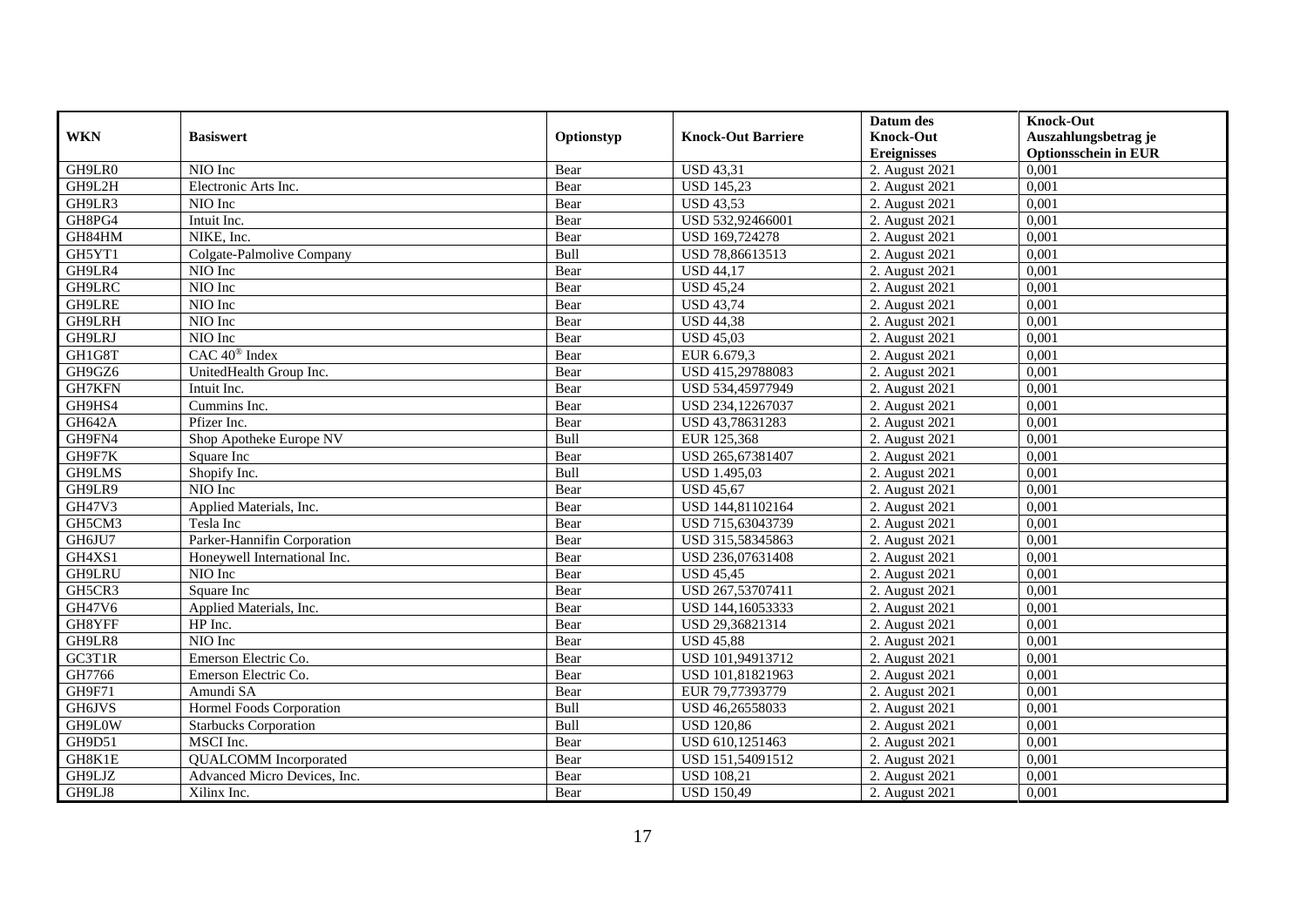|               |                                          |            |                           | Datum des          | <b>Knock-Out</b>            |
|---------------|------------------------------------------|------------|---------------------------|--------------------|-----------------------------|
| <b>WKN</b>    | <b>Basiswert</b>                         | Optionstyp | <b>Knock-Out Barriere</b> | <b>Knock-Out</b>   | Auszahlungsbetrag je        |
|               |                                          |            |                           | <b>Ereignisses</b> | <b>Optionsschein in EUR</b> |
| GH8LK0        | DXC Technology Company                   | Bear       | USD 41,70213657           | 2. August 2021     | 0,001                       |
| GH5CSL        | Square Inc                               | Bear       | USD 268,80053137          | 2. August 2021     | 0,001                       |
| GH5CM5        | Tesla Inc                                | Bear       | USD 722,58400278          | 2. August 2021     | 0,001                       |
| GH7NYP        | <b>DXC</b> Technology Company            | Bear       | USD 41,2510552            | 2. August 2021     | 0.001                       |
| <b>GF466A</b> | Advanced Micro Devices, Inc.             | Bear       | USD 107,28177916          | 2. August 2021     | 0,001                       |
| GH5CM6        | Tesla Inc                                | Bear       | USD 719,10233011          | 2. August 2021     | 0,001                       |
| GH7WGE        | Fortinet, Inc.                           | Bear       | <b>USD 278,615</b>        | 2. August 2021     | 0,001                       |
| GH8LJS        | <b>DXC</b> Technology Company            | Bear       | USD 40,97454193           | 2. August 2021     | 0,001                       |
| GH5CR8        | Square Inc                               | Bear       | USD 272,60077394          | 2. August 2021     | 0,001                       |
| GH5CR5        | Square Inc                               | Bear       | USD 270,07385943          | 2. August 2021     | 0,001                       |
| GH3GYT        | McCormick & Company, Incorporated        | Bull       | USD 84,0200879            | 2. August 2021     | 0.001                       |
| GH9F9X        | Alibaba Group Holding Limited            | Bear       | <b>USD 201,458</b>        | 2. August 2021     | 0,001                       |
| GH5CR4        | Square Inc                               | Bear       | USD 271,33731667          | 2. August 2021     | 0,001                       |
| GH167G        | TecDAX <sup>®</sup> (Performance Index)  | Bear       | EUR 3.719,06              | 2. August 2021     | 0,001                       |
| GH9LFV        | Northern Trust Corporation               | Bull       | <b>USD 112,84</b>         | 2. August 2021     | 0,001                       |
| GH8ZVH        | Infineon Technologies AG                 | Bear       | EUR 33,46052727           | 2. August 2021     | 0,001                       |
| GH8LJV        | <b>DXC Technology Company</b>            | Bear       | USD 43,15732585           | 2. August 2021     | 0,001                       |
| GH9D1T        | Schlumberger N.V. (Schlumberger Limited) | Bull       | USD 28.6361013            | 2. August 2021     | 0,001                       |
| <b>GH167E</b> | TecDAX <sup>®</sup> (Performance Index)  | Bear       | EUR 3.712,13              | 2. August 2021     | 0,001                       |
| GH9D29        | Fortinet, Inc.                           | Bear       | <b>USD 285,592</b>        | 2. August 2021     | 0,001                       |
| GH84F5        | Merck KGaA                               | Bear       | EUR 174,66764568          | 2. August 2021     | 0,001                       |
| GH3H1R        | Global Payments Inc.                     | Bull       | <b>USD 179,64</b>         | 2. August 2021     | 0,001                       |
| GH8LJU        | DXC Technology Company                   | Bear       | USD 42,4297312            | 2. August 2021     | 0,001                       |
| GH7KGD        | Nasdaq, Inc.                             | Bear       | USD 188,58652538          | 2. August 2021     | 0,001                       |
| GH9D2F        | Fortinet. Inc.                           | Bear       | <b>USD 282,975</b>        | 2. August 2021     | 0.001                       |
| GH4MLE        | Square Inc                               | Bear       | USD 274,53750886          | 2. August 2021     | 0,001                       |
| <b>GH167F</b> | TecDAX <sup>®</sup> (Performance Index)  | Bear       | EUR 3.715,64              | 2. August 2021     | 0,001                       |
| GH9LJM        | Advanced Micro Devices, Inc.             | Bear       | <b>USD 108,73</b>         | 2. August 2021     | 0,001                       |
| GH8ZQD        | Nvidia Corporation                       | Bear       | USD 198,71333211          | 2. August 2021     | 0,001                       |
| GH8DFR        | Siemens AG                               | Bear       | EUR 135,50511894          | 2. August 2021     | 0,001                       |
| GH9D26        | Fortinet, Inc.                           | Bear       | <b>USD 280,366</b>        | 2. August 2021     | 0,001                       |
| GH29R2        | Square Inc                               | Bear       | USD 276,52332542          | 2. August 2021     | 0.001                       |
| GH51PE        | Sartorius AG                             | Bear       | EUR 519,508               | 2. August 2021     | 0,001                       |
| GH9K1D        | 1 Feinunze Silber, Feinheit mind. 0,999  | Bull       | USD 25,32293245           | 2. August 2021     | 0,001                       |
| GF71P5        | <b>DXC</b> Technology Company            | Bear       | USD 42,54401928           | 2. August 2021     | 0,001                       |
| GH9K15        | 1 Feinunze Silber, Feinheit mind. 0,999  | Bull       | USD 25,451825             | 2. August 2021     | 0,001                       |
| GH9GXD        | ThyssenKrupp AG                          | Bull       | EUR 8,37274327            | 2. August 2021     | 0,001                       |
| GH9K33        | 1 Feinunze Silber, Feinheit mind. 0,999  | Bull       | USD 25,38740933           | 2. August 2021     | 0,001                       |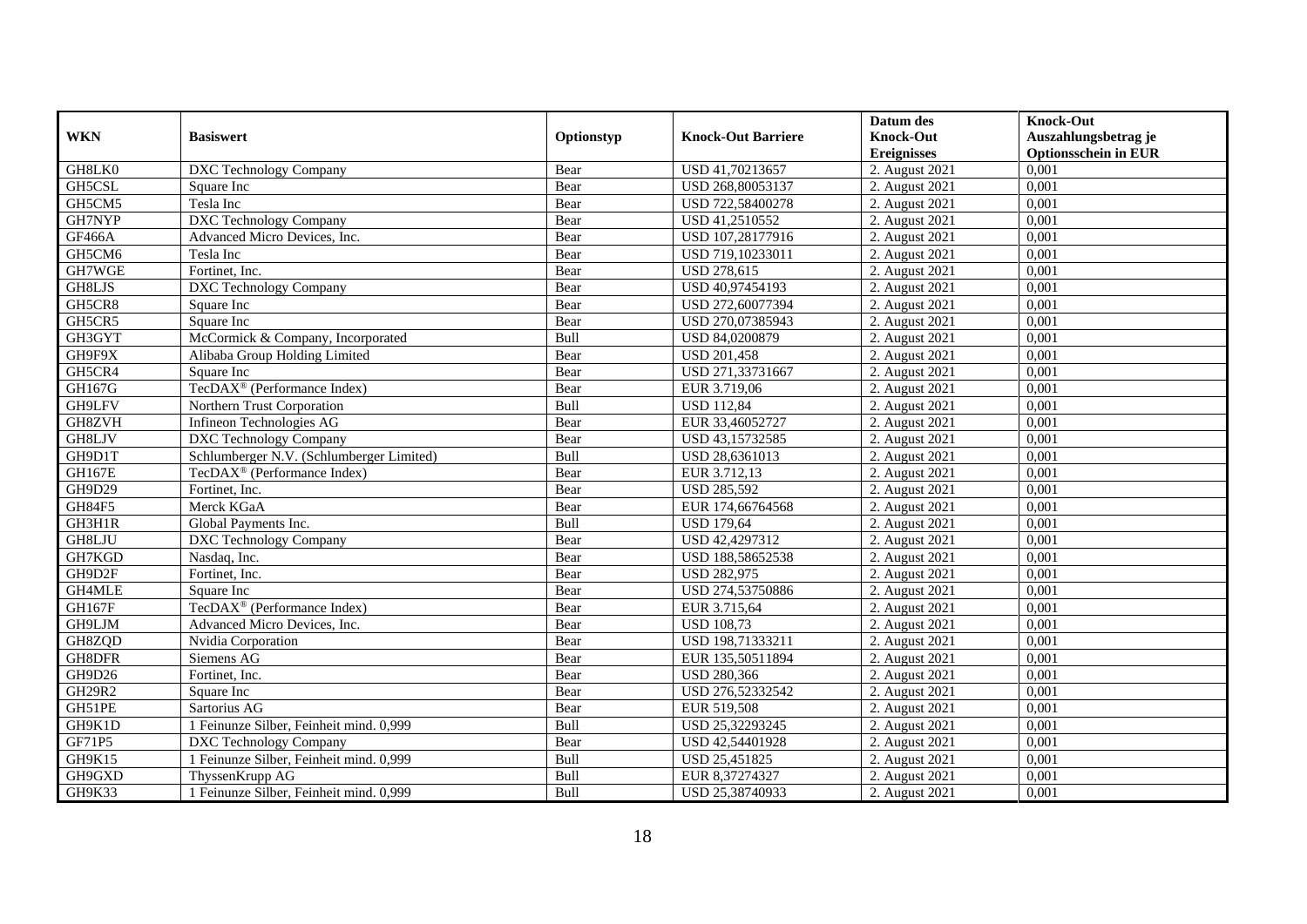|               |                                                                     |            |                           | Datum des          | <b>Knock-Out</b>            |
|---------------|---------------------------------------------------------------------|------------|---------------------------|--------------------|-----------------------------|
| <b>WKN</b>    | <b>Basiswert</b>                                                    | Optionstyp | <b>Knock-Out Barriere</b> | <b>Knock-Out</b>   | Auszahlungsbetrag je        |
|               |                                                                     |            |                           | <b>Ereignisses</b> | <b>Optionsschein in EUR</b> |
| GH9F0P        | 1 Feinunze Palladium, Feinheit mind. 0,9995                         | Bear       | USD 2.681,271             | 2. August 2021     | 0,001                       |
| GH9EZQ        | 1 Feinunze Palladium, Feinheit mind. 0,9995                         | Bear       | USD 2.687,797             | 2. August 2021     | 0,001                       |
| GH9AA7        | ICE Brent Crude Oil Future (Generic Front Month<br>Future)          | Bull       | <b>USD 73,03</b>          | 2. August 2021     | 0,001                       |
| GH9F1B        | 1 Feinunze Palladium, Feinheit mind. 0,9995                         | Bear       | USD 2.694,31              | 2. August 2021     | 0,001                       |
| GH96SY        | ICE Brent Crude Oil Future (Generic Front Month<br>Future)          | Bull       | <b>USD 73,53</b>          | 2. August 2021     | 0,001                       |
| GH9K1A        | 1 Feinunze Gold, Feinheit mind. 0,995, LBMA                         | Bull       | USD 1.808,130275          | 2. August 2021     | 0,001                       |
| GH96SR        | NYMEX Light, Sweet Crude Oil Future (Generic Front<br>Month Future) | Bull       | <b>USD 71,46</b>          | 2. August 2021     | 0,001                       |
| GH9LP4        | <b>QUALCOMM</b> Incorporated                                        | Bull       | <b>USD 148,66</b>         | 2. August 2021     | 0,001                       |
| <b>GH0JJD</b> | 10-Year U.S. Treasury Note Future (Generic Front<br>Month Future)   | Bear       | <b>USD 135,12</b>         | 2. August 2021     | 0,001                       |
| GH9MSH        | NYMEX Light, Sweet Crude Oil Future (Generic Front<br>Month Future) | Bull       | <b>USD 72.97</b>          | 3. August 2021     | 0.001                       |
| GH9GY9        | Activision Blizzard, Inc.                                           | Bull       | USD 82,57786063           | 2. August 2021     | 0,001                       |
| GH9F4Y        | <b>Halliburton Company</b>                                          | Bull       | USD 20,22246428           | 2. August 2021     | 0,001                       |
| GH9KYJ        | <b>Starbucks Corporation</b>                                        | Bull       | <b>USD 120,24</b>         | 2. August 2021     | 0,001                       |
| GH9MSL        | <b>EUREX Euro Bund Future (Generic Front Month</b><br>Future)       | Bear       | EUR 176,63                | 3. August 2021     | 0,001                       |
| GH9H0C        | The Boeing Company                                                  | Bull       | USD 225,36603538          | 2. August 2021     | 0.001                       |
| GH9CRX        | S&P 500 <sup>®</sup> Index                                          | Bull       | <b>USD 4.385</b>          | 2. August 2021     | 0,001                       |
| GH9D5W        | Booking Holdings Inc.                                               | Bull       | USD 2.171,15142307        | 2. August 2021     | 0,001                       |
| GH9CYD        | Carnival Corporation                                                | Bull       | USD 21,44354498           | 2. August 2021     | 0,001                       |
| GH4MMP        | Square Inc                                                          | Bear       | USD 278,4273975           | 2. August 2021     | 0,001                       |
| GH9MSK        | NYMEX Light, Sweet Crude Oil Future (Generic Front<br>Month Future) | Bull       | <b>USD 71,97</b>          | 3. August 2021     | 0,001                       |
| GH4MLJ        | Square Inc                                                          | Bear       | USD 279,97350512          | 2. August 2021     | 0,001                       |
| GH9FPJ        | Facebook, Inc.                                                      | Bull       | USD 352,17797243          | 2. August 2021     | 0.001                       |
| GH9MSJ        | NYMEX Light, Sweet Crude Oil Future (Generic Front<br>Month Future) | Bull       | <b>USD 72,47</b>          | 3. August 2021     | 0,001                       |
| <b>GH8K15</b> | Advanced Micro Devices, Inc.                                        | Bear       | USD 109,38070967          | 2. August 2021     | 0.001                       |
| GH9LJJ        | Advanced Micro Devices, Inc.                                        | Bear       | <b>USD 110,3</b>          | 2. August 2021     | 0,001                       |
| GH7WP9        | PayPal Holdings, Inc.                                               | Bull       | USD 273,19805949          | 2. August 2021     | 0,001                       |
| GH7WPA        | PayPal Holdings, Inc.                                               | Bull       | USD 271,77348089          | 2. August 2021     | 0,001                       |
| GH3H1S        | Global Payments Inc.                                                | Bull       | <b>USD 172,429</b>        | 2. August 2021     | 0,001                       |
| GH9CBH        | <b>Quest Diagnostics Incorporated</b>                               | Bear       | USD 143,63117118          | 2. August 2021     | 0,001                       |
| GH9K1G        | Feinunze Silber, Feinheit mind. 0,999                               | Bull       | USD 25,26101078           | 3. August 2021     | 0,001                       |
| GH9PD4        | <b>LINDE PLC</b>                                                    | Bull       | EUR 254,91                | 3. August 2021     | 0,001                       |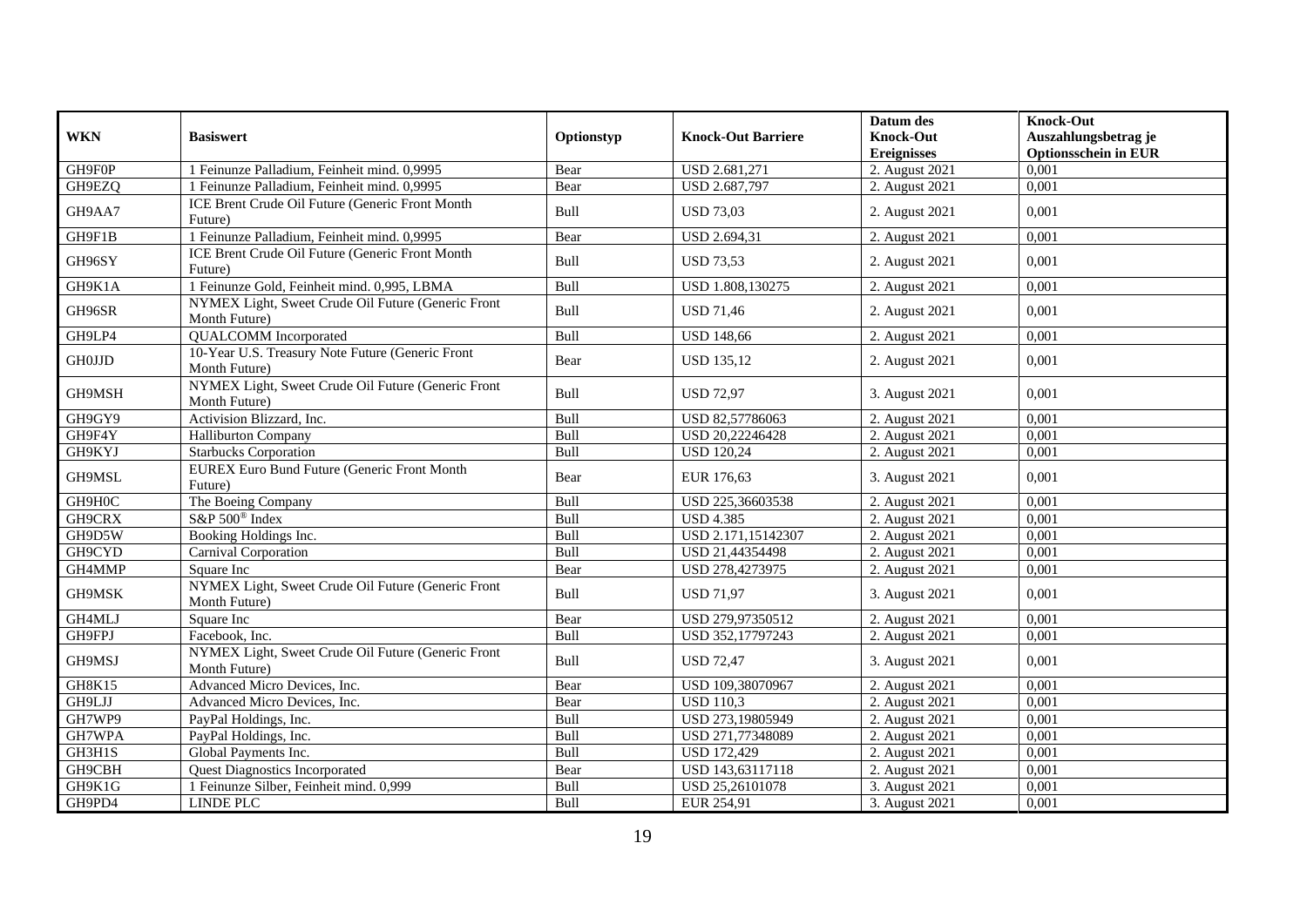|               |                                                              |            |                           | Datum des          | <b>Knock-Out</b>            |
|---------------|--------------------------------------------------------------|------------|---------------------------|--------------------|-----------------------------|
| <b>WKN</b>    | <b>Basiswert</b>                                             | Optionstyp | <b>Knock-Out Barriere</b> | <b>Knock-Out</b>   | Auszahlungsbetrag je        |
|               |                                                              |            |                           | <b>Ereignisses</b> | <b>Optionsschein in EUR</b> |
| GH9PC8        | <b>LINDE PLC</b>                                             | Bull       | EUR 256,21                | 3. August 2021     | 0,001                       |
| GH9GYN        | ThyssenKrupp AG                                              | Bull       | EUR 8,33363959            | 3. August 2021     | 0,001                       |
| GH9PGD        | HeidelbergCement AG                                          | Bull       | <b>EUR 74,34</b>          | 3. August 2021     | 0,001                       |
| GH1PSU        | $CAC 40$ <sup>®</sup> Index                                  | Bear       | EUR 6.691,91              | 3. August 2021     | 0,001                       |
| GH9PKU        | <b>VERBUND AG</b>                                            | Bear       | <b>EUR 78,92</b>          | 3. August 2021     | 0,001                       |
| GH9PQJ        | Hermes International                                         | Bear       | EUR 1.312,2               | 3. August 2021     | 0,001                       |
| GH9PLR        | Electricite de France SA                                     | Bear       | EUR 10,49                 | 3. August 2021     | 0,001                       |
| GH9N0F        | $\text{DAX}^{\textcircled{D}}$ (Performance Index)           | Bull       | <b>EUR 15.550</b>         | 3. August 2021     | 0,001                       |
| GH9N0A        | $\text{DAX}^{\textcircled{D}}$ (Performance Index)           | Bull       | <b>EUR 15.550</b>         | 3. August 2021     | 0,001                       |
| GH9N0M        | DAX <sup>®</sup> (Performance Index)                         | Bull       | <b>EUR 15.540</b>         | 3. August 2021     | 0,001                       |
| GH9GZH        | ThyssenKrupp AG                                              | Bull       | EUR 8,29362211            | 3. August 2021     | 0,001                       |
| GH9MZC        | DAX <sup>®</sup> (Performance Index)                         | Bull       | EUR 15.590                | 3. August 2021     | 0,001                       |
| GH9MYY        | DAX <sup>®</sup> (Performance Index)                         | Bull       | EUR 15.610                | 3. August 2021     | 0,001                       |
| GH9CYT        | Carl-Zeiss Meditec AG                                        | Bear       | EUR 190,10591097          | 3. August 2021     | 0,001                       |
| GH9N02        | $\text{DAX}^{\otimes}$ (Performance Index)                   | Bull       | EUR 15.570                | 3. August 2021     | 0,001                       |
| GH9MZT        | $\overline{\text{DAX}^{\otimes}}$ (Performance Index)        | Bull       | EUR 15.575                | 3. August 2021     | 0,001                       |
| GH9N03        | DAX <sup>®</sup> (Performance Index)                         | Bull       | EUR 15.560                | 3. August 2021     | 0,001                       |
| GH1WHG        | Adecco Group AG                                              | Bull       | CHF 54,04983222           | 3. August 2021     | 0,001                       |
| GH9N0Q        | DAX <sup>®</sup> (Performance Index)                         | Bull       | EUR 15.530                | 3. August 2021     | 0,001                       |
| <b>GH9N06</b> | DAX <sup>®</sup> (Performance Index)                         | Bull       | EUR 15.560                | 3. August 2021     | 0,001                       |
| GH9N0D        | DAX <sup>®</sup> (Performance Index)                         | Bull       | <b>EUR 15.550</b>         | 3. August 2021     | 0,001                       |
| GH9N01        | $\overline{\text{DAX}^{\otimes}}$ (Performance Index)        | Bull       | EUR 15.570                | 3. August 2021     | 0,001                       |
| GH9MZ5        | $\overline{\text{DAX}^{\otimes}}$ (Performance Index)        | Bull       | <b>EUR 15.600</b>         | 3. August 2021     | 0,001                       |
| GH9MZK        | DAX <sup>®</sup> (Performance Index)                         | Bull       | <b>EUR 15.580</b>         | 3. August 2021     | 0,001                       |
| GH9N0E        | $\overline{\text{DAX}^{\otimes}}$ (Performance Index)        | Bull       | EUR 15.550                | 3. August 2021     | 0,001                       |
| GH9N0J        | $\text{DAX}^{\otimes}$ (Performance Index)                   | Bull       | EUR 15.540                | 3. August 2021     | 0,001                       |
| GH9N0N        | DAX <sup>®</sup> (Performance Index)                         | Bull       | EUR 15.530                | 3. August 2021     | 0,001                       |
| GH9N0L        | $\text{DAX}^{\textcircled{D}}$ (Performance Index)           | Bull       | <b>EUR 15.540</b>         | 3. August 2021     | 0.001                       |
| GH9MZZ        | $\text{DAX}^{\textcircled{D}}$ (Performance Index)           | Bull       | <b>EUR 15.570</b>         | 3. August 2021     | 0,001                       |
| GH9MZW        | $\text{DAX}^{\textcircled{D}}$ (Performance Index)           | Bull       | <b>EUR 15.570</b>         | 3. August 2021     | 0,001                       |
| GH9MZS        | DAX <sup>®</sup> (Performance Index)                         | Bull       | EUR 15.575                | 3. August 2021     | 0,001                       |
| GH9MZY        | DAX <sup>®</sup> (Performance Index)                         | Bull       | <b>EUR 15.570</b>         | 3. August 2021     | 0.001                       |
| GH9MYJ        | $\overline{\text{DAX}^{\otimes}}$ (Performance Index)        | Bull       | EUR 15.625                | 3. August 2021     | 0,001                       |
| GH9MZP        | DAX <sup>®</sup> (Performance Index)                         | Bull       | EUR 15.575                | 3. August 2021     | 0,001                       |
| GH9MYR        | $\text{DAX}^{\textcircled{n}}$ (Performance Index)           | Bull       | EUR 15.620                | 3. August 2021     | 0,001                       |
| GH9MZU        | DAX <sup>®</sup> (Performance Index)                         | Bull       | EUR 15.575                | 3. August 2021     | 0,001                       |
| GH9PEG        | HeidelbergCement AG                                          | Bull       | EUR 74,71                 | 3. August 2021     | 0,001                       |
| <b>GH9N11</b> | $\overline{\text{DAX}}^{\textcircled{}}$ (Performance Index) | Bull       | EUR 15.520                | 3. August 2021     | 0,001                       |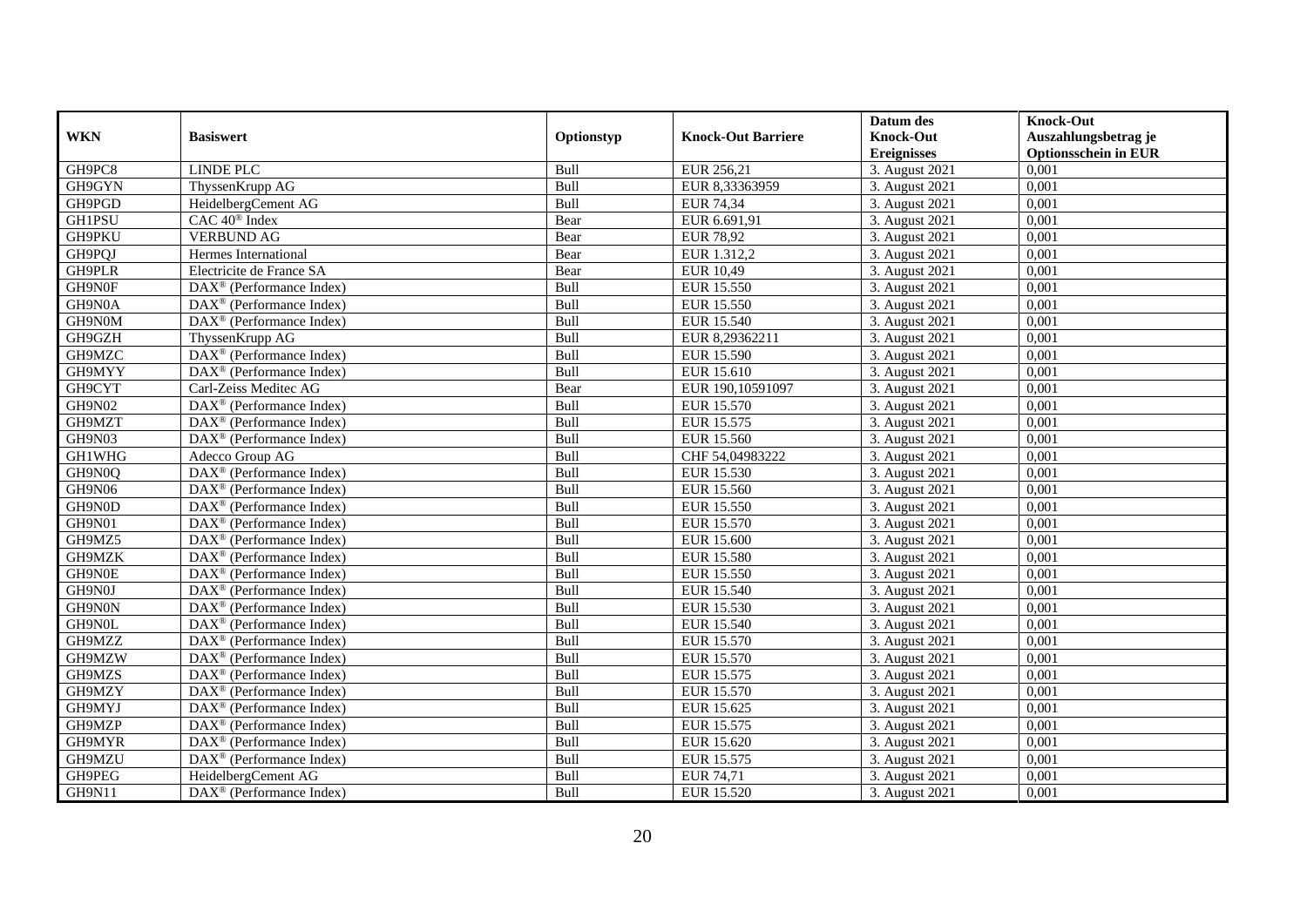|               |                                                              |            |                           | Datum des          | <b>Knock-Out</b>            |
|---------------|--------------------------------------------------------------|------------|---------------------------|--------------------|-----------------------------|
| <b>WKN</b>    | <b>Basiswert</b>                                             | Optionstyp | <b>Knock-Out Barriere</b> | <b>Knock-Out</b>   | Auszahlungsbetrag je        |
|               |                                                              |            |                           | <b>Ereignisses</b> | <b>Optionsschein in EUR</b> |
| <b>GH9N10</b> | DAX <sup>®</sup> (Performance Index)                         | Bull       | EUR 15.520                | 3. August 2021     | 0,001                       |
| GH9LMB        | Infineon Technologies AG                                     | Bull       | EUR 32,26307277           | 3. August 2021     | 0,001                       |
| GH9N0W        | $\text{DAX}^{\textcircled{p}}$ (Performance Index)           | Bull       | EUR 15.525                | 3. August $2021$   | 0,001                       |
| <b>GH9N12</b> | DAX <sup>®</sup> (Performance Index)                         | Bull       | EUR 15.520                | 3. August 2021     | 0,001                       |
| GH9LME        | Infineon Technologies AG                                     | Bull       | EUR 31,93304134           | 3. August 2021     | 0,001                       |
| GH9N0S        | DAX <sup>®</sup> (Performance Index)                         | Bull       | EUR 15.525                | 3. August 2021     | 0,001                       |
| GH9N0V        | $DAX^{\otimes}$ (Performance Index)                          | Bull       | EUR 15.525                | 3. August 2021     | 0,001                       |
| GH9N0T        | $\overline{\text{DAX}}^{\textcirc}$ (Performance Index)      | Bull       | EUR 15.525                | 3. August 2021     | 0,001                       |
| GH9N0Z        | $\text{DAX}^{\textcircled{n}}$ (Performance Index)           | Bull       | EUR 15.520                | 3. August 2021     | 0,001                       |
| GH9N0Y        | DAX <sup>®</sup> (Performance Index)                         | Bull       | <b>EUR 15.520</b>         | 3. August 2021     | 0.001                       |
| GH8ZTK        | adidas AG                                                    | Bear       | EUR 319,35836518          | 3. August 2021     | 0,001                       |
| GH9N0R        | DAX <sup>®</sup> (Performance Index)                         | Bull       | EUR 15.525                | 3. August 2021     | 0,001                       |
| GH9N0U        | $\overline{\text{DAX}}^{\textcircled{}}$ (Performance Index) | Bull       | EUR 15.525                | 3. August 2021     | 0,001                       |
| GH9PJR        | Danone S.A.                                                  | Bear       | EUR 63,43                 | 3. August 2021     | 0.001                       |
| GH8PF5        | Sartorius AG                                                 | Bear       | EUR 524,292               | 3. August 2021     | 0,001                       |
| GH9N00        | DAX <sup>®</sup> (Performance Index)                         | Bull       | <b>EUR 15.570</b>         | 3. August 2021     | 0,001                       |
| GH9N0H        | DAX <sup>®</sup> (Performance Index)                         | Bull       | <b>EUR 15.540</b>         | 3. August 2021     | 0,001                       |
| GH9LM9        | Infineon Technologies AG                                     | Bull       | EUR 31,7730261            | 3. August 2021     | 0,001                       |
| GH9MZR        | DAX <sup>®</sup> (Performance Index)                         | Bull       | EUR 15.575                | 3. August 2021     | 0,001                       |
| GH9MZM        | DAX <sup>®</sup> (Performance Index)                         | Bull       | <b>EUR 15.580</b>         | 3. August 2021     | 0,001                       |
| GH9LM3        | Infineon Technologies AG                                     | Bull       | EUR 32,10305753           | 3. August 2021     | 0,001                       |
| GH9N0X        | $\text{DAX}^{\textcircled{p}}$ (Performance Index)           | Bull       | EUR 15.520                | 3. August 2021     | 0,001                       |
| GH9N05        | $\text{DAX}^{\textcircled{D}}$ (Performance Index)           | Bull       | EUR 15.560                | 3. August 2021     | 0,001                       |
| GH9N0B        | $\text{DAX}^{\textcircled{p}}$ (Performance Index)           | Bull       | EUR 15.550                | 3. August 2021     | 0,001                       |
| <b>GH9N09</b> | $DAX^{\circledR}$ (Performance Index)                        | Bull       | EUR 15.560                | 3. August 2021     | 0,001                       |
| <b>GH9N08</b> | DAX <sup>®</sup> (Performance Index)                         | Bull       | EUR 15.560                | 3. August 2021     | 0,001                       |
| GH9N0C        | DAX <sup>®</sup> (Performance Index)                         | Bull       | <b>EUR 15.550</b>         | 3. August 2021     | 0,001                       |
| GH9N0G        | DAX <sup>®</sup> (Performance Index)                         | Bull       | EUR 15.540                | 3. August 2021     | 0,001                       |
| GH9N07        | $\text{DAX}^{\textcircled{n}}$ (Performance Index)           | Bull       | EUR 15.560                | 3. August 2021     | 0,001                       |
| GH9MZN        | $\overline{\text{DAX}}^{\textcirc}$ (Performance Index)      | Bull       | <b>EUR 15.580</b>         | 3. August 2021     | 0,001                       |
| GH9N0P        | $DAX^{\otimes}$ (Performance Index)                          | Bull       | EUR 15.530                | 3. August 2021     | 0,001                       |
| GH9FNC        | Shop Apotheke Europe NV                                      | Bull       | EUR 124,742               | 3. August 2021     | 0,001                       |
| GH9MZV        | $DAX^{\otimes}$ (Performance Index)                          | Bull       | EUR 15.575                | 3. August 2021     | 0,001                       |
| GH9PJJ        | British American Tobacco plc.                                | Bear       | GBP 27,14                 | 3. August 2021     | 0,001                       |
| GH9N0K        | $\text{DAX}^{\circledast}$ (Performance Index)               | Bull       | <b>EUR 15.540</b>         | 3. August 2021     | 0,001                       |
| GH7APK        | Bayerische Motoren Werke AG (BMW)                            | Bull       | EUR 81,64602584           | 3. August 2021     | 0,001                       |
| GH8TFA        | TeamViewer AG                                                | Bull       | EUR 27,937                | 3. August 2021     | 0,001                       |
| GH8YFS        | Hugo Boss AG                                                 | Bear       | EUR 51,92526391           | 3. August 2021     | 0,001                       |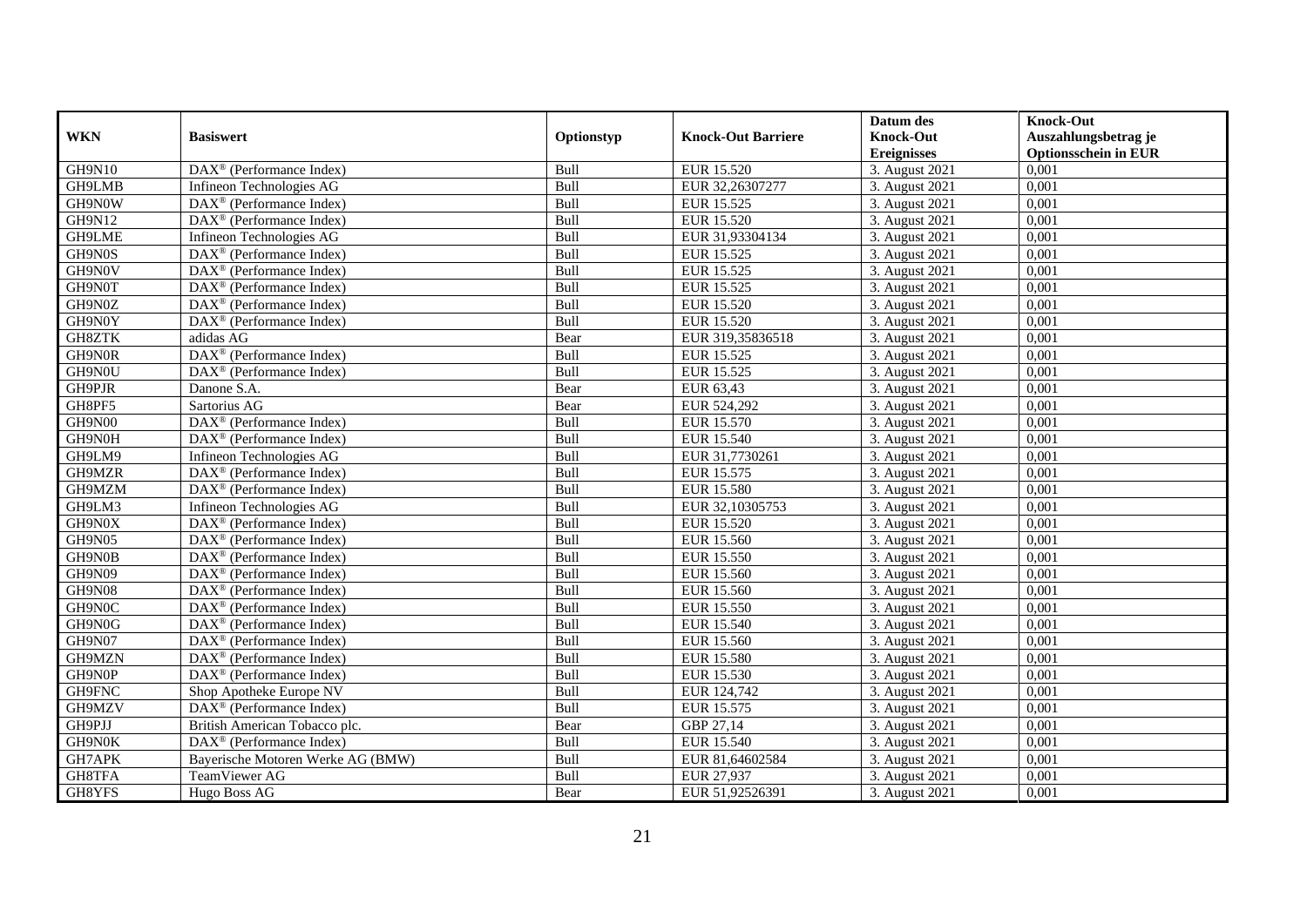|                     |                                                         |            |                           | Datum des          | <b>Knock-Out</b>            |
|---------------------|---------------------------------------------------------|------------|---------------------------|--------------------|-----------------------------|
| <b>WKN</b>          | <b>Basiswert</b>                                        | Optionstyp | <b>Knock-Out Barriere</b> | <b>Knock-Out</b>   | Auszahlungsbetrag je        |
|                     |                                                         |            |                           | <b>Ereignisses</b> | <b>Optionsschein in EUR</b> |
| GH8TF7              | TeamViewer AG                                           | Bull       | EUR 27,787                | 3. August 2021     | 0,001                       |
| GH8TF9              | TeamViewer AG                                           | Bull       | EUR 27,647                | 3. August 2021     | 0,001                       |
| GH9PJY              | <b>VERBUND AG</b>                                       | Bear       | EUR 78,19                 | 3. August 2021     | 0,001                       |
| GH9FNJ              | Shop Apotheke Europe NV                                 | Bull       | EUR 124,09                | 3. August 2021     | 0.001                       |
| GH9FBH              | Shop Apotheke Europe NV                                 | Bull       | EUR 123,44                | 3. August 2021     | 0,001                       |
| GH9LM5              | Infineon Technologies AG                                | Bull       | EUR 31,61301086           | 3. August 2021     | 0,001                       |
| <b>GH92D8</b>       | Varta AG                                                | Bear       | EUR 152,44096745          | 3. August 2021     | 0,001                       |
| GH9CYU              | Carl-Zeiss Meditec AG                                   | Bear       | EUR 191,01483956          | 3. August 2021     | 0,001                       |
| GH9N04              | DAX <sup>®</sup> (Performance Index)                    | Bear       | EUR 15.560                | 3. August 2021     | 0,001                       |
| GH9MZX              | $\text{DAX}^{\otimes}$ (Performance Index)              | Bear       | EUR 15.570                | 3. August 2021     | 0,001                       |
| GH304G              | $CAC 40$ <sup>®</sup> Index                             | Bear       | EUR 6.713,38              | 3. August 2021     | 0.001                       |
| GH <sub>6</sub> CUS | CAC 40 <sup>®</sup> Index                               | Bear       | EUR 6.703,89              | 3. August 2021     | 0,001                       |
| <b>GH773E</b>       | <b>COMPAGNIE DE SAINT GOBAIN SA</b>                     | Bear       | EUR 61,19724071           | 3. August 2021     | 0,001                       |
| GH8P7T              | EssilorLuxottica SA                                     | Bear       | EUR 164,83983516          | 3. August 2021     | 0,001                       |
| GH946P              | <b>Standard Chartered PLC</b>                           | Bear       | GBP 4,42368586            | 3. August 2021     | 0,001                       |
| GB9G53              | CAC 40 <sup>®</sup> Index                               | Bear       | EUR 6.701,77              | 3. August 2021     | 0,001                       |
| GH9D5F              | Lonza Group AG                                          | Bear       | CHF 717,53490933          | 3. August 2021     | 0,001                       |
| GH9PL5              | <b>VERBUND AG</b>                                       | Bear       | EUR 79.64                 | 3. August 2021     | 0,001                       |
| GH8P8A              | EssilorLuxottica SA                                     | Bear       | EUR 166,01690631          | 3. August 2021     | 0,001                       |
| GH4VSD              | Danone S.A.                                             | Bear       | EUR 64,03095075           | 3. August 2021     | 0,001                       |
| GH8PF2              | Sartorius AG                                            | Bear       | EUR 526,928               | 3. August 2021     | 0,001                       |
| GH9KZ0              | Fraport AG                                              | Bull       | EUR 55,24679606           | 3. August 2021     | 0,001                       |
| GH9L1A              | <b>Fraport AG</b>                                       | Bull       | EUR 54,93675792           | 3. August 2021     | 0,001                       |
| GH1G8Q              | $CAC 40$ <sup>®</sup> Index                             | Bear       | EUR 6.720,78              | 3. August 2021     | 0,001                       |
| GH5L9Q              | Schneider Electric SE                                   | Bear       | EUR 143,15310319          | 3. August 2021     | 0.001                       |
| GH8P8N              | TeamViewer AG                                           | Bull       | EUR 27,505                | 3. August 2021     | 0,001                       |
| GH9L0Q              | Fraport AG                                              | Bull       | EUR 54,62671978           | 3. August 2021     | 0,001                       |
| GH9MZQ              | DAX <sup>®</sup> (Performance Index)                    | Bear       | EUR 15.575                | 3. August 2021     | 0,001                       |
| GH9H2K              | Nokia Oyj                                               | Bear       | EUR 5,25674618            | 3. August 2021     | 0,001                       |
| GH9PSZ              | Airbus SE                                               | Bull       | <b>EUR 116</b>            | 3. August 2021     | 0,001                       |
| GH8YDP              | Hugo Boss AG                                            | Bear       | EUR 52,18454121           | 3. August 2021     | 0,001                       |
| GH7REY              | Société Générale S.A.                                   | Bear       | EUR 26,05918883           | 3. August 2021     | 0.001                       |
| GH9MZL              | $\overline{\text{DAX}}^{\textcirc}$ (Performance Index) | Bear       | <b>EUR 15.580</b>         | 3. August 2021     | 0,001                       |
| GH8P6Y              | TeamViewer AG                                           | Bull       | EUR 27,235                | 3. August 2021     | 0,001                       |
| <b>GH8P80</b>       | TeamViewer AG                                           | Bull       | EUR 27,365                | 3. August 2021     | 0,001                       |
| GH8P6L              | TeamViewer AG                                           | Bull       | EUR 26,812                | 3. August 2021     | 0,001                       |
| GH66SQ              | TeamViewer AG                                           | Bull       | EUR 27,022                | 3. August 2021     | 0,001                       |
| GH87XT              | LVMH Moët Hennessy Louis Vuitton SE                     | Bear       | EUR 693,14004937          | 3. August 2021     | 0,001                       |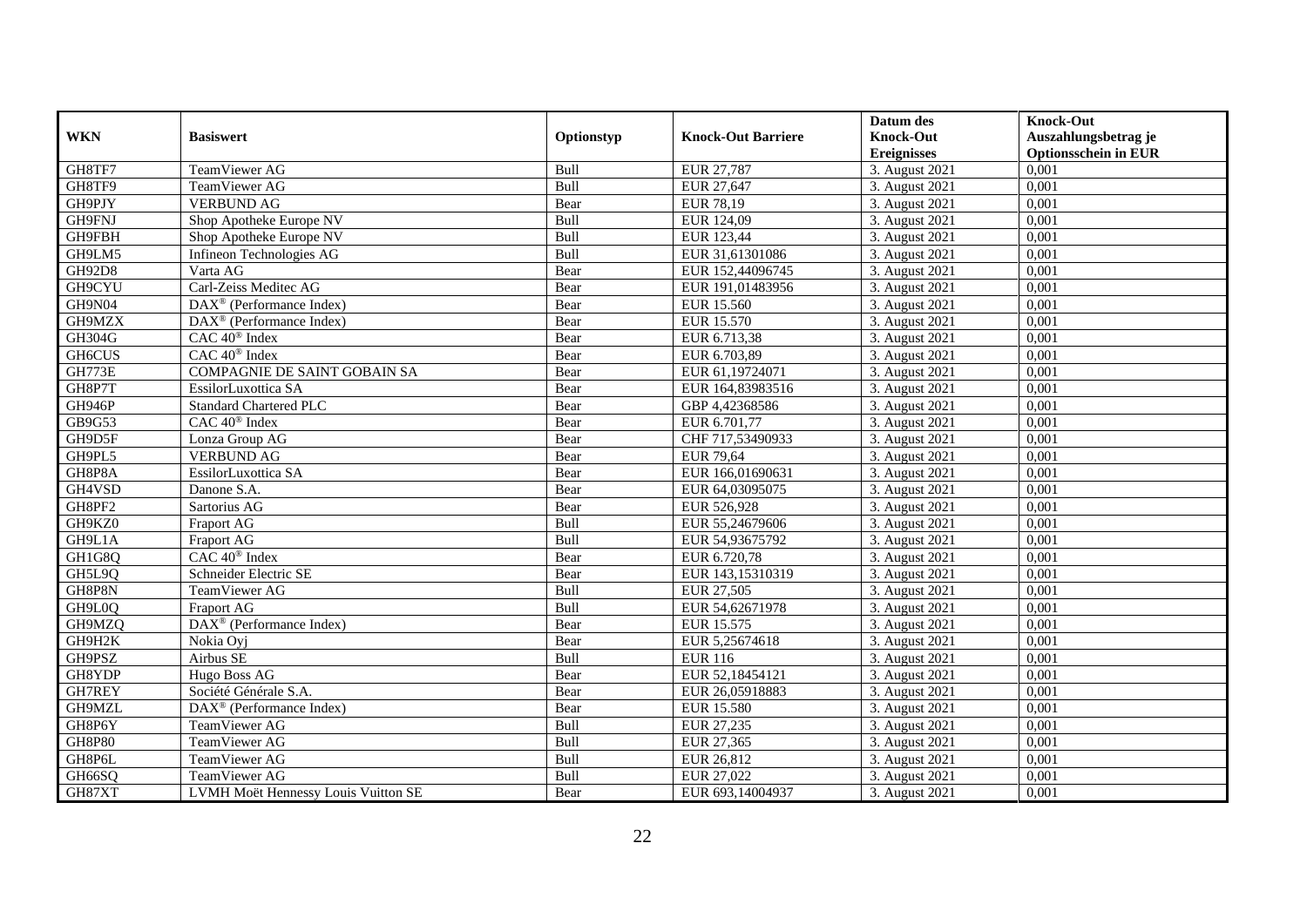|               |                                                         |            |                           | Datum des          | <b>Knock-Out</b>            |
|---------------|---------------------------------------------------------|------------|---------------------------|--------------------|-----------------------------|
| <b>WKN</b>    | <b>Basiswert</b>                                        | Optionstyp | <b>Knock-Out Barriere</b> | <b>Knock-Out</b>   | Auszahlungsbetrag je        |
|               |                                                         |            |                           | <b>Ereignisses</b> | <b>Optionsschein in EUR</b> |
| GH6R6D        | Kering S.A.                                             | Bear       | EUR 782,36332494          | 3. August 2021     | 0,001                       |
| GH8JXM        | Cancom SE                                               | Bear       | EUR 54,14223779           | 3. August 2021     | 0,001                       |
| GH9CF3        | Randstad Holding N.V.                                   | Bull       | EUR 61,08002048           | 3. August 2021     | 0,001                       |
| <b>GH754K</b> | L'Oréal S.A.                                            | Bear       | EUR 395,30999783          | 3. August 2021     | 0,001                       |
| GH8ZTN        | adidas AG                                               | Bear       | EUR 320,93470451          | 3. August 2021     | 0,001                       |
| GH9D6F        | Schneider Electric SE                                   | Bear       | EUR 143,83246147          | 3. August 2021     | 0,001                       |
| GH8PF6        | Sartorius AG                                            | Bear       | EUR 529,853               | 3. August 2021     | 0,001                       |
| GH92GB        | Deutsche Lufthansa AG                                   | Bull       | EUR 9,46078731            | 3. August 2021     | 0,001                       |
| GH9KYL        | <b>Fraport AG</b>                                       | Bull       | EUR 54,31668164           | 3. August 2021     | 0,001                       |
| GH9GWP        | Münchener Rückversicherungs-Gesellschaft AG             | Bull       | EUR 225,78099765          | 3. August 2021     | 0,001                       |
| GH92GD        | Deutsche Lufthansa AG                                   | Bull       | EUR 9,41073025            | 3. August 2021     | 0,001                       |
| GH5TN0        | Delivery Hero SE                                        | Bear       | EUR 129,88967146          | 3. August 2021     | 0,001                       |
| GH9CYW        | Carl-Zeiss Meditec AG                                   | Bear       | EUR 191,92376814          | 3. August 2021     | 0,001                       |
| GH9L0R        | Fraport AG                                              | Bull       | EUR 53,7066066            | 3. August 2021     | 0,001                       |
| GH9H1H        | <b>AIXTRON SE</b>                                       | Bear       | EUR 21,89913587           | 3. August 2021     | 0,001                       |
| GH7R69        | Compagnie Generale des Etablissements Michelin SCA      | Bear       | EUR 139,69156984          | 3. August 2021     | 0,001                       |
| GH8BC8        | Capgemini SE                                            | Bear       | EUR 186,86574411          | 3. August 2021     | 0,001                       |
| GH9L0P        | <b>Fraport AG</b>                                       | Bull       | EUR 54,01664474           | 3. August 2021     | 0,001                       |
| GC802E        | Koninklijke Ahold Delhaize N.V.                         | Bear       | EUR 26,31302956           | 3. August 2021     | 0,001                       |
| GH81C4        | Koninklijke Ahold Delhaize N.V.                         | Bear       | EUR 26,31857631           | 3. August 2021     | 0,001                       |
| GH9MZF        | DAX <sup>®</sup> (Performance Index)                    | Bear       | <b>EUR 15.590</b>         | 3. August 2021     | 0,001                       |
| GH9MZG        | DAX <sup>®</sup> (Performance Index)                    | Bear       | <b>EUR 15.590</b>         | 3. August 2021     | 0,001                       |
| GH9MZJ        | $\overline{\text{DAX}^{\otimes}}$ (Performance Index)   | Bear       | EUR 15.590                | 3. August 2021     | 0,001                       |
| GH7APT        | Bayerische Motoren Werke AG (BMW)                       | Bull       | EUR 81,14315549           | 3. August 2021     | 0,001                       |
| GH9MZE        | $\overline{\text{DAX}^{\otimes}}$ (Performance Index)   | Bear       | <b>EUR 15.590</b>         | 3. August 2021     | 0,001                       |
| GH9MZH        | $\text{DAX}^{\otimes}$ (Performance Index)              | Bear       | EUR 15.590                | 3. August 2021     | 0,001                       |
| <b>GH6CUN</b> | CAC 40 <sup>®</sup> Index                               | Bear       | EUR 6.728,79              | 3. August 2021     | 0,001                       |
| GH5YUH        | Groupe Bruxelles Lambert S.A.                           | Bear       | EUR 100,08392979          | 3. August 2021     | 0.001                       |
| <b>GH167T</b> | TecDAX <sup>®</sup> (Performance Index)                 | Bear       | EUR 3.732,49              | 3. August 2021     | 0,001                       |
| GB0W5U        | TecDAX <sup>®</sup> (Performance Index)                 | Bear       | EUR 3.723,88              | 3. August 2021     | 0,001                       |
| GH1697        | TecDAX <sup>®</sup> (Performance Index)                 | Bear       | EUR 3.729,23              | 3. August 2021     | 0,001                       |
| GH9MZD        | DAX <sup>®</sup> (Performance Index)                    | Bear       | EUR 15.590                | 3. August 2021     | 0.001                       |
| GH6FQ8        | TecDAX <sup>®</sup> (Performance Index)                 | Bear       | EUR 3.725,41              | 3. August 2021     | 0,001                       |
| GH8TAE        | Hermes International                                    | Bear       | EUR 1.319,94947768        | 3. August 2021     | 0,001                       |
| GH9MZ7        | $\text{DAX}^{\textcircled{n}}$ (Performance Index)      | Bear       | EUR 15.600                | 3. August 2021     | 0,001                       |
| GH9MZ6        | DAX <sup>®</sup> (Performance Index)                    | Bear       | <b>EUR 15.600</b>         | 3. August 2021     | 0,001                       |
| GH9MZ8        | $\text{DAX}^{\otimes}$ (Performance Index)              | Bear       | <b>EUR 15.600</b>         | 3. August 2021     | 0,001                       |
| GH9MZ9        | $\overline{\text{DAX}}^{\textcirc}$ (Performance Index) | Bear       | <b>EUR 15.600</b>         | 3. August 2021     | 0,001                       |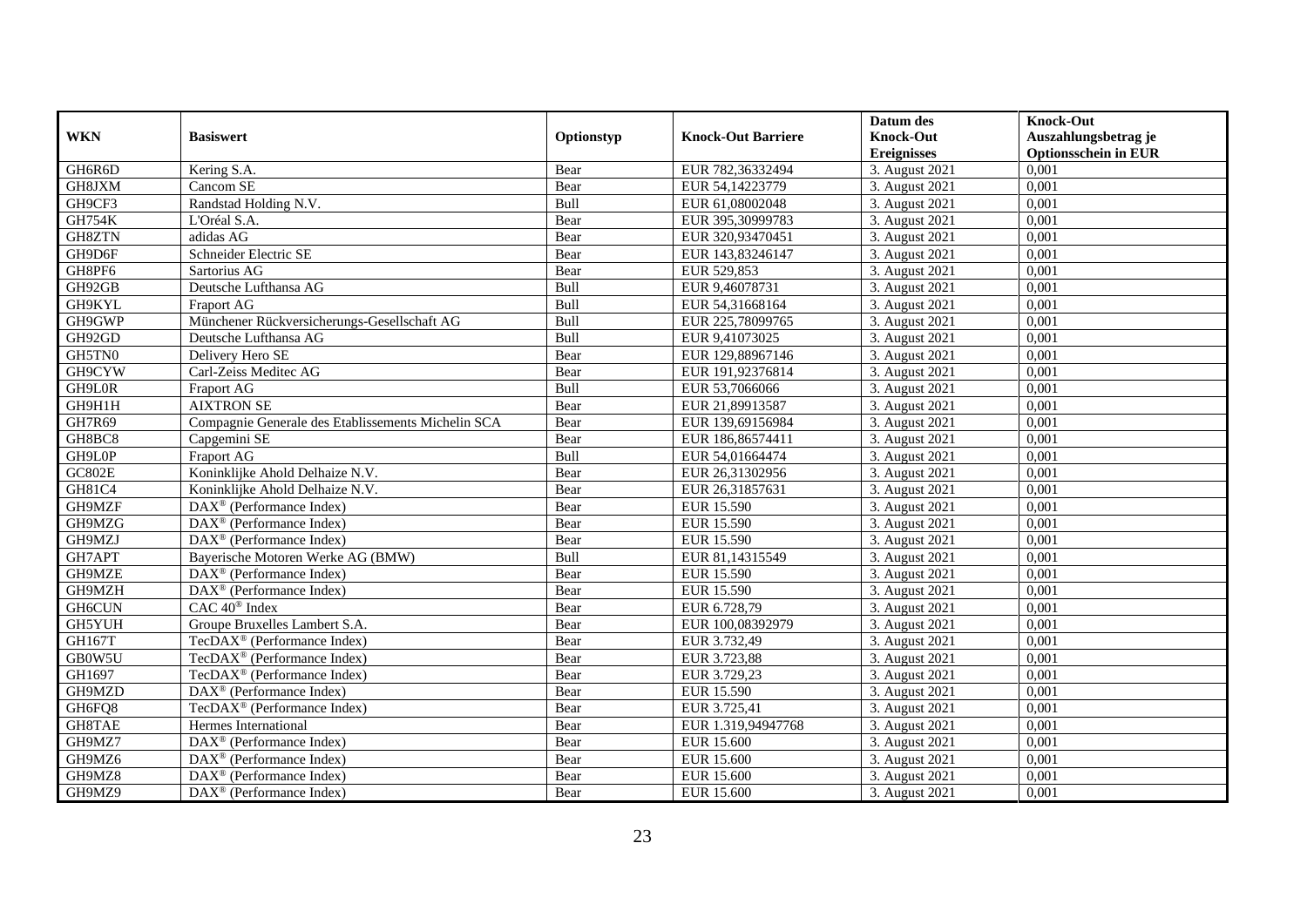| <b>WKN</b>    | <b>Basiswert</b>                                           | Optionstyp | <b>Knock-Out Barriere</b> | Datum des<br><b>Knock-Out</b> | <b>Knock-Out</b><br>Auszahlungsbetrag je |
|---------------|------------------------------------------------------------|------------|---------------------------|-------------------------------|------------------------------------------|
|               |                                                            |            |                           | <b>Ereignisses</b>            | <b>Optionsschein in EUR</b>              |
| GH9MZA        | DAX <sup>®</sup> (Performance Index)                       | Bear       | <b>EUR 15.600</b>         | 3. August 2021                | 0,001                                    |
| GH9MZB        | DAX <sup>®</sup> (Performance Index)                       | Bear       | EUR 15.600                | 3. August 2021                | 0,001                                    |
| GH1G8R        | CAC 40 <sup>®</sup> Index                                  | Bear       | EUR 6.735,49              | 3. August 2021                | 0,001                                    |
| <b>GH946S</b> | <b>Standard Chartered PLC</b>                              | Bear       | GBP 4,48360034            | 3. August 2021                | 0,001                                    |
| GH9FBL        | Shop Apotheke Europe NV                                    | Bull       | EUR 122,789               | 3. August 2021                | 0,001                                    |
| GH9GWQ        | Münchener Rückversicherungs-Gesellschaft AG                | Bull       | EUR 224,63068688          | 3. August 2021                | 0,001                                    |
| GH8YDF        | Hugo Boss AG                                               | Bear       | EUR 52,4438185            | 3. August 2021                | 0,001                                    |
| GH6X93        | Puma SE                                                    | Bear       | EUR 106,7881008           | 3. August 2021                | 0,001                                    |
| GH8YSY        | <b>Fraport AG</b>                                          | Bear       | EUR 57,73905859           | 3. August 2021                | 0,001                                    |
| GH51KP        | LVMH Moët Hennessy Louis Vuitton SE                        | Bear       | EUR 697,54362632          | 3. August 2021                | 0,001                                    |
| GH9PLU        | Electricite de France SA                                   | Bear       | <b>EUR 10,6</b>           | 3. August 2021                | 0,001                                    |
| GH9F0Z        | 1 Feinunze Palladium, Feinheit mind. 0,9995                | Bear       | USD 2.707,088             | 3. August 2021                | 0,001                                    |
| GH9F15        | 1 Feinunze Palladium. Feinheit mind. 0.9995                | Bear       | <b>USD 2.700,582</b>      | 3. August 2021                | 0.001                                    |
| GH7RF0        | Société Générale S.A.                                      | Bear       | EUR 26,36740511           | 3. August 2021                | 0,001                                    |
| GC6A3G        | Amundi SA                                                  | Bear       | EUR 79,88996365           | 3. August 2021                | 0,001                                    |
| GH8P6T        | TeamViewer AG                                              | Bull       | EUR 26,252                | 3. August 2021                | 0,001                                    |
| GH8P6G        | TeamViewer AG                                              | Bull       | EUR 26,672                | 3. August 2021                | 0,001                                    |
| GH4T2R        | <b>TeamViewer AG</b>                                       | Bull       | EUR 26,443                | 3. August 2021                | 0,001                                    |
| GH8P7C        | TeamViewer AG                                              | Bull       | EUR 25,842                | 3. August 2021                | 0,001                                    |
| GH8PAX        | TeamViewer AG                                              | Bull       | EUR 25,702                | 3. August 2021                | 0,001                                    |
| <b>GH8P68</b> | TeamViewer AG                                              | Bull       | EUR 25,982                | 3. August 2021                | 0,001                                    |
| GH8P9C        | TeamViewer AG                                              | Bull       | EUR 26,112                | 3. August 2021                | 0,001                                    |
| GH8ZTQ        | adidas AG                                                  | Bear       | EUR 322,51104384          | 3. August 2021                | 0.001                                    |
| GH8ZUU        | Infineon Technologies AG                                   | Bear       | EUR 33,62595554           | 3. August 2021                | 0,001                                    |
| GH8JY9        | <b>HelloFresh SE</b>                                       | Bull       | EUR 76,89112008           | 3. August 2021                | 0,001                                    |
| <b>GH8K21</b> | Royal Dutch Shell plc                                      | Bear       | EUR 17,58552982           | 3. August 2021                | 0,001                                    |
| GH9HXL        | Nordex SE                                                  | Bull       | EUR 15,94227142           | 3. August 2021                | 0,001                                    |
| GH845Q        | Banco Bilbao Vizcaya Argentaria S.A.                       | Bear       | EUR 5,58849341            | 3. August 2021                | 0.001                                    |
| GH9FBK        | Shop Apotheke Europe NV                                    | Bull       | EUR 122,139               | 3. August 2021                | 0,001                                    |
| GH6FQN        | CAC 40 <sup>®</sup> Index                                  | Bear       | EUR 6.745,45              | 3. August 2021                | 0,001                                    |
| GH9LLZ        | MorphoSys AG                                               | Bull       | EUR 45,27682697           | 3. August 2021                | 0,001                                    |
| GH7RF8        | Société Générale S.A.                                      | Bear       | EUR 26,66567889           | 3. August 2021                | 0,001                                    |
| GF4KMX        | adidas AG                                                  | Bear       | EUR 324,01116286          | 3. August 2021                | 0,001                                    |
| <b>GH349X</b> | AXA S.A.                                                   | Bear       | EUR 23,1454221            | 3. August 2021                | 0,001                                    |
| <b>GH974G</b> | ICE Brent Crude Oil Future (Generic Front Month<br>Future) | Bull       | <b>USD 72,05</b>          | 3. August 2021                | 0,001                                    |
| GH974H        | ICE Brent Crude Oil Future (Generic Front Month<br>Future) | Bull       | <b>USD 71,55</b>          | 3. August 2021                | 0,001                                    |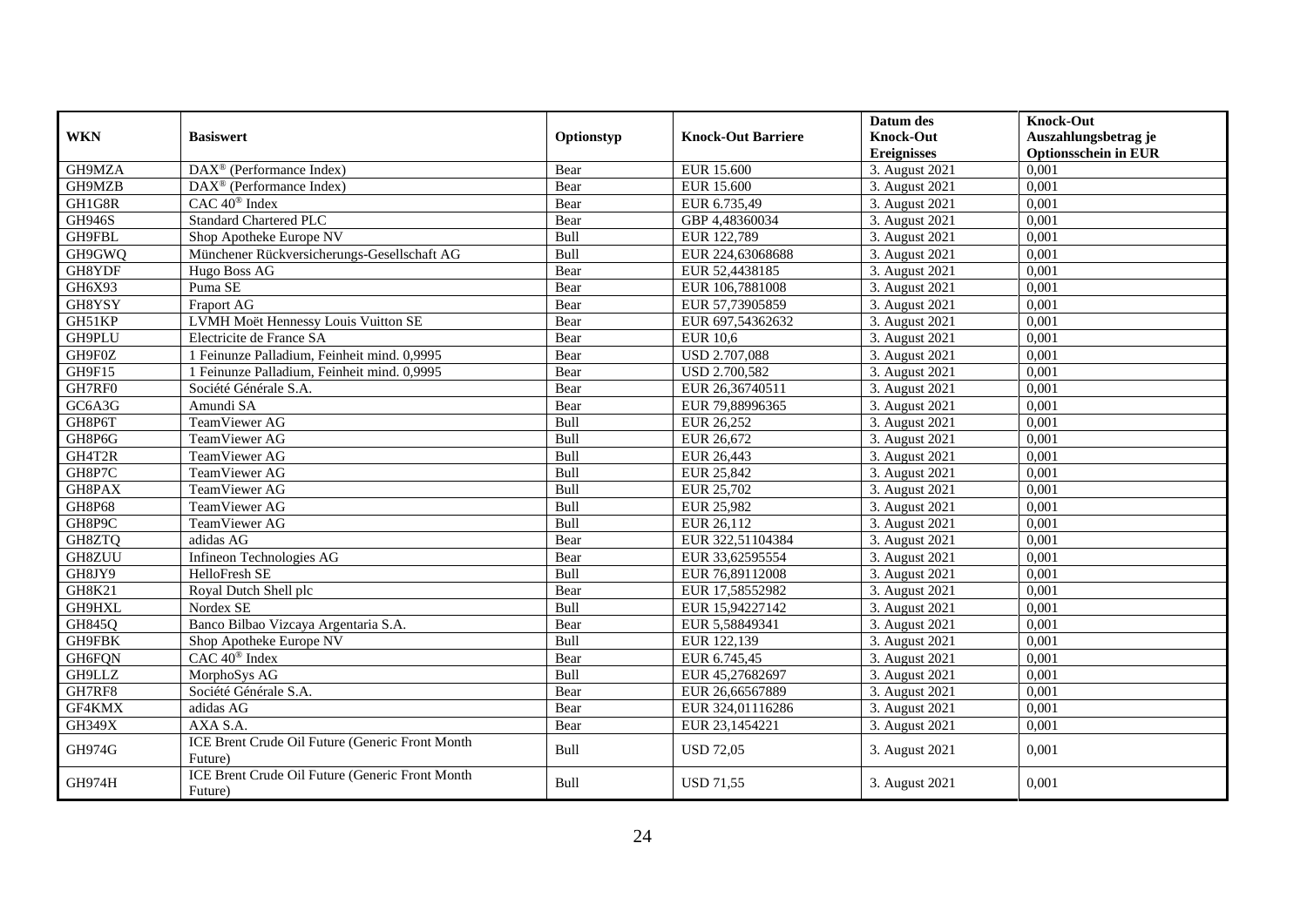| <b>WKN</b>    | <b>Basiswert</b>                                                    | Optionstyp | <b>Knock-Out Barriere</b> | Datum des<br><b>Knock-Out</b><br><b>Ereignisses</b> | <b>Knock-Out</b><br>Auszahlungsbetrag je<br><b>Optionsschein in EUR</b> |
|---------------|---------------------------------------------------------------------|------------|---------------------------|-----------------------------------------------------|-------------------------------------------------------------------------|
| GH7VZ8        | USD/JPY (WM-Fixing)                                                 | Bull       | JPY 109,04286819          | 3. August 2021                                      | 0,001                                                                   |
| GH974J        | ICE Brent Crude Oil Future (Generic Front Month<br>Future)          | Bull       | <b>USD 71,05</b>          | 3. August 2021                                      | 0,001                                                                   |
| GH9747        | NYMEX Light, Sweet Crude Oil Future (Generic Front<br>Month Future) | Bull       | <b>USD 70.48</b>          | 3. August 2021                                      | 0,001                                                                   |
| GH9748        | NYMEX Light, Sweet Crude Oil Future (Generic Front<br>Month Future) | Bull       | <b>USD 69,98</b>          | 3. August 2021                                      | 0,001                                                                   |
| GH9749        | NYMEX Light, Sweet Crude Oil Future (Generic Front<br>Month Future) | Bull       | <b>USD 69,48</b>          | 3. August 2021                                      | 0,001                                                                   |
| GH9LNF        | Deutsche Bank AG                                                    | Bull       | EUR 10,5012918            | 3. August 2021                                      | 0.001                                                                   |
| GH9D3J        | Lanxess AG                                                          | Bear       | EUR 62,34691434           | 3. August 2021                                      | 0,001                                                                   |
| GH9PTK        | Airbus SE                                                           | Bull       | EUR 115,41                | 3. August 2021                                      | 0,001                                                                   |
| <b>GH1KLR</b> | Ubisoft Entertainment S.A.                                          | Bull       | EUR 51,86318178           | 3. August 2021                                      | 0,001                                                                   |
| GH9PDM        | <b>LINDE PLC</b>                                                    | Bull       | EUR 253,61                | 3. August 2021                                      | 0,001                                                                   |
| GH9LR7        | Evotec AG                                                           | Bear       | EUR 35,73099451           | 3. August 2021                                      | 0,001                                                                   |
| GH9LQL        | Evotec AG                                                           | Bear       | EUR 35,3810827            | 3. August 2021                                      | 0,001                                                                   |
| GH9LQM        | Evotec AG                                                           | Bear       | EUR 35,56103734           | 3. August 2021                                      | 0,001                                                                   |
| GH9LRB        | Evotec AG                                                           | Bear       | EUR 35,90095167           | 3. August 2021                                      | 0,001                                                                   |
| GH9CYV        | Carnival Corporation                                                | Bull       | USD 21,1160049            | 3. August 2021                                      | 0,001                                                                   |
| GH9GXN        | Activision Blizzard, Inc.                                           | Bull       | USD 82,15695712           | 3. August 2021                                      | 0,001                                                                   |
| GH9PQF        | Square Inc                                                          | Bear       | <b>USD 248,93</b>         | 3. August 2021                                      | 0,001                                                                   |
| GH9PPJ        | Square Inc                                                          | Bear       | <b>USD 257,37</b>         | 3. August 2021                                      | 0,001                                                                   |
| GH9GZ9        | Activision Blizzard, Inc.                                           | Bull       | USD 81,3065746            | 3. August 2021                                      | 0.001                                                                   |
| GH9CYE        | Carnival Corporation                                                | Bull       | USD 20,94587595           | 3. August 2021                                      | 0,001                                                                   |
| GH9GWX        | Activision Blizzard, Inc.                                           | Bull       | USD 81,73676811           | 3. August 2021                                      | 0,001                                                                   |
| GH9PPV        | <b>BioNTech SE - ADR</b>                                            | Bear       | <b>USD 330,57</b>         | 3. August 2021                                      | 0.001                                                                   |
| GH9CYB        | Carnival Corporation                                                | Bull       | USD 21,28613386           | 3. August 2021                                      | 0,001                                                                   |
| GH9PQ9        | Square Inc                                                          | Bear       | <b>USD 244,11</b>         | 3. August 2021                                      | 0,001                                                                   |
| GH9PPK        | Square Inc                                                          | Bear       | <b>USD 256,16</b>         | 3. August 2021                                      | 0,001                                                                   |
| GH92FF        | American Water Works Co Inc                                         | Bear       | USD 174,23390414          | 3. August 2021                                      | 0,001                                                                   |
| GH9PQ2        | Square Inc                                                          | Bear       | <b>USD 259,78</b>         | 3. August 2021                                      | 0,001                                                                   |
| GH9PPQ        | <b>BioNTech SE - ADR</b>                                            | Bear       | <b>USD 325,87</b>         | 3. August 2021                                      | 0,001                                                                   |
| GH7GHN        | American Water Works Co Inc                                         | Bear       | USD 172,60481452          | 3. August 2021                                      | 0,001                                                                   |
| GH9GZP        | The Boeing Company                                                  | Bull       | USD 224,21085802          | 3. August 2021                                      | 0,001                                                                   |
| GH9PQT        | Square Inc                                                          | Bear       | <b>USD 254,96</b>         | 3. August 2021                                      | 0,001                                                                   |
| GH3A4Z        | The Clorox Company                                                  | Bull       | USD 166,77860125          | 3. August 2021                                      | 0,001                                                                   |
| GH81HM        | The Clorox Company                                                  | Bull       | USD 169,9758268           | 3. August 2021                                      | 0,001                                                                   |
| GH9PRN        | Thermo Fisher Scientific, Inc.                                      | Bull       | <b>USD 535,71</b>         | 3. August 2021                                      | 0,001                                                                   |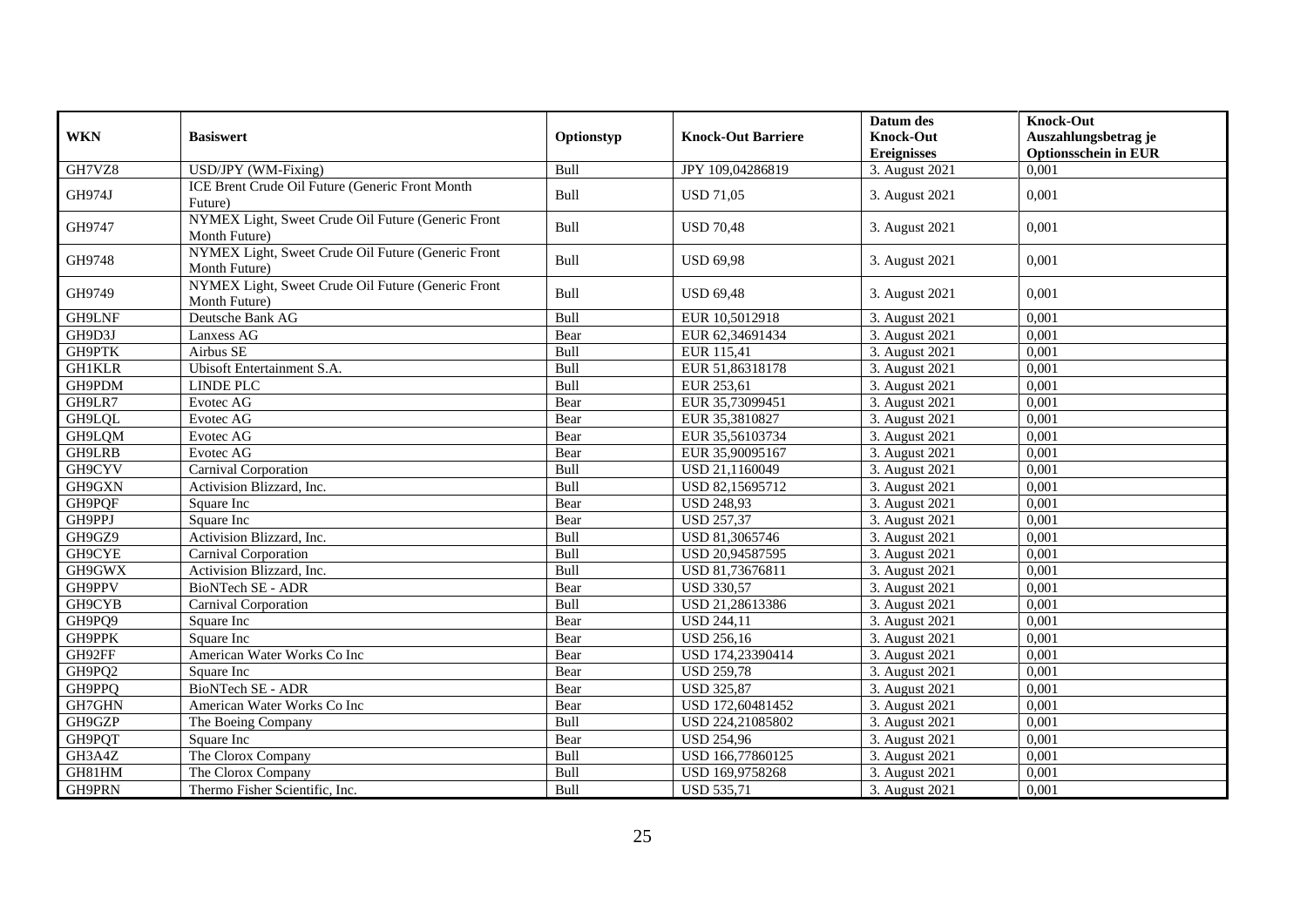|                     |                                          |             |                           | Datum des          | <b>Knock-Out</b>            |
|---------------------|------------------------------------------|-------------|---------------------------|--------------------|-----------------------------|
| <b>WKN</b>          | <b>Basiswert</b>                         | Optionstyp  | <b>Knock-Out Barriere</b> | <b>Knock-Out</b>   | Auszahlungsbetrag je        |
|                     |                                          |             |                           | <b>Ereignisses</b> | <b>Optionsschein in EUR</b> |
| GH9PQE              | Square Inc                               | Bear        | <b>USD 246,52</b>         | 3. August 2021     | 0,001                       |
| GH9PQ8              | Square Inc                               | Bear        | <b>USD 245,31</b>         | 3. August 2021     | 0,001                       |
| GH9PHM              | McDonald's Corporation                   | Bull        | <b>USD 241,09</b>         | 3. August 2021     | 0,001                       |
| GH81HN              | The Clorox Company                       | Bull        | USD 171,40073577          | 3. August 2021     | 0,001                       |
| GH9PMK              | Check Point Software Technologies Ltd.   | Bull        | <b>USD 126</b>            | 3. August 2021     | 0,001                       |
| GH9PQL              | Square Inc                               | Bear        | <b>USD 253,75</b>         | 3. August 2021     | 0,001                       |
| GH9PPP              | <b>BioNTech SE - ADR</b>                 | Bear        | <b>USD 321,19</b>         | 3. August 2021     | 0,001                       |
| GH2V3J              | Activision Blizzard, Inc.                | Bull        | USD 80,85473727           | 3. August 2021     | 0,001                       |
| GH9LLG              | Deutsche Bank AG                         | Bull        | EUR 10,44128441           | 3. August 2021     | 0,001                       |
| GH9PPL              | Square Inc                               | Bear        | <b>USD 258,58</b>         | 3. August 2021     | 0.001                       |
| GH9KZW              | Volkswagen AG                            | Bull        | EUR 204,62948911          | 3. August 2021     | 0,001                       |
| GH9PR5              | Square Inc                               | Bear        | <b>USD 251,34</b>         | 3. August 2021     | 0,001                       |
| GH9PQA              | Square Inc                               | Bear        | <b>USD 250,13</b>         | 3. August 2021     | 0,001                       |
| GH81HP              | The Clorox Company                       | <b>Bull</b> | USD 168,5509178           | 3. August 2021     | 0.001                       |
| GH9PQ3              | Square Inc                               | Bear        | <b>USD 247,73</b>         | 3. August 2021     | 0,001                       |
| GH9D7K              | Arista Networks, Inc.                    | Bull        | USD 370,69438038          | 3. August 2021     | 0,001                       |
| GH9D5A              | Schlumberger N.V. (Schlumberger Limited) | Bull        | USD 28,33912032           | 3. August 2021     | 0,001                       |
| GH81HQ              | The Clorox Company                       | Bull        | USD 162,86131639          | 3. August 2021     | 0,001                       |
| GH9D5X              | Booking Holdings Inc.                    | Bull        | USD 2.149,16896289        | 3. August 2021     | 0,001                       |
| GH84HL              | NIKE, Inc.                               | Bear        | USD 170,76170807          | 3. August 2021     | 0,001                       |
| GH9F68              | <b>Synchrony Financial</b>               | Bull        | USD 46,31527484           | 3. August 2021     | 0,001                       |
| GH9D74              | Arista Networks, Inc.                    | <b>Bull</b> | USD 362,97596057          | 3. August 2021     | 0,001                       |
| GC <sub>28</sub> GJ | The Clorox Company                       | Bull        | USD 169,0338374           | 3. August 2021     | 0,001                       |
| GH9PPS              | <b>BioNTech SE - ADR</b>                 | Bear        | <b>USD 329</b>            | 3. August 2021     | 0,001                       |
| GH8QYR              | Lululemon Athletica Inc.                 | Bear        | USD 408,31098102          | 3. August 2021     | 0,001                       |
| GH9D71              | Arista Networks, Inc.                    | Bull        | USD 366,84017595          | 3. August 2021     | 0.001                       |
| GH9LHL              | NetEase Inc ADR                          | Bull        | USD 99,48533496           | 3. August 2021     | 0,001                       |
| GH81J3              | The Clorox Company                       | Bull        | USD 160,02153302          | 3. August 2021     | 0,001                       |
| GH9PRF              | <b>BioNTech SE - ADR</b>                 | Bear        | <b>USD 327,44</b>         | 3. August 2021     | 0,001                       |
| <b>GH944G</b>       | Eli Lilly and Company                    | Bear        | USD 248,91467448          | 3. August 2021     | 0,001                       |
| <b>GH944K</b>       | Eli Lilly and Company                    | Bear        | USD 254,02922273          | 3. August 2021     | 0,001                       |
| GH3A54              | The Clorox Company                       | Bull        | USD 164,75082616          | 3. August 2021     | 0,001                       |
| GH9PHB              | McDonald's Corporation                   | Bull        | <b>USD 238,65</b>         | 3. August 2021     | 0,001                       |
| GH9PH5              | McDonald's Corporation                   | Bull        | <b>USD 239,87</b>         | 3. August 2021     | 0,001                       |
| <b>GH944S</b>       | Eli Lilly and Company                    | Bear        | USD 251,4719486           | 3. August 2021     | 0,001                       |
| GH81HL              | The Clorox Company                       | Bull        | USD 172,82564475          | 3. August 2021     | 0,001                       |
| GH9CCF              | <b>Amphenol Corporation</b>              | Bear        | USD 73,41776857           | 3. August 2021     | 0,001                       |
| GH9LGC              | NetEase Inc ADR                          | Bull        | USD 95,55472909           | 3. August 2021     | 0,001                       |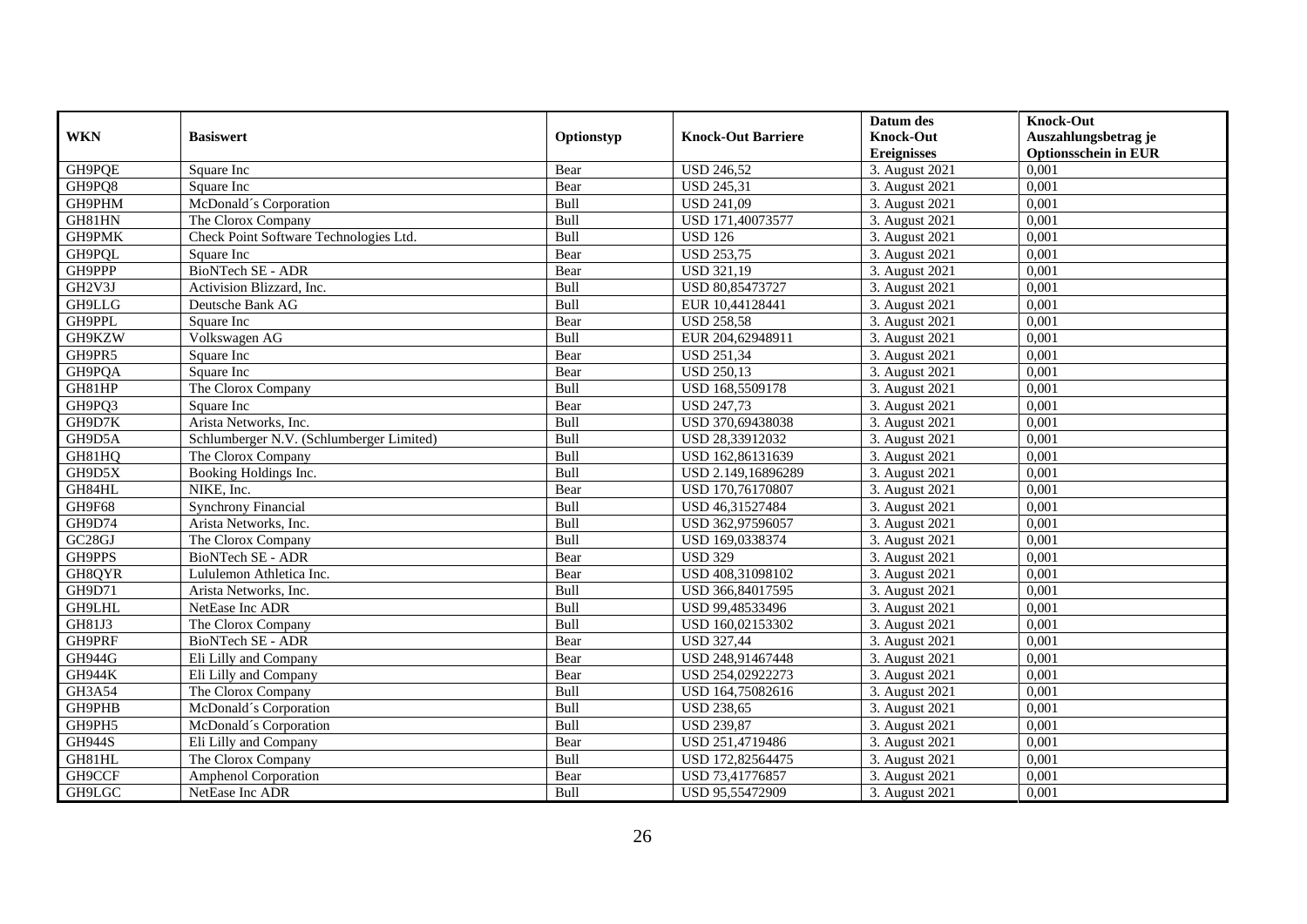|               |                                          |            |                           | Datum des          | <b>Knock-Out</b>            |
|---------------|------------------------------------------|------------|---------------------------|--------------------|-----------------------------|
| <b>WKN</b>    | <b>Basiswert</b>                         | Optionstyp | <b>Knock-Out Barriere</b> | <b>Knock-Out</b>   | Auszahlungsbetrag je        |
|               |                                          |            |                           | <b>Ereignisses</b> | <b>Optionsschein in EUR</b> |
| GH3A60        | The Clorox Company                       | Bull       | USD 162,04374649          | 3. August 2021     | 0,001                       |
| GH9LG9        | Northern Trust Corporation               | Bull       | USD 111,59100303          | 3. August 2021     | 0,001                       |
| GH81HR        | The Clorox Company                       | Bull       | USD 165,71113438          | 3. August 2021     | 0,001                       |
| GH9LQK        | Evotec AG                                | Bear       | EUR 36,08090632           | 3. August 2021     | 0,001                       |
| GH6R9F        | Fortinet, Inc.                           | Bear       | <b>USD 289,015</b>        | 3. August 2021     | 0,001                       |
| GH9LJ4        | NetEase Inc ADR                          | Bull       | USD 98,175133             | 3. August 2021     | 0,001                       |
| GH81HJ        | The Clorox Company                       | Bull       | USD 174,25055375          | 3. August 2021     | 0,001                       |
| GH9LHA        | NetEase Inc ADR                          | Bull       | USD 96,86493105           | 3. August 2021     | 0,001                       |
| GH9GXJ        | UnitedHealth Group Inc.                  | Bear       | USD 417,30318085          | 3. August 2021     | 0,001                       |
| GH8ZRD        | Nvidia Corporation                       | Bear       | USD 199,6410713           | 3. August 2021     | 0,001                       |
| GH9PQG        | Square Inc                               | Bear       | <b>USD 252,55</b>         | 3. August 2021     | 0,001                       |
| GH8YQQ        | Nvidia Corporation                       | Bear       | USD 200,5850772           | 3. August 2021     | 0,001                       |
| GH8XQA        | Visa Inc. - Class A                      | Bull       | USD 237,9231373           | 3. August 2021     | 0,001                       |
| GH9GYF        | Activision Blizzard, Inc.                | Bull       | USD 80,01599404           | 3. August 2021     | 0,001                       |
| GH9CYK        | Carnival Corporation                     | Bull       | USD 20,775747             | 3. August 2021     | 0,001                       |
| GH9D1V        | Schlumberger N.V. (Schlumberger Limited) | Bull       | USD 28,02891102           | 3. August 2021     | 0,001                       |
| GH9PHN        | McDonald's Corporation                   | Bull       | <b>USD 237,43</b>         | 3. August 2021     | 0,001                       |
| GH9KYG        | <b>Starbucks Corporation</b>             | Bull       | USD 119,0317367           | 3. August 2021     | 0,001                       |
| GH9CRY        | S&P 500 <sup>®</sup> Index               | Bull       | <b>USD 4.380</b>          | 3. August 2021     | 0,001                       |
| GH9LPF        | <b>QUALCOMM</b> Incorporated             | Bull       | USD 147,92869419          | 3. August 2021     | 0,001                       |
| GH9HWT        | Nordex SE                                | Bull       | EUR 15,86220979           | 3. August 2021     | 0,001                       |
| GH9D28        | Fortinet, Inc.                           | Bear       | <b>USD 290,787</b>        | 3. August 2021     | 0.001                       |
| GH9CYL        | <b>Carnival Corporation</b>              | Bull       | USD 20,61562564           | 3. August 2021     | 0,001                       |
| GH9D1W        | Schlumberger N.V. (Schlumberger Limited) | Bull       | USD 27,71870173           | 3. August 2021     | 0,001                       |
| GH9L0N        | <b>Starbucks Corporation</b>             | Bull       | USD 119,64179685          | 3. August 2021     | 0,001                       |
| GH9F4N        | <b>Synchrony Financial</b>               | Bull       | USD 45,57480713           | 3. August 2021     | 0,001                       |
| GH9FPE        | Facebook, Inc.                           | Bull       | USD 350,38132084          | 3. August 2021     | 0,001                       |
| GH9PS7        | Airbus SE                                | Bull       | EUR 114,83                | 3. August 2021     | 0,001                       |
| GH9H1G        | <b>AIXTRON SE</b>                        | Bear       | EUR 22,00903117           | 3. August 2021     | 0,001                       |
| GH9LGJ        | Northern Trust Corporation               | Bull       | USD 110.3208778           | 3. August 2021     | 0.001                       |
| GH9PE8        | HeidelbergCement AG                      | Bull       | <b>EUR 73,96</b>          | 3. August 2021     | 0,001                       |
| GH9GZB        | The Boeing Company                       | Bull       | USD 223,03032697          | 3. August 2021     | 0,001                       |
| GH9D6L        | Booking Holdings Inc.                    | Bull       | USD 2.126,92210087        | 3. August 2021     | 0,001                       |
| GH9D3W        | Trip.com Group Limited                   | Bull       | USD 24,84676404           | 3. August 2021     | 0,001                       |
| <b>GH9LQG</b> | Evotec AG                                | Bear       | EUR 36,25086348           | 3. August 2021     | 0,001                       |
| GH7ZR3        | Williams Companies Inc.                  | Bull       | USD 24,25385596           | 3. August 2021     | 0,001                       |
| GH9HWF        | Baidu, Inc.                              | Bull       | USD 162,00884651          | 3. August 2021     | 0,001                       |
| GH9PJE        | <b>Edwards Lifesciences Corporation</b>  | Bear       | <b>USD 114,18</b>         | 3. August 2021     | 0,001                       |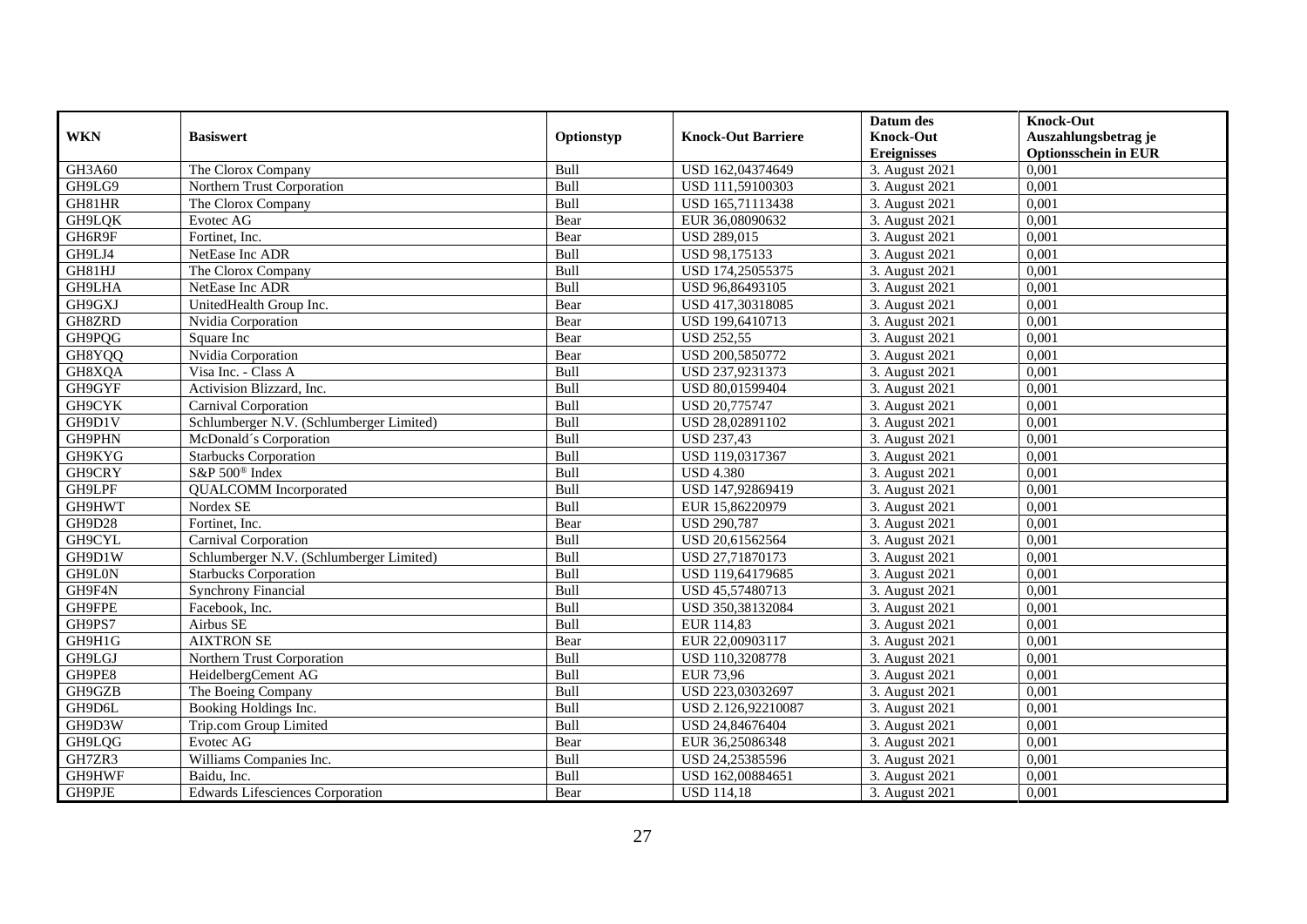|               |                                                                  |            |                           | Datum des          | <b>Knock-Out</b>            |
|---------------|------------------------------------------------------------------|------------|---------------------------|--------------------|-----------------------------|
| <b>WKN</b>    | <b>Basiswert</b>                                                 | Optionstyp | <b>Knock-Out Barriere</b> | <b>Knock-Out</b>   | Auszahlungsbetrag je        |
|               |                                                                  |            |                           | <b>Ereignisses</b> | <b>Optionsschein in EUR</b> |
| GH5CFL        | NextEra Energy, Inc.                                             | Bear       | USD 79,5373067            | 3. August 2021     | 0,001                       |
| GH9CDR        | TechnipFMC PLC                                                   | Bull       | EUR 5,946                 | 3. August 2021     | 0,001                       |
| GH9F4Z        | <b>Halliburton Company</b>                                       | Bull       | USD 19,68516557           | 3. August 2021     | 0,001                       |
| GH9LLS        | Deutsche Bank AG                                                 | Bull       | EUR 10,39127826           | 3. August 2021     | 0,001                       |
| GH9N13        | DAX <sup>®</sup> (Performance Index)                             | Bull       | EUR 15.510                | 3. August 2021     | 0,001                       |
| GH9LB8        | DAX <sup>®</sup> (Performance Index)/X-DAX <sup>®</sup>          | Bull       | EUR 15.501,04581945       | 3. August 2021     | 0.001                       |
| GH8XQ7        | Visa Inc. - Class A                                              | Bull       | USD 236,69156815          | 3. August 2021     | 0,001                       |
| <b>GH9N14</b> | $DAX^{\circledR}$ (Performance Index)                            | Bull       | EUR 15.510                | 3. August 2021     | 0,001                       |
| GH9KUZ        | $DAX^{\circledR}$ (Performance Index)                            | Bull       | EUR 15.510                | 3. August 2021     | 0,001                       |
| GH9GYM        | Münchener Rückversicherungs-Gesellschaft AG                      | Bull       | EUR 223,49037882          | 3. August 2021     | 0,001                       |
| GH9KW5        | $\text{DAX}^{\circledR}$ (Performance Index)/ X-DAX <sup>®</sup> | Bull       | <b>EUR 15.500</b>         | 3. August 2021     | 0,001                       |
| GH9N16        | DAX <sup>®</sup> (Performance Index)                             | Bull       | <b>EUR 15.500</b>         | 3. August 2021     | 0,001                       |
| GH9LP2        | <b>QUALCOMM</b> Incorporated                                     | Bull       | USD 147,17859939          | 3. August 2021     | 0,001                       |
| GH9KV0        | $DAX^{\circledR}$ (Performance Index)                            | Bull       | <b>EUR 15.500</b>         | 3. August 2021     | 0,001                       |
| GH9LCA        | DAX <sup>®</sup> (Performance Index)/ X-DAX <sup>®</sup>         | Bull       | EUR 15.506,04615681       | 3. August 2021     | 0,001                       |
| GH9H0S        | <b>AIXTRON SE</b>                                                | Bear       | EUR 22,10893599           | 3. August 2021     | 0,001                       |
| GH9KW4        | DAX <sup>®</sup> (Performance Index)/ X-DAX <sup>®</sup>         | Bull       | <b>EUR 15.500</b>         | 3. August 2021     | 0,001                       |
| GH9CEY        | Public Service Enterprise Group Inc                              | Bear       | USD 63.94854831           | 3. August 2021     | 0,001                       |
| GH9KV5        | $DAX^{\circledR}$ (Performance Index)                            | Bull       | <b>EUR 15.500</b>         | 3. August 2021     | 0,001                       |
| GF86DJ        | Activision Blizzard, Inc.                                        | Bull       | USD 79,61122228           | 3. August 2021     | 0,001                       |
| GH9KUX        | DAX <sup>®</sup> (Performance Index)                             | Bull       | EUR 15.510                | 3. August 2021     | 0,001                       |
| GH1ZZ4        | Alstom S.A.                                                      | Bull       | EUR 34,59825361           | 3. August 2021     | 0,001                       |
| GH9KUY        | DAX <sup>®</sup> (Performance Index)                             | Bull       | EUR 15.510                | 3. August 2021     | 0,001                       |
| GF86DP        | Activision Blizzard, Inc.                                        | Bull       | USD 79,16942723           | 3. August 2021     | 0,001                       |
| GH9LAY        | DAX <sup>®</sup> (Performance Index)/ X-DAX <sup>®</sup>         | Bull       | EUR 15.511,04649417       | 3. August 2021     | 0,001                       |
| GH9KUU        | DAX <sup>®</sup> (Performance Index)                             | Bull       | EUR 15.510                | 3. August 2021     | 0,001                       |
| GH9KUW        | $DAX^{\circledast}$ (Performance Index)                          | Bull       | EUR 15.510                | 3. August 2021     | 0,001                       |
| GH9KV2        | $DAX^{\circledR}$ (Performance Index)                            | Bull       | <b>EUR 15.500</b>         | 3. August 2021     | 0.001                       |
| <b>GH9N15</b> | $DAX^{\circledR}$ (Performance Index)                            | Bull       | <b>EUR 15.500</b>         | 3. August 2021     | 0,001                       |
| GH9KV3        | $DAX^{\circledR}$ (Performance Index)                            | Bull       | <b>EUR 15.500</b>         | 3. August 2021     | 0,001                       |
| GH9KV4        | DAX <sup>®</sup> (Performance Index)                             | Bull       | <b>EUR 15.500</b>         | 3. August 2021     | 0,001                       |
| GH9L90        | DAX <sup>®</sup> (Performance Index)                             | Bull       | EUR 15.506,04615681       | 3. August 2021     | 0.001                       |
| GH9L7L        | $DAX^{\circledR}$ (Performance Index)                            | Bull       | EUR 15.511,04649417       | 3. August 2021     | 0,001                       |
| GH9L9D        | DAX <sup>®</sup> (Performance Index)                             | Bull       | EUR 15.501,04581945       | 3. August 2021     | 0,001                       |
| GH9CRZ        | S&P 500 <sup>®</sup> Index                                       | Bull       | <b>USD 4.375</b>          | 3. August 2021     | 0,001                       |
| GH9KZZ        | <b>Starbucks Corporation</b>                                     | Bull       | USD 118,42167655          | 3. August 2021     | 0,001                       |
| GH7WPB        | PayPal Holdings, Inc.                                            | Bull       | USD 270,35174066          | 3. August 2021     | 0,001                       |
| GH9H0U        | The Boeing Company                                               | Bull       | USD 221,85980042          | 3. August 2021     | 0,001                       |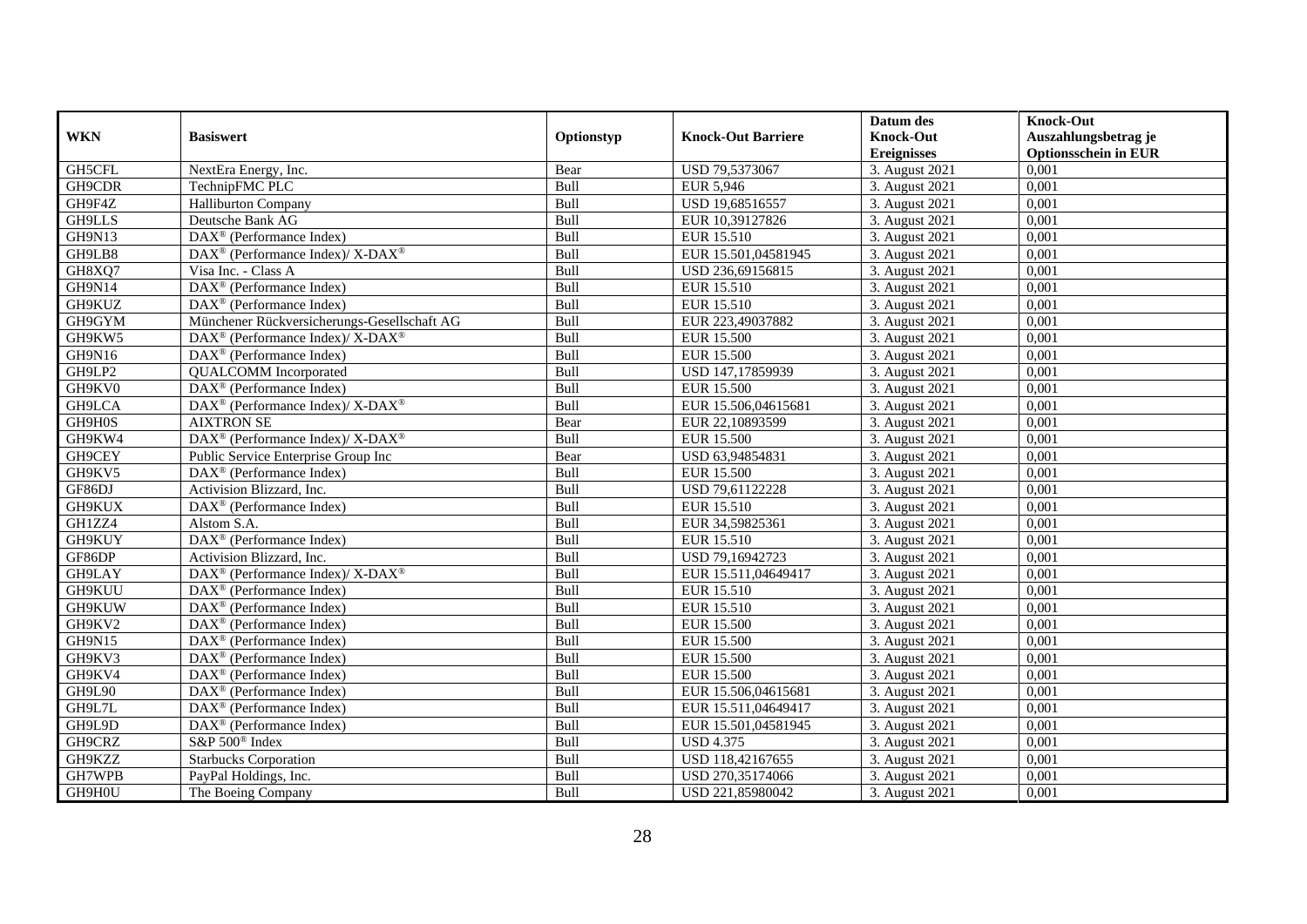|               |                                                          |            |                           | Datum des          | <b>Knock-Out</b>            |
|---------------|----------------------------------------------------------|------------|---------------------------|--------------------|-----------------------------|
| <b>WKN</b>    | <b>Basiswert</b>                                         | Optionstyp | <b>Knock-Out Barriere</b> | <b>Knock-Out</b>   | Auszahlungsbetrag je        |
|               |                                                          |            |                           | <b>Ereignisses</b> | <b>Optionsschein in EUR</b> |
| GH9L97        | $\text{DAX}^{\textcircled{p}}$ (Performance Index)       | Bull       | EUR 15.496,04548209       | 3. August 2021     | 0,001                       |
| GF86DK        | Activision Blizzard, Inc.                                | Bull       | USD 78,72763199           | 3. August 2021     | 0,001                       |
| GH8BCK        | Fortum OYJ                                               | Bear       | EUR 23,88164056           | 3. August 2021     | 0,001                       |
| GH9PS5        | Airbus SE                                                | Bull       | EUR 114,24                | 3. August 2021     | 0,001                       |
| GH9LBP        | DAX <sup>®</sup> (Performance Index)/ X-DAX <sup>®</sup> | Bull       | EUR 15.496,04548209       | 3. August 2021     | 0,001                       |
| GH9FQ9        | Facebook, Inc.                                           | Bull       | USD 348,55016418          | 3. August 2021     | 0,001                       |
| GH9LGE        | NetEase Inc ADR                                          | Bull       | USD 94,24452713           | 3. August 2021     | 0,001                       |
| <b>GH1DVW</b> | Johnson & Johnson                                        | Bear       | USD 173,66840143          | 3. August 2021     | 0,001                       |
| GH9KYR        | <b>Starbucks Corporation</b>                             | Bull       | USD 117,81161639          | 3. August 2021     | 0,001                       |
| GH8XQT        | Visa Inc. - Class A                                      | Bull       | USD 235,45999901          | 3. August 2021     | 0,001                       |
| GH9GXC        | Activision Blizzard, Inc.                                | Bull       | USD 77,87503096           | 3. August 2021     | 0,001                       |
| GH9H0K        | MTU Aero Engines AG                                      | Bull       | EUR 205,718423            | 3. August 2021     | 0,001                       |
| GH9PH6        | McDonald's Corporation                                   | Bull       | <b>USD 236,21</b>         | 3. August 2021     | 0,001                       |
| <b>GH948R</b> | Marsh & McLennan Companies Inc                           | Bear       | USD 149,78503271          | 3. August 2021     | 0,001                       |
| GH9H2M        | Nokia Oyj                                                | Bear       | EUR 5,29672144            | 3. August 2021     | 0,001                       |
| GH92EY        | AutoZone Inc.                                            | Bear       | USD 1.651,55082592        | 3. August 2021     | 0,001                       |
| GH81CN        | Koninklijke Ahold Delhaize N.V.                          | Bear       | EUR 26,55774552           | 3. August 2021     | 0,001                       |
| GH9CCJ        | <b>Ouest Diagnostics Incorporated</b>                    | Bear       | USD 145.22435197          | 3. August 2021     | 0,001                       |
| GH9H0V        | <b>AIXTRON SE</b>                                        | Bear       | EUR 22,21883129           | 3. August 2021     | 0,001                       |
| GH60SL        | Republic Services, Inc.                                  | Bear       | USD 119,59209128          | 3. August 2021     | 0,001                       |
| GH9F3Y        | Pfizer Inc.                                              | Bear       | USD 44,74787841           | 3. August 2021     | 0,001                       |
| <b>GH647X</b> | Ubisoft Entertainment S.A.                               | Bull       | EUR 51,23792398           | 3. August 2021     | 0,001                       |
| GH9PRP        | Thermo Fisher Scientific, Inc.                           | Bull       | <b>USD 533</b>            | 3. August 2021     | 0,001                       |
| GH92E0        | AutoZone Inc.                                            | Bear       | USD 1.640,22823383        | 3. August 2021     | 0,001                       |
| GH9GXP        | Activision Blizzard, Inc.                                | Bull       | USD 78,30522448           | 3. August 2021     | 0,001                       |
| GH92DZ        | American Water Works Co Inc                              | Bear       | USD 176,69156128          | 3. August 2021     | 0,001                       |
| GH5TJR        | American Water Works Co Inc                              | Bear       | USD 175,57440971          | 3. August 2021     | 0,001                       |
| GH9D4Z        | Trip.com Group Limited                                   | Bull       | USD 24,40646697           | 3. August 2021     | 0.001                       |
| GH8XQR        | Visa Inc. - Class A                                      | Bull       | USD 234,22842989          | 3. August 2021     | 0,001                       |
| GH9LHW        | Chipotle Mexican Grill, Inc.                             | Bear       | USD 1.878,68944305        | 3. August 2021     | 0,001                       |
| GH9LJF        | Advanced Micro Devices, Inc.                             | Bear       | USD 111,31850519          | 3. August 2021     | 0,001                       |
| GH8YE9        | HP Inc.                                                  | Bear       | USD 29,52422725           | 3. August 2021     | 0.001                       |
| GH646E        | Ubisoft Entertainment S.A.                               | Bull       | EUR 50,7225129            | 3. August 2021     | 0,001                       |
| GH8DA0        | Keysight Technologies, Inc.                              | Bear       | USD 166,01434411          | 3. August 2021     | 0,001                       |
| GH9LJL        | Advanced Micro Devices, Inc.                             | Bear       | USD 111,8384048           | 3. August 2021     | 0,001                       |
| <b>GH42D8</b> | Cisco Systems, Inc.                                      | Bear       | USD 55,94652691           | 3. August 2021     | 0,001                       |
| GH9LHC        | NetEase Inc ADR                                          | Bull       | USD 92,93432517           | 3. August 2021     | 0,001                       |
| GH9LLW        | Advanced Micro Devices, Inc.                             | Bear       | USD 110,79860558          | 3. August 2021     | 0,001                       |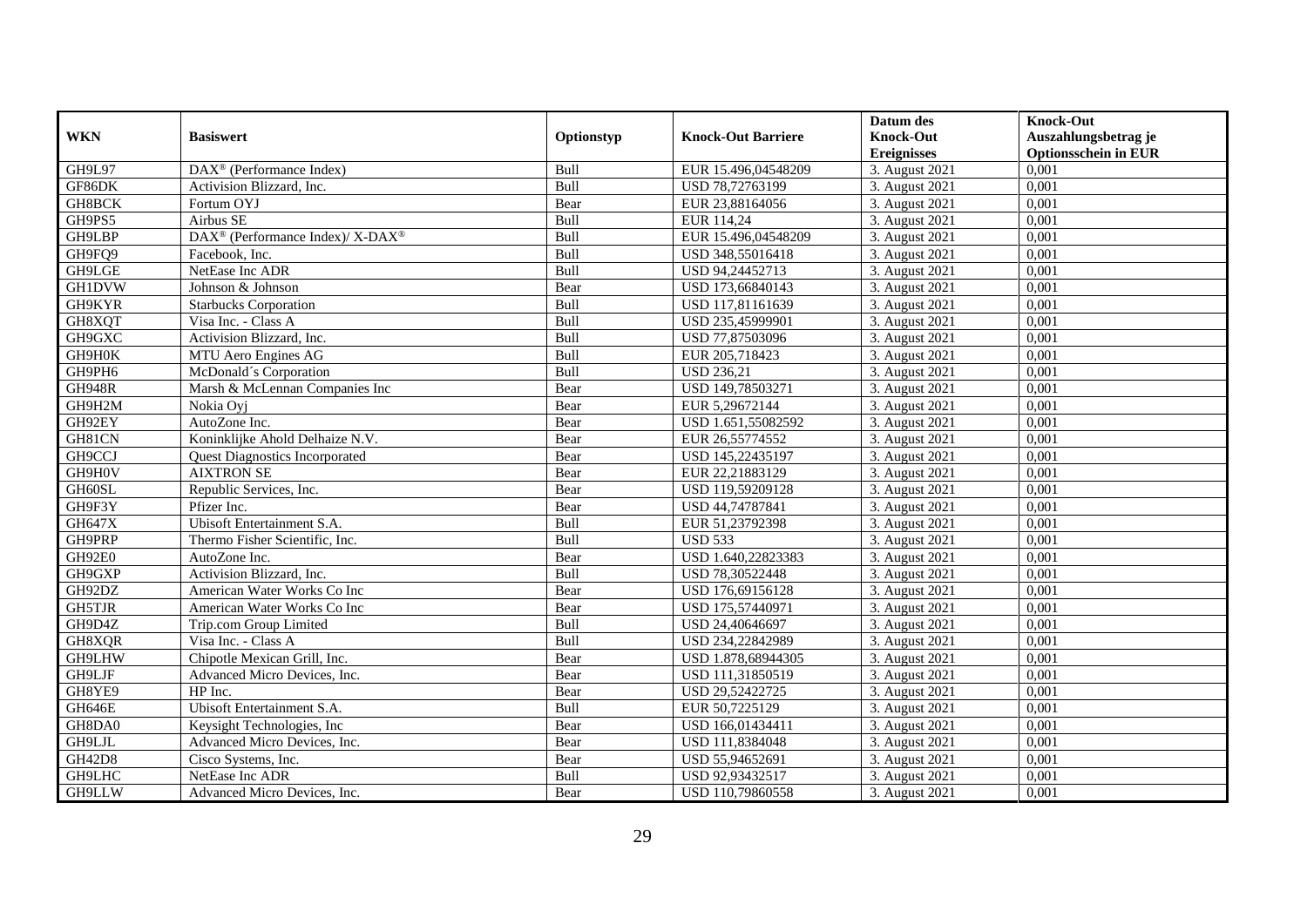|               |                                                                    |            |                           | Datum des          | <b>Knock-Out</b>            |
|---------------|--------------------------------------------------------------------|------------|---------------------------|--------------------|-----------------------------|
| <b>WKN</b>    | <b>Basiswert</b>                                                   | Optionstyp | <b>Knock-Out Barriere</b> | <b>Knock-Out</b>   | Auszahlungsbetrag je        |
|               |                                                                    |            |                           | <b>Ereignisses</b> | <b>Optionsschein in EUR</b> |
| GH7RAR        | <b>Automatic Data Processing</b>                                   | Bear       | USD 213,01132082          | 3. August 2021     | 0,001                       |
| GH9HQC        | <b>STRYKER CORP</b>                                                | Bull       | USD 266,00011968          | 3. August 2021     | 0,001                       |
| <b>GH944R</b> | Eli Lilly and Company                                              | Bear       | USD 259,11380294          | 3. August 2021     | 0,001                       |
| GH1TZ3        | Autodesk, Inc.                                                     | Bear       | USD 326,75000602          | 3. August 2021     | 0,001                       |
| GH9D1R        | Fortinet, Inc.                                                     | Bear       | <b>USD 296,024</b>        | 3. August 2021     | 0,001                       |
| GH9LJ2        | Copart Inc.                                                        | Bear       | USD 148,74161161          | 3. August 2021     | 0,001                       |
| GH9D3C        | MSCI Inc.                                                          | Bear       | USD 614,45530597          | 3. August 2021     | 0,001                       |
| GH9PJN        | Cognizant Technology Solutions Corporation                         | Bear       | <b>USD 74,6</b>           | 3. August 2021     | 0,001                       |
| GF8C55        | Advanced Micro Devices, Inc.                                       | Bear       | USD 112,34963629          | 3. August 2021     | 0,001                       |
| GH8ZN1        | UnitedHealth Group Inc.                                            | Bear       | USD 420,65259171          | 3. August 2021     | 0,001                       |
| GH1H36        | Pfizer Inc.                                                        | Bear       | USD 45,11759214           | 3. August 2021     | 0,001                       |
| GH9HYH        | Apple Inc.                                                         | Bear       | USD 147,64159347          | 3. August 2021     | 0,001                       |
| GH9D2B        | Fortinet, Inc.                                                     | Bear       | <b>USD 293,405</b>        | 3. August 2021     | 0,001                       |
| GH9F2V        | Pfizer Inc.                                                        | Bear       | USD 45,09778363           | 3. August 2021     | 0,001                       |
| GH8R1Z        | Baxter International Inc.                                          | Bull       | USD 76,35571818           | 3. August 2021     | 0,001                       |
| GH9LJT        | Advanced Micro Devices, Inc.                                       | Bear       | USD 113,4081017           | 3. August 2021     | 0,001                       |
| GH9LJH        | Advanced Micro Devices, Inc.                                       | Bear       | USD 113,92800131          | 3. August 2021     | 0,001                       |
| GH92ED        | AutoZone Inc.                                                      | Bear       | USD 1.662,87341802        | 3. August 2021     | 0,001                       |
| GH9HVP        | Advanced Micro Devices, Inc.                                       | Bear       | USD 114,73134627          | 3. August 2021     | 0,001                       |
| GH943W        | Moderna Inc                                                        | Bear       | USD 367,10823518          | 3. August 2021     | 0,001                       |
| GH9D2V        | Moderna Inc                                                        | Bear       | USD 369,8360099           | 3. August 2021     | 0,001                       |
| GH9D00        | Moderna Inc                                                        | Bear       | USD 371,51322545          | 3. August 2021     | 0,001                       |
| GH7GFP        | Cisco Systems, Inc.                                                | Bear       | USD 56,3594314            | 3. August 2021     | 0,001                       |
| GH9D01        | Moderna Inc                                                        | Bear       | USD 373,21040784          | 3. August 2021     | 0,001                       |
| GH9D04        | Moderna Inc                                                        | Bear       | USD 375,07730846          | 3. August 2021     | 0,001                       |
| GH9PLA        | <b>Cognizant Technology Solutions Corporation</b>                  | Bear       | <b>USD 74,97</b>          | 3. August 2021     | 0,001                       |
| GH7NZG        | Paychex Inc.                                                       | Bear       | <b>USD 114,782</b>        | 3. August 2021     | 0,001                       |
| GH92F8        | The Sherwin-Williams Company                                       | Bear       | USD 295,46328535          | 3. August 2021     | 0.001                       |
| GH9D3D        | MSCI Inc.                                                          | Bear       | USD 618,85240993          | 3. August 2021     | 0,001                       |
| GH92HR        | Danaher Corporation                                                | Bear       | USD 301,12294183          | 3. August 2021     | 0,001                       |
| GH9CXT        | Moderna Inc                                                        | Bear       | USD 377,16384447          | 3. August 2021     | 0,001                       |
| GH942H        | Moderna Inc                                                        | Bear       | USD 382,40316612          | 3. August 2021     | 0.001                       |
| GH9CXV        | Moderna Inc                                                        | Bear       | USD 379,50994953          | 3. August 2021     | 0,001                       |
| GH9RYA        | DAX <sup>®</sup> (Performance Index)/ X-DAX <sup>®</sup>           | Bear       | <b>EUR 15.600</b>         | 4. August 2021     | 0,001                       |
| GH9S6G        | $\text{DAX}^{\circledast}$ (Performance Index)/ X-DAX <sup>®</sup> | Bear       | EUR 15.565                | 4. August 2021     | 0,001                       |
| GH9RYB        | $\text{DAX}^{\otimes}$ (Performance Index)/X-DAX <sup>®</sup>      | Bear       | <b>EUR 15.600</b>         | 4. August 2021     | 0,001                       |
| GH9S4G        | DAX <sup>®</sup> (Performance Index)/ X-DAX <sup>®</sup>           | Bull       | EUR 15.725                | 4. August 2021     | 0,001                       |
| GH9S6M        | $\text{DAX}^{\circledast}$ (Performance Index)/ X-DAX <sup>®</sup> | Bear       | EUR 15.520                | 4. August 2021     | 0,001                       |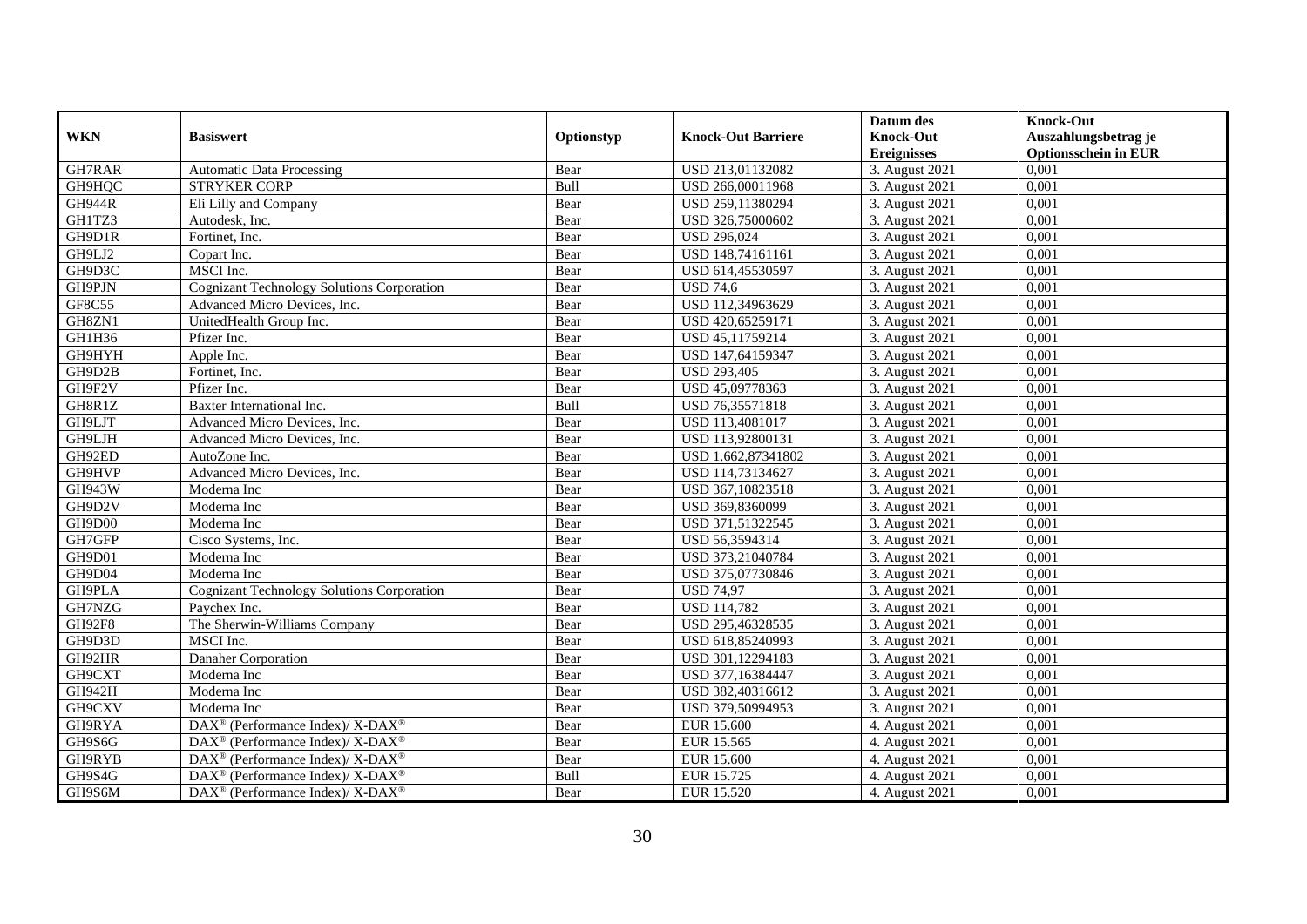|               |                                                                          |            |                           | Datum des          | <b>Knock-Out</b>            |
|---------------|--------------------------------------------------------------------------|------------|---------------------------|--------------------|-----------------------------|
| <b>WKN</b>    | <b>Basiswert</b>                                                         | Optionstyp | <b>Knock-Out Barriere</b> | <b>Knock-Out</b>   | Auszahlungsbetrag je        |
|               |                                                                          |            |                           | <b>Ereignisses</b> | <b>Optionsschein in EUR</b> |
| GH9S75        | $\text{DAX}^{\circledR}$ (Performance Index)/ X-DAX <sup>®</sup>         | Bear       | EUR 15.545                | 4. August 2021     | 0,001                       |
| GH9S4Y        | $\text{DAX}^{\circledR}$ (Performance Index)/ X-DAX <sup>®</sup>         | Bull       | <b>EUR 15.805</b>         | 4. August 2021     | 0,001                       |
| <b>GH9S85</b> | $\text{DAX}^{\circledast}$ (Performance Index)/ X-DAX <sup>®</sup>       | Bear       | EUR 15.455                | 4. August 2021     | 0,001                       |
| GH9F1L        | Pfizer Inc.                                                              | Bear       | USD 45,44768884           | 3. August 2021     | 0,001                       |
| GH9S7W        | DAX <sup>®</sup> (Performance Index)/ X-DAX <sup>®</sup>                 | Bear       | EUR 15.275                | 4. August 2021     | 0,001                       |
| <b>GH9S46</b> | $\text{DAX}^{\circledast}$ (Performance Index)/X-DAX <sup>®</sup>        | Bull       | EUR 15.650                | 4. August 2021     | 0,001                       |
| GH9S5G        | DAX <sup>®</sup> (Performance Index)/ X-DAX <sup>®</sup>                 | Bull       | EUR 15.790                | 4. August 2021     | 0,001                       |
| GH9CDA        | Rockwell Automation, Inc.                                                | Bear       | USD 311,79464505          | 3. August 2021     | 0,001                       |
| GH9CY2        | Moderna Inc                                                              | Bear       | USD 386,88770122          | 3. August 2021     | 0,001                       |
| GH9S43        | $\overline{\text{DAX}^{\otimes}}$ (Performance Index)/X-DAX <sup>®</sup> | Bull       | EUR 15.755                | 4. August 2021     | 0,001                       |
| <b>GH9S40</b> | DAX <sup>®</sup> (Performance Index)/ X-DAX <sup>®</sup>                 | Bull       | EUR 15.770                | 4. August 2021     | 0,001                       |
| GH81DT        | Wells Fargo & Company                                                    | Bear       | USD 46,87535554           | 3. August 2021     | 0,001                       |
| GH9S6Q        | $\text{DAX}^{\circledast}$ (Performance Index)/ X-DAX <sup>®</sup>       | Bear       | EUR 15.440                | 4. August 2021     | 0,001                       |
| GH9S7T        | $\text{DAX}^{\circledast}$ (Performance Index)/ X-DAX <sup>®</sup>       | Bear       | EUR 15.265                | 4. August 2021     | 0,001                       |
| GH9S3Q        | DAX <sup>®</sup> (Performance Index)/ X-DAX <sup>®</sup>                 | Bull       | EUR 15.630                | 4. August 2021     | 0,001                       |
| GH9S3R        | DAX <sup>®</sup> (Performance Index)/ X-DAX <sup>®</sup>                 | Bull       | EUR 15.620                | 4. August 2021     | 0,001                       |
| GH9S5Z        | DAX <sup>®</sup> (Performance Index)/ X-DAX <sup>®</sup>                 | Bear       | EUR 15.605                | 4. August 2021     | 0,001                       |
| GH9S3S        | DAX <sup>®</sup> (Performance Index)/ X-DAX <sup>®</sup>                 | Bull       | EUR 15.640                | 4. August 2021     | 0,001                       |
| GH9S4T        | $\text{DAX}^{\otimes}$ (Performance Index)/X-DAX <sup>®</sup>            | Bull       | EUR 15.690                | 4. August 2021     | 0,001                       |
| GH9S4U        | $\text{DAX}^{\circledast}$ (Performance Index)/ X-DAX <sup>®</sup>       | Bull       | EUR 15.685                | 4. August 2021     | 0,001                       |
| GH9S4L        | DAX <sup>®</sup> (Performance Index)/X-DAX <sup>®</sup>                  | Bull       | EUR 15.710                | 4. August 2021     | 0,001                       |
| GH9S4M        | $\text{DAX}^{\circledast}$ (Performance Index)/ X-DAX <sup>®</sup>       | Bull       | EUR 15.720                | 4. August 2021     | 0.001                       |
| GH9S4K        | DAX <sup>®</sup> (Performance Index)/ X-DAX <sup>®</sup>                 | Bull       | EUR 15.715                | 4. August 2021     | 0,001                       |
| GH9S4C        | $DAX^{\circledast}$ (Performance Index)/ X-DAX <sup>®</sup>              | Bull       | EUR 15.730                | 4. August 2021     | 0,001                       |
| GH9S4D        | $\text{DAX}^{\circledast}$ (Performance Index)/ X-DAX <sup>®</sup>       | Bull       | EUR 15.760                | 4. August $2021$   | 0,001                       |
| GH9S3W        | $\text{DAX}^{\circledast}$ (Performance Index)/ X-DAX <sup>®</sup>       | Bull       | EUR 15.615                | 4. August 2021     | 0,001                       |
| GH9S3X        | $\text{DAX}^{\otimes}$ (Performance Index)/X-DAX <sup>®</sup>            | Bull       | <b>EUR 15.595</b>         | 4. August 2021     | 0,001                       |
| GH9S3T        | $\text{DAX}^{\circledast}$ (Performance Index)/ X-DAX <sup>®</sup>       | Bull       | EUR 15.635                | 4. August 2021     | 0,001                       |
| GH9S3U        | $\text{DAX}^{\circledast}$ (Performance Index)/ X-DAX <sup>®</sup>       | Bull       | EUR 15.625                | 4. August 2021     | 0,001                       |
| GH9S3V        | $DAX^{\circledcirc}$ (Performance Index)/ X-DAX <sup>®</sup>             | Bull       | EUR 15.600                | 4. August 2021     | 0.001                       |
| GH9S42        | $DAX^{\circledast}$ (Performance Index)/ X-DAX <sup>®</sup>              | Bull       | EUR 15.660                | 4. August 2021     | 0,001                       |
| GH9S3Y        | $\overline{\text{DAX}^{\otimes}}$ (Performance Index)/X-DAX <sup>®</sup> | Bull       | EUR 15.610                | 4. August 2021     | 0,001                       |
| GH9S3Z        | $\text{DAX}^{\circledast}$ (Performance Index)/ X-DAX <sup>®</sup>       | Bull       | EUR 15.665                | 4. August 2021     | 0,001                       |
| GH9S3P        | DAX <sup>®</sup> (Performance Index)/ X-DAX <sup>®</sup>                 | Bull       | EUR 15.645                | 4. August 2021     | 0,001                       |
| GH9S4Q        | DAX <sup>®</sup> (Performance Index)/ X-DAX <sup>®</sup>                 | Bull       | <b>EUR 15.700</b>         | 4. August 2021     | 0,001                       |
| GH9S4R        | $\text{DAX}^{\otimes}$ (Performance Index)/X-DAX <sup>®</sup>            | Bull       | EUR 15.605                | 4. August 2021     | 0,001                       |
| GH9S41        | DAX <sup>®</sup> (Performance Index)/ X-DAX <sup>®</sup>                 | Bull       | EUR 15.670                | 4. August 2021     | 0,001                       |
| <b>GH9S44</b> | DAX <sup>®</sup> (Performance Index)/X-DAX <sup>®</sup>                  | Bull       | EUR 15.765                | 4. August 2021     | 0,001                       |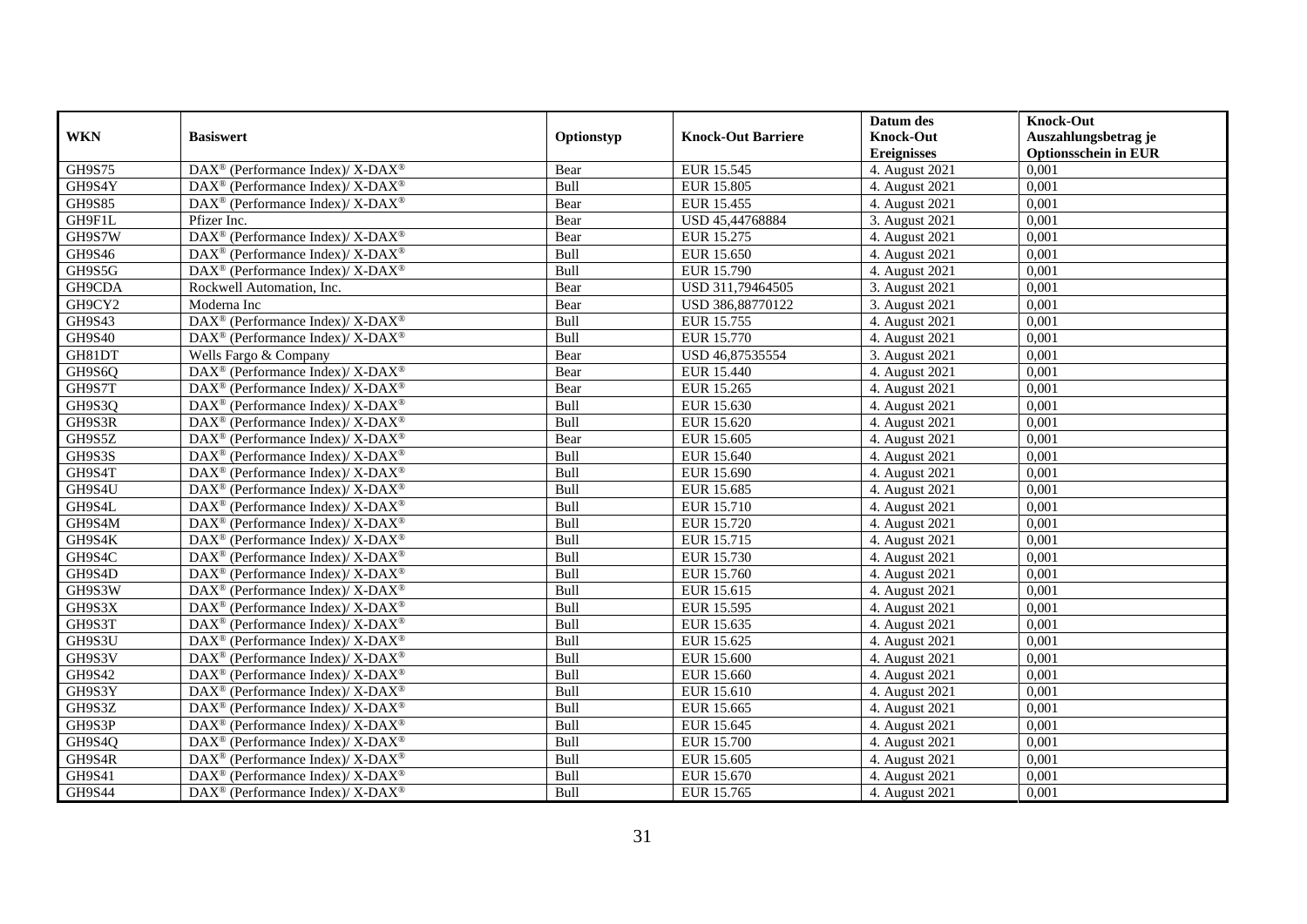|               |                                                                          |            |                           | Datum des          | <b>Knock-Out</b>            |
|---------------|--------------------------------------------------------------------------|------------|---------------------------|--------------------|-----------------------------|
| <b>WKN</b>    | <b>Basiswert</b>                                                         | Optionstyp | <b>Knock-Out Barriere</b> | <b>Knock-Out</b>   | Auszahlungsbetrag je        |
|               |                                                                          |            |                           | <b>Ereignisses</b> | <b>Optionsschein in EUR</b> |
| GH9S45        | DAX <sup>®</sup> (Performance Index)/X-DAX <sup>®</sup>                  | Bull       | EUR 15.655                | 4. August 2021     | 0,001                       |
| GH9S4E        | $\text{DAX}^{\circledast}$ (Performance Index)/ X-DAX <sup>®</sup>       | Bull       | EUR 15.735                | 4. August 2021     | 0,001                       |
| GH9S4B        | $\text{DAX}^{\circledast}$ (Performance Index)/ X-DAX <sup>®</sup>       | Bull       | EUR 15.745                | 4. August 2021     | 0,001                       |
| GH9S5C        | DAX <sup>®</sup> (Performance Index)/X-DAX <sup>®</sup>                  | Bull       | EUR 15.845                | 4. August 2021     | 0,001                       |
| GH9S4P        | DAX <sup>®</sup> (Performance Index)/ X-DAX <sup>®</sup>                 | Bull       | EUR 15.695                | 4. August 2021     | 0,001                       |
| <b>GH9S58</b> | DAX <sup>®</sup> (Performance Index)/ X-DAX <sup>®</sup>                 | Bull       | EUR 15.740                | 4. August 2021     | 0,001                       |
| <b>GH9S59</b> | DAX <sup>®</sup> (Performance Index)/ X-DAX <sup>®</sup>                 | Bull       | <b>EUR 15.860</b>         | 4. August 2021     | 0,001                       |
| GH9S4Z        | $\text{DAX}^{\otimes}$ (Performance Index)/X-DAX <sup>®</sup>            | Bull       | <b>EUR 15.750</b>         | 4. August 2021     | 0,001                       |
| GH9S4V        | $\text{DAX}^{\circledast}$ (Performance Index)/ X-DAX <sup>®</sup>       | Bull       | <b>EUR 15.680</b>         | 4. August 2021     | 0,001                       |
| GH9S4W        | DAX <sup>®</sup> (Performance Index)/X-DAX <sup>®</sup>                  | Bull       | EUR 15.810                | 4. August 2021     | 0,001                       |
| GH9S4X        | $\text{DAX}^{\circledast}$ (Performance Index)/ X-DAX <sup>®</sup>       | Bull       | EUR 15.705                | 4. August 2021     | 0.001                       |
| <b>GH9S54</b> | DAX <sup>®</sup> (Performance Index)/ X-DAX <sup>®</sup>                 | Bull       | <b>EUR 15.800</b>         | 4. August 2021     | 0,001                       |
| <b>GH9S50</b> | $\text{DAX}^{\circledast}$ (Performance Index)/ X-DAX <sup>®</sup>       | Bull       | EUR 15.675                | 4. August 2021     | 0,001                       |
| GH9S51        | $\text{DAX}^{\circledast}$ (Performance Index)/ X-DAX <sup>®</sup>       | Bull       | <b>EUR 15.780</b>         | 4. August 2021     | 0,001                       |
| GH9S5B        | DAX <sup>®</sup> (Performance Index)/ X-DAX <sup>®</sup>                 | Bull       | <b>EUR 15.850</b>         | 4. August 2021     | 0,001                       |
| GH9S52        | DAX <sup>®</sup> (Performance Index)/ X-DAX <sup>®</sup>                 | Bull       | EUR 15.785                | 4. August 2021     | 0,001                       |
| GH9S53        | DAX <sup>®</sup> (Performance Index)/ X-DAX <sup>®</sup>                 | Bull       | EUR 15.795                | 4. August 2021     | 0,001                       |
| GH9S56        | $\text{DAX}^{\circledast}$ (Performance Index)/ X-DAX <sup>®</sup>       | Bull       | EUR 15.775                | 4. August 2021     | 0,001                       |
| GH9S5L        | $\text{DAX}^{\circledast}$ (Performance Index)/ X-DAX <sup>®</sup>       | Bull       | EUR 15.825                | 4. August 2021     | 0,001                       |
| GH9S5M        | DAX <sup>®</sup> (Performance Index)/X-DAX <sup>®</sup>                  | Bull       | EUR 15.820                | 4. August 2021     | 0,001                       |
| GH9S5E        | $DAX^{\circledast}$ (Performance Index)/X-DAX <sup>®</sup>               | Bull       | EUR 15.835                | 4. August 2021     | 0,001                       |
| GH9S5F        | $\text{DAX}^{\circledast}$ (Performance Index)/ X-DAX <sup>®</sup>       | Bull       | EUR 15.830                | 4. August 2021     | 0,001                       |
| GH9S60        | DAX <sup>®</sup> (Performance Index)/ X-DAX <sup>®</sup>                 | Bear       | EUR 15.595                | 4. August 2021     | 0,001                       |
| GH9S5X        | DAX <sup>®</sup> (Performance Index)/ X-DAX <sup>®</sup>                 | Bear       | <b>EUR 15.600</b>         | 4. August 2021     | 0,001                       |
| GH9S5Y        | $\text{DAX}^{\circledast}$ (Performance Index)/ X-DAX <sup>®</sup>       | Bear       | <b>EUR 15.585</b>         | 4. August 2021     | 0.001                       |
| GH9S62        | $\text{DAX}^{\circledast}$ (Performance Index)/ X-DAX <sup>®</sup>       | Bear       | EUR 15.625                | 4. August 2021     | 0,001                       |
| GH9S63        | DAX <sup>®</sup> (Performance Index)/ X-DAX <sup>®</sup>                 | Bear       | EUR 15.530                | 4. August 2021     | 0,001                       |
| <b>GH9S66</b> | DAX <sup>®</sup> (Performance Index)/ X-DAX <sup>®</sup>                 | Bear       | EUR 15.615                | 4. August 2021     | 0,001                       |
| GH9S67        | DAX <sup>®</sup> (Performance Index)/ X-DAX <sup>®</sup>                 | Bear       | EUR 15.555                | 4. August 2021     | 0,001                       |
| GH9S5T        | $\text{DAX}^{\otimes}$ (Performance Index)/X-DAX <sup>®</sup>            | Bull       | EUR 15.815                | 4. August 2021     | 0,001                       |
| GH9S64        | $\text{DAX}^{\circledast}$ (Performance Index)/ X-DAX <sup>®</sup>       | Bear       | EUR 15.540                | 4. August 2021     | 0,001                       |
| <b>GH9S68</b> | $\overline{\text{DAX}^{\otimes}}$ (Performance Index)/X-DAX <sup>®</sup> | Bear       | EUR 15.560                | 4. August 2021     | 0.001                       |
| <b>GH9S69</b> | $\text{DAX}^{\circledast}$ (Performance Index)/ X-DAX <sup>®</sup>       | Bear       | <b>EUR 15.550</b>         | 4. August 2021     | 0,001                       |
| GH9S5V        | DAX <sup>®</sup> (Performance Index)/ X-DAX <sup>®</sup>                 | Bear       | EUR 15.570                | 4. August 2021     | 0,001                       |
| GH9S5W        | DAX <sup>®</sup> (Performance Index)/ X-DAX <sup>®</sup>                 | Bear       | <b>EUR 15.590</b>         | 4. August 2021     | 0,001                       |
| GH9S6A        | $\text{DAX}^{\otimes}$ (Performance Index)/X-DAX <sup>®</sup>            | Bear       | <b>EUR 15.480</b>         | 4. August 2021     | 0,001                       |
| GH9S6B        | DAX <sup>®</sup> (Performance Index)/ X-DAX <sup>®</sup>                 | Bear       | EUR 15.535                | 4. August 2021     | 0,001                       |
| GH9S6N        | DAX <sup>®</sup> (Performance Index)/ X-DAX <sup>®</sup>                 | Bear       | EUR 15.485                | 4. August 2021     | 0,001                       |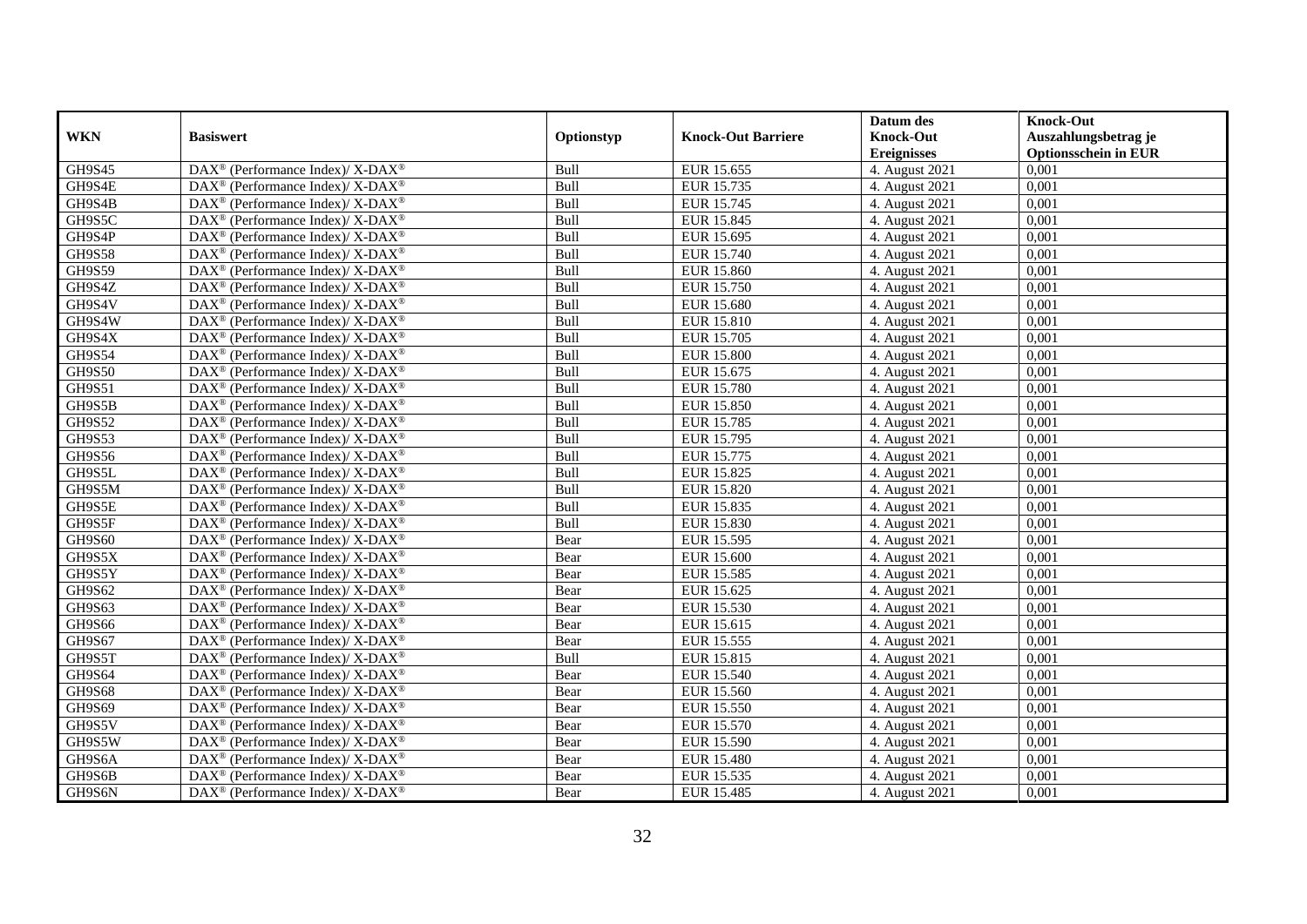|               |                                                                          |            |                           | Datum des          | <b>Knock-Out</b>            |
|---------------|--------------------------------------------------------------------------|------------|---------------------------|--------------------|-----------------------------|
| <b>WKN</b>    | <b>Basiswert</b>                                                         | Optionstyp | <b>Knock-Out Barriere</b> | <b>Knock-Out</b>   | Auszahlungsbetrag je        |
|               |                                                                          |            |                           | <b>Ereignisses</b> | <b>Optionsschein in EUR</b> |
| GH9S6P        | DAX <sup>®</sup> (Performance Index)/X-DAX <sup>®</sup>                  | Bear       | EUR 15.425                | 4. August 2021     | 0,001                       |
| GH9S6H        | $\text{DAX}^{\circledast}$ (Performance Index)/ X-DAX <sup>®</sup>       | Bear       | <b>EUR 15.490</b>         | 4. August 2021     | 0,001                       |
| GH9S6L        | $\text{DAX}^{\circledast}$ (Performance Index)/ X-DAX <sup>®</sup>       | Bear       | <b>EUR 15.500</b>         | 4. August 2021     | 0,001                       |
| GH9S6C        | DAX <sup>®</sup> (Performance Index)/X-DAX <sup>®</sup>                  | Bear       | EUR 15.505                | 4. August 2021     | 0,001                       |
| GH9S6D        | DAX <sup>®</sup> (Performance Index)/ X-DAX <sup>®</sup>                 | Bear       | EUR 15.510                | 4. August 2021     | 0,001                       |
| GH9S6J        | $\text{DAX}^{\circledR}$ (Performance Index)/ X-DAX <sup>®</sup>         | Bear       | EUR 15.495                | 4. August 2021     | 0,001                       |
| GH9S6K        | DAX <sup>®</sup> (Performance Index)/ X-DAX <sup>®</sup>                 | Bear       | EUR 15.575                | 4. August 2021     | 0,001                       |
| GH9S6E        | $\text{DAX}^{\otimes}$ (Performance Index)/X-DAX <sup>®</sup>            | Bear       | <b>EUR 15.580</b>         | 4. August 2021     | 0,001                       |
| GH9S6F        | $\text{DAX}^{\circledast}$ (Performance Index)/ X-DAX <sup>®</sup>       | Bear       | EUR 15.620                | 4. August 2021     | 0,001                       |
| GH9S6W        | DAX <sup>®</sup> (Performance Index)/X-DAX <sup>®</sup>                  | Bear       | EUR 15.460                | 4. August 2021     | 0,001                       |
| GH9S6X        | $\text{DAX}^{\circledast}$ (Performance Index)/ X-DAX <sup>®</sup>       | Bull       | EUR 15.840                | 4. August 2021     | 0,001                       |
| GH9S6R        | $\text{DAX}^{\circledR}$ (Performance Index)/ X-DAX <sup>®</sup>         | Bear       | EUR 15.430                | 4. August 2021     | 0,001                       |
| GH9S7C        | $\text{DAX}^{\circledast}$ (Performance Index)/ X-DAX <sup>®</sup>       | Bear       | <b>EUR 15.410</b>         | 4. August 2021     | 0,001                       |
| GH9S7D        | $\text{DAX}^{\circledast}$ (Performance Index)/ X-DAX <sup>®</sup>       | Bear       | <b>EUR 15.295</b>         | 4. August 2021     | 0,001                       |
| GH9S6S        | DAX <sup>®</sup> (Performance Index)/ X-DAX <sup>®</sup>                 | Bull       | EUR 15.855                | 4. August 2021     | 0,001                       |
| GH9S6T        | DAX <sup>®</sup> (Performance Index)/ X-DAX <sup>®</sup>                 | Bear       | EUR 15.525                | 4. August 2021     | 0,001                       |
| GH9S7U        | DAX <sup>®</sup> (Performance Index)/ X-DAX <sup>®</sup>                 | Bear       | EUR 15.270                | 4. August 2021     | 0,001                       |
| GH9S7V        | $\text{DAX}^{\circledast}$ (Performance Index)/ X-DAX <sup>®</sup>       | Bear       | EUR 15.260                | 4. August 2021     | 0,001                       |
| GH9S7Q        | $\text{DAX}^{\circledast}$ (Performance Index)/ X-DAX <sup>®</sup>       | Bear       | EUR 15.310                | 4. August 2021     | 0,001                       |
| GH9S7R        | DAX <sup>®</sup> (Performance Index)/X-DAX <sup>®</sup>                  | Bear       | EUR 15.345                | 4. August 2021     | 0,001                       |
| <b>GH9S72</b> | $\text{DAX}^{\circledast}$ (Performance Index)/ X-DAX <sup>®</sup>       | Bear       | EUR 15.370                | 4. August 2021     | 0,001                       |
| <b>GH9S73</b> | $\text{DAX}^{\circledast}$ (Performance Index)/ X-DAX <sup>®</sup>       | Bear       | EUR 15.375                | 4. August 2021     | 0,001                       |
| <b>GH9S84</b> | DAX <sup>®</sup> (Performance Index)/ X-DAX <sup>®</sup>                 | Bear       | EUR 15.320                | 4. August 2021     | 0,001                       |
| <b>GH9S78</b> | $\text{DAX}^{\circledR}$ (Performance Index)/ X-DAX <sup>®</sup>         | Bear       | EUR 15.385                | 4. August 2021     | 0,001                       |
| GH9S79        | $\text{DAX}^{\circledast}$ (Performance Index)/ X-DAX <sup>®</sup>       | Bear       | EUR 15.390                | 4. August 2021     | 0.001                       |
| GH9S6Z        | $\text{DAX}^{\circledast}$ (Performance Index)/ X-DAX <sup>®</sup>       | Bear       | EUR 15.475                | 4. August 2021     | 0,001                       |
| <b>GH9S70</b> | DAX <sup>®</sup> (Performance Index)/ X-DAX <sup>®</sup>                 | Bear       | EUR 15.470                | 4. August 2021     | 0,001                       |
| <b>GH9S71</b> | DAX <sup>®</sup> (Performance Index)/ X-DAX <sup>®</sup>                 | Bear       | EUR 15.355                | 4. August 2021     | 0,001                       |
| <b>GH9S81</b> | $\text{DAX}^{\circledR}$ (Performance Index)/ X-DAX <sup>®</sup>         | Bear       | <b>EUR 15.250</b>         | 4. August 2021     | 0,001                       |
| <b>GH9S82</b> | $\text{DAX}^{\otimes}$ (Performance Index)/X-DAX <sup>®</sup>            | Bear       | EUR 15.610                | 4. August 2021     | 0,001                       |
| GH9S83        | $\text{DAX}^{\circledast}$ (Performance Index)/ X-DAX <sup>®</sup>       | Bear       | EUR 15.415                | 4. August 2021     | 0,001                       |
| GH9S74        | $\overline{\text{DAX}^{\otimes}}$ (Performance Index)/X-DAX <sup>®</sup> | Bear       | EUR 15.350                | 4. August 2021     | 0.001                       |
| <b>GH9S86</b> | $\text{DAX}^{\circledast}$ (Performance Index)/ X-DAX <sup>®</sup>       | Bear       | EUR 15.245                | 4. August 2021     | 0,001                       |
| <b>GH9S87</b> | $\text{DAX}^{\circledR}$ (Performance Index)/ X-DAX <sup>®</sup>         | Bear       | EUR 15.465                | 4. August 2021     | 0,001                       |
| GH9S7E        | $\text{DAX}^{\circledR}$ (Performance Index)/ X-DAX <sup>®</sup>         | Bear       | <b>EUR 15.285</b>         | 4. August 2021     | 0,001                       |
| GH9S7F        | $\text{DAX}^{\otimes}$ (Performance Index)/X-DAX <sup>®</sup>            | Bear       | <b>EUR 15.290</b>         | 4. August 2021     | 0,001                       |
| GH9S6U        | DAX <sup>®</sup> (Performance Index)/ X-DAX <sup>®</sup>                 | Bear       | EUR 15.445                | 4. August 2021     | 0,001                       |
| GH9S6V        | DAX <sup>®</sup> (Performance Index)/ X-DAX <sup>®</sup>                 | Bear       | EUR 15.420                | 4. August 2021     | 0,001                       |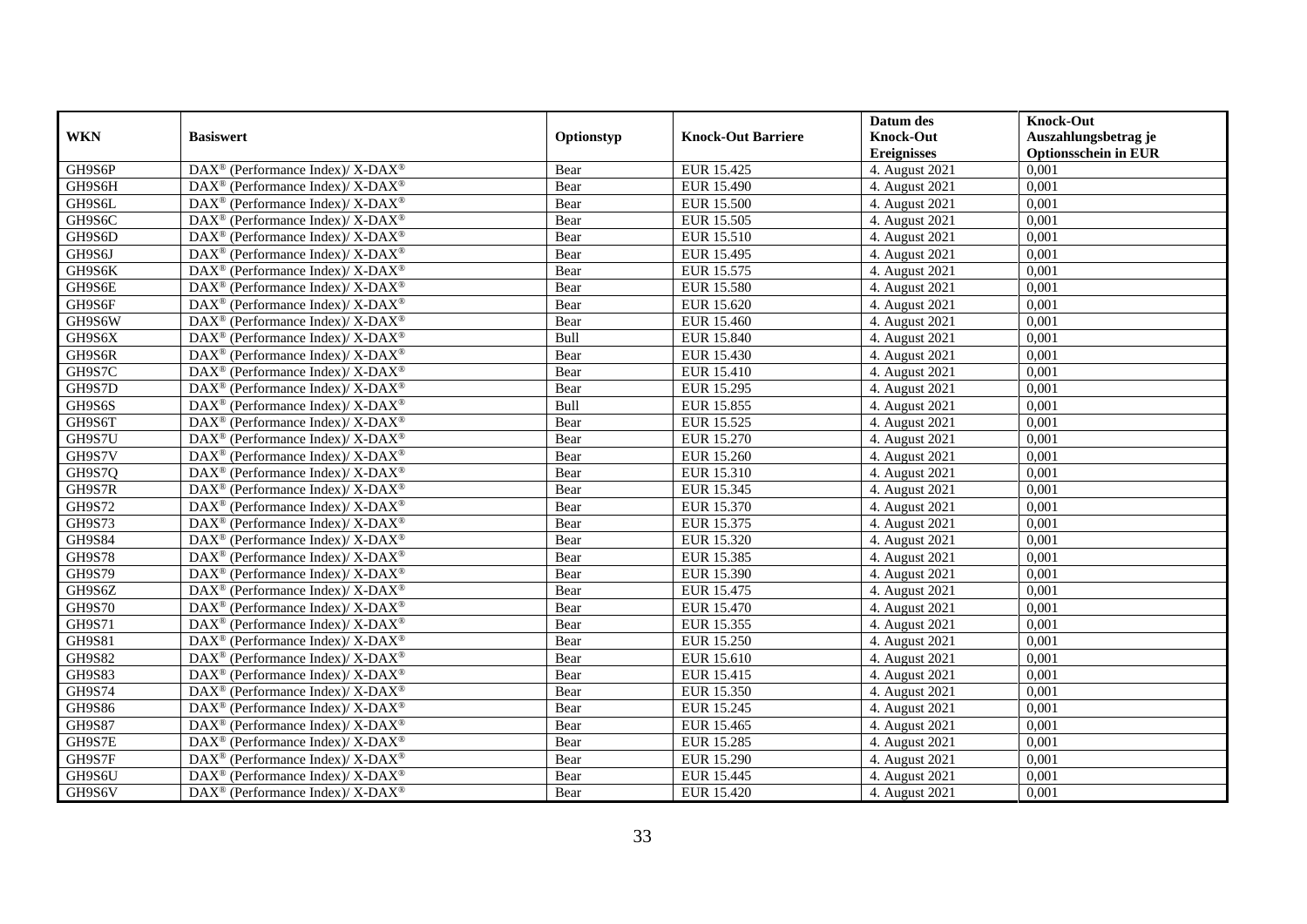|               |                                                                          |            |                           | Datum des          | <b>Knock-Out</b>            |
|---------------|--------------------------------------------------------------------------|------------|---------------------------|--------------------|-----------------------------|
| <b>WKN</b>    | <b>Basiswert</b>                                                         | Optionstyp | <b>Knock-Out Barriere</b> | <b>Knock-Out</b>   | Auszahlungsbetrag je        |
|               |                                                                          |            |                           | <b>Ereignisses</b> | <b>Optionsschein in EUR</b> |
| GH9S7X        | DAX <sup>®</sup> (Performance Index)/ X-DAX <sup>®</sup>                 | Bear       | <b>EUR 15.280</b>         | 4. August 2021     | 0,001                       |
| GH9S76        | $\text{DAX}^{\circledast}$ (Performance Index)/ X-DAX <sup>®</sup>       | Bear       | <b>EUR 15.380</b>         | 4. August 2021     | 0,001                       |
| <b>GH9S77</b> | $\text{DAX}^{\circledast}$ (Performance Index)/ X-DAX <sup>®</sup>       | Bear       | EUR 15.360                | 4. August 2021     | 0,001                       |
| <b>GH9S88</b> | $\overline{\text{DAX}^{\otimes}}$ (Performance Index)/X-DAX <sup>®</sup> | Bear       | EUR 15.365                | 4. August 2021     | 0.001                       |
| GH9S7L        | DAX <sup>®</sup> (Performance Index)/ X-DAX <sup>®</sup>                 | Bear       | EUR 15.325                | 4. August 2021     | 0,001                       |
| GH9S7M        | $\text{DAX}^{\circledR}$ (Performance Index)/ X-DAX <sup>®</sup>         | Bear       | EUR 15.340                | 4. August 2021     | 0,001                       |
| GH9S7Y        | $DAX^{\circledcirc}$ (Performance Index)/ X-DAX <sup>®</sup>             | Bear       | EUR 15.435                | 4. August 2021     | 0,001                       |
| GH9S7Z        | $\text{DAX}^{\circledast}$ (Performance Index)/ X-DAX <sup>®</sup>       | Bear       | EUR 15.515                | 4. August 2021     | 0,001                       |
| <b>GH9S80</b> | $\text{DAX}^{\circledast}$ (Performance Index)/ X-DAX <sup>®</sup>       | Bear       | EUR 15.450                | 4. August 2021     | 0,001                       |
| GH9S7S        | DAX <sup>®</sup> (Performance Index)/X-DAX <sup>®</sup>                  | Bear       | EUR 15.255                | 4. August 2021     | 0,001                       |
| GH9S7A        | $\text{DAX}^{\circledast}$ (Performance Index)/ X-DAX <sup>®</sup>       | Bear       | <b>EUR 15.405</b>         | 4. August 2021     | 0.001                       |
| GH9S7B        | $\text{DAX}^{\circledR}$ (Performance Index)/ X-DAX <sup>®</sup>         | Bear       | EUR 15.395                | 4. August 2021     | 0,001                       |
| GH9S7G        | $\text{DAX}^{\circledast}$ (Performance Index)/ X-DAX <sup>®</sup>       | Bear       | EUR 15.315                | 4. August 2021     | 0,001                       |
| GH9S7H        | $DAX^{\circledast}$ (Performance Index)/X-DAX <sup>®</sup>               | Bear       | EUR 15.305                | 4. August 2021     | 0,001                       |
| GH9S7J        | DAX <sup>®</sup> (Performance Index)/X-DAX <sup>®</sup>                  | Bear       | <b>EUR 15.400</b>         | 4. August 2021     | 0,001                       |
| GH9S7K        | DAX <sup>®</sup> (Performance Index)/ X-DAX <sup>®</sup>                 | Bear       | <b>EUR 15.300</b>         | 4. August 2021     | 0,001                       |
| GH9S7N        | DAX <sup>®</sup> (Performance Index)/ X-DAX <sup>®</sup>                 | Bear       | EUR 15.330                | 4. August 2021     | 0,001                       |
| GH9S7P        | $\text{DAX}^{\circledast}$ (Performance Index)/ X-DAX <sup>®</sup>       | Bear       | EUR 15.335                | 4. August 2021     | 0,001                       |
| GH9F2G        | Pfizer Inc.                                                              | Bear       | USD 45,79759405           | 3. August 2021     | 0,001                       |
| GH9PM4        | Electricite de France SA                                                 | Bear       | EUR 10,70879066           | 4. August 2021     | 0,001                       |
| GH9S5J        | DAX <sup>®</sup> (Performance Index)/ X-DAX <sup>®</sup>                 | Bear       | EUR 15.640                | 4. August 2021     | 0,001                       |
| <b>GH0KUV</b> | $AEX-Index^{\circledR}$                                                  | Bear       | EUR 763,9987386           | 4. August 2021     | 0,001                       |
| <b>GH0KUR</b> | $AEX-Index^{\circledR}$                                                  | Bear       | EUR 762,76222419          | 4. August 2021     | 0,001                       |
| <b>GH1KRX</b> | adidas AG                                                                | Bear       | EUR 329,18325102          | 4. August 2021     | 0,001                       |
| GH85Z6        | ASML Holding N.V.                                                        | Bear       | EUR 656,30170779          | 4. August 2021     | 0.001                       |
| GH9H0T        | <b>AIXTRON SE</b>                                                        | Bear       | EUR 22,32341421           | 4. August 2021     | 0,001                       |
| <b>GH9RRK</b> | Fresenius Medical Care AG & Co. KGaA                                     | Bear       | EUR 67,69                 | 4. August 2021     | 0,001                       |
| GH9RJD        | COMPAGNIE DE SAINT GOBAIN SA                                             | Bear       | EUR 61,86                 | 4. August 2021     | 0,001                       |
| GH60XM        | <b>E.ON SE</b>                                                           | Bear       | EUR 10,51688987           | 4. August 2021     | 0,001                       |
| GH5L9X        | Schneider Electric SE                                                    | Bear       | EUR 144,69057392          | 4. August 2021     | 0,001                       |
| GH8P7W        | TeamViewer AG                                                            | Bull       | EUR 25,566                | 4. August 2021     | 0,001                       |
| GH349Z        | AXA S.A.                                                                 | Bear       | EUR 23,26138791           | 4. August 2021     | 0.001                       |
| GH66Z1        | adidas AG                                                                | Bear       | EUR 326,73705812          | 4. August 2021     | 0,001                       |
| GH9RRY        | Fresenius Medical Care AG & Co. KGaA                                     | Bear       | EUR 67,04                 | 4. August 2021     | 0,001                       |
| GH9H0W        | <b>AIXTRON SE</b>                                                        | Bear       | EUR 22,42329526           | 4. August 2021     | 0,001                       |
| GH9HQ1        | Just Eat Takeaway.com N.V.                                               | Bull       | EUR 72,27949307           | 4. August 2021     | 0,001                       |
| GH8DFT        | Siemens AG                                                               | Bear       | EUR 136,13827274          | 4. August 2021     | 0,001                       |
| GH9RPU        | Shop Apotheke Europe NV                                                  | Bull       | EUR 124,34                | 4. August 2021     | 0,001                       |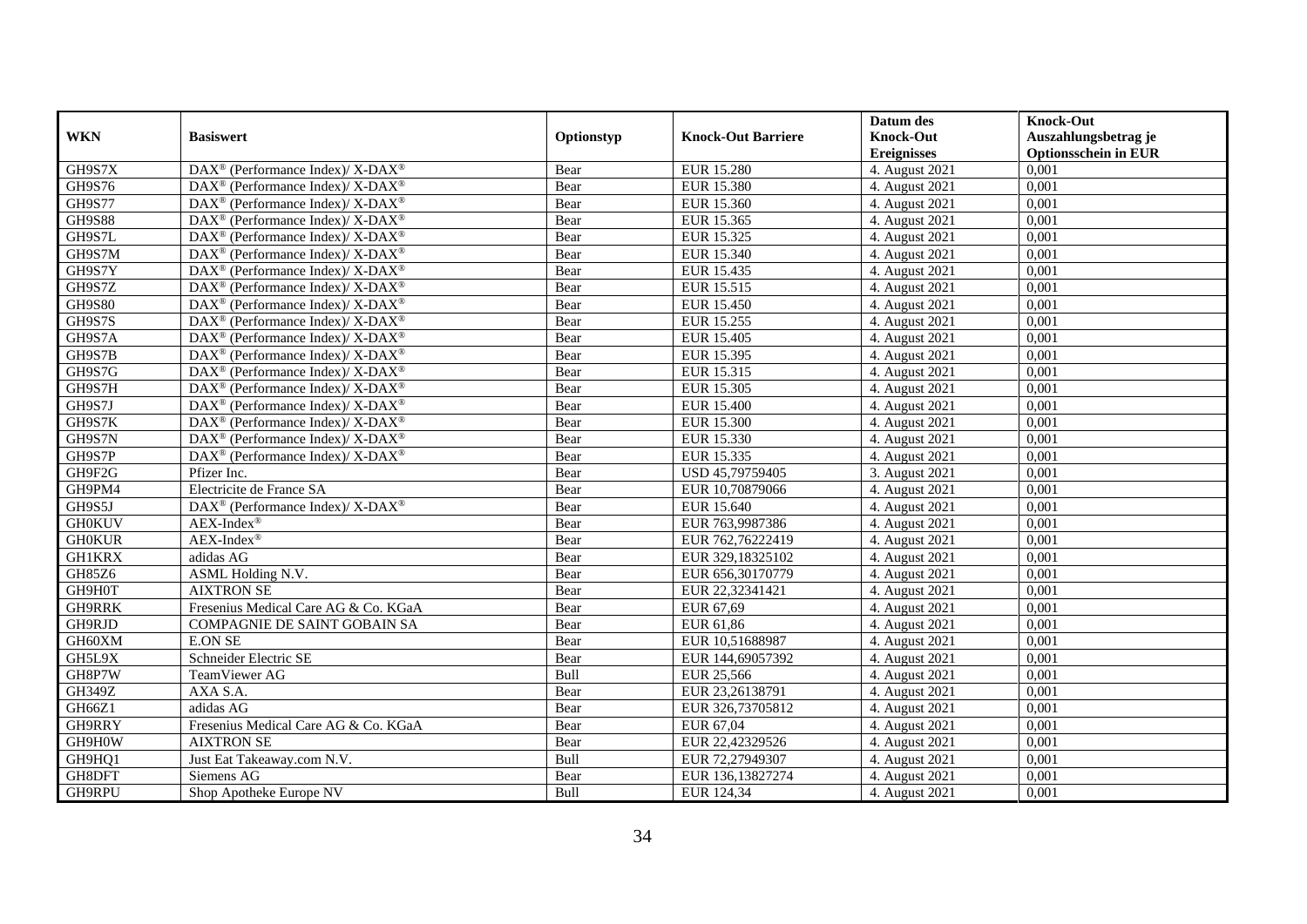|               |                                                                  |            |                           | Datum des          | <b>Knock-Out</b>            |
|---------------|------------------------------------------------------------------|------------|---------------------------|--------------------|-----------------------------|
| <b>WKN</b>    | <b>Basiswert</b>                                                 | Optionstyp | <b>Knock-Out Barriere</b> | <b>Knock-Out</b>   | Auszahlungsbetrag je        |
|               |                                                                  |            |                           | <b>Ereignisses</b> | <b>Optionsschein in EUR</b> |
| GF4U51        | UCB S.A.                                                         | Bear       | EUR 93,51443047           | 4. August 2021     | 0,001                       |
| GH9RJR        | <b>COMPAGNIE DE SAINT GOBAIN SA</b>                              | Bear       | EUR 61,2                  | 4. August 2021     | 0,001                       |
| GH9CFU        | <b>SAP SE</b>                                                    | Bear       | EUR 122,99072625          | 4. August 2021     | 0,001                       |
| GH9PQP        | Hermes International                                             | Bear       | EUR 1.331,52662565        | 4. August 2021     | 0,001                       |
| GH9H0X        | <b>AIXTRON SE</b>                                                | Bear       | EUR 22,63304545           | 4. August 2021     | 0,001                       |
| GH8P8Q        | TeamViewer AG                                                    | Bull       | EUR 25,426                | 4. August 2021     | 0,001                       |
| GH9RS4        | Fresenius Medical Care AG & Co. KGaA                             | Bear       | EUR 66,72                 | 4. August 2021     | 0,001                       |
| <b>GH9RPS</b> | Shop Apotheke Europe NV                                          | Bull       | EUR 125,61                | 4. August 2021     | 0,001                       |
| GH8K0P        | AtoS                                                             | Bull       | EUR 39,39018204           | 4. August 2021     | 0,001                       |
| GH9RK9        | <b>COMPAGNIE DE SAINT GOBAIN SA</b>                              | Bear       | EUR 60,54                 | 4. August 2021     | 0,001                       |
| GH9H0Y        | <b>AIXTRON SE</b>                                                | Bear       | EUR 22,53316441           | 4. August 2021     | 0,001                       |
| GH9RRB        | Fresenius Medical Care AG & Co. KGaA                             | Bear       | EUR 66,39                 | 4. August 2021     | 0,001                       |
| GH9RQ3        | Shop Apotheke Europe NV                                          | Bull       | EUR 123,7                 | 4. August 2021     | 0,001                       |
| <b>GH9S05</b> | DAX <sup>®</sup> (Performance Index)                             | Bear       | EUR 15.645                | 4. August 2021     | 0.001                       |
| GH9D3K        | Lanxess AG                                                       | Bear       | EUR 62,79586821           | 4. August 2021     | 0,001                       |
| GH60PS        | Société Générale S.A.                                            | Bear       | EUR 27,16599273           | 4. August 2021     | 0,001                       |
| GH9H13        | <b>AIXTRON SE</b>                                                | Bear       | EUR 22,74291461           | 4. August 2021     | 0,001                       |
| GH66TH        | TeamViewer AG                                                    | Bull       | EUR 25,245                | 4. August 2021     | 0,001                       |
| GH9RPY        | Shop Apotheke Europe NV                                          | Bull       | EUR 124,97                | 4. August 2021     | 0,001                       |
| GH9RRC        | Fresenius Medical Care AG & Co. KGaA                             | Bear       | EUR 66,07                 | 4. August 2021     | 0,001                       |
| GH92E1        | Umicore N.V.                                                     | Bear       | EUR 54,60460084           | 4. August 2021     | 0,001                       |
| <b>GH9S17</b> | DAX <sup>®</sup> (Performance Index)                             | Bull       | EUR 15.835                | 4. August 2021     | 0.001                       |
| GH9H14        | <b>AIXTRON SE</b>                                                | Bear       | EUR 22,84279566           | 4. August 2021     | 0,001                       |
| GH9S5R        | DAX <sup>®</sup> (Performance Index)/X-DAX <sup>®</sup>          | Bear       | EUR 15.650                | 4. August 2021     | 0,001                       |
| GH9RJK        | Dassault Systemes SE                                             | Bear       | EUR 47,53                 | 4. August $2021$   | 0,001                       |
| GH9RRQ        | Fresenius Medical Care AG & Co. KGaA                             | Bear       | EUR 67,36                 | 4. August 2021     | 0,001                       |
| <b>GH9S28</b> | DAX <sup>®</sup> (Performance Index)                             | Bear       | EUR 15.415                | 4. August 2021     | 0,001                       |
| GH8R0Z        | Koninklijke D <sup>SM</sup> N.V.                                 | Bear       | EUR 172,80003292          | 4. August 2021     | 0,001                       |
| GH9S61        | $\text{DAX}^{\circledR}$ (Performance Index)/ X-DAX <sup>®</sup> | Bear       | EUR 15.630                | 4. August 2021     | 0,001                       |
| GH9RRF        | Fresenius Medical Care AG & Co. KGaA                             | Bear       | EUR 65,74                 | 4. August 2021     | 0,001                       |
| GH9RVV        | $\text{DAX}^{\textcircled{p}}$ (Performance Index)               | Bear       | EUR 15.570                | 4. August 2021     | 0,001                       |
| GH9S29        | DAX <sup>®</sup> (Performance Index)                             | Bear       | EUR 15.555                | 4. August 2021     | 0,001                       |
| GH9S5K        | $\text{DAX}^{\circledR}$ (Performance Index)/ X-DAX <sup>®</sup> | Bear       | EUR 15.645                | 4. August 2021     | 0,001                       |
| GH60NV        | Société Générale S.A.                                            | Bear       | EUR 26,94857782           | 4. August 2021     | 0,001                       |
| GH9RVJ        | DAX <sup>®</sup> (Performance Index)                             | Bear       | <b>EUR 15.580</b>         | 4. August 2021     | 0,001                       |
| GH8JPZ        | <b>RELX PLC</b>                                                  | Bear       | EUR 25,39198966           | 4. August 2021     | 0,001                       |
| GH9S5S        | DAX <sup>®</sup> (Performance Index)/ X-DAX <sup>®</sup>         | Bear       | EUR 15.655                | 4. August 2021     | 0,001                       |
| GH9RVK        | DAX <sup>®</sup> (Performance Index)                             | Bear       | EUR 15.580                | 4. August 2021     | 0,001                       |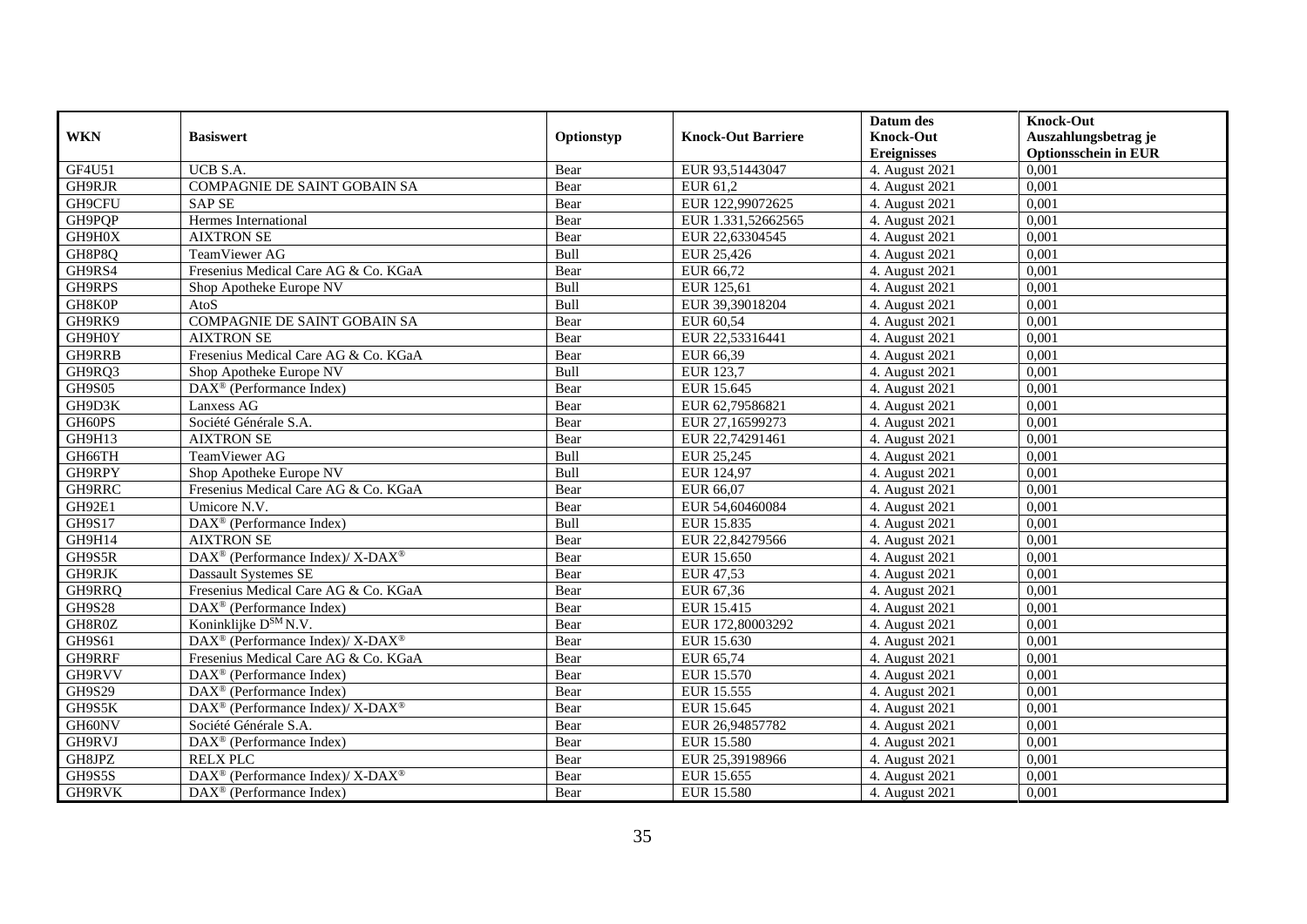|               |                                                                    |            |                           | Datum des          | <b>Knock-Out</b>            |
|---------------|--------------------------------------------------------------------|------------|---------------------------|--------------------|-----------------------------|
| <b>WKN</b>    | <b>Basiswert</b>                                                   | Optionstyp | <b>Knock-Out Barriere</b> | <b>Knock-Out</b>   | Auszahlungsbetrag je        |
|               |                                                                    |            |                           | <b>Ereignisses</b> | <b>Optionsschein in EUR</b> |
| GH9RZ6        | DAX <sup>®</sup> (Performance Index)                               | Bull       | EUR 15.820                | 4. August 2021     | 0,001                       |
| GH9RVN        | $\text{DAX}^{\textcircled{p}}$ (Performance Index)                 | Bear       | EUR 15.575                | 4. August 2021     | 0,001                       |
| GH9S65        | $\text{DAX}^{\circledast}$ (Performance Index)/ X-DAX <sup>®</sup> | Bear       | EUR 15.635                | 4. August 2021     | 0,001                       |
| GH9RW9        | $\text{DAX}^{\otimes}$ (Performance Index)                         | Bear       | EUR 15.550                | 4. August 2021     | 0,001                       |
| <b>GH9S08</b> | DAX <sup>®</sup> (Performance Index)                               | Bull       | EUR 15.655                | 4. August 2021     | 0,001                       |
| GA5RB8        | Koninklijke D <sup>SM</sup> N.V.                                   | Bear       | EUR 172,61037589          | 4. August 2021     | 0,001                       |
| GH9RW2        | DAX <sup>®</sup> (Performance Index)                               | Bear       | EUR 15.560                | 4. August 2021     | 0,001                       |
| GH9S1A        | $DAX^{\otimes}$ (Performance Index)                                | Bull       | <b>EUR 15.780</b>         | 4. August 2021     | 0,001                       |
| GH9RVF        | $\text{DAX}^{\textcircled{p}}$ (Performance Index)                 | Bear       | <b>EUR 15.590</b>         | 4. August 2021     | 0,001                       |
| GH9S1B        | $DAX^{\otimes}$ (Performance Index)                                | Bull       | EUR 15.740                | 4. August 2021     | 0,001                       |
| GH9RWG        | DAX <sup>®</sup> (Performance Index)                               | Bear       | <b>EUR 15.540</b>         | 4. August 2021     | 0,001                       |
| GH6FLQ        | EURO STOXX 50 <sup>®</sup> Index (Price EUR)                       | Bear       | EUR 4.138,98670466        | 4. August 2021     | 0,001                       |
| GH9S2C        | DAX <sup>®</sup> (Performance Index)                               | Bear       | EUR 15.430                | 4. August 2021     | 0,001                       |
| GH9RVL        | DAX <sup>®</sup> (Performance Index)                               | Bear       | <b>EUR 15.580</b>         | 4. August 2021     | 0,001                       |
| GH9S2D        | $\text{DAX}^{\otimes}$ (Performance Index)                         | Bear       | EUR 15.435                | 4. August 2021     | 0,001                       |
| GH9RVG        | DAX <sup>®</sup> (Performance Index)                               | Bear       | <b>EUR 15.590</b>         | 4. August 2021     | 0,001                       |
| GH9S3E        | DAX <sup>®</sup> (Performance Index)                               | Bear       | EUR 15.300                | 4. August 2021     | 0,001                       |
| GH167H        | TecDAX <sup>®</sup> (Performance Index)                            | Bear       | EUR 3.735,69              | 4. August 2021     | 0,001                       |
| GH9S3F        | $\overline{\text{DAX}}^{\textcircled{}}$ (Performance Index)       | Bear       | EUR 15.315                | 4. August 2021     | 0,001                       |
| GH9S4H        | DAX <sup>®</sup> (Performance Index)                               | Bear       | EUR 15.360                | 4. August 2021     | 0,001                       |
| GH9RYU        | DAX <sup>®</sup> (Performance Index)                               | Bull       | <b>EUR 15.840</b>         | 4. August 2021     | 0,001                       |
| GH9RZW        | $\overline{\text{DAX}^{\otimes}}$ (Performance Index)              | Bear       | EUR 15.595                | 4. August 2021     | 0,001                       |
| GH9RZX        | $\overline{\text{DAX}^{\otimes}}$ (Performance Index)              | Bull       | EUR 15.805                | 4. August 2021     | 0,001                       |
| GH9S0Y        | DAX <sup>®</sup> (Performance Index)                               | Bull       | EUR 15.705                | 4. August 2021     | 0,001                       |
| GH1G8Y        | $CAC 40$ <sup>®</sup> Index                                        | Bear       | EUR 6.749,89              | 4. August 2021     | 0,001                       |
| <b>GH9S20</b> | $\text{DAX}^{\otimes}$ (Performance Index)                         | Bull       | <b>EUR 15.800</b>         | 4. August 2021     | 0,001                       |
| GH9S21        | DAX <sup>®</sup> (Performance Index)                               | Bear       | EUR 15.455                | 4. August 2021     | 0,001                       |
| GH9S32        | $\text{DAX}^{\textcircled{p}}$ (Performance Index)                 | Bear       | EUR 15.340                | 4. August 2021     | 0.001                       |
| GH9RZ1        | $\text{DAX}^{\textcircled{p}}$ (Performance Index)                 | Bull       | EUR 15.660                | 4. August 2021     | 0,001                       |
| <b>GH9S02</b> | $\text{DAX}^{\textcircled{p}}$ (Performance Index)                 | Bull       | EUR 15.690                | 4. August 2021     | 0,001                       |
| GH9S14        | DAX <sup>®</sup> (Performance Index)                               | Bull       | EUR 15.860                | 4. August 2021     | 0,001                       |
| GH9S15        | DAX <sup>®</sup> (Performance Index)                               | Bull       | <b>EUR 15.845</b>         | 4. August 2021     | 0.001                       |
| <b>GH9S26</b> | $\overline{\text{DAX}^{\otimes}}$ (Performance Index)              | Bear       | EUR 15.465                | 4. August 2021     | 0,001                       |
| <b>GH9S27</b> | DAX <sup>®</sup> (Performance Index)                               | Bear       | EUR 15.405                | 4. August 2021     | 0,001                       |
| <b>GH9S38</b> | $\text{DAX}^{\textcircled{n}}$ (Performance Index)                 | Bear       | EUR 15.255                | 4. August 2021     | 0,001                       |
| GH9S4A        | $\text{DAX}^{\textcircled{n}}$ (Performance Index)                 | Bear       | EUR 15.265                | 4. August 2021     | 0,001                       |
| GH9RYP        | $\text{DAX}^{\otimes}$ (Performance Index)                         | Bull       | <b>EUR 15.700</b>         | 4. August 2021     | 0,001                       |
| GH9RZQ        | $\text{DAX}^{\textcircled{n}}$ (Performance Index)                 | Bear       | EUR 15.630                | 4. August 2021     | 0,001                       |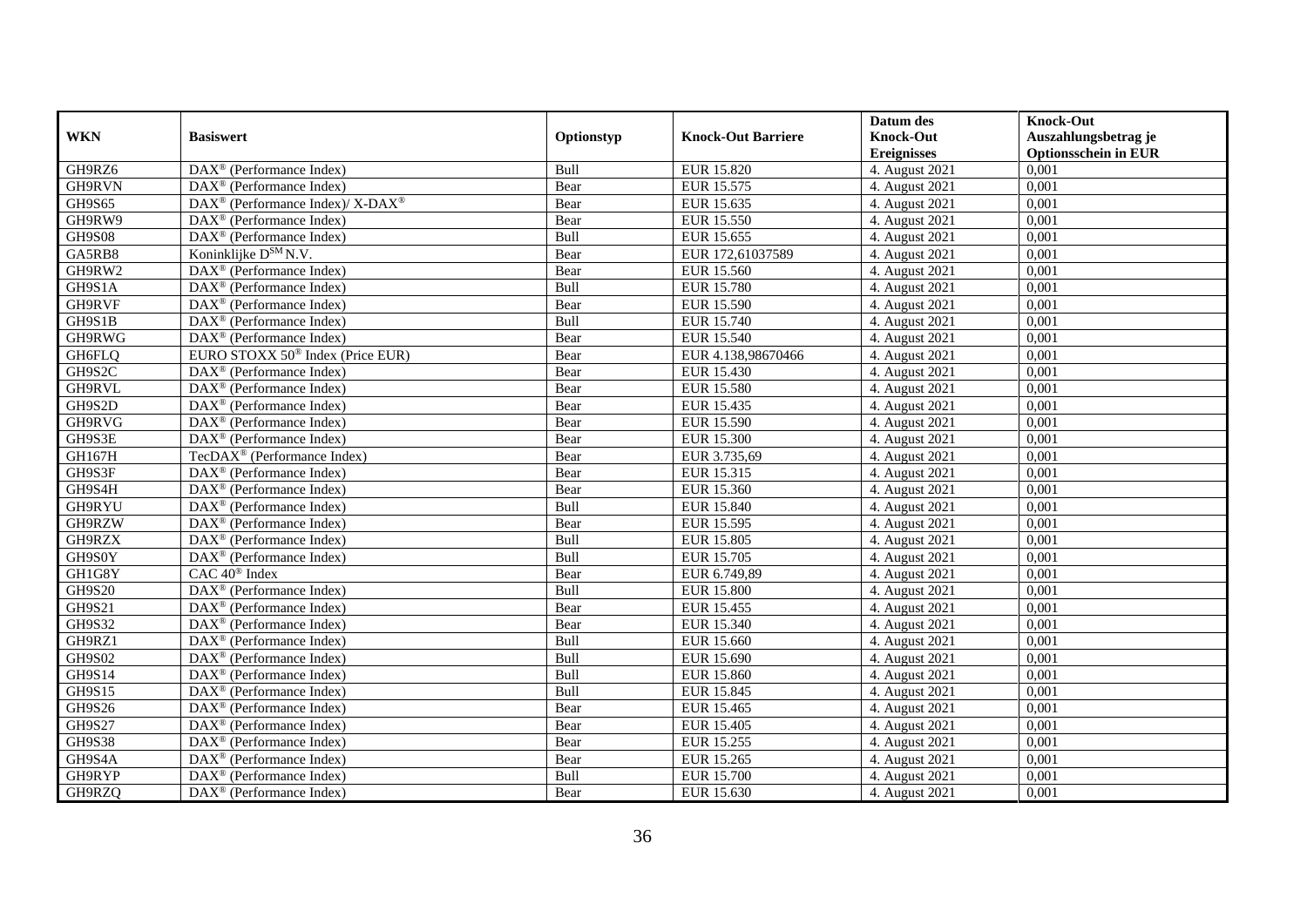|               |                                                         |            |                           | Datum des          | <b>Knock-Out</b>            |
|---------------|---------------------------------------------------------|------------|---------------------------|--------------------|-----------------------------|
| <b>WKN</b>    | <b>Basiswert</b>                                        | Optionstyp | <b>Knock-Out Barriere</b> | <b>Knock-Out</b>   | Auszahlungsbetrag je        |
|               |                                                         |            |                           | <b>Ereignisses</b> | <b>Optionsschein in EUR</b> |
| GH9RZR        | DAX <sup>®</sup> (Performance Index)                    | Bear       | EUR 15.605                | 4. August 2021     | 0,001                       |
| GH9S0S        | $\text{DAX}^{\circledast}$ (Performance Index)          | Bull       | <b>EUR 15.830</b>         | 4. August 2021     | 0,001                       |
| GH9S0T        | $DAX^{\circledR}$ (Performance Index)                   | Bull       | EUR 15.815                | 4. August $2021$   | 0,001                       |
| GH9S1U        | DAX <sup>®</sup> (Performance Index)                    | Bear       | EUR 15.505                | 4. August 2021     | 0,001                       |
| GH9S1V        | DAX <sup>®</sup> (Performance Index)                    | Bull       | EUR 15.810                | 4. August 2021     | 0,001                       |
| GH9S2W        | $\text{DAX}^{\textcircled{D}}$ (Performance Index)      | Bear       | EUR 15.320                | 4. August 2021     | 0,001                       |
| GH9S2X        | $DAX^{\otimes}$ (Performance Index)                     | Bear       | EUR 15.330                | 4. August 2021     | 0,001                       |
| GH9RZC        | $\overline{\text{DAX}}^{\textcirc}$ (Performance Index) | Bull       | EUR 15.675                | 4. August 2021     | 0,001                       |
| GH9RZD        | $\text{DAX}^{\circledast}$ (Performance Index)          | Bull       | EUR 15.790                | 4. August 2021     | 0,001                       |
| GH9S0E        | DAX <sup>®</sup> (Performance Index)                    | Bull       | EUR 15.725                | 4. August 2021     | 0.001                       |
| GH9S0F        | $\overline{\text{DAX}^{\otimes}}$ (Performance Index)   | Bull       | EUR 15.785                | 4. August 2021     | 0,001                       |
| GH9S1H        | $\overline{\text{DAX}^{\otimes}}$ (Performance Index)   | Bear       | EUR 15.550                | 4. August 2021     | 0,001                       |
| GH9S2J        | $\text{DAX}^{\textcircled{n}}$ (Performance Index)      | Bear       | EUR 15.355                | 4. August 2021     | 0,001                       |
| GH9S2K        | DAX <sup>®</sup> (Performance Index)                    | Bear       | EUR 15.440                | 4. August 2021     | 0.001                       |
| GH9RZP        | $\overline{\text{DAX}^{\otimes}}$ (Performance Index)   | Bear       | EUR 15.575                | 4. August 2021     | 0,001                       |
| GH9S0Q        | DAX <sup>®</sup> (Performance Index)                    | Bull       | EUR 15.745                | 4. August 2021     | 0,001                       |
| GH9S1S        | DAX <sup>®</sup> (Performance Index)                    | Bear       | EUR 15.470                | 4. August 2021     | 0,001                       |
| GH9S1T        | DAX <sup>®</sup> (Performance Index)                    | Bear       | EUR 15.495                | 4. August 2021     | 0,001                       |
| GH9S2U        | $\text{DAX}^{\otimes}$ (Performance Index)              | Bear       | <b>EUR 15.285</b>         | 4. August 2021     | 0,001                       |
| GH9S2V        | $\text{DAX}^{\otimes}$ (Performance Index)              | Bear       | EUR 15.290                | 4. August 2021     | 0,001                       |
| GH9RYY        | DAX <sup>®</sup> (Performance Index)                    | Bull       | EUR 15.730                | 4. August 2021     | 0,001                       |
| <b>GH9S00</b> | $DAX^{\circledR}$ (Performance Index)                   | Bear       | EUR 15.625                | 4. August 2021     | 0,001                       |
| <b>GH9S01</b> | $\text{DAX}^{\textcircled{D}}$ (Performance Index)      | Bull       | <b>EUR 15.750</b>         | 4. August 2021     | 0,001                       |
| <b>GH9S12</b> | $\text{DAX}^{\textcircled{p}}$ (Performance Index)      | Bull       | <b>EUR 15.680</b>         | 4. August 2021     | 0,001                       |
| GH9S13        | $DAX^{\circledR}$ (Performance Index)                   | Bull       | EUR 15.765                | 4. August 2021     | 0,001                       |
| GH9S24        | DAX <sup>®</sup> (Performance Index)                    | Bear       | <b>EUR 15.480</b>         | 4. August 2021     | 0,001                       |
| <b>GH9S25</b> | DAX <sup>®</sup> (Performance Index)                    | Bear       | <b>EUR 15.400</b>         | 4. August 2021     | 0,001                       |
| <b>GH9S36</b> | DAX <sup>®</sup> (Performance Index)                    | Bear       | EUR 15.270                | 4. August 2021     | 0,001                       |
| GH9S37        | DAX <sup>®</sup> (Performance Index)                    | Bear       | EUR 15.370                | 4. August 2021     | 0,001                       |
| GH8PJA        | Delivery Hero SE                                        | Bear       | EUR 130,81196348          | 4. August 2021     | 0,001                       |
| GH9RZ8        | $\overline{\text{DAX}}^{\textcirc}$ (Performance Index) | Bear       | EUR 15.615                | 4. August 2021     | 0,001                       |
| GH9S0B        | DAX <sup>®</sup> (Performance Index)                    | Bear       | EUR 15.610                | 4. August 2021     | 0,001                       |
| GH9S1C        | DAX <sup>®</sup> (Performance Index)                    | Bull       | EUR 15.795                | 4. August 2021     | 0,001                       |
| GH8PJ7        | Delivery Hero SE                                        | Bear       | EUR 131,41960358          | 4. August 2021     | 0,001                       |
| GH9S2E        | $\text{DAX}^{\textcircled{n}}$ (Performance Index)      | Bear       | EUR 15.420                | 4. August 2021     | 0,001                       |
| GH9S2F        | DAX <sup>®</sup> (Performance Index)                    | Bear       | EUR 15.545                | 4. August 2021     | 0,001                       |
| GH9S3G        | $\text{DAX}^{\otimes}$ (Performance Index)              | Bear       | EUR 15.275                | 4. August 2021     | 0,001                       |
| GH9RZE        | $\text{DAX}^{\textcircled{n}}$ (Performance Index)      | Bear       | EUR 15.640                | 4. August 2021     | 0,001                       |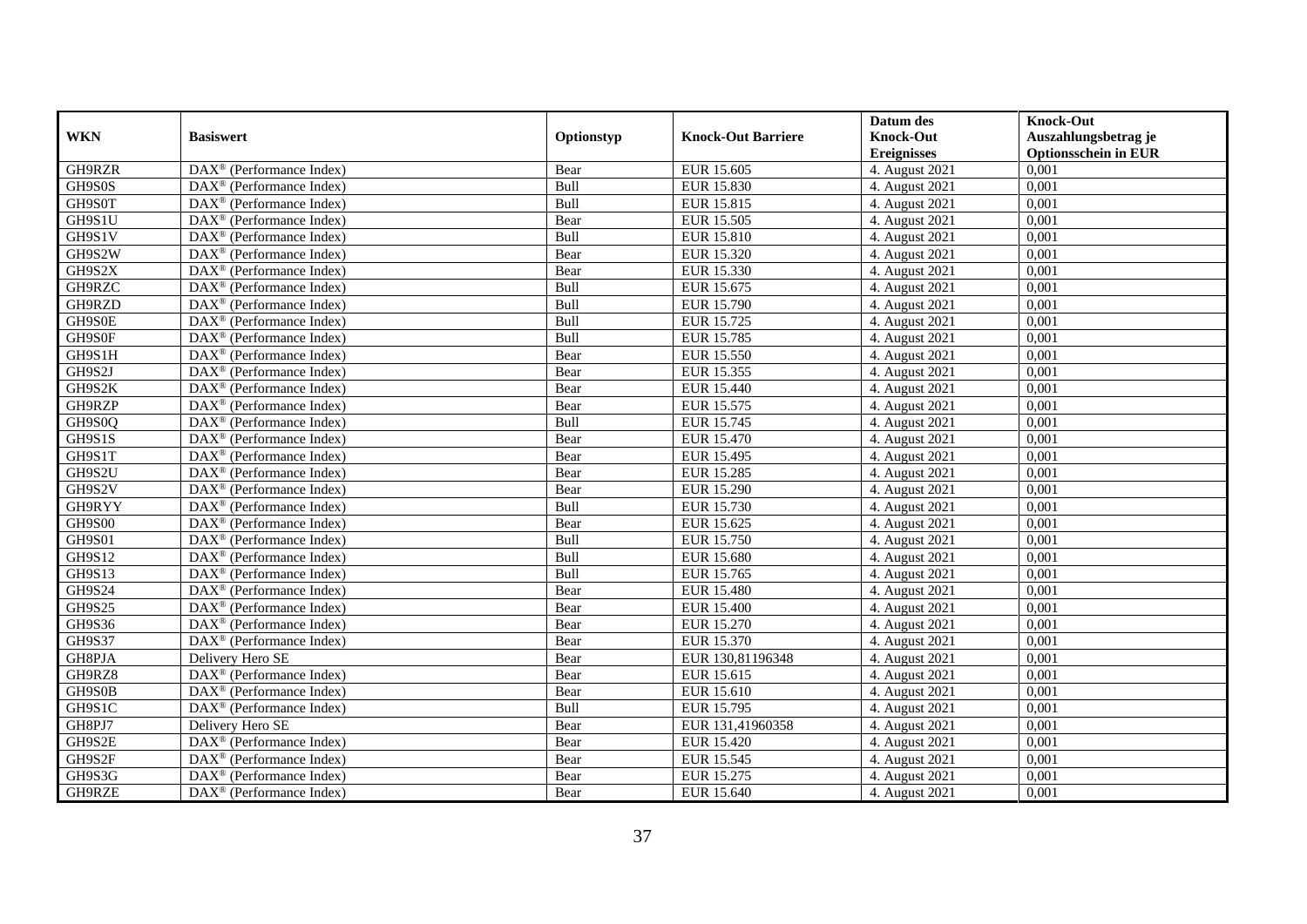|               |                                                         |            |                           | Datum des          | <b>Knock-Out</b>            |
|---------------|---------------------------------------------------------|------------|---------------------------|--------------------|-----------------------------|
| <b>WKN</b>    | <b>Basiswert</b>                                        | Optionstyp | <b>Knock-Out Barriere</b> | <b>Knock-Out</b>   | Auszahlungsbetrag je        |
|               |                                                         |            |                           | <b>Ereignisses</b> | <b>Optionsschein in EUR</b> |
| GH9S1J        | DAX <sup>®</sup> (Performance Index)                    | Bear       | EUR 15.530                | 4. August 2021     | 0,001                       |
| GH9S1K        | $DAX^{\circledR}$ (Performance Index)                   | Bear       | <b>EUR 15.490</b>         | 4. August 2021     | 0,001                       |
| GH9S2L        | DAX <sup>®</sup> (Performance Index)                    | Bear       | EUR 15.365                | 4. August 2021     | 0,001                       |
| GH9S2M        | $\text{DAX}^{\otimes}$ (Performance Index)              | Bear       | EUR 15.485                | 4. August 2021     | 0,001                       |
| GH9RYW        | DAX <sup>®</sup> (Performance Index)                    | Bull       | EUR 15.670                | 4. August 2021     | 0,001                       |
| GH9RYX        | $\text{DAX}^{\textcircled{n}}$ (Performance Index)      | Bull       | EUR 15.775                | 4. August 2021     | 0,001                       |
| GH9RZY        | $\text{DAX}^{\textcircled{n}}$ (Performance Index)      | Bear       | EUR 15.600                | 4. August 2021     | 0,001                       |
| GH9RZZ        | $DAX^{\otimes}$ (Performance Index)                     | Bear       | EUR 15.570                | 4. August 2021     | 0,001                       |
| <b>GH9S22</b> | $\text{DAX}^{\textcircled{D}}$ (Performance Index)      | Bear       | EUR 15.445                | 4. August 2021     | 0,001                       |
| GH9S23        | $DAX^{\otimes}$ (Performance Index)                     | Bear       | EUR 15.460                | 4. August 2021     | 0,001                       |
| <b>GH9S34</b> | DAX <sup>®</sup> (Performance Index)                    | Bear       | EUR 15.250                | 4. August 2021     | 0,001                       |
| <b>GH9S35</b> | $\overline{\text{DAX}^{\otimes}}$ (Performance Index)   | Bear       | EUR 15.260                | 4. August 2021     | 0,001                       |
| GH9S47        | $\text{DAX}^{\textcircled{n}}$ (Performance Index)      | Bear       | EUR 15.310                | 4. August 2021     | 0,001                       |
| GH9RZ4        | DAX <sup>®</sup> (Performance Index)                    | Bear       | EUR 15.660                | 4. August 2021     | 0,001                       |
| <b>GH9S07</b> | DAX <sup>®</sup> (Performance Index)                    | Bull       | EUR 15.735                | 4. August 2021     | 0,001                       |
| GH9S2A        | DAX <sup>®</sup> (Performance Index)                    | Bear       | EUR 15.410                | 4. August 2021     | 0,001                       |
| GH9S2B        | DAX <sup>®</sup> (Performance Index)                    | Bear       | EUR 15.525                | 4. August 2021     | 0,001                       |
| GH9S3C        | $\overline{\text{DAX}}^{\textcirc}$ (Performance Index) | Bear       | EUR 15.280                | 4. August 2021     | 0,001                       |
| GH9RYT        | DAX <sup>®</sup> (Performance Index)                    | Bull       | EUR 15.855                | 4. August 2021     | 0,001                       |
| GH9RZU        | DAX <sup>®</sup> (Performance Index)                    | Bear       | EUR 15.565                | 4. August 2021     | 0,001                       |
| GH9RZV        | DAX <sup>®</sup> (Performance Index)                    | Bear       | EUR 15.620                | 4. August 2021     | 0,001                       |
| GH9S0W        | $\overline{\text{DAX}^{\otimes}}$ (Performance Index)   | Bear       | <b>EUR 15.650</b>         | 4. August 2021     | 0,001                       |
| GH9S1Y        | $\text{DAX}^{\circledast}$ (Performance Index)          | Bear       | EUR 15.450                | 4. August 2021     | 0,001                       |
| GH9S1Z        | DAX <sup>®</sup> (Performance Index)                    | Bear       | EUR 15.540                | 4. August 2021     | 0,001                       |
| <b>GH9S30</b> | DAX <sup>®</sup> (Performance Index)                    | Bear       | EUR 15.245                | 4. August 2021     | 0,001                       |
| GH9S31        | $\text{DAX}^{\otimes}$ (Performance Index)              | Bear       | EUR 15.345                | 4. August 2021     | 0,001                       |
| GH9RYQ        | $\text{DAX}^{\circledast}$ (Performance Index)          | Bull       | EUR 15.645                | 4. August 2021     | 0,001                       |
| GH9RYR        | $\text{DAX}^{\textcircled{D}}$ (Performance Index)      | Bull       | EUR 15.760                | 4. August 2021     | 0.001                       |
| GH9RZS        | $\text{DAX}^{\textcircled{D}}$ (Performance Index)      | Bear       | <b>EUR 15.590</b>         | 4. August 2021     | 0,001                       |
| GH9RZT        | $DAX^{\otimes}$ (Performance Index)                     | Bear       | EUR 15.585                | 4. August 2021     | 0,001                       |
| GH9S0V        | DAX <sup>®</sup> (Performance Index)                    | Bull       | EUR 15.685                | 4. August 2021     | 0,001                       |
| GH9S1W        | $\text{DAX}^{\otimes}$ (Performance Index)              | Bear       | EUR 15.515                | 4. August 2021     | 0.001                       |
| GH9S1X        | $\overline{\text{DAX}^{\otimes}}$ (Performance Index)   | Bear       | EUR 15.475                | 4. August 2021     | 0,001                       |
| GH9S2Y        | DAX <sup>®</sup> (Performance Index)                    | Bear       | EUR 15.325                | 4. August 2021     | 0,001                       |
| GH9S2Z        | $\text{DAX}^{\textcircled{n}}$ (Performance Index)      | Bear       | EUR 15.335                | 4. August 2021     | 0,001                       |
| GH9RZA        | $\text{DAX}^{\textcircled{n}}$ (Performance Index)      | Bear       | <b>EUR 15.580</b>         | 4. August 2021     | 0,001                       |
| GH9RZB        | $\text{DAX}^{\otimes}$ (Performance Index)              | Bear       | EUR 15.560                | 4. August 2021     | 0,001                       |
| GH9S0C        | DAX <sup>®</sup> (Performance Index)                    | Bull       | EUR 15.770                | 4. August 2021     | 0,001                       |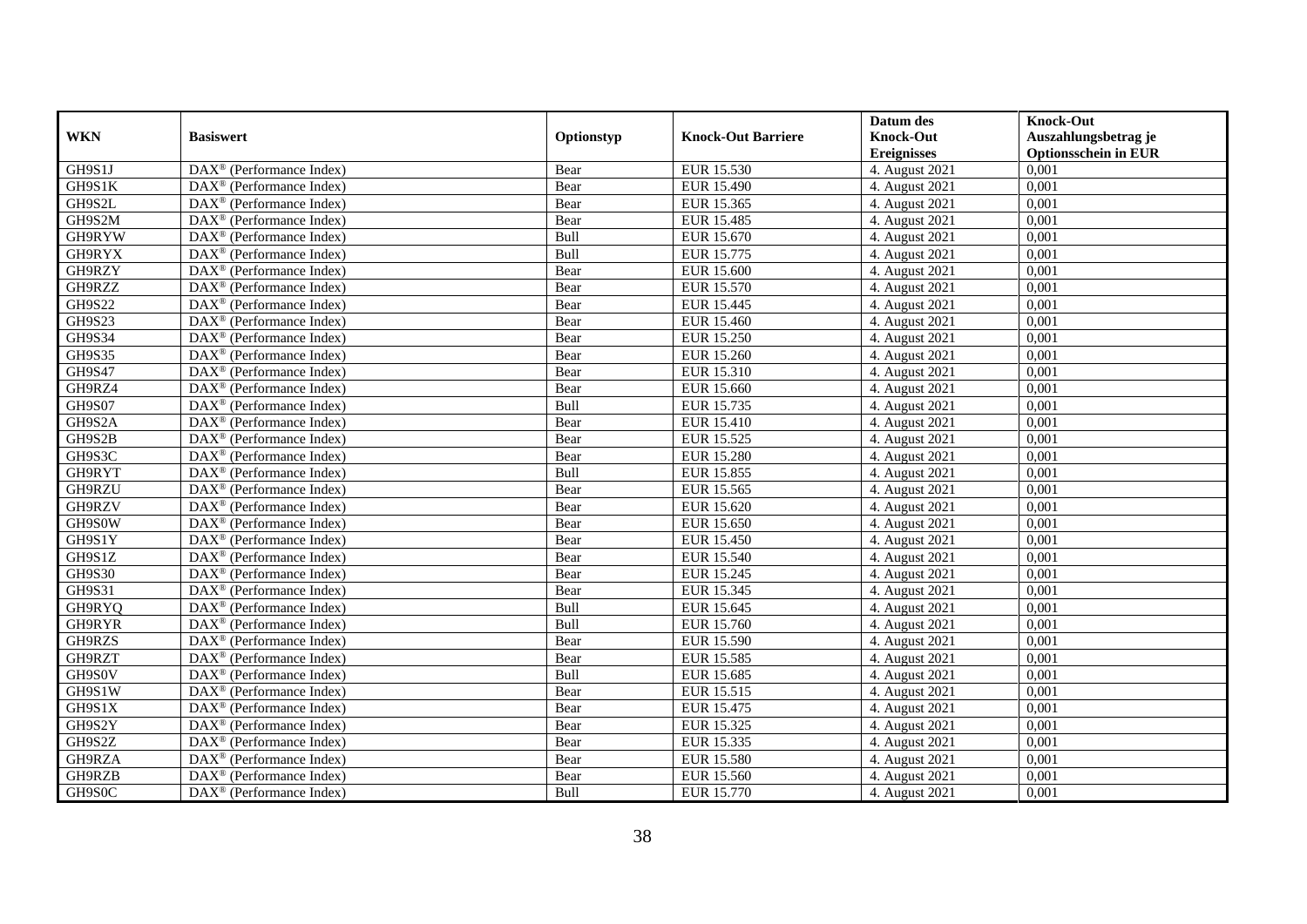|               |                                                                    |            |                           | Datum des          | <b>Knock-Out</b>            |
|---------------|--------------------------------------------------------------------|------------|---------------------------|--------------------|-----------------------------|
| <b>WKN</b>    | <b>Basiswert</b>                                                   | Optionstyp | <b>Knock-Out Barriere</b> | <b>Knock-Out</b>   | Auszahlungsbetrag je        |
|               |                                                                    |            |                           | <b>Ereignisses</b> | <b>Optionsschein in EUR</b> |
| GH9S0D        | $\overline{\text{DAX}}^{\textcircled{}}$ (Performance Index)       | Bull       | EUR 15.665                | 4. August 2021     | 0,001                       |
| GH9S1E        | $DAX^{\circledR}$ (Performance Index)                              | Bull       | EUR 15.825                | 4. August 2021     | 0,001                       |
| GH9S1F        | $DAX^{\circledR}$ (Performance Index)                              | Bull       | EUR 15.715                | 4. August $2021$   | 0,001                       |
| GH9S2G        | DAX <sup>®</sup> (Performance Index)                               | Bear       | <b>EUR 15.380</b>         | 4. August 2021     | 0,001                       |
| GH9S2H        | DAX <sup>®</sup> (Performance Index)                               | Bear       | EUR 15.425                | 4. August 2021     | 0,001                       |
| GH9RZH        | $\text{DAX}^{\textcircled{p}}$ (Performance Index)                 | Bull       | EUR 15.755                | 4. August 2021     | 0,001                       |
| GH9S0J        | $DAX^{\otimes}$ (Performance Index)                                | Bull       | EUR 15.710                | 4. August 2021     | 0,001                       |
| GH9S1M        | $\overline{\text{DAX}}^{\textcirc}$ (Performance Index)            | Bear       | EUR 15.535                | 4. August 2021     | 0,001                       |
| GH9S1N        | $\text{DAX}^{\circledast}$ (Performance Index)                     | Bear       | <b>EUR 15.500</b>         | 4. August 2021     | 0,001                       |
| GH9S2N        | DAX <sup>®</sup> (Performance Index)                               | Bear       | EUR 15.395                | 4. August 2021     | 0.001                       |
| GH9S2P        | $\overline{\text{DAX}^{\otimes}}$ (Performance Index)              | Bear       | EUR 15.390                | 4. August 2021     | 0,001                       |
| GH9S2Q        | DAX <sup>®</sup> (Performance Index)                               | Bear       | EUR 15.385                | 4. August 2021     | 0,001                       |
| GH9S4S        | $\text{DAX}^{\textcircled{n}}$ (Performance Index)                 | Bear       | EUR 15.305                | 4. August 2021     | 0,001                       |
| GH9RZK        | DAX <sup>®</sup> (Performance Index)                               | Bull       | EUR 15.695                | 4. August 2021     | 0.001                       |
| GH9RZL        | DAX <sup>®</sup> (Performance Index)                               | Bear       | EUR 15.655                | 4. August 2021     | 0,001                       |
| GH9S0M        | DAX <sup>®</sup> (Performance Index)                               | Bull       | EUR 15.650                | 4. August 2021     | 0,001                       |
| GH9S0N        | $\text{DAX}^{\textcircled{p}}$ (Performance Index)                 | Bull       | EUR 15.720                | 4. August 2021     | 0,001                       |
| GH9S0P        | DAX <sup>®</sup> (Performance Index)                               | Bull       | <b>EUR 15.850</b>         | 4. August 2021     | 0,001                       |
| GH9S1P        | $\text{DAX}^{\circledast}$ (Performance Index)                     | Bear       | EUR 15.635                | 4. August 2021     | 0,001                       |
| GH9S1Q        | $\text{DAX}^{\circledast}$ (Performance Index)                     | Bear       | EUR 15.510                | 4. August 2021     | 0,001                       |
| GH9S1R        | DAX <sup>®</sup> (Performance Index)                               | Bear       | EUR 15.520                | 4. August 2021     | 0,001                       |
| GH9S2R        | $DAX^{\circledR}$ (Performance Index)                              | Bear       | EUR 15.350                | 4. August 2021     | 0,001                       |
| GH9S2S        | $\text{DAX}^{\textcircled{p}}$ (Performance Index)                 | Bear       | EUR 15.375                | 4. August 2021     | 0,001                       |
| GH9S2T        | $\text{DAX}^{\textcircled{p}}$ (Performance Index)                 | Bear       | <b>EUR 15.295</b>         | 4. August 2021     | 0,001                       |
| GH9S5U        | $\text{DAX}^{\circledast}$ (Performance Index)/ X-DAX <sup>®</sup> | Bear       | EUR 15.660                | 4. August 2021     | 0,001                       |
| GH8YEE        | Hugo Boss AG                                                       | Bear       | EUR 52,94421532           | 4. August 2021     | 0,001                       |
| GH8YDW        | Hugo Boss AG                                                       | Bear       | EUR 52,68497811           | 4. August 2021     | 0,001                       |
| GH9CFV        | <b>SAP SE</b>                                                      | Bear       | EUR 123,5702114           | 4. August 2021     | 0,001                       |
| GH85TB        | Puma SE                                                            | Bear       | EUR 107,44358405          | 4. August 2021     | 0,001                       |
| GH5LEM        | Commerzbank AG                                                     | Bull       | EUR 5,19197482            | 4. August 2021     | 0,001                       |
| GH9LM0        | MorphoSys AG                                                       | Bull       | EUR 45,04359009           | 4. August 2021     | 0,001                       |
| GH5LEG        | Commerzbank AG                                                     | Bull       | EUR 5,25234662            | 4. August 2021     | 0,001                       |
| <b>GH5LEL</b> | Commerzbank AG                                                     | Bull       | EUR 5,22216075            | 4. August 2021     | 0,001                       |
| GH8DFU        | Siemens AG                                                         | Bear       | EUR 136,80581258          | 4. August 2021     | 0,001                       |
| GH8LHN        | Koninklijke Philips N.V.                                           | Bull       | EUR 38,03049085           | 4. August 2021     | 0,001                       |
| <b>GH84E8</b> | Merck KGaA                                                         | Bear       | EUR 175,42501617          | 4. August 2021     | 0,001                       |
| GH8XPA        | Cotton No. 2 Future (Generic Front Month Future)                   | Bear       | USD 0.9                   | 4. August 2021     | 0,001                       |
| GH9S19        | $\text{DAX}^{\textcircled{n}}$ (Performance Index)                 | Bear       | EUR 15.675                | 4. August 2021     | 0,001                       |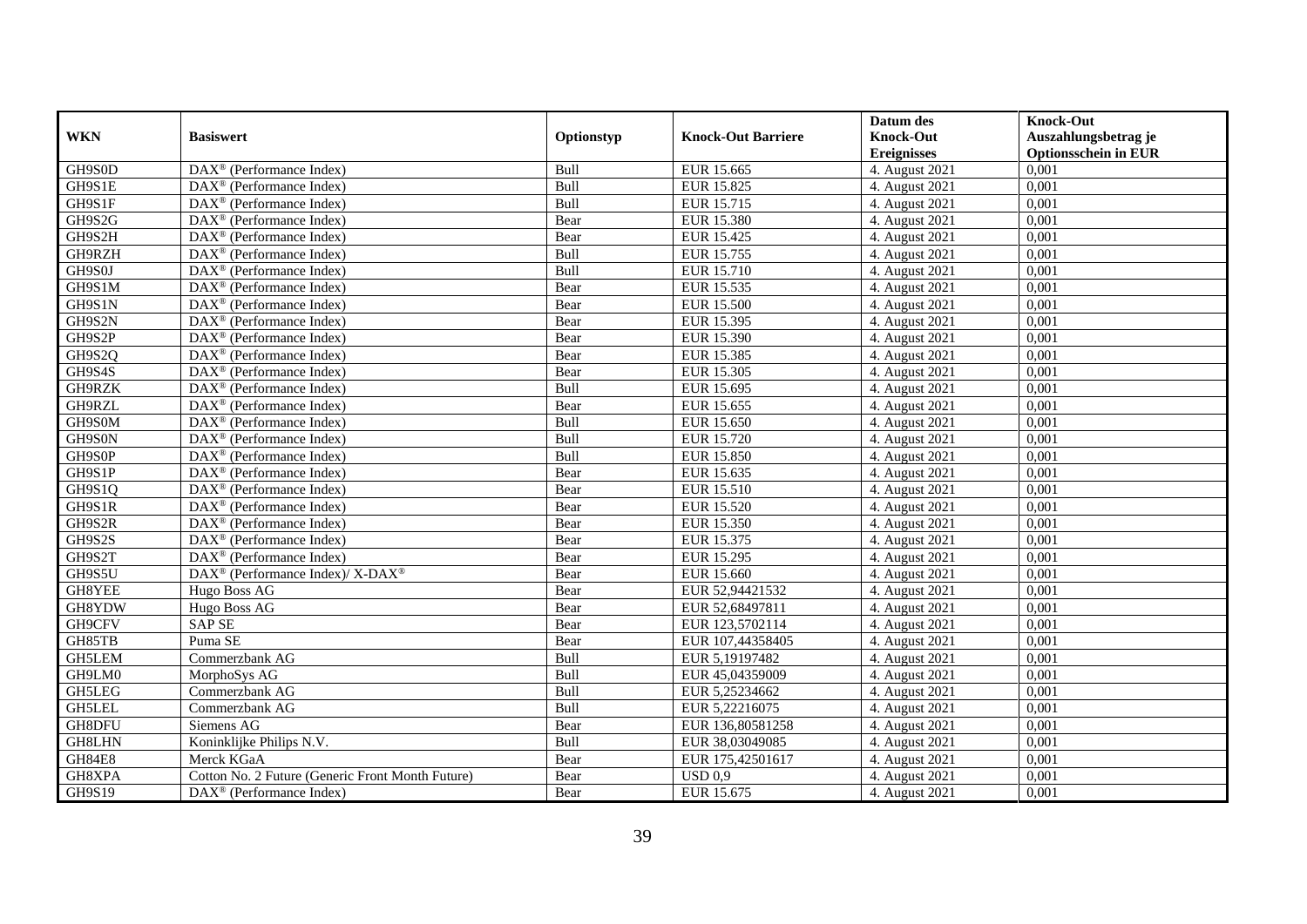|               |                                                                                         |            |                           | Datum des          | <b>Knock-Out</b>            |
|---------------|-----------------------------------------------------------------------------------------|------------|---------------------------|--------------------|-----------------------------|
| <b>WKN</b>    | <b>Basiswert</b>                                                                        | Optionstyp | <b>Knock-Out Barriere</b> | <b>Knock-Out</b>   | Auszahlungsbetrag je        |
|               |                                                                                         |            |                           | <b>Ereignisses</b> | <b>Optionsschein in EUR</b> |
| GH9S5N        | DAX <sup>®</sup> (Performance Index)/ X-DAX <sup>®</sup>                                | Bear       | EUR 15.675                | 4. August 2021     | 0,001                       |
| <b>GH167K</b> | TecDAX <sup>®</sup> (Performance Index)                                                 | Bear       | EUR 3.739,1               | 4. August 2021     | 0,001                       |
| GH9S0L        | $DAX^{\circledR}$ (Performance Index)                                                   | Bear       | EUR 15.670                | 4. August $2021$   | 0,001                       |
| GH6CUQ        | CAC 40 <sup>®</sup> Index                                                               | Bear       | EUR 6.759,05              | 4. August 2021     | 0,001                       |
| <b>GH1DYT</b> | EURO STOXX 50 <sup>®</sup> Index (Price EUR)                                            | Bear       | EUR 4.142,90532291        | 4. August 2021     | 0,001                       |
| GH9S5P        | $\text{DAX}^{\textcircled{\tiny{\textcircled{\tiny \dag}}}}$ (Performance Index)/X-DAX® | Bear       | EUR 15.670                | 4. August 2021     | 0,001                       |
| GH9RZM        | $DAX^{\otimes}$ (Performance Index)                                                     | Bear       | EUR 15.665                | 4. August 2021     | 0,001                       |
| GH9S5Q        | DAX <sup>®</sup> (Performance Index)/ X-DAX <sup>®</sup>                                | Bear       | EUR 15.665                | 4. August 2021     | 0,001                       |
| GH9MYM        | $\text{DAX}^{\textcircled{n}}$ (Performance Index)                                      | Bear       | EUR 15.625                | 4. August 2021     | 0,001                       |
| GH9MYN        | DAX <sup>®</sup> (Performance Index)                                                    | Bear       | EUR 15.625                | 4. August 2021     | 0.001                       |
| GH9MYW        | $\overline{\text{DAX}^{\otimes}}$ (Performance Index)                                   | Bear       | EUR 15.620                | 4. August 2021     | 0,001                       |
| GH9MYX        | DAX <sup>®</sup> (Performance Index)                                                    | Bear       | EUR 15.620                | 4. August 2021     | 0,001                       |
| GH9MYT        | $\text{DAX}^{\textcircled{n}}$ (Performance Index)                                      | Bear       | EUR 15.620                | 4. August 2021     | 0,001                       |
| GH9MYU        | DAX <sup>®</sup> (Performance Index)                                                    | Bear       | EUR 15.620                | 4. August 2021     | 0.001                       |
| GH9MYV        | DAX <sup>®</sup> (Performance Index)                                                    | Bear       | EUR 15.620                | 4. August 2021     | 0,001                       |
| GH9MY3        | DAX <sup>®</sup> (Performance Index)                                                    | Bear       | <b>EUR 15.650</b>         | 4. August 2021     | 0,001                       |
| GH0J7K        | MDAX <sup>®</sup> (Performance Index)                                                   | Bear       | EUR 35.456,98863994       | 4. August 2021     | 0,001                       |
| GH9MY4        | DAX <sup>®</sup> (Performance Index)                                                    | Bear       | EUR 15.650                | 4. August 2021     | 0,001                       |
| GH9MY1        | $\text{DAX}^{\otimes}$ (Performance Index)                                              | Bear       | EUR 15.660                | 4. August 2021     | 0,001                       |
| GH9MY2        | $\text{DAX}^{\otimes}$ (Performance Index)                                              | Bear       | EUR 15.660                | 4. August 2021     | 0,001                       |
| GH9MZ3        | DAX <sup>®</sup> (Performance Index)                                                    | Bear       | EUR 15.610                | 4. August 2021     | 0,001                       |
| GH9MZ4        | $DAX^{\circledR}$ (Performance Index)                                                   | Bear       | EUR 15.610                | 4. August 2021     | 0,001                       |
| GH9MYH        | $\text{DAX}^{\textcircled{D}}$ (Performance Index)                                      | Bear       | EUR 15.630                | 4. August 2021     | 0,001                       |
| GH9MYD        | $\text{DAX}^{\textcircled{p}}$ (Performance Index)                                      | Bear       | EUR 15.640                | 4. August 2021     | 0,001                       |
| GH9MYE        | $\text{DAX}^{\textcircled{D}}$ (Performance Index)                                      | Bear       | EUR 15.640                | 4. August 2021     | 0,001                       |
| GH9MYB        | DAX <sup>®</sup> (Performance Index)                                                    | Bear       | EUR 15.640                | 4. August 2021     | 0,001                       |
| GH9MYC        | DAX <sup>®</sup> (Performance Index)                                                    | Bear       | EUR 15.640                | 4. August 2021     | 0,001                       |
| GH9MY5        | DAX <sup>®</sup> (Performance Index)                                                    | Bear       | EUR 15.650                | 4. August 2021     | 0,001                       |
| GH9MY6        | $\text{DAX}^{\otimes}$ (Performance Index)                                              | Bear       | EUR 15.650                | 4. August 2021     | 0,001                       |
| GH9MYP        | $\text{DAX}^{\textcircled{n}}$ (Performance Index)                                      | Bear       | EUR 15.625                | 4. August 2021     | 0,001                       |
| GH9MYQ        | $DAX^{\otimes}$ (Performance Index)                                                     | Bear       | EUR 15.625                | 4. August 2021     | 0,001                       |
| GH9MXZ        | DAX <sup>®</sup> (Performance Index)                                                    | Bear       | EUR 15.660                | 4. August 2021     | 0,001                       |
| GH9MY0        | $\overline{\text{DAX}^{\otimes}}$ (Performance Index)                                   | Bear       | EUR 15.660                | 4. August 2021     | 0,001                       |
| GH9MZ2        | $\overline{\text{DAX}}^{\textcirc}$ (Performance Index)                                 | Bear       | EUR 15.610                | 4. August 2021     | 0,001                       |
| GH9MZ1        | $\text{DAX}^{\textcircled{n}}$ (Performance Index)                                      | Bear       | EUR 15.610                | 4. August 2021     | 0,001                       |
| GH9MYA        | DAX <sup>®</sup> (Performance Index)                                                    | Bear       | EUR 15.640                | 4. August 2021     | 0,001                       |
| GH9MY9        | $\text{DAX}^{\otimes}$ (Performance Index)                                              | Bear       | EUR 15.640                | 4. August 2021     | 0,001                       |
| GH9MXY        | $\text{DAX}^{\textcircled{n}}$ (Performance Index)                                      | Bear       | EUR 15.660                | 4. August 2021     | 0,001                       |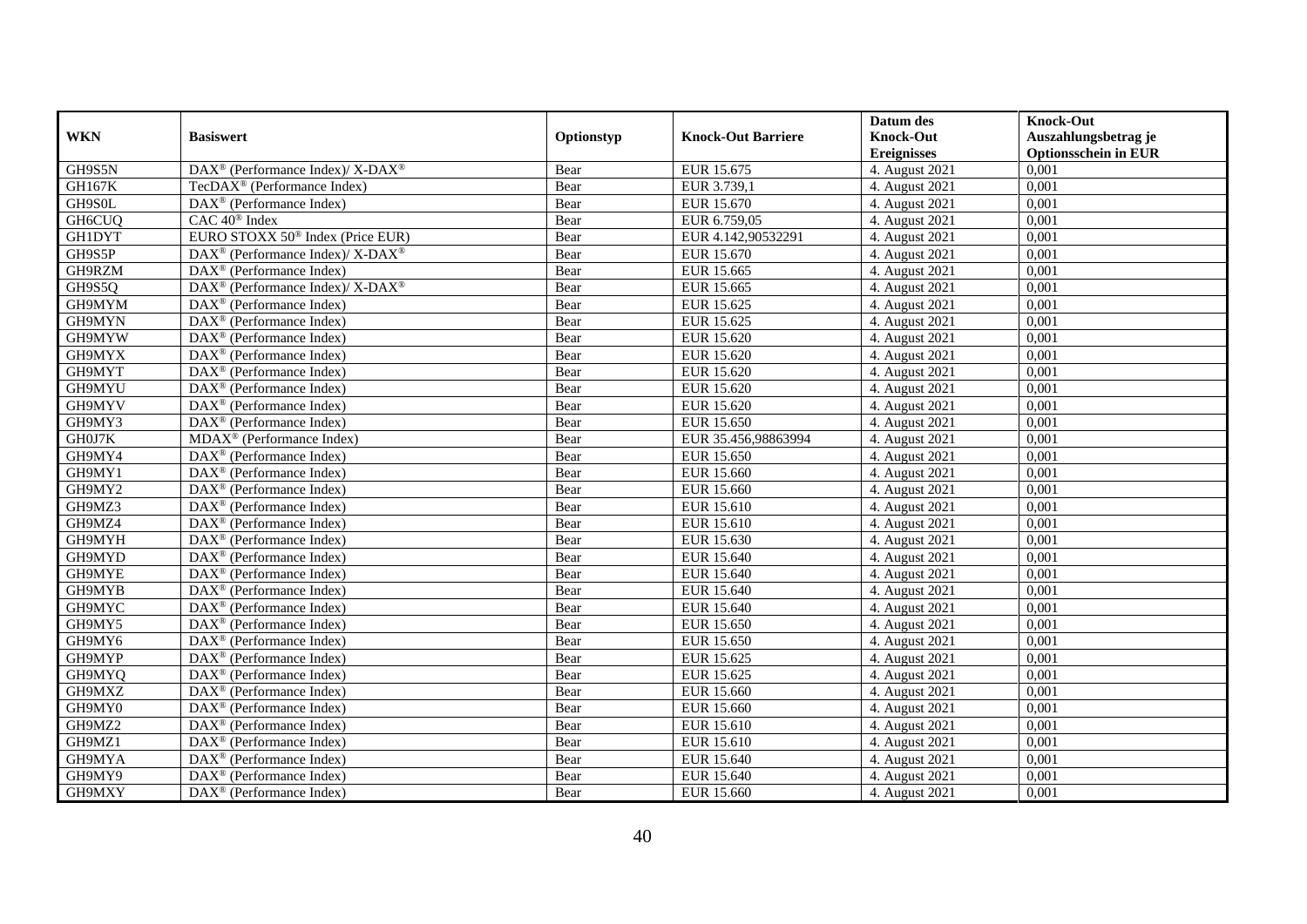|            |                                                           |            |                           | Datum des          | <b>Knock-Out</b>            |
|------------|-----------------------------------------------------------|------------|---------------------------|--------------------|-----------------------------|
| <b>WKN</b> | <b>Basiswert</b>                                          | Optionstyp | <b>Knock-Out Barriere</b> | <b>Knock-Out</b>   | Auszahlungsbetrag je        |
|            |                                                           |            |                           | <b>Ereignisses</b> | <b>Optionsschein in EUR</b> |
| GH9MXX     | $\overline{\text{DAX}}^{\textcirc}$ (Performance Index)   | Bear       | EUR 15.660                | 4. August 2021     | 0,001                       |
| GH9MYZ     | $DAX^{\circledR}$ (Performance Index)                     | Bear       | EUR 15.610                | 4. August 2021     | 0,001                       |
| GH9MZ0     | $DAX^{\circledR}$ (Performance Index)                     | Bear       | EUR 15.610                | 4. August 2021     | 0,001                       |
| GH9MYK     | $DAX^{\circledast}$ (Performance Index)                   | Bear       | EUR 15.625                | 4. August 2021     | 0,001                       |
| GH9MYL     | DAX <sup>®</sup> (Performance Index)                      | Bear       | EUR 15.625                | 4. August 2021     | 0,001                       |
| GH9MY8     | $\overline{\text{DAX}^{\otimes}}$ (Performance Index)     | Bear       | EUR 15.650                | 4. August 2021     | 0.001                       |
| GH9MY7     | $DAX^{\circledast}$ (Performance Index)                   | Bear       | EUR 15.650                | 4. August 2021     | 0,001                       |
| GH9MYS     | $DAX^{\circledR}$ (Performance Index)                     | Bear       | EUR 15.620                | 4. August 2021     | 0,001                       |
| GH9MYF     | $DAX^{\circledR}$ (Performance Index)                     | Bear       | EUR 15.630                | 4. August 2021     | 0,001                       |
| GH9MYG     | $DAX^{\circledR}$ (Performance Index)                     | Bear       | EUR 15.630                | 4. August 2021     | 0,001                       |
| GH9S5H     | DAX <sup>®</sup> (Performance Index)/ X-DAX <sup>®</sup>  | Bear       | <b>EUR 15.680</b>         | 4. August 2021     | 0,001                       |
| GH9RYS     | $\overline{\text{DAX}^{\otimes}}$ (Performance Index)     | Bear       | <b>EUR 15.680</b>         | 4. August 2021     | 0,001                       |
| GH8DFZ     | Siemens AG                                                | Bear       | EUR 137,46338915          | 4. August 2021     | 0,001                       |
| GH0J7M     | MDAX <sup>®</sup> (Performance Index)                     | Bear       | EUR 35.492,11784756       | 4. August 2021     | 0,001                       |
| GH9H15     | <b>AIXTRON SE</b>                                         | Bear       | EUR 22,95266481           | 4. August 2021     | 0,001                       |
| GH5LEP     | Commerzbank AG                                            | Bull       | EUR 5,16178891            | 4. August 2021     | 0,001                       |
| GH167J     | TecDAX <sup>®</sup> (Performance Index)                   | Bear       | EUR 3.742,61              | 4. August 2021     | 0,001                       |
| GH9H2P     | Nokia Ovi                                                 | Bear       | EUR 5.345864              | 4. August 2021     | 0,001                       |
| GH8BDT     | Infineon Technologies AG                                  | Bear       | EUR 33,87086008           | 4. August 2021     | 0,001                       |
| GC386V     | Koninklijke Philips N.V.                                  | Bull       | EUR 37,93661671           | 4. August 2021     | 0,001                       |
| GH9MXK     | DAX <sup>®</sup> (Performance Index)                      | Bear       | EUR 15.675                | 4. August 2021     | 0,001                       |
| GH0J7N     | $\overline{\text{MDAX}}$ <sup>®</sup> (Performance Index) | Bear       | EUR 35.521,8402973        | 4. August 2021     | 0,001                       |
| GH1G8S     | CAC 40 <sup>®</sup> Index                                 | Bear       | EUR 6.765,37              | 4. August 2021     | 0,001                       |
| GH167M     | TecDAX <sup>®</sup> (Performance Index)                   | Bear       | EUR 3.746,17              | 4. August 2021     | 0,001                       |
| GH9MXL     | $DAX^{\circledast}$ (Performance Index)                   | Bear       | EUR 15.675                | 4. August 2021     | 0,001                       |
| GH9MXU     | DAX <sup>®</sup> (Performance Index)                      | Bear       | EUR 15.670                | 4. August 2021     | 0,001                       |
| GH9MXV     | $DAX^{\circledast}$ (Performance Index)                   | Bear       | EUR 15.670                | 4. August 2021     | 0,001                       |
| GH9MXW     | $\text{DAX}^{\circledast}$ (Performance Index)            | Bear       | EUR 15.670                | 4. August 2021     | 0.001                       |
| GH9MXR     | DAX <sup>®</sup> (Performance Index)                      | Bear       | EUR 15.670                | 4. August 2021     | 0,001                       |
| GH9MXS     | $DAX^{\circledR}$ (Performance Index)                     | Bear       | EUR 15.670                | 4. August 2021     | 0,001                       |
| GH9MXT     | DAX <sup>®</sup> (Performance Index)                      | Bear       | EUR 15.670                | 4. August 2021     | 0,001                       |
| GH85Z2     | <b>ASML Holding N.V.</b>                                  | Bear       | EUR 660,37218166          | 4. August 2021     | 0.001                       |
| GH9MXG     | $DAX^{\circledR}$ (Performance Index)                     | Bear       | EUR 15.680                | 4. August 2021     | 0,001                       |
| GH7AL5     | LVMH Moët Hennessy Louis Vuitton SE                       | Bear       | EUR 702,46408824          | 4. August 2021     | 0,001                       |
| GH60YL     | Delivery Hero SE                                          | Bear       | EUR 132,40267758          | 4. August 2021     | 0,001                       |
| GH9MXM     | DAX <sup>®</sup> (Performance Index)                      | Bear       | EUR 15.675                | 4. August 2021     | 0,001                       |
| GH9MXN     | DAX <sup>®</sup> (Performance Index)                      | Bear       | EUR 15.675                | 4. August 2021     | 0,001                       |
| GH9MXJ     | $\text{DAX}^{\textcircled{}}$ (Performance Index)         | Bear       | <b>EUR 15.680</b>         | 4. August 2021     | 0,001                       |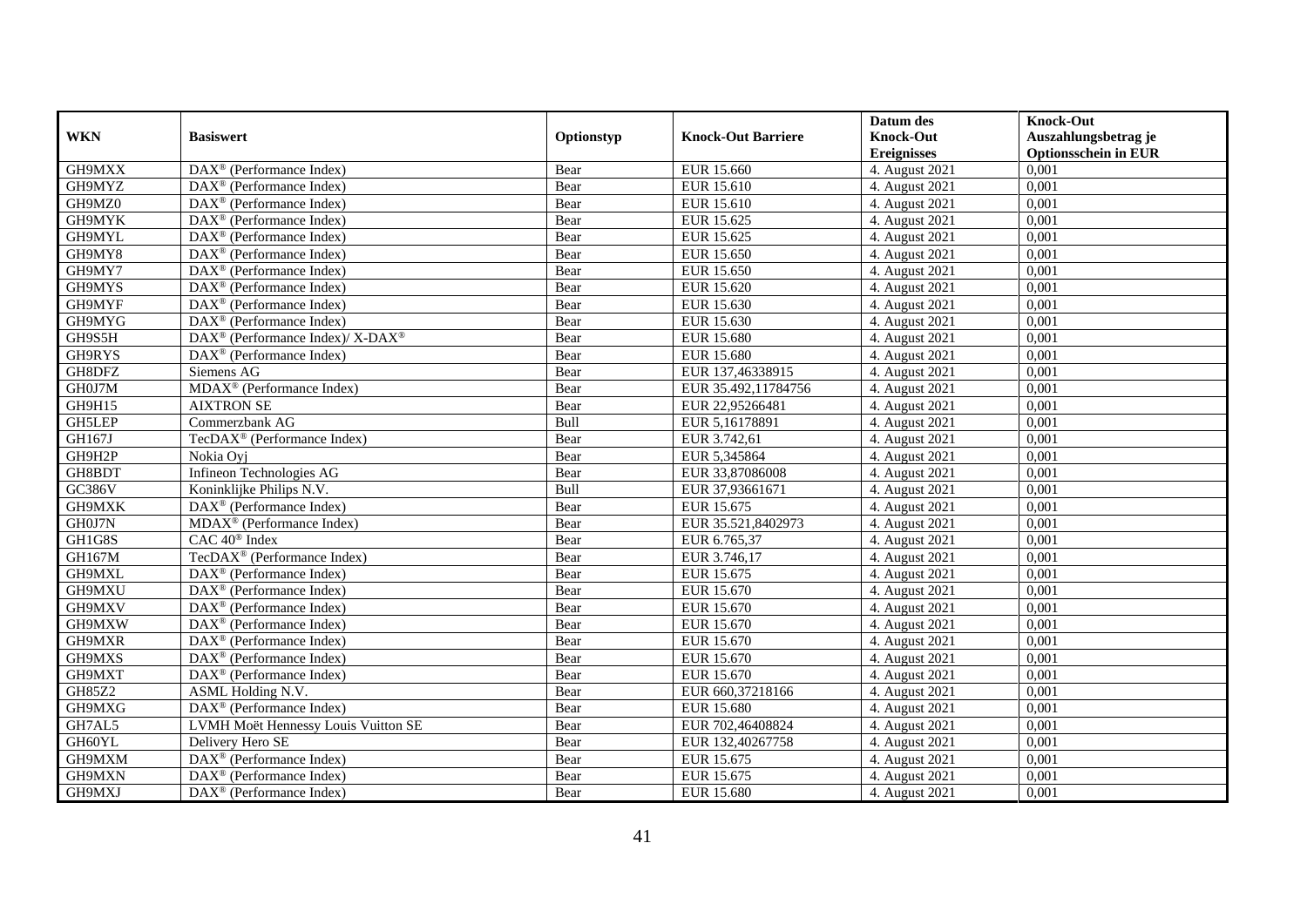|               |                                                       |             |                           | Datum des          | <b>Knock-Out</b>            |
|---------------|-------------------------------------------------------|-------------|---------------------------|--------------------|-----------------------------|
| <b>WKN</b>    | <b>Basiswert</b>                                      | Optionstyp  | <b>Knock-Out Barriere</b> | <b>Knock-Out</b>   | Auszahlungsbetrag je        |
|               |                                                       |             |                           | <b>Ereignisses</b> | <b>Optionsschein in EUR</b> |
| GH9MXH        | $\text{DAX}^{\textcircled{}}$ (Performance Index)     | Bear        | <b>EUR 15.680</b>         | 4. August 2021     | 0,001                       |
| GH9MXP        | $DAX^{\circledR}$ (Performance Index)                 | Bear        | EUR 15.675                | 4. August 2021     | 0,001                       |
| GH9MXQ        | DAX <sup>®</sup> (Performance Index)                  | Bear        | EUR 15.675                | 4. August 2021     | 0,001                       |
| GH8YD5        | Hugo Boss AG                                          | Bear        | EUR 53,20345253           | 4. August 2021     | 0,001                       |
| GH9RYV        | DAX <sup>®</sup> (Performance Index)                  | Bull        | EUR 15.625                | 4. August 2021     | 0,001                       |
| GH8YTH        | <b>ASML</b> Holding N.V.                              | Bear        | EUR 664,759957            | 4. August 2021     | 0.001                       |
| GH9QTW        | 1 Feinunze Platin, Feinheit mind. 0,9995              | Bull        | USD 1.048,305             | 4. August 2021     | 0,001                       |
| GH8LFX        | Koninklijke Philips N.V.                              | Bull        | EUR 37,6296425            | 4. August 2021     | 0,001                       |
| GH9LQ9        | Carl-Zeiss Meditec AG                                 | Bear        | EUR 193,81387333          | 4. August 2021     | 0,001                       |
| GH8BDV        | Infineon Technologies AG                              | Bear        | EUR 34,04021435           | 4. August 2021     | 0,001                       |
| GH8PFF        | Sartorius AG                                          | Bear        | EUR 533,064               | 4. August 2021     | 0,001                       |
| GH9HP4        | Capgemini SE                                          | Bear        | EUR 189,56651439          | 4. August 2021     | 0,001                       |
| GH7KSG        | Puma SE                                               | Bear        | EUR 108,12450604          | 4. August 2021     | 0,001                       |
| GH0J7P        | $MDAX^{\circledR}$ (Performance Index)                | Bear        | EUR 35.551,97487729       | 4. August 2021     | 0,001                       |
| <b>GH84E7</b> | Merck KGaA                                            | Bear        | EUR 176,22185934          | 4. August 2021     | 0,001                       |
| GH9S0R        | $\overline{\text{DAX}^{\otimes}}$ (Performance Index) | Bull        | EUR 15.635                | 4. August 2021     | 0,001                       |
| GH9RJQ        | COMPAGNIE DE SAINT GOBAIN SA                          | Bear        | EUR 62,53                 | 4. August 2021     | 0,001                       |
| GH9RYZ        | DAX <sup>®</sup> (Performance Index)                  | <b>Bull</b> | EUR 15.630                | 4. August 2021     | 0,001                       |
| GH9H11        | <b>AIXTRON SE</b>                                     | Bear        | EUR 23,05254585           | 4. August 2021     | 0,001                       |
| <b>GH167L</b> | TecDAX <sup>®</sup> (Performance Index)               | Bear        | EUR 3.752,88              | 4. August 2021     | 0,001                       |
| GB2HTQ        | TecDAX <sup>®</sup> (Performance Index)               | Bear        | EUR 3.757,3               | 4. August 2021     | 0,001                       |
| GH9RZF        | DAX <sup>®</sup> (Performance Index)                  | Bull        | EUR 15.620                | 4. August 2021     | 0,001                       |
| <b>GH167P</b> | TecDAX <sup>®</sup> (Performance Index)               | Bear        | EUR 3.749,5               | 4. August 2021     | 0,001                       |
| <b>GH9S06</b> | DAX <sup>®</sup> (Performance Index)                  | Bull        | EUR 15.640                | 4. August 2021     | 0,001                       |
| GH9HQK        | Geberit AG                                            | Bear        | CHF 751,44690178          | 4. August 2021     | 0,001                       |
| GH0KU1        | AEX-Index®                                            | Bear        | EUR 765,26469385          | 4. August 2021     | 0,001                       |
| GH6FRR        | TecDAX <sup>®</sup> (Performance Index)               | Bear        | EUR 3.758,86              | 4. August 2021     | 0,001                       |
| GH8BDB        | Infineon Technologies AG                              | Bear        | EUR 34,52835321           | 4. August 2021     | 0.001                       |
| GH9LOC        | Carl-Zeiss Meditec AG                                 | Bear        | EUR 194,74350818          | 4. August 2021     | 0,001                       |
| GH8BD9        | Infineon Technologies AG                              | Bear        | EUR 34,36896093           | 4. August 2021     | 0,001                       |
| <b>GH167N</b> | TecDAX <sup>®</sup> (Performance Index)               | Bear        | EUR 3.763,35              | 4. August 2021     | 0,001                       |
| <b>GH754Z</b> | L'Oréal S.A.                                          | Bear        | EUR 397,17047457          | 4. August 2021     | 0.001                       |
| GH5LEQ        | Commerzbank AG                                        | Bull        | EUR 5,141665              | 4. August 2021     | 0,001                       |
| GH8BDX        | Infineon Technologies AG                              | Bear        | EUR 34,19960661           | 4. August 2021     | 0,001                       |
| <b>GH1PWA</b> | Adecco Group AG                                       | Bull        | CHF 53,57564884           | 4. August 2021     | 0,001                       |
| GH9F74        | Amundi SA                                             | Bear        | EUR 81,07501528           | 4. August 2021     | 0,001                       |
| GH0J9U        | MDAX <sup>®</sup> (Performance Index)                 | Bear        | EUR 35.582,5314004        | 4. August 2021     | 0,001                       |
| GH8YKC        | Relx plc                                              | Bear        | GBP 21,48652512           | 4. August 2021     | 0,001                       |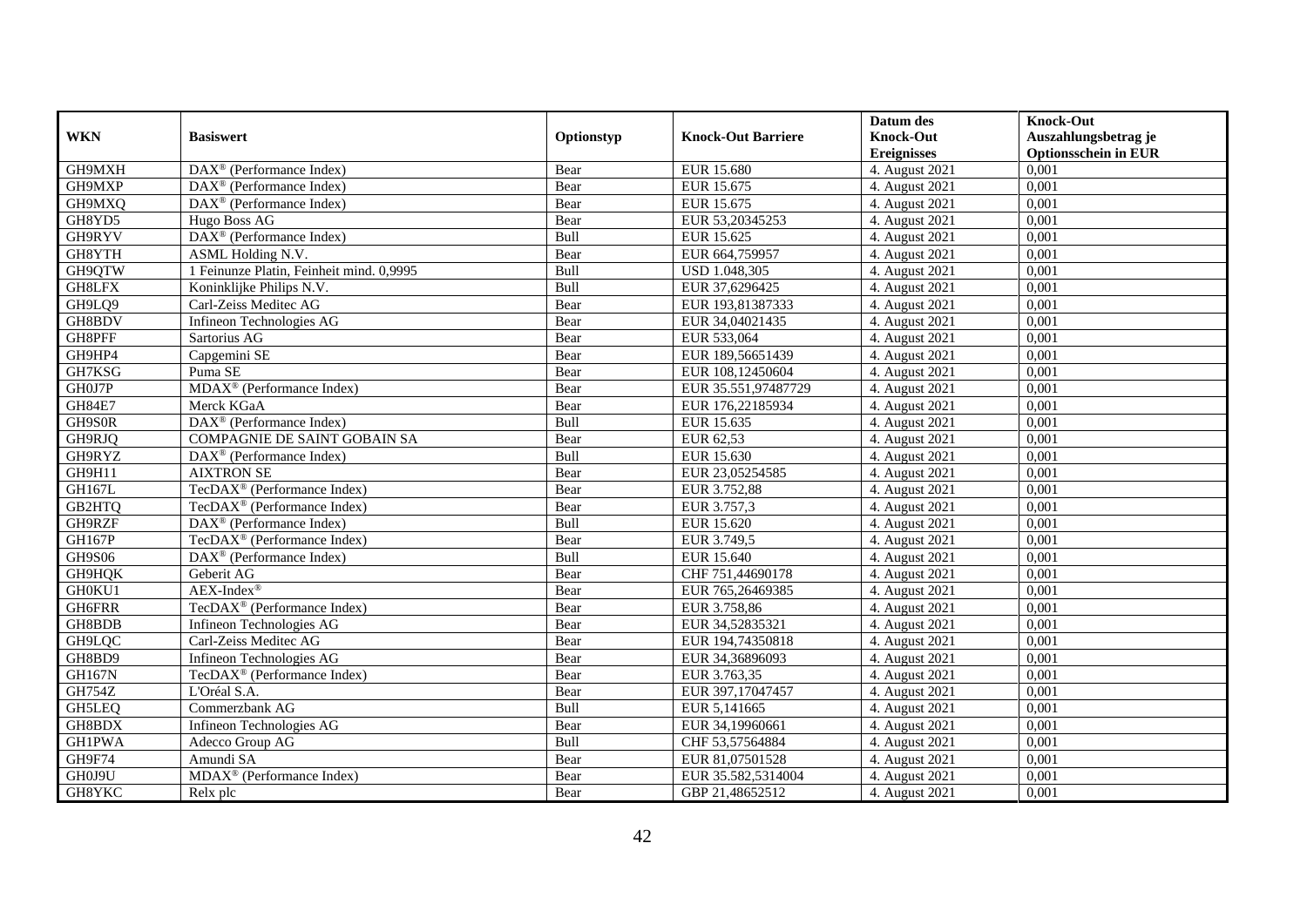| <b>WKN</b>    | <b>Basiswert</b>                                                    | Optionstyp | <b>Knock-Out Barriere</b> | Datum des<br><b>Knock-Out</b> | <b>Knock-Out</b><br>Auszahlungsbetrag je |
|---------------|---------------------------------------------------------------------|------------|---------------------------|-------------------------------|------------------------------------------|
|               |                                                                     |            |                           | <b>Ereignisses</b>            | <b>Optionsschein in EUR</b>              |
| GH9S0A        | DAX <sup>®</sup> (Performance Index)                                | Bear       | EUR 15.685                | 4. August 2021                | 0,001                                    |
| <b>GH9S57</b> | DAX <sup>®</sup> (Performance Index)/ X-DAX <sup>®</sup>            | Bear       | EUR 15.690                | 4. August 2021                | 0,001                                    |
| <b>GH0KTN</b> | $AEX-Index^{\circledR}$                                             | Bear       | EUR 766,56008991          | 4. August 2021                | 0.001                                    |
| GH9S0X        | DAX <sup>®</sup> (Performance Index)                                | Bear       | EUR 15.690                | 4. August 2021                | 0,001                                    |
| GF9JTQ        | EURO STOXX 50 <sup>®</sup> Index (Price EUR)                        | Bear       | EUR 4.149,22748926        | 4. August 2021                | 0,001                                    |
| GH9S6Y        | DAX <sup>®</sup> (Performance Index)/X-DAX <sup>®</sup>             | Bear       | EUR 15.685                | 4. August 2021                | 0,001                                    |
| GH9D6H        | Schneider Electric SE                                               | Bear       | EUR 146,01448124          | 4. August 2021                | 0,001                                    |
| GH9HR3        | Geberit AG                                                          | Bear       | CHF 755,83402295          | 4. August 2021                | 0,001                                    |
| GH9MXF        | $DAX^{\circledR}$ (Performance Index)                               | Bear       | EUR 15.690                | 4. August 2021                | 0.001                                    |
| GH9MXB        | DAX <sup>®</sup> (Performance Index)                                | Bear       | EUR 15.690                | 4. August 2021                | 0,001                                    |
| GH9MXC        | DAX <sup>®</sup> (Performance Index)                                | Bear       | EUR 15.690                | 4. August 2021                | 0,001                                    |
| GH9MXA        | $\overline{\text{DAX}^{\otimes}}$ (Performance Index)               | Bear       | EUR 15.690                | 4. August 2021                | 0,001                                    |
| GH9MXD        | $\overline{\text{DAX}^{\otimes}}$ (Performance Index)               | Bear       | EUR 15.690                | 4. August 2021                | 0,001                                    |
| GH9MXE        | $DAX^{\circledast}$ (Performance Index)                             | Bear       | EUR 15.690                | 4. August 2021                | 0,001                                    |
| <b>GH773G</b> | COMPAGNIE DE SAINT GOBAIN SA                                        | Bear       | EUR 62,92753595           | 4. August 2021                | 0,001                                    |
| GH8BC6        | Capgemini SE                                                        | Bear       | EUR 190,73297902          | 4. August 2021                | 0,001                                    |
| GH5WAG        | Infineon Technologies AG                                            | Bear       | EUR 34,70937345           | 4. August 2021                | 0,001                                    |
| GH8JUF        | $K+SAG$                                                             | Bear       | EUR 12,53338945           | 4. August 2021                | 0,001                                    |
| GH8JUB        | $K+SAG$                                                             | Bear       | EUR 12,59307227           | 4. August 2021                | 0,001                                    |
| GC77DN        | Koninklijke Philips N.V.                                            | Bull       | EUR 37,28241494           | 4. August 2021                | 0,001                                    |
| GH94KH        | 1 Feinunze Silber, Feinheit mind. 0,999                             | Bear       | USD 25,81627846           | 4. August 2021                | 0,001                                    |
| GH4VFK        | <b>EUREX Euro Bund Future (Generic Front Month</b><br>Future)       | Bear       | EUR 177,51                | 4. August 2021                | 0.001                                    |
| GH94LM        | 1 Feinunze Silber, Feinheit mind. 0,999                             | Bear       | USD 25,8790979            | 4. August 2021                | 0,001                                    |
| GH9LM6        | MorphoSys AG                                                        | Bull       | EUR 44,80351766           | 4. August 2021                | 0,001                                    |
| GH92JM        | 1 Feinunze Silber, Feinheit mind. 0,999                             | Bear       | USD 25,94140416           | 4. August 2021                | 0,001                                    |
| GH9H0R        | MTU Aero Engines AG                                                 | Bull       | EUR 204,66754178          | 4. August 2021                | 0.001                                    |
| <b>GH9S09</b> | DAX <sup>®</sup> (Performance Index)                                | Bull       | EUR 15.605                | 4. August 2021                | 0,001                                    |
| GH9S0U        | DAX <sup>®</sup> (Performance Index)                                | Bull       | EUR 15.610                | 4. August 2021                | 0,001                                    |
| GH9LQY        | HelloFresh SE                                                       | Bear       | EUR 80,46063276           | 4. August 2021                | 0,001                                    |
| GH9S0K        | DAX <sup>®</sup> (Performance Index)                                | Bull       | EUR 15.615                | 4. August 2021                | 0,001                                    |
| GH9PSN        | Airbus SE                                                           | Bull       | EUR 113,66084411          | 4. August 2021                | 0.001                                    |
| GH974A        | NYMEX Light, Sweet Crude Oil Future (Generic Front<br>Month Future) | Bull       | <b>USD 68,99</b>          | 4. August 2021                | 0.001                                    |
| GH5LET        | Commerzbank AG                                                      | Bull       | EUR 5,11147907            | 4. August 2021                | 0,001                                    |
| GH7VZH        | USD/JPY (WM-Fixing)                                                 | Bull       | JPY 108,77323598          | 4. August 2021                | 0,001                                    |
| GH92K1        | 1 Feinunze Silber, Feinheit mind. 0,999                             | Bear       | USD 26,00543778           | 4. August 2021                | 0,001                                    |
| GH9LM4        | MorphoSys AG                                                        | Bull       | EUR 44,56344522           | 4. August 2021                | 0,001                                    |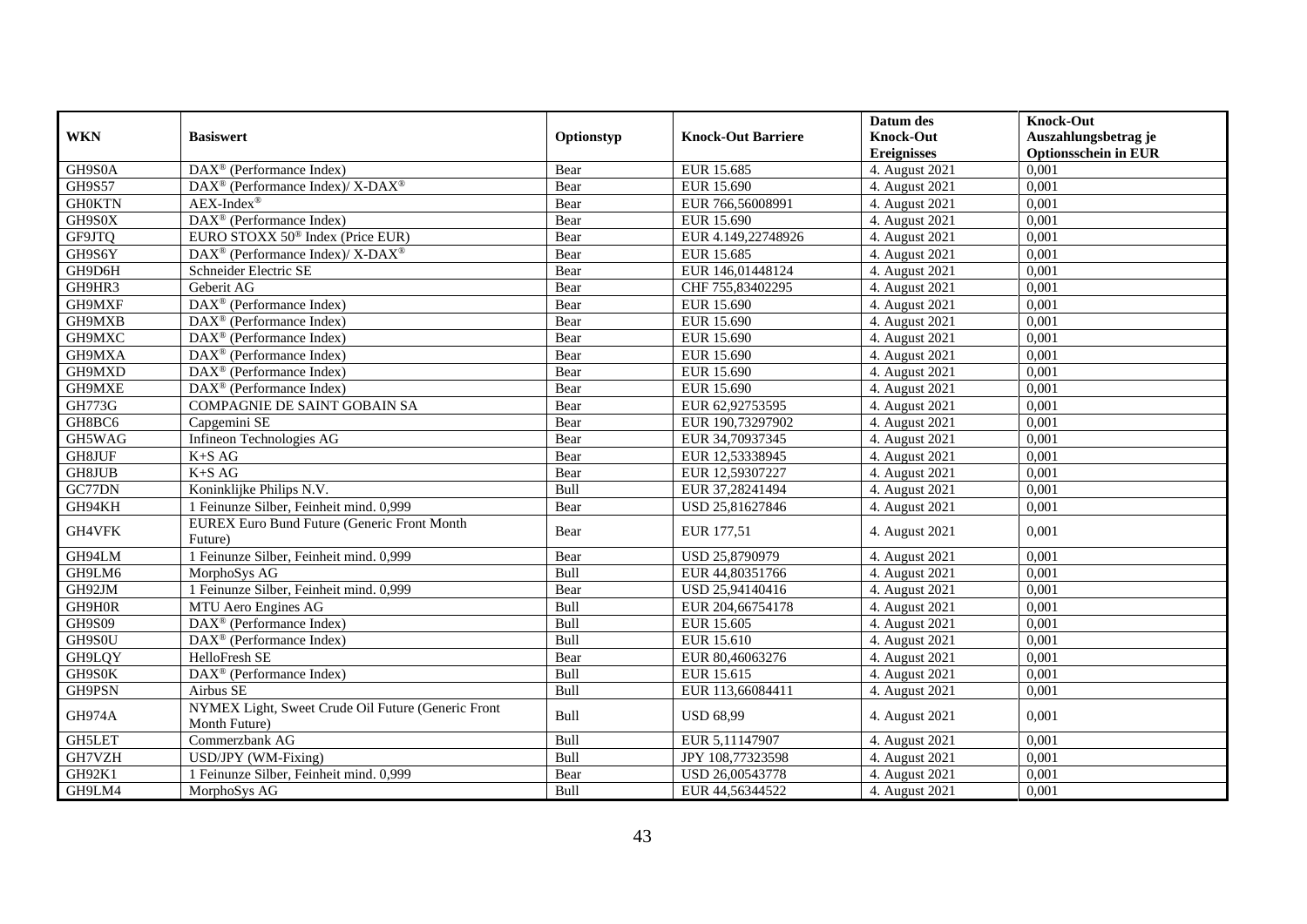|               |                                                                     |            |                           | Datum des          | <b>Knock-Out</b>            |
|---------------|---------------------------------------------------------------------|------------|---------------------------|--------------------|-----------------------------|
| <b>WKN</b>    | <b>Basiswert</b>                                                    | Optionstyp | <b>Knock-Out Barriere</b> | <b>Knock-Out</b>   | Auszahlungsbetrag je        |
|               |                                                                     |            |                           | <b>Ereignisses</b> | <b>Optionsschein in EUR</b> |
| GH77AX        | ASML Holding N.V.                                                   | Bear       | EUR 668,06398139          | 4. August 2021     | 0,001                       |
| <b>GH5LES</b> | Commerzbank AG                                                      | Bull       | EUR 5,08129318            | 4. August 2021     | 0.001                       |
| <b>GH974B</b> | NYMEX Light, Sweet Crude Oil Future (Generic Front<br>Month Future) | Bull       | <b>USD 68,47</b>          | 4. August 2021     | 0,001                       |
| GH9D6G        | Schneider Electric SE                                               | Bear       | EUR 147,11361166          | 4. August 2021     | 0,001                       |
| GH5LEZ        | Commerzbank AG                                                      | Bull       | EUR 5,06116927            | 4. August 2021     | 0,001                       |
| <b>GH974K</b> | ICE Brent Crude Oil Future (Generic Front Month<br>Future)          | Bull       | <b>USD 70.56</b>          | 4. August 2021     | 0.001                       |
| GH2PQU        | Allianz SE                                                          | Bull       | EUR 189,61226696          | 4. August 2021     | 0,001                       |
| GH5YWC        | BioNTech SE - ADR                                                   | Bear       | USD 358,77499465          | 4. August 2021     | 0,001                       |
| GH9PKC        | Costco Wholesale Corporation                                        | Bear       | USD 437,00811604          | 4. August 2021     | 0.001                       |
| GH9FRQ        | Danaher Corporation                                                 | Bear       | USD 303,61598969          | 4. August 2021     | 0,001                       |
| GH9RNG        | Alibaba Group Holding Limited                                       | Bull       | <b>USD 197,74</b>         | 4. August 2021     | 0,001                       |
| GH9RNC        | Alibaba Group Holding Limited                                       | Bull       | <b>USD 198,75</b>         | 4. August 2021     | 0,001                       |
| GH4VX1        | Lockheed Martin Corporation                                         | Bull       | USD 364,99797664          | 4. August 2021     | 0,001                       |
| GH9LJD        | Advanced Micro Devices, Inc.                                        | Bear       | USD 115,5153853           | 4. August 2021     | 0.001                       |
| GH9LGQ        | Advanced Micro Devices, Inc.                                        | Bear       | USD 116,16513435          | 4. August 2021     | 0,001                       |
| GH9RNR        | NIO Inc                                                             | Bull       | <b>USD 45,27</b>          | 4. August 2021     | 0,001                       |
| GH9RNT        | NIO Inc                                                             | Bull       | <b>USD 45,04</b>          | 4. August 2021     | 0,001                       |
| GC9KGG        | Advanced Micro Devices, Inc.                                        | Bear       | USD 116,13236474          | 4. August 2021     | 0,001                       |
| GH9RNV        | NIO Inc                                                             | Bull       | <b>USD 44,81</b>          | 4. August 2021     | 0,001                       |
| GH9RP4        | NIO Inc                                                             | Bull       | <b>USD 45.5</b>           | 4. August 2021     | 0,001                       |
| GH9RM9        | Advanced Micro Devices, Inc.                                        | Bear       | <b>USD 109,96</b>         | 4. August 2021     | 0,001                       |
| GH7WSL        | <b>Barrick Gold Corporation</b>                                     | Bear       | USD 22,20471069           | 4. August 2021     | 0,001                       |
| GH7WSJ        | <b>Barrick Gold Corporation</b>                                     | Bear       | USD 22,09513158           | 4. August 2021     | 0.001                       |
| GH9RPN        | Square Inc                                                          | Bull       | <b>USD 268,05</b>         | 4. August 2021     | 0,001                       |
| GH9RJC        | <b>BioNTech SE - ADR</b>                                            | Bear       | <b>USD 363,29</b>         | 4. August 2021     | 0,001                       |
| GH7WS8        | <b>Barrick Gold Corporation</b>                                     | Bear       | USD 21,98555246           | 4. August 2021     | 0,001                       |
| GH9RPA        | Square Inc                                                          | Bull       | <b>USD 266,68</b>         | 4. August 2021     | 0,001                       |
| GH9PKY        | MSCI Inc.                                                           | Bear       | USD 623,94153223          | 4. August 2021     | 0,001                       |
| GH9D33        | Lululemon Athletica Inc.                                            | Bear       | USD 410,49478727          | 4. August 2021     | 0,001                       |
| GH8ZUX        | Taiwan Semiconductor Manufacturing Company Ltd.                     | Bear       | USD 119,24733538          | 4. August 2021     | 0,001                       |
| GH9RM2        | Moderna Inc                                                         | Bear       | <b>USD 352,69</b>         | 4. August 2021     | 0,001                       |
| GH9RMR        | Moderna Inc                                                         | Bear       | <b>USD 359,66</b>         | 4. August 2021     | 0,001                       |
| GH9RN2        | Square Inc                                                          | Bull       | USD 265,32                | 4. August 2021     | 0,001                       |
| <b>GH9RLU</b> | Moderna Inc                                                         | Bear       | <b>USD 361,4</b>          | 4. August 2021     | 0,001                       |
| GH9RN3        | Square Inc                                                          | Bull       | <b>USD 269,41</b>         | 4. August 2021     | 0,001                       |
| GH9RM5        | Moderna Inc                                                         | Bear       | <b>USD 354,43</b>         | 4. August 2021     | 0,001                       |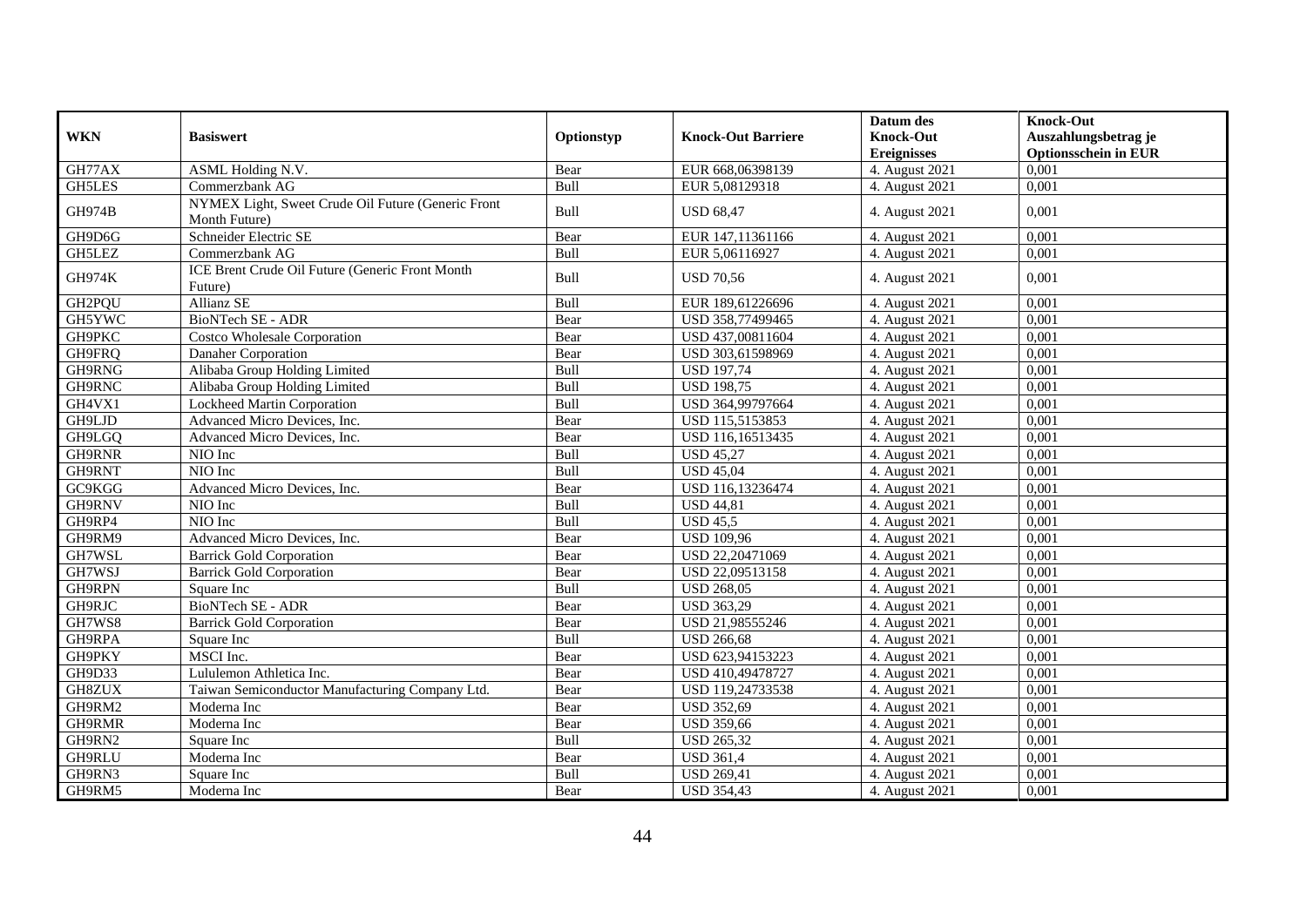|               |                                                                                         |            |                           | Datum des          | <b>Knock-Out</b>            |
|---------------|-----------------------------------------------------------------------------------------|------------|---------------------------|--------------------|-----------------------------|
| <b>WKN</b>    | <b>Basiswert</b>                                                                        | Optionstyp | <b>Knock-Out Barriere</b> | <b>Knock-Out</b>   | Auszahlungsbetrag je        |
|               |                                                                                         |            |                           | <b>Ereignisses</b> | <b>Optionsschein in EUR</b> |
| GH9RKX        | BioNTech SE - ADR                                                                       | Bear       | <b>USD 351,43</b>         | 4. August 2021     | 0,001                       |
| GH9RLV        | Moderna Inc                                                                             | Bear       | <b>USD 364,88</b>         | 4. August 2021     | 0,001                       |
| GH9RP2        | <b>BioNTech SE - ADR</b>                                                                | Bear       | <b>USD 354,82</b>         | 4. August 2021     | 0,001                       |
| GH9RM4        | Moderna Inc                                                                             | Bear       | <b>USD 356,17</b>         | 4. August 2021     | 0.001                       |
| <b>GH9RLS</b> | <b>BioNTech SE - ADR</b>                                                                | Bear       | <b>USD 353,12</b>         | 4. August 2021     | 0,001                       |
| GH9RPJ        | Tesla Inc                                                                               | Bull       | <b>USD 711,17</b>         | 4. August 2021     | 0,001                       |
| GH9RJ7        | <b>BioNTech SE - ADR</b>                                                                | Bear       | <b>USD 344,65</b>         | 4. August 2021     | 0,001                       |
| GH9RMF        | Moderna Inc                                                                             | Bear       | <b>USD 363,14</b>         | 4. August 2021     | 0,001                       |
| GH9RKG        | <b>BioNTech SE - ADR</b>                                                                | Bear       | <b>USD 348,04</b>         | 4. August 2021     | 0,001                       |
| GH9RLX        | Moderna Inc                                                                             | Bear       | <b>USD 357,92</b>         | 4. August 2021     | 0,001                       |
| GH9RK0        | <b>BioNTech SE - ADR</b>                                                                | Bear       | <b>USD 361,6</b>          | 4. August 2021     | 0.001                       |
| <b>GH9RKK</b> | <b>BioNTech SE - ADR</b>                                                                | Bear       | <b>USD 346,35</b>         | 4. August 2021     | 0,001                       |
| <b>GH9RKC</b> | <b>BioNTech SE - ADR</b>                                                                | Bear       | <b>USD 349,73</b>         | 4. August 2021     | 0,001                       |
| GH9RM0        | BioNTech SE - ADR                                                                       | Bear       | <b>USD 356,51</b>         | 4. August 2021     | 0,001                       |
| GH9RK6        | BioNTech SE - ADR                                                                       | Bear       | <b>USD 342,96</b>         | 4. August 2021     | 0,001                       |
| GH9S5A        | $\text{DAX}^{\circledast}$ (Performance Index)/ $\overline{\text{X-DAX}^{\circledast}}$ | Bear       | EUR 15.695                | 4. August 2021     | 0,001                       |
| GH9RZG        | DAX <sup>®</sup> (Performance Index)                                                    | Bear       | EUR 15.695                | 4. August 2021     | 0,001                       |
| GH169C        | $TecDAX^{\circledcirc}$ (Performance Index)                                             | Bear       | EUR 3.770.2               | 4. August 2021     | 0,001                       |
| <b>GH167R</b> | TecDAX <sup>®</sup> (Performance Index)                                                 | Bear       | EUR 3.766,77              | 4. August 2021     | 0,001                       |
| <b>GH9S04</b> | DAX <sup>®</sup> (Performance Index)                                                    | Bear       | <b>EUR 15.700</b>         | 4. August 2021     | 0,001                       |
| GH92DF        | $\text{DAX}^{\textcircled{D}}$ (Performance Index)                                      | Bear       | EUR 15.707,24178896       | 4. August 2021     | 0,001                       |
| GH9RY8        | $\text{DAX}^{\circledR}$ (Performance Index)/ X-DAX <sup>®</sup>                        | Bear       | <b>EUR 15.700</b>         | 4. August 2021     | 0,001                       |
| GH9S5D        | $\overline{\text{DAX}^{\otimes}}$ (Performance Index)/X-DAX <sup>®</sup>                | Bear       | EUR 15.705                | 4. August 2021     | 0,001                       |
| GH9S0Z        | DAX <sup>®</sup> (Performance Index)                                                    | Bear       | EUR 15.705                | 4. August 2021     | 0,001                       |
| GH9RY9        | $DAX^{\circledcirc}$ (Performance Index)/X-DAX <sup>®</sup>                             | Bear       | EUR 15.700                | 4. August 2021     | 0.001                       |
| GH90EZ        | DAX <sup>®</sup> (Performance Index)                                                    | Bear       | EUR 15.710                | 4. August 2021     | 0,001                       |
| <b>GH9S55</b> | DAX <sup>®</sup> (Performance Index)/ X-DAX <sup>®</sup>                                | Bear       | <b>EUR 15.700</b>         | 4. August 2021     | 0,001                       |
| GH92GK        | DAX <sup>®</sup> (Performance Index)/ X-DAX <sup>®</sup>                                | Bear       | EUR 15.707,24178896       | 4. August 2021     | 0,001                       |
| GH9773        | $\overline{\text{DAX}^{\otimes}(\text{Performance Index})}$                             | Bear       | EUR 15.710                | 4. August 2021     | 0,001                       |
| GH9CYH        | Moderna Inc                                                                             | Bear       | USD 394,83516764          | 4. August 2021     | 0,001                       |
| GH9PPX        | Moderna Inc                                                                             | Bear       | USD 391,2418352           | 4. August 2021     | 0,001                       |
| GH9PPU        | Moderna Inc                                                                             | Bear       | USD 389,45232994          | 4. August 2021     | 0.001                       |
| GH84HP        | NIKE, Inc.                                                                              | Bear       | USD 171,92841008          | 4. August 2021     | 0,001                       |
| GH9RL3        | <b>BioNTech SE - ADR</b>                                                                | Bear       | <b>USD 368,36</b>         | 4. August 2021     | 0,001                       |
| GH9CDB        | <b>Quest Diagnostics Incorporated</b>                                                   | Bear       | USD 146,80718909          | 4. August 2021     | 0,001                       |
| GH944L        | Eli Lilly and Company                                                                   | Bear       | USD 263,63735272          | 4. August 2021     | 0,001                       |
| GH9KYP        | Ørsted A/S                                                                              | Bear       | DKK 955,15843133          | 4. August 2021     | 0,001                       |
| GH9F9Y        | Alibaba Group Holding Limited                                                           | Bear       | <b>USD 202,322</b>        | 4. August 2021     | 0,001                       |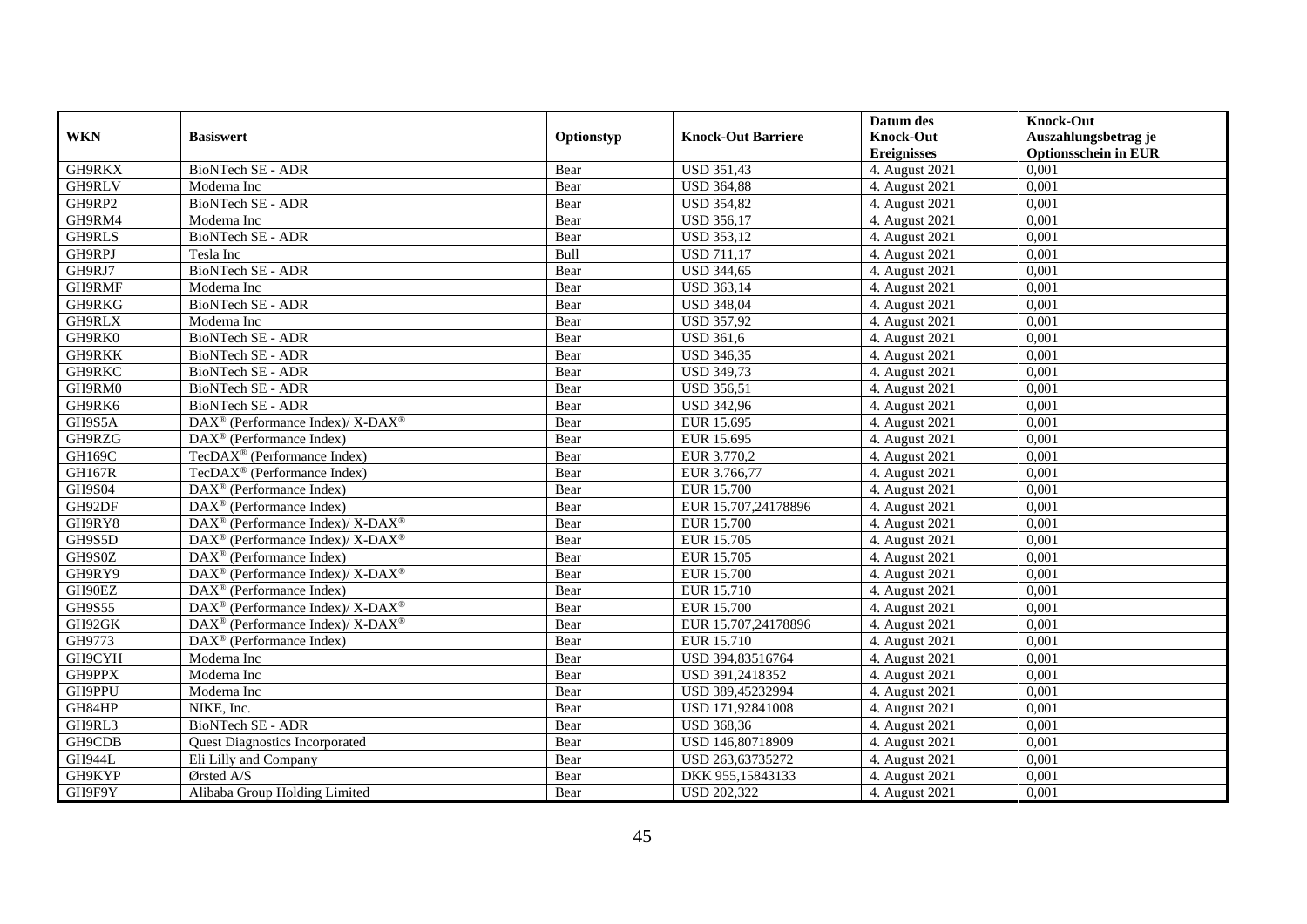|               |                                                         |            |                           | Datum des          | <b>Knock-Out</b>            |
|---------------|---------------------------------------------------------|------------|---------------------------|--------------------|-----------------------------|
| <b>WKN</b>    | <b>Basiswert</b>                                        | Optionstyp | <b>Knock-Out Barriere</b> | <b>Knock-Out</b>   | Auszahlungsbetrag je        |
|               |                                                         |            |                           | <b>Ereignisses</b> | <b>Optionsschein in EUR</b> |
| GH1G69        | Accor S.A.                                              | Bull       | EUR 28,51430273           | 4. August 2021     | 0,001                       |
| GH9LFW        | Regeneron Pharmaceuticals, Inc.                         | Bear       | USD 591,52304402          | 4. August 2021     | 0,001                       |
| GH9D08        | BlackRock, Inc.                                         | Bear       | USD 885,07823142          | 4. August 2021     | 0,001                       |
| GH9PHA        | McDonald's Corporation                                  | Bull       | USD 235,00990888          | 4. August 2021     | 0,001                       |
| GH9FR7        | Danaher Corporation                                     | Bear       | USD 305,07539361          | 4. August 2021     | 0,001                       |
| GH9LHE        | <b>BioNTech SE - ADR</b>                                | Bear       | USD 365,21864164          | 4. August 2021     | 0.001                       |
| GH9HNM        | Geberit AG                                              | Bear       | CHF 760,21115069          | 4. August 2021     | 0,001                       |
| <b>GH1ZWT</b> | Autodesk, Inc.                                          | Bear       | USD 329,47400985          | 4. August 2021     | 0,001                       |
| GH8JQK        | Compagnie Generale des Etablissements Michelin SCA      | Bear       | EUR 141,03304229          | 4. August 2021     | 0,001                       |
| GH8D7R        | Humana Inc.                                             | Bull       | USD 422,92761924          | 4. August 2021     | 0,001                       |
| GH9RRP        | Square Inc                                              | Bull       | <b>USD 263,95</b>         | 4. August 2021     | 0,001                       |
| GH6BL0        | Waste Management, Inc.                                  | Bear       | USD 149,90265874          | 4. August 2021     | 0,001                       |
| <b>GH8ZLX</b> | UnitedHealth Group Inc.                                 | Bear       | USD 422,69539605          | 4. August 2021     | 0,001                       |
| GH4VWV        | Lockheed Martin Corporation                             | Bull       | USD 362,62948989          | 4. August 2021     | 0,001                       |
| GH6XD6        | adidas AG                                               | Bear       | EUR 332,43801081          | 4. August 2021     | 0,001                       |
| GH9RRJ        | <b>LINDE PLC</b>                                        | Bear       | EUR 257,78                | 4. August 2021     | 0,001                       |
| GH9PKS        | <b>VERBUND AG</b>                                       | Bear       | EUR 80,36092488           | 4. August 2021     | 0,001                       |
| GH7CFF        | <b>GEA Group AG</b>                                     | Bear       | EUR 38,15629377           | 4. August 2021     | 0,001                       |
| GH9LH5        | Advanced Micro Devices, Inc.                            | Bear       | USD 116,88485638          | 4. August 2021     | 0,001                       |
| GH8YKB        | Conagra Brands Inc.                                     | Bull       | USD 32,78637871           | 4. August 2021     | 0,001                       |
| GH9RN0        | Square Inc                                              | Bull       | <b>USD 262,59</b>         | 4. August 2021     | 0,001                       |
| GH9RM6        | Advanced Micro Devices, Inc.                            | Bear       | <b>USD 109,42</b>         | 4. August 2021     | 0,001                       |
| GH9RJ3        | <b>BioNTech SE - ADR</b>                                | Bear       | <b>USD 373,43</b>         | 4. August 2021     | 0,001                       |
| GH9LGW        | Advanced Micro Devices, Inc.                            | Bear       | USD 117,69454365          | 4. August 2021     | 0,001                       |
| GH9RR9        | <b>LINDE PLC</b>                                        | Bear       | EUR 259,05                | 4. August 2021     | 0,001                       |
| GH51PH        | Sartorius AG                                            | Bear       | EUR 536,743               | 4. August 2021     | 0,001                       |
| GH9RMA        | Advanced Micro Devices, Inc.                            | Bear       | <b>USD 118,6</b>          | 4. August 2021     | 0,001                       |
| GH9RJ4        | <b>BioNTech SE - ADR</b>                                | Bear       | <b>USD 371,74</b>         | 4. August 2021     | 0.001                       |
| GH9HRG        | ANSYS Inc.                                              | Bear       | USD 373,41505939          | 4. August 2021     | 0,001                       |
| GH9RJU        | <b>BioNTech SE - ADR</b>                                | Bear       | <b>USD 370,06</b>         | 4. August 2021     | 0,001                       |
| GH9D1M        | Fortinet, Inc.                                          | Bear       | <b>USD 298,588</b>        | 4. August 2021     | 0,001                       |
| GH9HRV        | Yum! Brands, Inc.                                       | Bear       | USD 133,88582422          | 4. August 2021     | 0.001                       |
| GH9LGP        | Chipotle Mexican Grill, Inc.                            | Bear       | USD 1.887,60588666        | 4. August 2021     | 0,001                       |
| GH9MX9        | $\overline{\text{DAX}}^{\textcirc}$ (Performance Index) | Bear       | <b>EUR 15.700</b>         | 4. August 2021     | 0,001                       |
| <b>GH8D52</b> | VeriSign, Inc.                                          | Bull       | <b>USD 213,84</b>         | 4. August 2021     | 0,001                       |
| GH90F2        | DAX <sup>®</sup> (Performance Index)                    | Bear       | EUR 15.710                | 4. August 2021     | 0,001                       |
| GH9PTN        | Moderna Inc                                             | Bear       | USD 398,61979545          | 4. August 2021     | 0,001                       |
| GH9MX4        | DAX <sup>®</sup> (Performance Index)                    | Bear       | <b>EUR 15.700</b>         | 4. August 2021     | 0,001                       |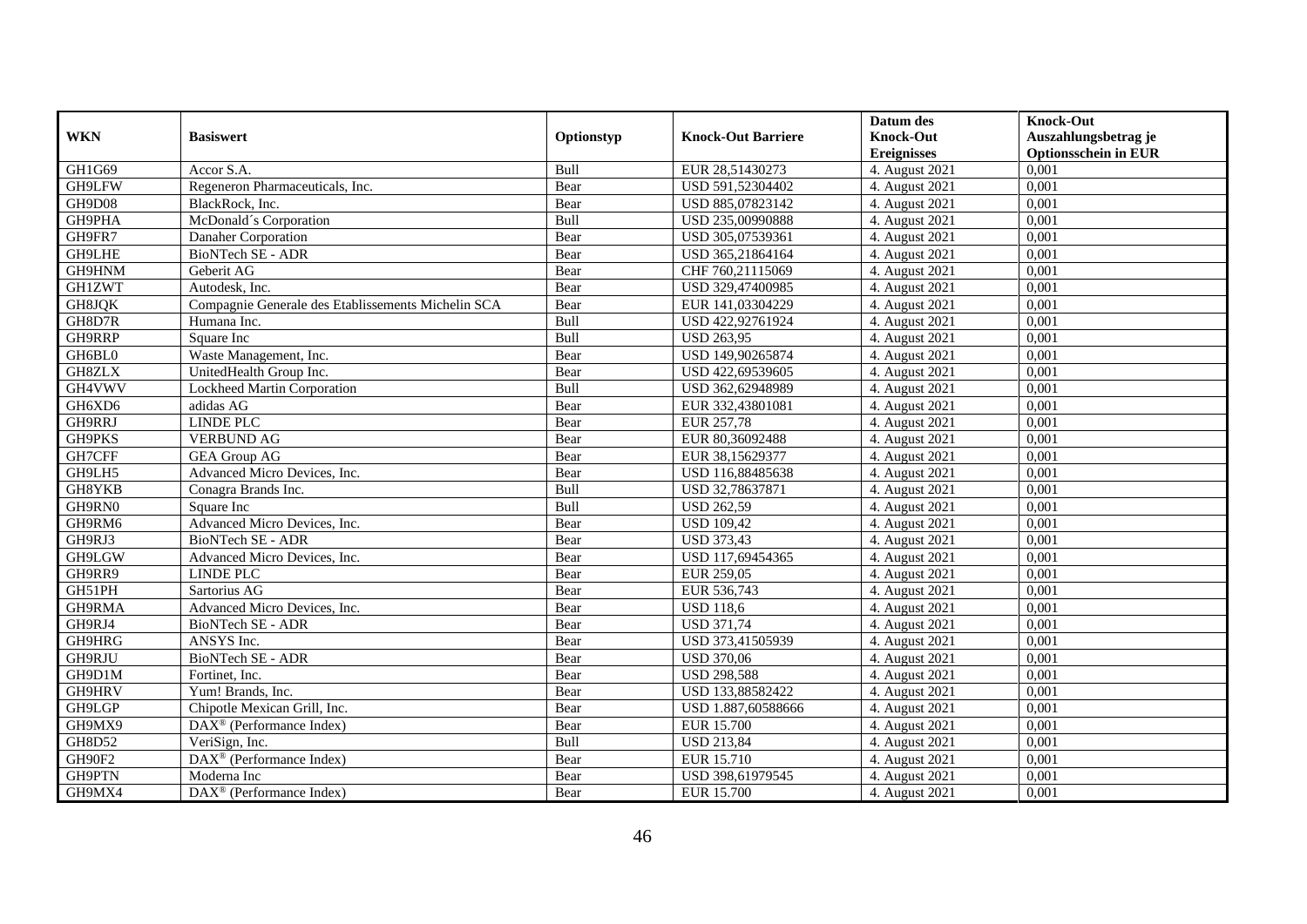|                  |                                                    |              |                                | Datum des                              | <b>Knock-Out</b>                                    |
|------------------|----------------------------------------------------|--------------|--------------------------------|----------------------------------------|-----------------------------------------------------|
| <b>WKN</b>       | <b>Basiswert</b>                                   | Optionstyp   | <b>Knock-Out Barriere</b>      | <b>Knock-Out</b><br><b>Ereignisses</b> | Auszahlungsbetrag je<br><b>Optionsschein in EUR</b> |
| GH9CXB           | <b>BioNTech SE - ADR</b>                           | Bear         | USD 376,387598                 | 4. August 2021                         | 0,001                                               |
| GH9QV4           | 1 Feinunze Platin, Feinheit mind. 0,9995           | Bull         | USD 1.045,652                  | 4. August 2021                         | 0,001                                               |
| GH9PPT           | Moderna Inc                                        | Bear         | USD 400,83918187               | 4. August 2021                         | 0,001                                               |
| GH90F0           | $\text{DAX}^{\otimes}$ (Performance Index)         | Bear         | EUR 15.710                     | 4. August 2021                         | 0,001                                               |
| GH9RN1           | Square Inc                                         | Bull         | <b>USD 261,23</b>              | 4. August 2021                         | 0,001                                               |
| GH90F1           | DAX <sup>®</sup> (Performance Index)               | Bear         | EUR 15.710                     | 4. August 2021                         | 0,001                                               |
| GH9MX7           | DAX <sup>®</sup> (Performance Index)               | Bear         | <b>EUR 15.700</b>              | 4. August 2021                         | 0,001                                               |
| GF4U8W           | Regeneron Pharmaceuticals, Inc.                    | Bear         | USD 596,49902218               | 4. August 2021                         | 0,001                                               |
| GH9MX8           | $\text{DAX}^{\textcircled{D}}$ (Performance Index) | Bear         | <b>EUR 15.700</b>              | 4. August 2021                         | 0,001                                               |
| GF6US9           | <b>McKesson Corporation</b>                        | Bear         | USD 208,19213068               | 4. August 2021                         | 0,001                                               |
| GH9LH9           | Regeneron Pharmaceuticals, Inc.                    | Bear         | USD 596,64220494               | 4. August 2021                         | 0,001                                               |
| GH9MX6           | DAX <sup>®</sup> (Performance Index)               |              | <b>EUR 15.700</b>              | 4. August 2021                         | 0,001                                               |
| GH9HVE           |                                                    | Bear         |                                |                                        |                                                     |
| GH9MX5           | Advanced Micro Devices, Inc.                       | Bear         | USD 119,48458396               | 4. August 2021                         | 0,001                                               |
|                  | DAX <sup>®</sup> (Performance Index)               | Bear         | EUR 15.700                     | 4. August 2021                         | 0,001                                               |
| GH9D7E<br>GH9MX2 | Sika AG<br>DAX <sup>®</sup> (Performance Index)    | Bear<br>Bear | CHF 324,17366231<br>EUR 15.710 | 4. August 2021<br>4. August 2021       | 0,001<br>0,001                                      |
| GH9PPW           |                                                    |              |                                |                                        |                                                     |
| GH9D6J           | Moderna Inc                                        | Bear         | USD 403,32849366               | 4. August 2021                         | 0,001                                               |
|                  | Schneider Electric SE                              | Bear         | EUR 148,2227342                | 4. August 2021                         | 0,001                                               |
| GH9MX3           | DAX <sup>®</sup> (Performance Index)               | Bear         | EUR 15.710                     | 4. August 2021                         | 0,001                                               |
| GH9QV8           | 1 Feinunze Platin, Feinheit mind. 0,9995           | Bull         | <b>USD 1.042,997</b>           | 4. August 2021                         | 0,001                                               |
| <b>GH7ZFN</b>    | Heineken N.V.                                      | Bull         | EUR 96,56340609                | 4. August 2021                         | 0.001                                               |
| GH9D1S           | Fortinet, Inc.                                     | Bear         | <b>USD 301,207</b>             | 4. August 2021                         | 0.001                                               |
| GH9KZT           | Ørsted A/S                                         | Bear         | DKK 959,87704035               | 4. August 2021                         | 0,001                                               |
| GH9PH4           | McDonald's Corporation                             | Bull         | USD 233,78980552               | 4. August 2021                         | 0,001                                               |
| GH8D5N           | VeriSign, Inc.                                     | Bull         | <b>USD 212,676</b>             | 4. August 2021                         | 0,001                                               |
| GH7KDN           | Nasdaq, Inc.                                       | Bear         | USD 190,03354085               | 4. August 2021                         | 0,001                                               |
| GH9RJB           | <b>BioNTech SE - ADR</b>                           | Bear         | <b>USD 387,11</b>              | 4. August 2021                         | 0,001                                               |
| GH9RMB           | Advanced Micro Devices, Inc.                       | Bear         | <b>USD 120,41</b>              | 4. August 2021                         | 0,001                                               |
| GH8DEW           | Siemens AG                                         | Bear         | EUR 138,13092896               | 4. August 2021                         | 0,001                                               |
| GH9CYJ           | Moderna Inc                                        | Bear         | USD 406.11332081               | 4. August 2021                         | 0.001                                               |
| GH9LH0           | Advanced Micro Devices, Inc.                       | Bear         | USD 121,63302253               | 4. August 2021                         | 0,001                                               |
| GH66TQ           | <b>COMPAGNIE DE SAINT GOBAIN SA</b>                | Bear         | EUR 63,85022723                | 4. August 2021                         | 0,001                                               |
| GF92G0           | Deutsche Lufthansa AG                              | Bull         | EUR 9,15458111                 | 4. August 2021                         | 0,001                                               |
| GH3GYX           | McCormick & Company, Incorporated                  | Bull         | USD 82,9624604                 | 4. August 2021                         | 0,001                                               |
| GH5YT4           | Colgate-Palmolive Company                          | Bull         | USD 78,32554781                | 4. August 2021                         | 0,001                                               |
| GH7ZQ4           | Zimmer Biomet Holdings Inc                         | Bull         | USD 149,1758966                | 4. August 2021                         | 0,001                                               |
| GH9RKW           | BioNTech SE - ADR                                  | Bear         | <b>USD 382,38</b>              | 4. August 2021                         | 0,001                                               |
| GH1DT8           | Dialog Semiconductor PLC                           | Bull         | EUR 64,32310441                | 4. August 2021                         | 0,001                                               |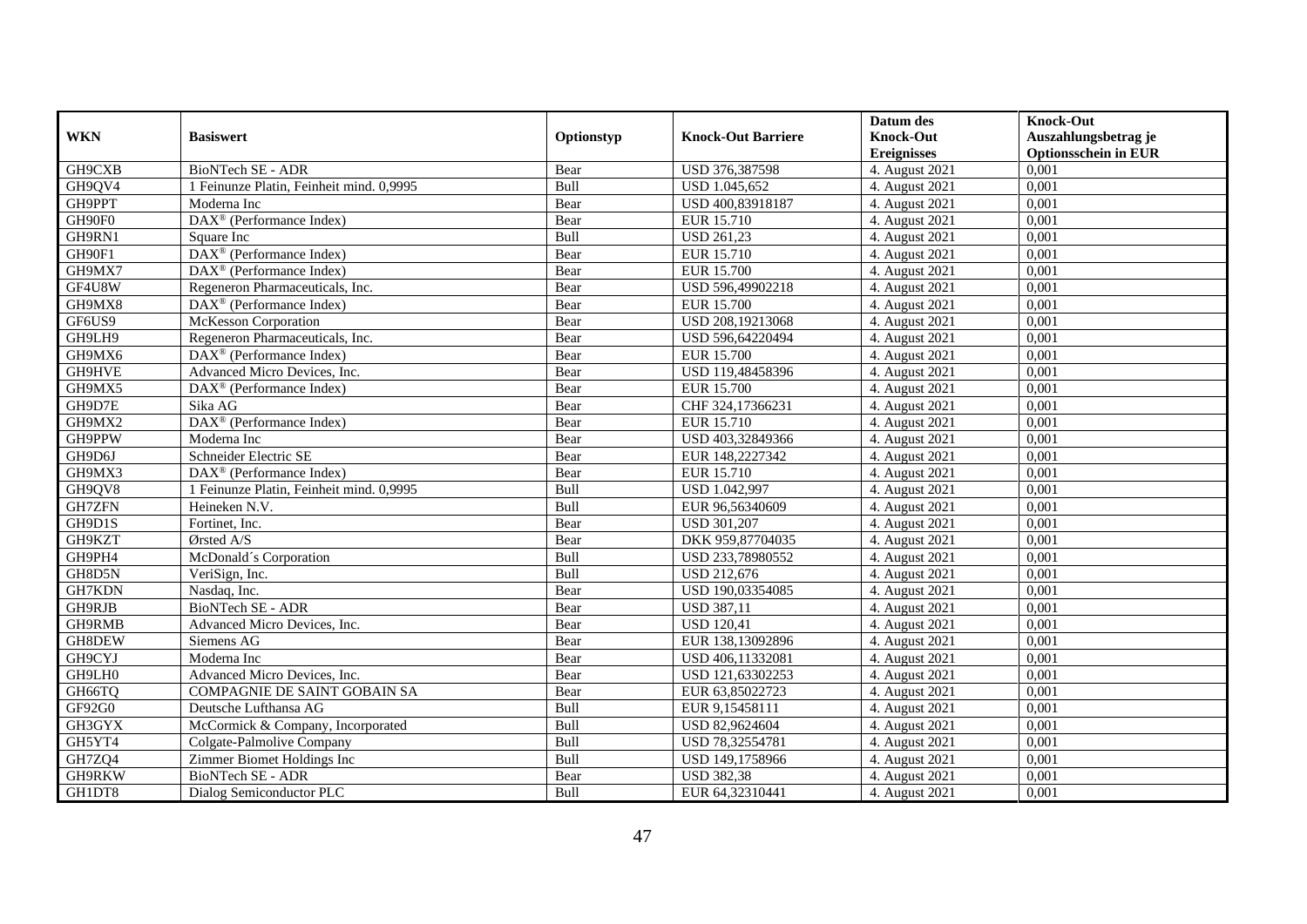|               |                                                                     |            |                           | Datum des                              | <b>Knock-Out</b>                                    |
|---------------|---------------------------------------------------------------------|------------|---------------------------|----------------------------------------|-----------------------------------------------------|
| <b>WKN</b>    | <b>Basiswert</b>                                                    | Optionstyp | <b>Knock-Out Barriere</b> | <b>Knock-Out</b><br><b>Ereignisses</b> | Auszahlungsbetrag je<br><b>Optionsschein in EUR</b> |
| GH9PQ0        | Moderna Inc                                                         | Bear       | USD 411,16632677          | 4. August 2021                         | 0,001                                               |
| GF92FY        | Deutsche Lufthansa AG                                               | Bull       | EUR 9,16476426            | 4. August 2021                         | 0,001                                               |
| GF5RW3        | Baxter International Inc.                                           | Bull       | USD 75,78732126           | 4. August 2021                         | 0.001                                               |
| GH9RL4        | BioNTech SE - ADR                                                   | Bear       | <b>USD 379,73</b>         | 4. August 2021                         | 0,001                                               |
| GH7WG3        | <b>Brown-Forman Corporation</b>                                     | Bull       | USD 70,26545067           | 4. August 2021                         | 0,001                                               |
| GH9HNJ        | <b>STRYKER CORP</b>                                                 | Bull       | USD 264,45199066          | 4. August 2021                         | 0,001                                               |
| GH9HNU        | <b>STRYKER CORP</b>                                                 | Bull       | USD 262,89132975          | 4. August 2021                         | 0,001                                               |
| GH7U5T        | 1 Feinunze Platin, Feinheit mind. 0,9995                            | Bull       | USD 1.036,145             | 4. August 2021                         | 0,001                                               |
| <b>GH7U52</b> | 1 Feinunze Platin, Feinheit mind, 0.9995                            | Bull       | USD 1.038,837             | 4. August 2021                         | 0.001                                               |
| GH7U4T        | 1 Feinunze Platin, Feinheit mind. 0,9995                            | Bull       | USD 1.033,445             | 4. August 2021                         | 0,001                                               |
| GH8R2C        | Baxter International Inc.                                           | Bull       | USD 75,00966881           | 4. August 2021                         | 0,001                                               |
| GH9HT8        | <b>BioNTech SE - ADR</b>                                            | Bear       | USD 393,23545707          | 4. August 2021                         | 0,001                                               |
| GH1WK3        | adidas AG                                                           | Bear       | EUR 335,23845629          | 4. August 2021                         | 0,001                                               |
| GH8BCH        | Fortum OYJ                                                          | Bear       | EUR 24,18789519           | 4. August 2021                         | 0,001                                               |
| GH9PNU        | Moderna Inc                                                         | Bear       | USD 419,73395812          | 4. August 2021                         | 0.001                                               |
| GH8YPV        | Nvidia Corporation                                                  | Bear       | USD 202,53650139          | 4. August 2021                         | 0,001                                               |
| GH8JRA        | <b>RELX PLC</b>                                                     | Bear       | EUR 25,820841             | 4. August 2021                         | 0,001                                               |
| GH8YHH        | Monster Beverage Corporation                                        | Bull       | USD 92,01066123           | 4. August 2021                         | 0,001                                               |
| GH9F66        | <b>DTE Energy Company</b>                                           | Bull       | USD 116,97970231          | 4. August 2021                         | 0,001                                               |
| GH8AJK        | 1 Feinunze Platin, Feinheit mind. 0,9995                            | Bull       | USD 1.028,046             | 4. August 2021                         | 0,001                                               |
| GH7U4M        | 1 Feinunze Platin, Feinheit mind. 0,9995                            | Bull       | USD 1.030,761             | 4. August 2021                         | 0,001                                               |
| GH9D5Y        | Booking Holdings Inc.                                               | Bull       | USD 2.104,92122874        | 4. August 2021                         | 0,001                                               |
| GH79KE        | Arista Networks, Inc.                                               | Bear       | USD 383,7847955           | 4. August 2021                         | 0,001                                               |
| GF930X        | 1 Feinunze Platin, Feinheit mind. 0,9995                            | Bull       | USD 1.025,983             | 4. August 2021                         | 0,001                                               |
| GH945B        | Eli Lilly and Company                                               | Bear       | USD 269,13104614          | 4. August 2021                         | 0,001                                               |
| GH9RJN        | <b>BioNTech SE - ADR</b>                                            | Bear       | <b>USD 406,47</b>         | 4. August 2021                         | 0,001                                               |
| GC345Z        | Cadence Design Systems Inc.                                         | Bear       | USD 150,95068988          | 4. August 2021                         | 0.001                                               |
| GH9PL8        | Align Technology, Inc.                                              | Bear       | USD 711,50238502          | 4. August 2021                         | 0,001                                               |
| <b>GH974C</b> | NYMEX Light, Sweet Crude Oil Future (Generic Front<br>Month Future) | Bull       | <b>USD 67.97</b>          | 4. August 2021                         | 0,001                                               |
| GH9LG5        | Chipotle Mexican Grill, Inc.                                        | Bear       | USD 1.896,84283257        | 4. August 2021                         | 0,001                                               |
| GH9RNU        | NIO Inc                                                             | Bull       | <b>USD 44,58</b>          | 4. August 2021                         | 0,001                                               |
| GH9LLJ        | Danaher Corporation                                                 | Bear       | USD 306,93821802          | 4. August 2021                         | 0.001                                               |
| GH71SK        | <b>BioNTech SE - ADR</b>                                            | Bear       | USD 419,30285981          | 4. August 2021                         | 0,001                                               |
| GH8YRR        | Zoom Video Communications, Inc.                                     | Bear       | USD 399,24259045          | 4. August 2021                         | 0,001                                               |
| GH85MX        | Moderna Inc                                                         | Bear       | USD 427,63145549          | 4. August 2021                         | 0,001                                               |
| GH8YRN        | Zoom Video Communications, Inc.                                     | Bear       | USD 396,96097647          | 4. August 2021                         | 0,001                                               |
| GH346Y        | Amgen Inc.                                                          | Bull       | USD 227,64363367          | 4. August 2021                         | 0,001                                               |